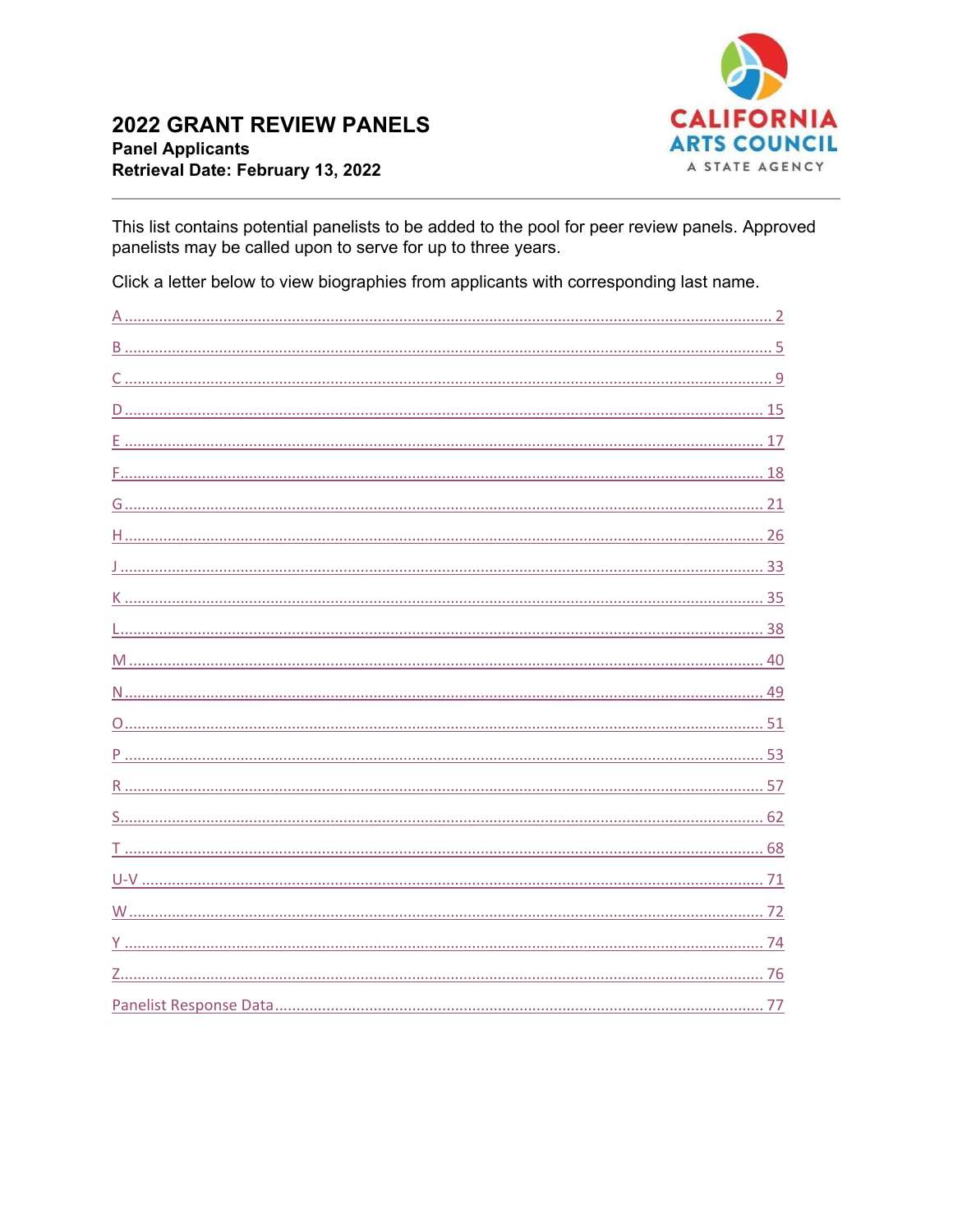# **Aaron, Ashley; Museum of Children's Art; Oakland, Alameda County**

<span id="page-1-0"></span>Ashley Aaron, M.A. is an educator, art enthusiast, self-proclaimed bibliophile, and a mother of two small humans. She is the inaugural Director of Community Arts at the Museum of Children's Arts and has been a Lecturer in the College of Ethnic Studies at San Francisco State University for over a decade, where she teaches Black Creative Arts. Prior to accepting a director role at MOCHA, she worked at MOCHA as a Teaching Artist. In her free time, her current favorite art practices are mixed media collaging and paint pour.

An avid museum goer, reader and lover of both the arts and the written word, Ashley curates art and literacy rich environments and programming for children and young people, where they see themselves and their communities mirrored in the curriculum, and as windows to the world and possibilities around them. She believes deeply that the arts should be accessible to all, and that providing children and young people with these types of experiences can be life changing. At MOCHA, Ashley develops community centered art programming for children, young adults, and families.

#### **Abatemarco, Jill; Independent; Valley Village, Los Angeles County**

I studied fine arts and earned a Bachelor degree in Fine Art from Massachusetts College of Art. My family is arts oriented with involvement in theatre, music, print, writing and visual arts collaborating with communities of color and the LGBTQ community.

### **Acedo, Andrew; NewFilmmakers Los Angeles (NFMLA); Chino Hills, San Bernardino County**

I'm a recipient of the "2021 Impact-Maker to Watch" award from the City of Los Angeles, a UCLA graduate (Class of 2016) and a 1st generation Filipino American. I'm passionate about empowering BIPOC and the disabled communities to tell their stories through film and TV, and with my 5+ years working in the entertainment industry as the Events & Outreach Director for NewFilmmakers Los Angeles (NFMLA), I have a first-hand knowledge of how to effectively and consistently lift up their voices, particularly in event planning and execution. I'm enamored by filmmaking, particularly writing and directing, and after making several short films over the years, I understand the importance of patience and respect when the work takes a toll. I have an encyclopedic knowledge of film and enjoy lively discussions and debates regarding cinema. And by co-facilitating a class at UCLA for some of the brightest students in the world, I obtained a love for inspiring young minds to take action on issues that matter to them.

# **Adesokan, Akanke; Akanke Voice; Alameda, Alameda County**

Akanke is a Singer-Songwriter with an energizing warm rhythmic spirit whose music enlivens Jazz, Folk, World, Reggae, Rock and whatever flourishes from the depths of her soul. She has been a member of several bands including; Cultural Expressions and Kolamanjaro, awarding her the opportunity to share the stage with such legends as King Sunny Ade, Johnny Guitar Watson and Chester "CT" Thompson of Santana, to name a few. Akanke is is currently producing her debut solo project.

### **Afary, Kamran; California State University, Los Angeles; Los Angeles, Los Angeles County**

Kamran Afary, PhD, RDT is an Associate Director of the Drama Therapy Institute of Los Angeles and an Assistant Professor of Intersectional Identities, Relationships, and Social Justice in the Department of Communication Studies at Cal State LA. Kamran is the author and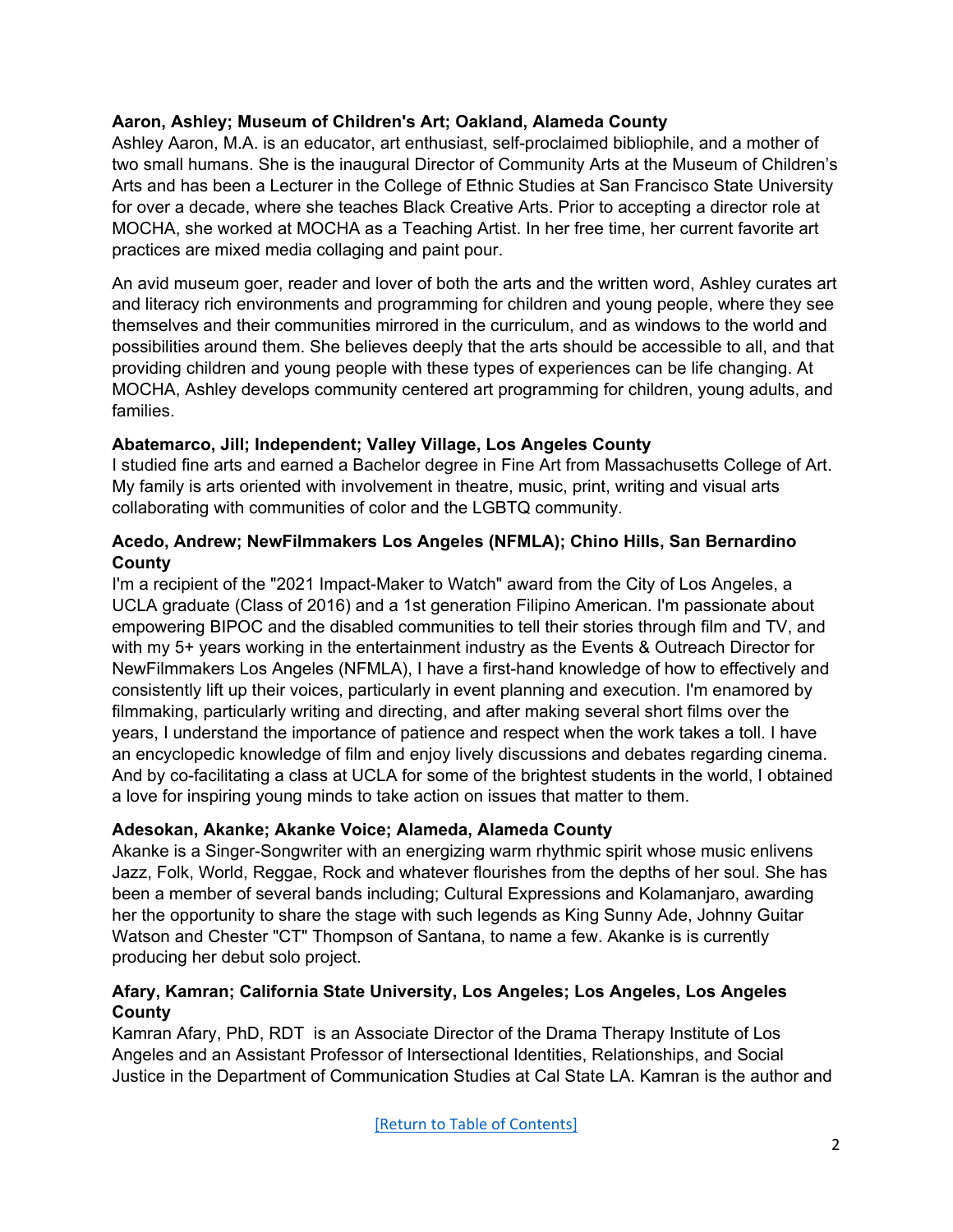editor of several books including the just published Communication Research on Expressive Arts and Narrative as Forms of Healing (Lexington Books 2020), Iranian Diaspora Identities: Stories and Songs (Rowman and Littlefield 2020), and Performance and Activism: Grassroots Discourse After the Los Angeles Rebellion of 1992 (Lexington 2009). Kamran is also author of two forthcoming chapters in The Routledge Handbook of Critical Gang Scholars and Routledge History of Police Brutality. Kamran is certified by the American Psychological Association to offer continuing education (CE) workshops in "Intersectional Identities in the Therapeutic Encounter." Kamran presented a workshop on "Narradrama" for the Theatre Workers Project training in early 2020. He/they is the recipient of the 2020 Raymond Jacobs Memorial Diversity Award from the North American Drama Therapy Association and the 2016 Outstanding Lecturer's Award from California State University Los Angeles.

### **Agor, Jacklyn; Puppet Master Marketing, VOX Femina Los Angeles, Arts for LA; Los Angeles, Los Angeles County**

Jacklyn is an independent mother, marketer, and performer turned entrepreneur. Working with the entertainment industry's largest brands including Nielsen, Universal Music Group, and AEG Live, Jacklyn has built data-driven business solutions to fill the seats and engage audiences for Taylor Swift, The Rolling Stones, Bon Jovi, Kanye West, Coachella, Stagecoach, The New Orleans Jazz Fest & hundreds more. Her love for the stage led her to create Puppet Master Marketing to offer marketing and management as a service for creators from all aspects of the creative spectrum. It is her personal mission to empower creators and innovators with a competitive advantage by creatively applying data and technology to their art and developing sustainable business. She is passionate about the arts and knows the importance of setting the stage, designing an experience, and how connecting with your audience can create fans for life.

# **Aldaraca, Brianna; Dramatic Results; Signal Hill, Los Angeles County**

My current role is the Impact and Data Lead at Arts Education Agency, Dramatic Results, we're working to impact the practice of education through arts, design and cultural pathways with both students and educators. I have the unique pleasure and skill set to switch my brain from analytical to creative on a daily basis to solve problems. My experiences span from crafting stories using graphic design, video production and writing to collecting and synthesizing evaluation and other data for making strategic decisions across an organization (development, programming, and marketing). Our entire team is made up of talented thinkers and doers, and I pride myself on my personal ability to spark curious conversations that lead to impactful solutions. In my 3 years with this agency I've participated in the grant writing process 5 times, from the early development stages to the fine tuning, nerve wracking, submission process. It's been an incredible learning experience to work in an agency using design and human-centered approaches to solving problems that affect underrepresented communities (approaches historically reserved for the privileged and well resourced). It would be an honor to participate on the other side of the grants process.

#### **Al-Samarrai, Noor; Noor Al-Samarrai; Berkeley, Alameda County**

Noor Al-Samarrai is a poet and performer, the author of fieldwork-derived poetry collection, El Cerrito (2018). Recognized by the Arab American Book Awards and named "the best piece of literature I have read in a long time," by poet and filmmaker Jonas Mekas, her work has also been supported by the Magnum Foundation, SF Intersection for the Arts, NYC's Center for Book Arts, and Mophradat. As a Fulbright Fellow in Amman, she studied oud with Omar Abbad,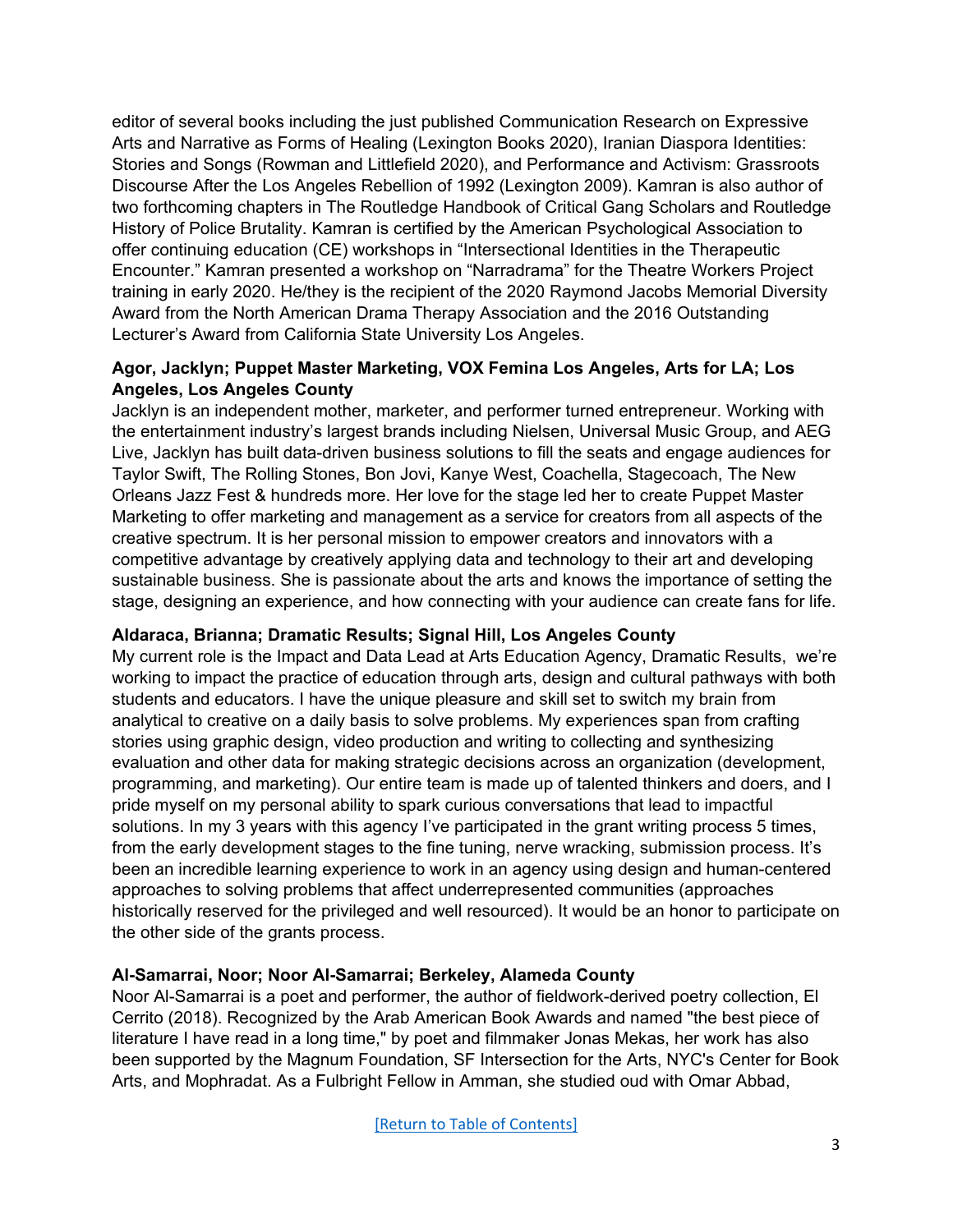taught at the University of Jordan, and collected oral histories with diasporic Iraqis for a manuscript about the emotional cartography of mid-20th century Baghdad. Her poetry has appeared in publications including Cosmonauts Avenue, Barrelhouse, American Chordata, Gramma Poetry, FR David, Sublunary, and Diagram. Her reporting and essays have been featured in GOOD Magazine, Atlas Obscura, and Pin-Up Magazine for Architectural Entertainment. She lives in Berkeley, where she tended three (and slaughtered one) roosters during the pandemic, grows garlic, and is infusing somatic practices into her writing.

# **Ammons Jr., Anthony; None; Oakland, Alameda County**

i went to prison for a murder that i committed at 16 in 2001 and receved 102 years to life for the crime i committed.i did 20 years and ws granted a commutation by gov. brown in 2018 and my sentenced ws reduced to 19 years to life.

# **Anderson, Bennett; The Music Center; Los Angeles, Los Angeles County**

I have lived in California and Los Angeles since 2017 and have participated with arts organizations as a volunteer, patron, and employee.

# **Armen, Justine; ITVS; Oakland, Alameda County**

Justine is a documentary film producer based in Oakland, California. She is producing PARASTOO, a documentary feature and is Executive Coordinator at ITVS. Justine has been working in the documentary field for nearly ten years. In 2013, she became an integral part of Telling Pictures, a media production company founded by Oscar-winning filmmakers Rob Epstein and Jeffrey Friedman. She was Assistant to the Directors on AND THE OSCAR GOES TO…and THE HELL-RAISER, and Assistant to the Producers on KILLING THE COLORADO. In 2019, END GAME, on which she was Assistant to the Directors, was nominated for Best Documentary Short at the Academy Awards. In addition to Epstein and Friedman, Justine has been privileged to work with numerous award-winning directors and producers including Ellen Bruno, Dawn Logsdon, Rebekah Fergusson and NC Heikin on her recently released feature LIFE & LIFE. Justine is passionate about social equity, criminal legal reform, prison abolishment, and supporting women of color in the arts. She has previously served on selection committees for the International Documentary Association's Documentary Awards, and currently serves on the Board of Directors of Love for our Elders.

# **Arnfeld, Rebecca; American River College; Sacramento, Sacramento County**

I am an art history professor at American River College, and have taught art history for nearly twenty years. I am also a member of the Permanent Art Collection Committee at ARC. I have a BA in the History of Art and Architecture from UCSB, and an MA in Art History from UCD. Prior to working as a professor, I worked in a special collection arts library at the University of Oklahoma. Before that I was employed by the Remba Gallery in West Hollywood, and I began my professional arts work as an intern at LACMA.

# **Avila, Cristal; Baktun12 and El Teatro Campesino; San Juan Bautista, San Benito County**

I am a Chicana actress, playwright, and director from Watsonville, CA. Born to campesino parents, I grew up amidst blooming apple orchards, nurtured by the stories and songs of fellow campesinos. Her work includes "La Sombra" (The Shadow), a solo performance about immigration trauma, loss of innocence, and the cycle of domestic violence, was featured at the Los Angeles Women's Theater Festival. Her full-length play "PIERNAS: The Story Between Our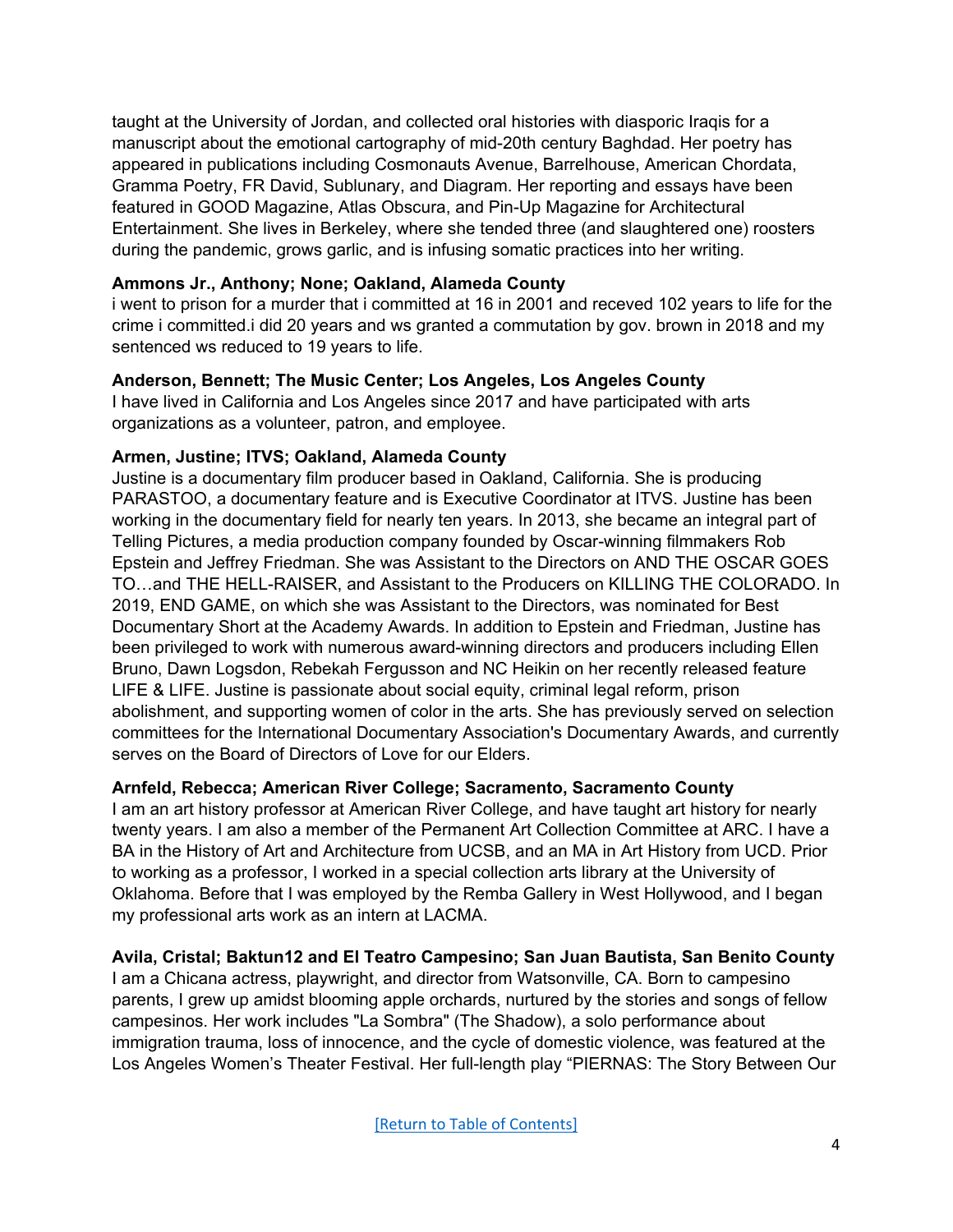Legs"is the story of resilience and struggle faced by all families, workshop premiered at El Teatro Campesino. Other work includes, "La Cortina de la Lechuga"(The Lettuce Curtain), a play that shines light on the housing crisis in East Salinas and "LUZ: Senior Stories," a documentary theater project that highlights the lives of elderly residents of the Silicon Valley. As of 2018 I began to work with the SCAC as an arts advocate and grant panelist; navigating the conversations of equity, sustainability and long-term investment for the arts in Watsonville, CA.

She is currently a lead theater facilitator , writer and director for the theater company Baktun12 working on community civic engagement initiatives through storytelling.

# <span id="page-4-0"></span>**Balisle, Jenny; Independent; Richmond, Contra Costa County**

Jenny E. Balisle earned a B.A. in Art and Communication from the University of Wisconsin-Stevens Point and a M.F.A. from the Academy of Art College in San Francisco. Exhibits include the de Young Museum Artist-in-Residence, Orange County Center for Contemporary Art, Chicago Cultural Center, Korean Cultural Center, Harvard University, Farmington Museum, Museu Brasileiro Sao Paulo, and Shanghai Oil Painting & Sculpture Institute Art Museum.

Her work has been featured in such publications as The Huffington Post, WOMENCINEMAKERS, A5 Magazine, ZYZZYVA, The Drum Literary Magazine, and Sculptural Pursuits Magazine. Public art includes The Cube Art Project, Hearts in San Francisco, and South San Francisco Utility Box Mural Project.

Balisle works as an artist, advocate, curator, administrator, writer, lecturer, and instructor at UC Berkeley Extension.

### **Barber, Mary Beth; Capital Film Arts Alliance, Prison Arts Collective, Strindberg Laboratory, California State Library; Carmichael, Sacramento County**

Mary Beth Barber has been a teaching artist (acting) for 20 years. In 2019 she served on the CA Dept of Ed's advisory committee for the Visual and Performing Arts framework with a focus on theater and media arts. She studied with Terry Schreiber at the T. Schreiber studio in NYC and in 2003 co-wrote his book Acting: Advanced Technique for the Actor, Director and Teacher (introduction by Edward Norton). She also has a decade of experience in film, video, and major event production (1990s-2000s).

Mary Beth is a founding member of the Capital Film Arts Alliance in Sacramento, a nonprofit dedicated to furthering the media arts and creative industries. Other nonprofit work includes the Prison Arts Collective (CSU-San Diego) and The Strindberg Laboratory, a Los Angeles-based nonprofit dedicated to providing arts to marginalized individuals (e.g. homeless, autistic, incarcerated).

Mary Beth has worked for cultural agencies with the state of California for about 20 years, with the California Arts Council (2005-2016) (communications director, Arts-in-Corrections pilot lead), and currently as a program specialist at the California State Library focusing on online content for K-12 schools.

**Barer, Sergio; San Fernando Valley Master Chorale; Valley Village, Los Angeles County** Sergio Barer is a composer and pianist born in Mexico City. He studied in Mexico and then in Los Angeles with pianist and composer Mario Feninger. In the eighties he appeared in recitals and on TV in Mexico on a show called Estudio 54 talking about musical subjects and performing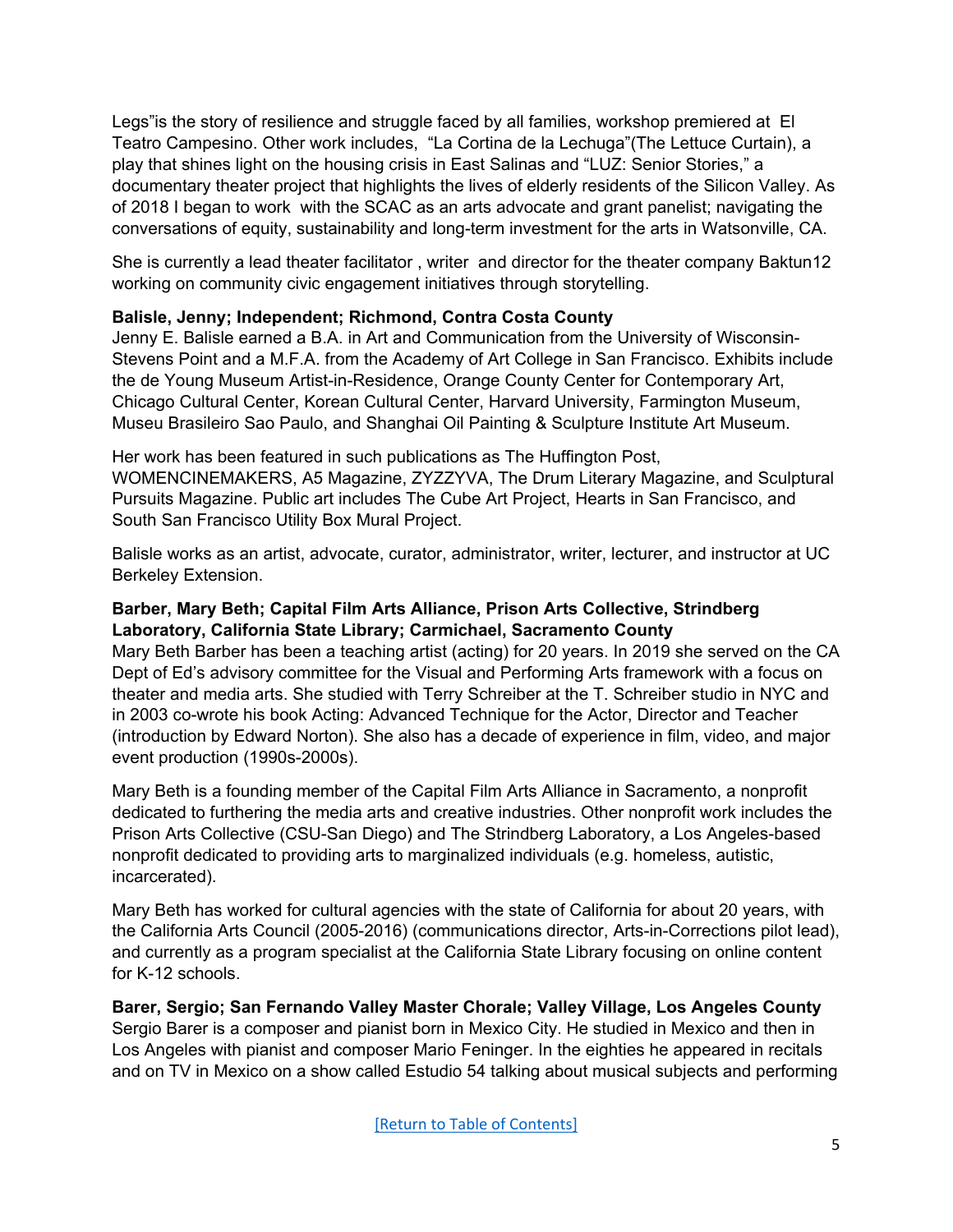piano repertoire. In the 80s he injured his left hand and performed for several years with one hand, recording the CD Piano Music for One Hand. In the nineties he started to compose and in 2005 he performed his own music for the CD Almost Songs which was called "sensational listening" by The Jamestown Post-Journal. In 2006 ERM Music recorded his First Piano Concerto. His Second Piano Concerto was recorded in 2013. In 2017 "Moses, An Oratorio" was premiered in Los Angeles by the San Fernando Valley Master Chorale, which named him its composer in residence, and in 2019 he wrote The Immigrants for a McKnight Visiting Composer Residency, which was premiered virtually, due to the pandemic. He has a catalog of 34 opuses comprising around 120 works for piano, chamber ensembles, choirs, orchestra and symphonic bands.

# **Barinque, Arthur; Livermore Valley Performing Arts Center; Livermore, Alameda County**

Arthur Barinque is a multi-disciplinary professional visual, dance, and performing artist and foremost community arts advocate. Arthur has knowledge and hands-on experience in planning and executing diverse high profile collaborative events and programs. He uses this to best serve and bridge his local community in Livermore, the Tri-Valley, and the greater San Francisco Bay Area.

Arthur has over a decade of experience producing and being involved in impactful youth focused projects from concept to completion. These programs and events connect generations and cultures which build strong foundations of community.

### **Barnes, Benjamin; Bencasso Media-Benjamin Barnes Music; San Francisco, San Francisco County**

Ben barnes AKA Bencasso Barnesquiat is a painter, classical, jazz, rock, bluegrass fiddle/violinist, violist, guitarist singer songwriter, composer, producer, audio and film editor, film maker and music video producer, poet and writer, and scholar. He is also disabled, having recovered from catastrophic injuries causing severe traumatic Brain injury. His visual and sound art say volumes of positive benefits of art and music therapy aiding in therapy not just from emotional trauma, but physical trauma namely restoring brain functions.

### **Bee Kain, Irene; Richmond Art Center / Art Of The African Diaspora; Walnut Creek, Contra Costa County**

I've worked as a professional artist for 4+ years, curating shows and being a board member of SFWA Gallery, and on the committee for Art Of The African Diaspora through RAC

#### **Bize-Boutte, Sheryl; Self-Employed; Berkeley, Alameda County**

Sheryl J. Bize-Boutte is an award winning, Oakland based, multidisciplinary writer whose autobiographical and fictional short story collections, along with her lyrical and stunning poetry, artfully succeed in getting across deeper meanings about the politics of race and economics without breaking out of the narrative. Her writing has been variously described as "rich in vivid imagery," "incredible," and "great contributions to literature." Her short story "Uncle Martin," was nominated for a 2020 Pushcart Prize. Her first novel, "Betrayal on the Bayou," published in June 2020 continues to receive high praise. A poetry collection she has written with her daughter Dr. Angela M. Boutte, titled "No Poetry No Peace," was published in August 2020 and is the namesake of the bi-annual "No Poetry No Peace" poetry event at the famed Mechanics Institute Library of San Francisco. She is also a popular literary reader, presenter, curator, storyteller and emcee for local events.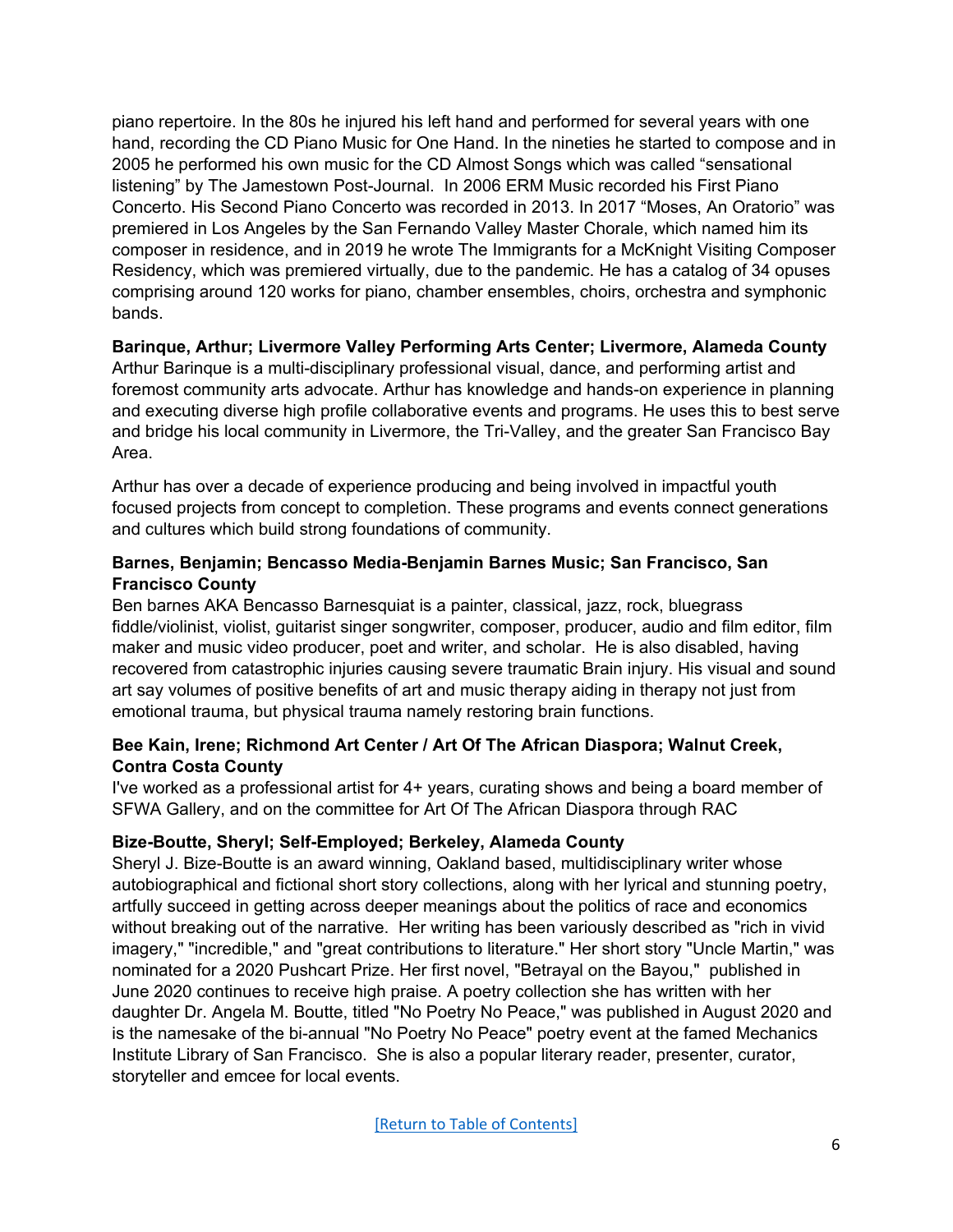# **Bjorkdahl, Maria; Member of Los Angeles Art Association; Los Angeles, Los Angeles County**

I'm a Moroccan Swedish visual artist now living and working in Los Angeles. For the last 20 years I have slowly carved out an artist life by continuously pursuing an art practice on the side of my full-time day job as well as taking evening classes in art practice, art theory and art history classes at Santa Monica College, El Camino College and Cal State Dominquez Hills University.

Through participating in several art critique groups through the Los Angeles Art Association I have helped organize group shows at the end of a critique cycle together with the other critique group participants. This included finding venues, coming up with exhibition themes, marketing efforts and other practical matters, i.e. hanging art work etc., involved in setting up an art show.

I've also organized two self-directed residencies in Sweden, and participated in a regular residency in Sweden: Tomma Rum (Empty Rooms).

In addition I've been involved in set painting, including leading and training volunteers at Sacred Fools Theater Company.

# **Block, Mary A; N/A; San Francisco, San Francisco County**

I'm an artist from California living in San Francisco. I make sculptures and essays about temporality, identity, perception, and personal growth and curate Magic Chef Gallery, a curatorial project on my refrigerator. I've worked in both for-profit and non-profit gallery organizations, including administrative and hand-on teaching positions at an arts center for adults with disabilities.

### **Boire, Michelle; Self; Redwood City, San Mateo County**

Michelle Anna Boire is a Bay Area native and dual citizen of the United States and Germany (EU). She received her BA in Fine Arts from the University of California at Santa Cruz, and her MFA in Photography at San Jose State University. She currently lives in the Bay Area with her partner and two kittens.

Michelle's artwork focuses on the concepts and psychology of personal memory. She is interested in exploring the way in which one's perceptions and means of negotiating memory work to form and foster an individual's identity. Michelle is currently researching her family's history and its connection to transgenerational trauma.

# **Bowles, Toni; The Neon Exchange; Gilroy, Santa Clara County**

While my focus has been the social justice system of the Santa Clara County Superior Court for 18 years as their Special Programs and Grants Division Manager, I have long been involved with the arts in my personal life. Professionally, I have written many grants where in the Court was a lead agency and a CBO offered a social justice reform component including and art component. In the past two years, I have shifted into the private sector opening my own business that is focused on infusing the arts & culture into our diverse community. I've written grants to support community improvement projects which include renovation of our local Gilroy Arts Center. I have collaborated with local professional artists to support a 900 sq. ft. healing mural on my back wall and I am a fixture at our local SVCreates Arts round table meetings. A professional fine art gallery took shape under my roof at The Neon Exchange as a conscious effort to elevate and amplify female artist entrepreneurs. I am very aware that arts & culture are therapeutic mediums that can effectively heal and inspire. My focus in my community is to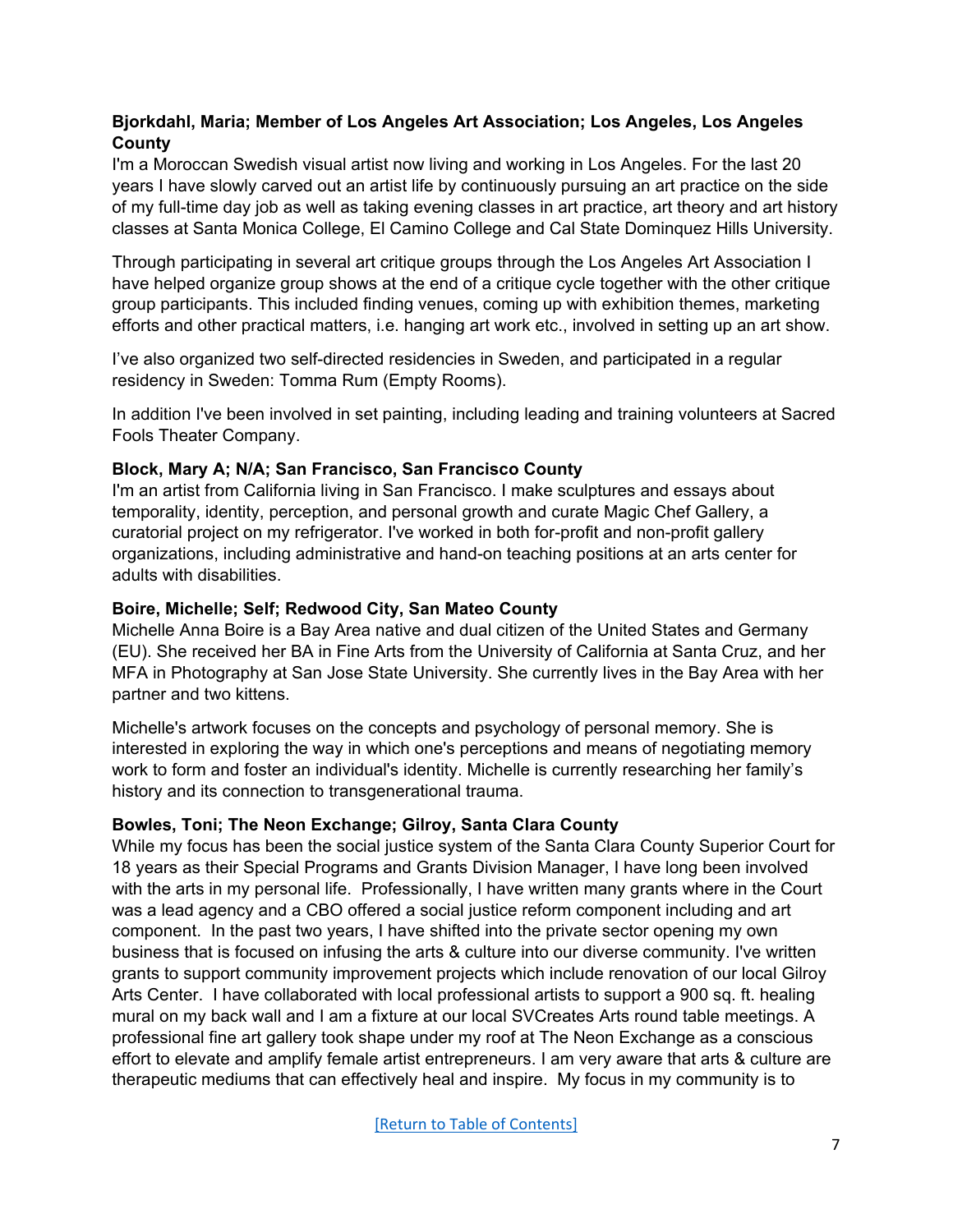invest in this so that our residents see a brighter future for all of us to share and prosper together.

**Brockus, Deborah; Brockus Project Dance Company; Lakewood, Los Angeles County** As a dancer and choreographer Brockus has worked nationally and internationally on stage, in film and television. She has received awards for her teaching, producing and choreography. Deborah Brockus has been called a force of nature in LA dance. Artistic director of the internationally touring company BrockusRED, award winning producer of Los Angeles Dance Festival, Director of BPStudios which is a space for workshops, intensives, classes and rehearsals for the community. A master teacher for college, professional and pre-professional dancers. Her choreographic and performing career cover both concert and commercial dance with works in Live Stage Performance, Site Specific works, TV and Film.

Brockus' teaching background runs from professional to pre-professional. She has taught at the professional studios: Debbie Reynolds studios, 3rd Street Academy, Morolandis (now Millennium) Tremaine Dance Academy. Pre professional training programs: chair of dance at Idyllwild Arts Academy, California Conservatory of the Arts, Prague International Ballet Festival, Alba Dance Festival Italy. Judging panel for the Fosse Scholarship Awards, Festival Under the Stars in Palm Springs, New Zealand's National Dance Awards judge.

### **Brown, Tracy; Tracy Brown's General Specifics; Oakland, Alameda County**

Tracy Brown is a seasoned Photographer, Interdisciplinary visual artist, curator, Artivist and cultural event organizer as well as a development and capacity building consultant who was born in San Francisco, CA and received her MA in Arts Politics from the Tisch School of the Arts at New York University. When Tracy emerged from the Graduate Program at NYU, she had already established a reputation as a trustworthy spiritual ritual photographer. For many years, Tracy has been compelled to examine memorialization and funerary practices of people of the West African diaspora as an excellent illustration of cultural continuity. She has spent more than 15 years photographing funerals and memorials all over the world and has taught photography and visual culture in remote villages and urban centers. She is also dedicated to the creation and promotion of positive and empowering images of people of African descent.

# **Bruny, Josiah; Music Changing Lives; Moreno Valley, Riverside County**

Josiah Bruny, is the CEO and Founder of Music Changing Lives, (MCL), a non-profit organization focused on reducing our communities' dropout rates through innovative music and art enrichment programs. Josiah's vision is to build new-age community centers around the nation for disadvantaged youth who are aspiring to learn what it takes to compete in the entertainment industry and to teach them how to become successful entrepreneurs. Prior to establishing MCL, Josiah created and led the independent record label, Higher Ground Records, LLC to become one of the leading underground labels in Southern California.

Josiah was raised in Altadena, California for most of his young life, but now considers the Inland Empire his home. Due to his hard work and dedication for the youth in his community, Josiah has been honored with several notable awards including President George H. W. Bush's Daily Point of Light Award, the Executive Director of the Year presented by the Community Foundation, Cal State University of San Bernardino's Spirit of Entrepreneurship Award, and the Western Riverside Council of Governments Outstanding Community Service Award to name a few honoring his efforts of service through Music Changing Lives.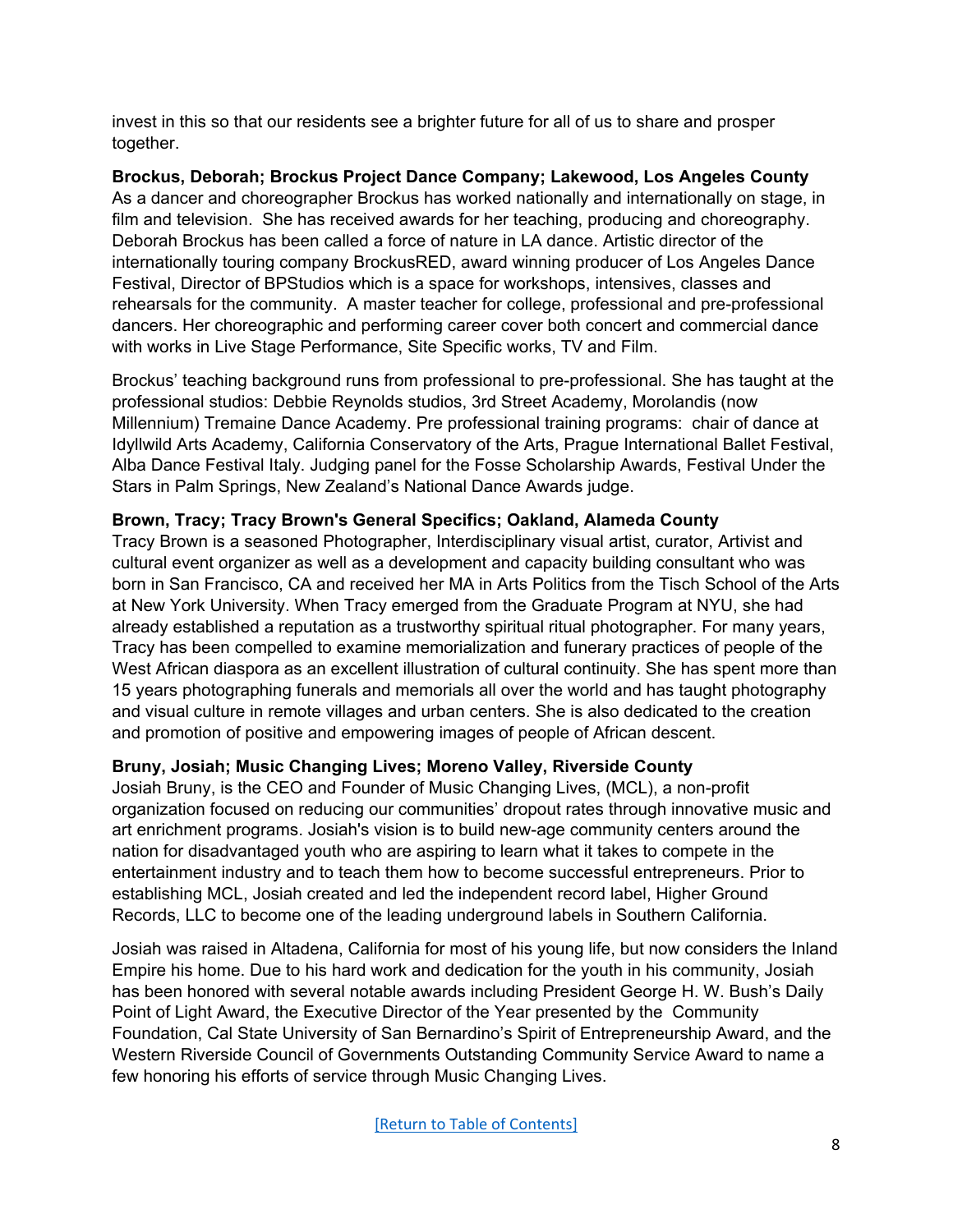### **Bui, Tommy; Los Angeles County Library; Arleta, Los Angeles County**

I'm a librarian for Los Angeles County and work to provide culturally engaging art programming to underserved communities in the city. I was also a 2018-19 Arts for LA Cultural Policy Fellow for the city of Inglewood. I also worked with the Los Angeles County Metropolitan Transportation Authority in the Art Department helping to catalog and archive their collection. I also supported the art docent program and artist selection panels. Also this past summer I participated in a graduate class on Urban Production and Cultural Space at the University of Copenhagen.

I've also served on a panel for the California Arts Council in the past. I've also served on grant panels for the City of West Hollywood.

### <span id="page-8-0"></span>**Carlen, Janet; Gilroy Unified School District; Gilroy, Santa Clara County**

I've a masters degree in Art Education. I have been a long time advocate for the arts in schools. I'm watching the arts get decimated in economically disadvantaged public schools and am working diligently to add arts programs. I work with Create CA to advocate for more arts exposure, and I'm currently working with UCLA's Arts and Healing to create programs for our students.

#### **Carmel, Bill; Lamorinda Arts Council; San Ramon, Contra Costa County**

Carmel, Willard; Lamorinda Art Council; San Ramon, Contra Costa 45 years as a professional visual artist: painting, sculpture, drawing, public art. 45 years teaching higher education, secondary education and adult art students. President and founding member of community art galleries (Carmel Studios, Danville Art and Cultural Association, Pioneer Art Gallery,) and Curator for the Lamorinda Arts Council Fine Arts Galleries. Public art commissions for Walnut Creek and Brentwood, California. Developed art assessment rubrics for Dublin Unified School District and San Ramon Valley Unified School District. Also, designing art lessons that teach the other subject curriculums while satisfying the Teaching Standards for CA public schools.

#### **Carrero, Maritxell; Taller Kurubina/ Theater of Hearts; Los Angeles, Los Angeles County**

Maritxell Carrero is a film, television, and theater actress and producer with international acclaim. Known for her versatility and perfectly bilingual (English and Spanish). She is producer of the upcoming film shot during the pandemic titled Calle de la Resistencia (2020) where she also performs. Most recently seen on stage as Anabella de Leon in the Los Angeles Theater Works National Tour of Seven (2020). She is the lead in "Esperanza" (2018), a short film produced by Jana Memel. She was the lead actress in Peter Sellars' opera "The Indian Queen," recipient of 2015 Golden Mask Award, which she notably performed at the English National Opera, Teatro Real in Madrid, and Moscow's Bolshoi Theater.

Maritxell Carrero has always paired her professional experience as an actress with her love for education. She has served as a Teacher artist for Theater of Hearts organization where she has completed various residencies teaching music/theater & dance at Juvenile Correctional facilities and School programs in the Los Angeles County. She is founder of Talle kurubina, a Afro-Puerto Rican dancing educational program dedicated that cultivates the Afro- Puerto Rican musical legacy. She is singer songwriter currently working on her album.

#### **Carson, Ruby; Student; San Jacinto, Riverside County**

I have studied the arts in college and has had professional experience performing.I have film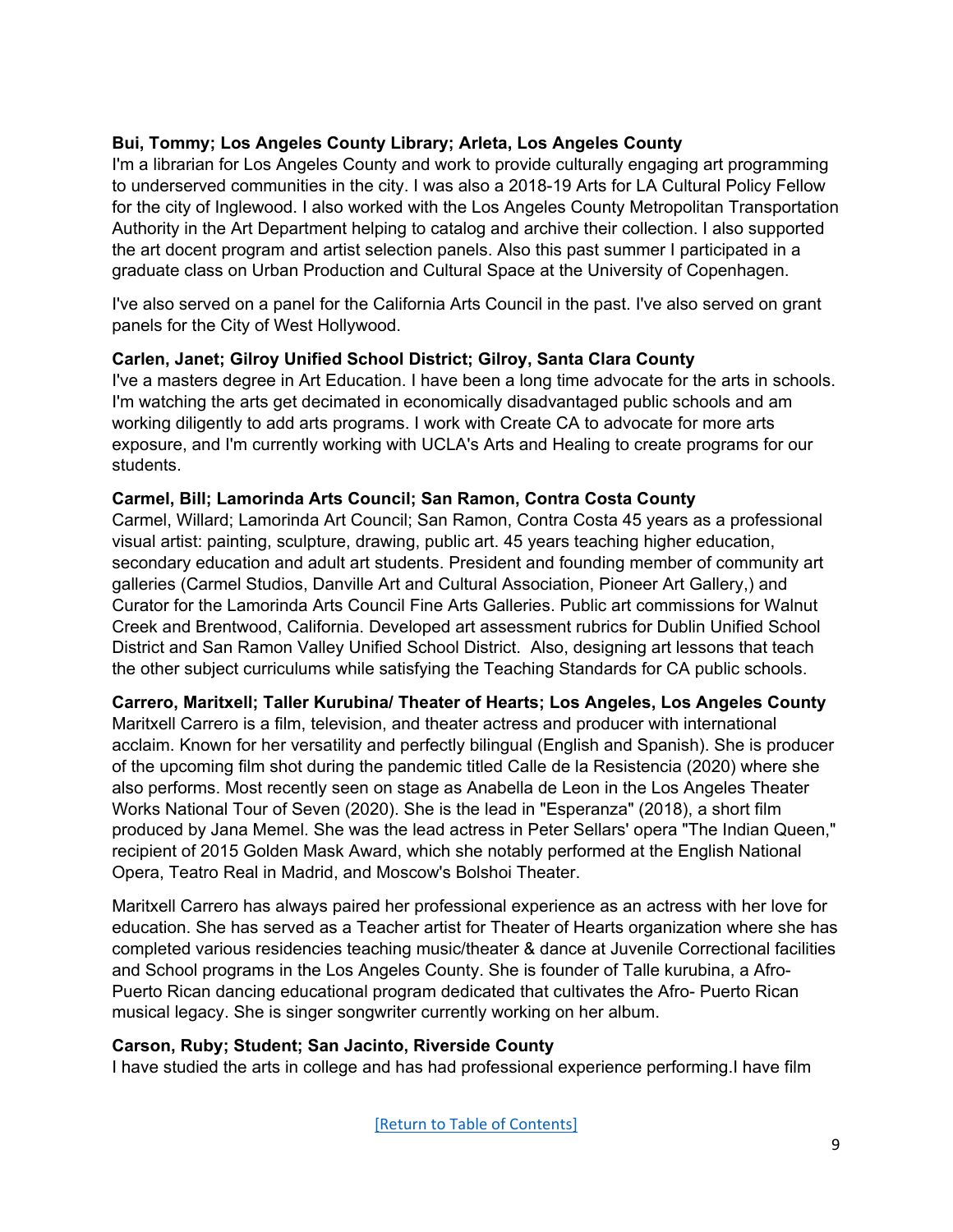credit and theater experience. I am a writer and have been accepted into MFA programs. I have develop community programs and have receive awards. I have received Congressional awards for my service.

#### **Carter, Mollijoy; Muralsbymolli; Soulsbyville, Tuolumne County**

Ms Molli has practicing the arts and freelancing murals for almost 23 years, now with over 1000 murals painted across Northern California. Winner of the SABRE 15,000 scholarship award, The Tuolumne county Working womans 3200 scholarship award and 1000 scholarship from scholarship owl. Molli graduated with her Masters in Education specializing in Trauma Informed Practices. This is followed with a BA in Cognitive studies, AA in Fine arts, An AS in Child development and an AA in Liberal studies. Molli lives near Yosemite with her bird Piolet her 4 kids a dog and two cats. Molli has served on the California Arts Council locally and spear headed California Arts Day in Tuolumne County. She also served on the pale of Arts Reach To Schools and taught several classes as well.

# **Casagran, Beatrice; Ophelia's Jump Productions; Claremont, Los Angeles County**

Beatrice Casagran holds a Masters in Theatre from CSUSB, a Juris Doctor from UCLA School of Law and a BA in Political Studies from Pitzer College. A theatrical educator, actor, director, and producer, Beatrice co-founded Ophelia's Jump Productions in 2012 to create opportunities for marginalized artists and community members. Ms. Casagran has led Ophelia's Jump to milestones such as the 2014 launching of the annual Claremont Midsummer Shakespeare Festival, co-produced with Pomona College at the Sontag Greek Theater each July. Beatrice's work has garnered Inland Theatre League awards for acting, direction and scenic design. In 2019, Beatrice was honored as a Woman of Distinction by Assembly member Chris Holden. Beatrice has served as an Ovation Voter for the LA Stage Alliance, is a member of the Stage Directors and Choreographers Society, and serves as Vice President of the Theatre Producers of Southern California. Beatrice was a leader in the efforts to obtain funding for small nonprofit performing arts companies to be able to pay all workers at least minimum wage. Her efforts helped secure emergency relief and funding for a nonprofit paymaster for small performing arts companies.

# **Cemcem, Sarin; Los Angeles County Museum of Art; Los Angeles, Los Angeles County**

In my current role as Data Specialist at LACMA, my work has me managing and tracking projects across departments, proposing and developing digital education content for audiences, and analyzing data and making strategic recommendations. This analysis provides knowledge for the organization. As part of my work, I have employed equitable and inclusive practices to grow our audiences and deepen the impact of programming. My previous work as Marketing and Development Manager at The Gabriella Foundation, I was researching funding opportunities, executing events for donors, and tracking all incoming funds. Throughout my career, I've found inspiration in the arts and education. This led me to a variety of internships and positions at non-profits. Following a Master's Degree in Museum Studies from USF, I joined the Leadership Council of Emerging Arts Leaders Los Angeles (EALLA), where I served as Leadership Co-Chair. I developed and produced multiple programs focused on professional development, maintained obligations to programmatic funders, and led EALLA to a more sustainable organization. I've dedicated my career to the intersection of the arts, culture, and education and have experience working at it as an institutional liaison.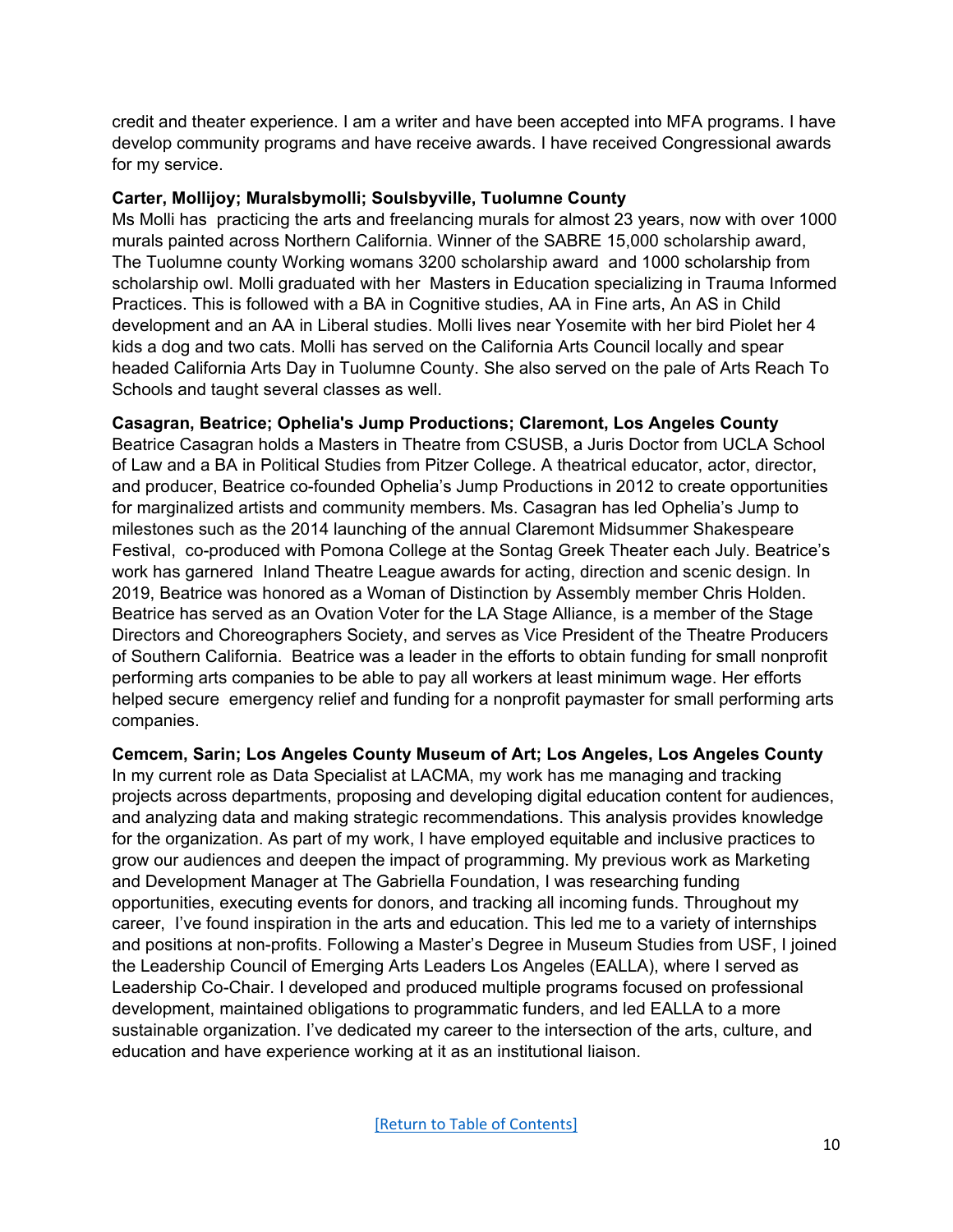# **Charlson, Meredith Joelle; American Conservatory Theater; Mountain View, Santa Clara County**

I'm a contemporary dance and theater choreographer and teaching artist based in the San Francisco Bay Area. Pre-pandemic, I choreographed "Bright Star" at Palo Alto Players, choreographed "Into the Woods" at the American Conservatory Theater's Young Conservatory, assistant choreographed the world premiere of "A Walk on the Moon" at the American Conservatory Theater (mainstage), and choreographed the world premiere of "Tinderella: the modern musical" produced by The Custom Made Theatre Co. and by FaultLine Theater. During the pandemic, I choreographed and performed in a dance film titled "RUTH 5781 - Cling" commissioned by the Kitchen SF, a San Francisco Jewish congregation. I also contributed to "Sleeping Beauty," a dance film conceptualized by Brenda Way, the artistic director of ODC/Dance. I was trained at ODC/Dance in San Francisco and then became a trainee for Kibbutz Contemporary Dance Company in Northern Israel. I graduated from Stanford University ('16) with a BA in Comparative Literature and a minor in Theater and Performance Studies (TAPS), training with artists Robert Moses, Aleta Hayes, Diane Frank, and Alex Ketley. Upon graduation, I received the Louis Sudler prize for Outstanding Achievement in the field of Dance.

#### **Chesnut, Jordan; Gather:Make:Shelter; San Luis Obispo, San Luis Obispo County**

Jordan Chesnut (she, they) is a published author, development professional, educator, and grant writer. Her first book, How Gross My Seances (Plays Inverse, 2021), is a verse drama and was shortlisted for a 2019 Tarpaulin Sky Book Awards. She received a Master of Fine Arts in Creative Writing from University of Montana, and a Bachelor of Arts in International Studies from the University of Oregon. She currently works for an arts and social practice organization in Portland, Oregon, and is receiving a certification in Non Profit Fundraising and Development from the Willamette Valley Development Officers in partnership with Portland State University. Jordan also leads workshops in poetry and performance writing, and has participated on panels at the Montana Book Festival and Thinking Its Presence: A Conference on Race, Creative Writing, and Art at the Poetry Center.

### **Chinea, Migdia; Ciboney Productions, Writers Guild of America, West, and Television Academy of Arts and Sciences; Glendale, Los Angeles County**

President Ciboney Productions. Professional screenwriter/member Writers Guild of America, west (WGAW); Television Academy of Arts And Sciences (EMMYS); UCLA MFA TFT Film and Digital Media Studies 2012. Writer Sony Classics. My experience has concentrated on independent filmmaking, managing every aspect of the process from writing/directing to production, set design, post production, marketing and exhibition. Directed first full-length feature "When it rains...." (2020). Worked as a WGAW TV writer and story analyst; written films on studio assignment and as an independent writer/producer/director. Specialties: Writing, directing, producing, set design, developing and packaging material with zero/low budget that delivers high production value. Narrative scripts in comedy, drama, sci-fi, horror, kryptonite, sexual attraction. Subjects in which external world reflects a character's internal conflict, directing camera to suggest both optical and intellectual point of view.

# **Christie, PJ; NorCal Renaissance Institute; Hollywood, Los Angeles County**

Decades of Renaissance Faire participation, has introduced me to many art forms, their histories and their artists. For the past decade, I have been simplifying these art forms and showing students of all ages how they can replicate: marbling, leatherwork, embroidery, candle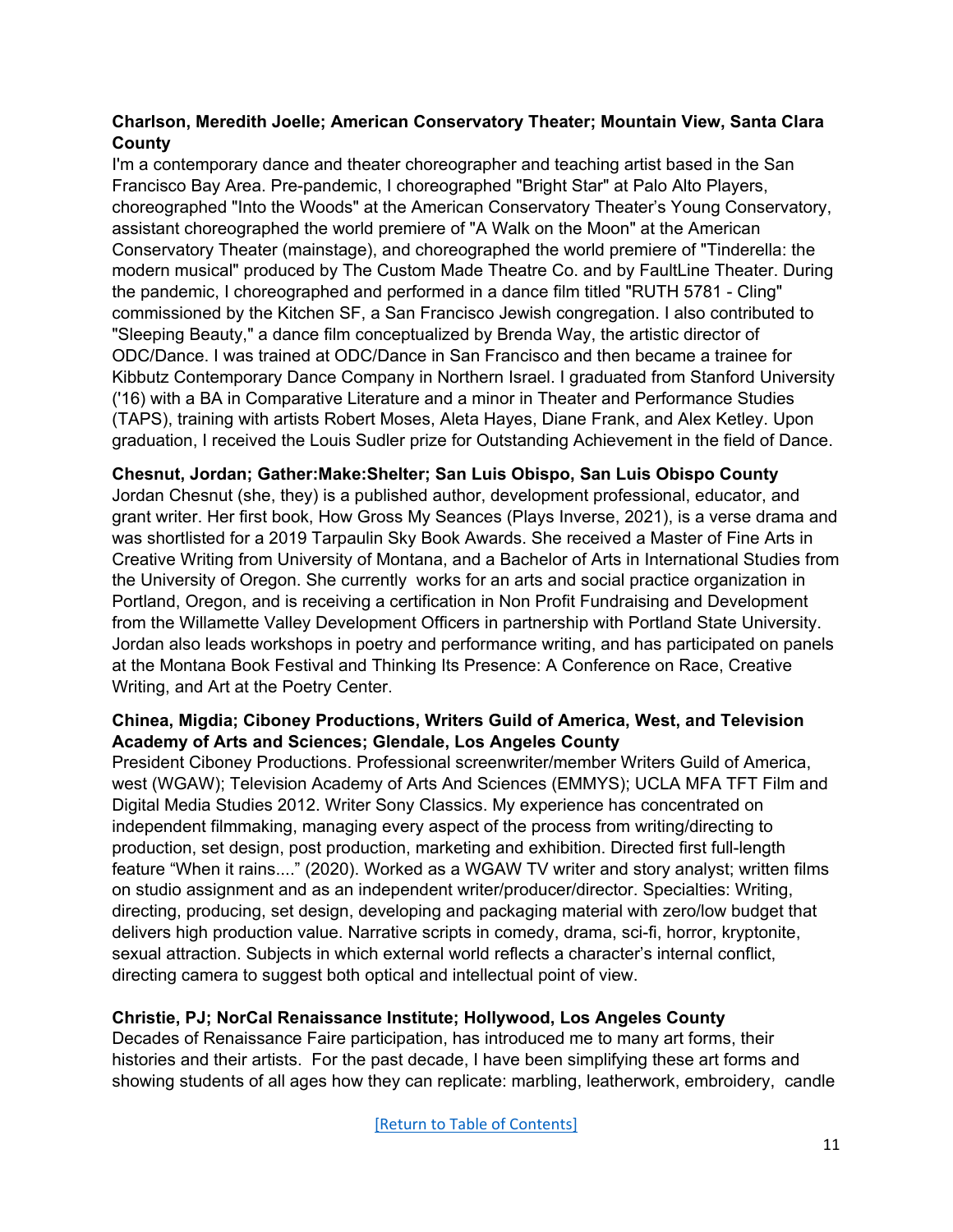and paper making and so much more. Taking these 'classes' into schools has engaged tactile learners with history. Art is more than something to view, it is a way to communicate. My current display 'Stitches In Time' is on display in Burbank's main library.

### **Chun, Julie; Independent Art Historian; Redondo Beach, Los Angeles County**

I am a Korean-American Art Historian who splits her time between Redondo Beach and Shanghai. As a long-time resident of LA county, I have been a big supporter of various museums as a patron in LA as well as San Francisco. I free lance as an art critic writing for various international art journals covering exhibitions in Shanghai. My personal self-funded seven year research has been highlighting and documenting independent art spaces and public art in Shanghai. I am also a big supporter of marginalized artists and those with talent who have been overlooked by galleries. I hope to be able to bridge a cross-cultural relationship with California artists with artist residencies in Shanghai.

# **Ciel, Jessa; I AM CIEL; Sacramento, Sacramento County**

My name is Jessa Ciel. I founded my own visual storytelling agency in 2016 "I AM CIEL" after experiencing the frustration of communicating between corporate interests and artists. We design, photograph, and film art content for creatives and entrepreneurs; protecting the artist's visual brand while satisfying the needs of the business. I'm a fine-art photographer, video artist, and filmmaker with a B.A. in film from Cal State Los Angeles and an MFA in photography from Cranbrook Academy of Art.

Past projects include a photograph etched in metal meditating on land use, colonialism and Native American legacy installed at DPR headquarters in Sacramento, curating a video series of diverse artists on social justice topics for the Torrance Art Museum and producing a series of videos for Stanford University's 10-year educational report for the state of California.

I currently serve on the board of the Black Artists Fund (BAF), an organization that grants funds directly to Black artists in the Sacramento region and nationally. I previously taught photography from 2018-2020 at American River College.

# **Cirone, Melissa; City of Sacramento; Sacramento, Sacramento County**

As a Program Manager for the Sacramento Office of Arts & Culture (OAC), a Division of the City of Sacramento, I currently develop and oversee our arts education & community arts programs. This includes management of the County's Any Given Child Initiative, Sacramento Artists-in-Residence Program, and innovative programs for high school students, including the city's first Creativity and GRID Summits. I have also managed the division's Diversity, Equity, and Inclusion initiatives, and initiated the OAC's first equity audit and community arts & equity convening, in partnership with the Sacramento Region Community Foundation. In response to COVID-19, I developed Sacramento Healthy HeARTS & Mind, a program that pairs artists, community mentors, and mental health professionals in 26 Sacramento schools, bringing support to students impacted most severely by COVID-19. Prior to this work, I served as Director of Advancement for B Street Theatre in Sacramento and as Director of Communications for the Williams College Museum of Art. I have also served as Executive Director of Circuit Network, a Bay Area arts service organization and Small Press Distribution, a literary arts organization in Berkeley, CA.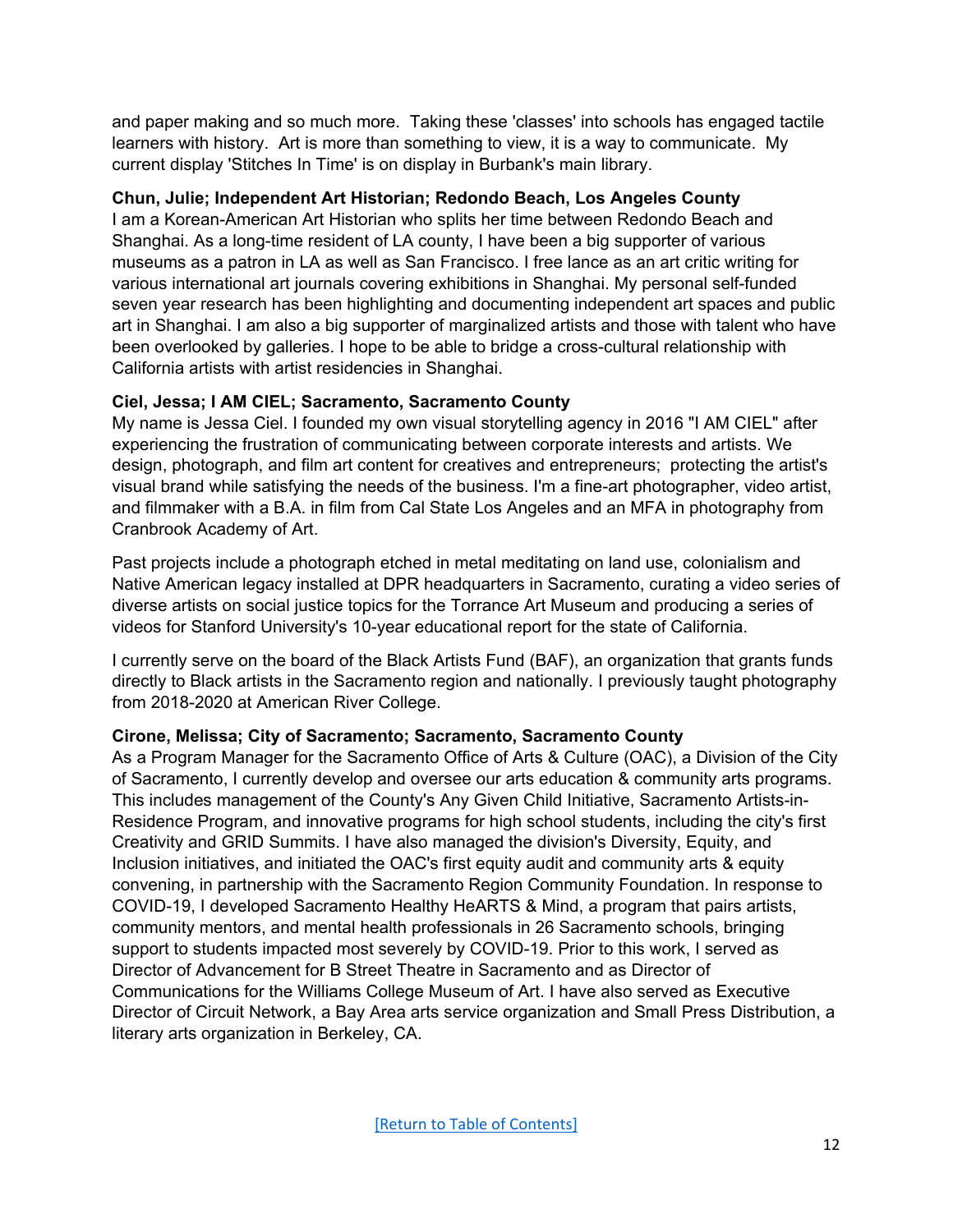### **Clarke, Gaylee; Davis Arts Center; Davis, Yolo County**

I grew up in a household that fostered the arts through music, two and three dimensional art, and dance. My dad was an Architect, and my mom was artistically talented with a desire for original art in the home. I studied art at CSUS and have a Bachelor of Arts double major in Fine Art and Graphic Design. Professionally, I am employed as a Senior Regulatory Analyst for the State of California. Additionally, since 2016, I've served as a board member for the non-profit Davis Arts Center in Davis, California.

# **Clayton, Dominique; Dominique Gallery; Los Angeles, Los Angeles County**

Dominique Clayton is an Los Angeles based arts manager, advisor, writer, and the founder of Dominique Gallery, a storefront and virtual exhibition space highlighting emerging artists of color and women. After a 10 year career working in film and performing arts in New York, Los Angeles and West Africa, Clayton shifted her focus to visual art and now focuses on enhancing diversity and representation in galleries, institutions and publications. In laying the foundation for her gallery, Clayton recognized the limited options for minority artists and curators to enter into the industry and established an incubator to support emerging artists in every step from singlehandedly editing portfolios, artist statements, bios, CVs, and proposals to applying for grants and residencies, pitching to press, and opening her doors for exhibitions and studio space. Clayton attributes her personal and nurturing approach to artist management to her family, ability to connect the right people, and recognizing when a creative finally needs a "yes" instead of a "no". Clayton holds a masters degree in Business Design and Arts Leadership from SCAD as well as bachelors degree from Columbia University.

### **Cochran, Wendy Ellen; Retired Arts Educator; Oakland, Alameda County**

wendyEllen was trained in ballet, modern and afro-haitian dance in New York with the Ailey company. She has both a BA and MFA in Dance and and MA in Theatre. She went on to perform and run her own dance companies in San Diego and relocated to the Bay Area in 94 to continue her World Dance program in public schools. Both a recipient and and grant writer for many artists who shared her classroom she is a big believer in the support the CAC has provided to multicultural artists since its inception! Currently she is a retired teacher giving service to Fortune School of Education mentoring teachers of color who are working on their teaching credential.

### **Coelho, Sergio; Colburn School of Music, Young Musicians Foundation, and American Youth Symphony; Los Angeles, Los Angeles County**

Sérgio was awarded a Bachelor Degree in Clarinet and Orchestra Performance by the Metropolitan National Academy of Orchestra, Portugal. Sérgio was the winner of a concerto competition which lead him to perform the Mozart Clarinet Concerto on tour with both the Lisbon Metropolitan Orchestra and the Metropolitan Academic Orchestra.

In 2014, Sérgio moved to Los Angeles to attend USC. He completed a Master of Music Degree and recently was awarded an Artist Diploma Degree in clarinet performance. He became a fellow of the Latin Grammy Awards Foundation after being selected for a scholarship. He performed with the Auckland Philharmonia Orchestra, Kaleidoscope Chamber Orchestra, Santa Barbara Symphony. Sérgio also collaborated with Chamber Music Palisades, South Bay Chamber Music Society and Sunset ChamberFest and Camerata Pacifica.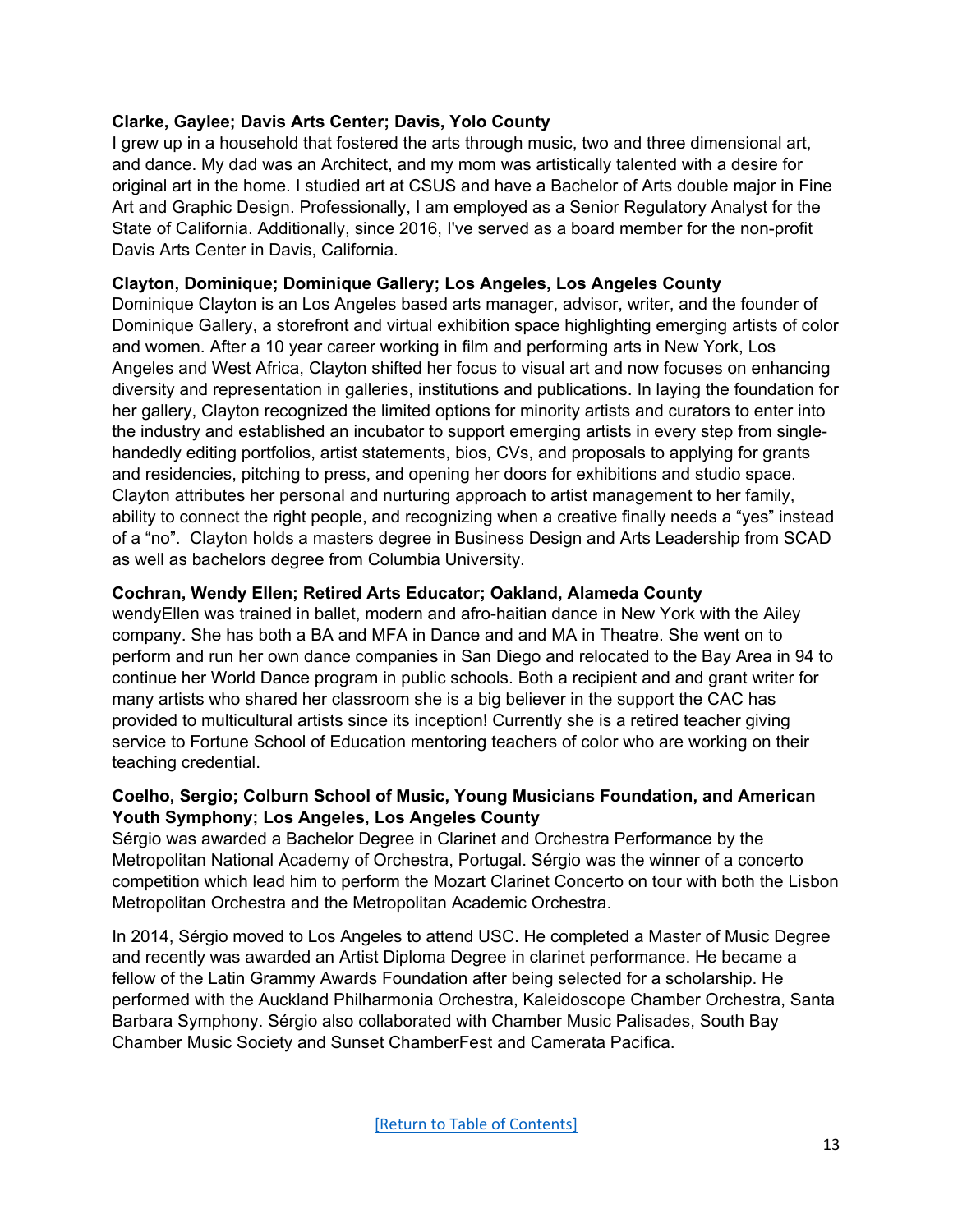He has been awarded prizes all over the world like, Semifinalist of Jacques Lancelot International Clarinet Competition (Japan), 3rd Prize Winner of 8th Mercadante International Clarinet Competition (Italy); 1st Prize Winner, USC Concerto Competition.

Sérgio is the principal clarinet of the American Youth Symphony Orchestra and teaches with the Young Musicians Foundation and Colburn School of Music.

### **Coiman, Lisbeth; Women Who Submit; Lakewood, Los Angeles County**

Lisbeth Coiman is a bilingual poet and educator. She self-published her first book, I Asked the Blue Heron: A Memoir (2017). She dedicated her bilingual poetry collection, Uprising / Alzamiento (FLP, 2021) to the freedom of her homeland Venezuela. Coiman has served in several committees selecting candidates for college scholarhsips. Coiman has written grants for HUD grants for homeless shelters, and OK and CA states grants for colleges serving underrepresented populations.

### **Colli, Patricia; None; San Francisco, San Francisco County**

I'm a self-taught artist, have a BA in Tv and Radio Broadcasting and worked for many years in the field until I decided to dedicate my life to art, since 2006 I've shown my work in Belgium, Brazil, UK, Argentina, Netherlands, Sweden and United States. I'm an avid reader, always curious to learn more and interested in supporting the community as much as possible. I have a growth mindset and have contributed for the past 12 years to the art community in SF through murals, collaborations, curating art shows and self-publishing.

### **Corgill, Jeri; Festival Mozaic; Paso Robles, San Luis Obispo County**

I have a passionate belief that the arts can be an important conduit for the betterment - both cultural and economic - of any community. This enthusiasm is the outcome of two seemingly divergent parts of my life. First, my professional experience in local government and nonprofit management has fostered a deep interest in contributing to the positive transformation of communities. And my background as a musician has led to focus my devotion to music in the transformative role of the arts. I have been a member of the board of directors of Festival Mozaic since 2015, and have served in various capacities of the board's executive committee since 2016. As Board Treasurer, I led the organization through the COVID-19 shutdown in 2020 in a way that allowed Festival Mozaic to re-emerge in 2021 in a better position than it had entered in 2020. My career has provided numerous occasions to become involved in grant writing and grant management, which has entailed working closely with grant analysts at the state and federal levels. One of the most exciting grants I was privileged to work on was writing the \$2.2 million CHCE grant for the historical restoration of the City of Atascadero's Historic City Hall, a \$30 million project.

#### **Crüe (nee Johnson), Natalie; #CultureFix & GESC; Stockton, San Joaquin County**

Natalie is an arts advocate, cultural producer, arts educator, event and social producer and is also a co-founder of #CultureFix, In 2014, Natalie co-founded #CultureFix, a global collaborative network of artists, influencers, and cultural producers who use arts and culture to create social change globally and has partnered with organizations like ONE, BBC, #HipHopEd, and AJ Stream, as well as has consulted for a laundry organizations and artists. I currently organize and produce events with AOR/C which has featured prolific creative change makers such as Anida Youe Ali (Cambodia), Bread + Puppet (Vermont). She also directs and co produces BacanaFest in Brazil. Other projects include the London Hip Hop Festival, consulting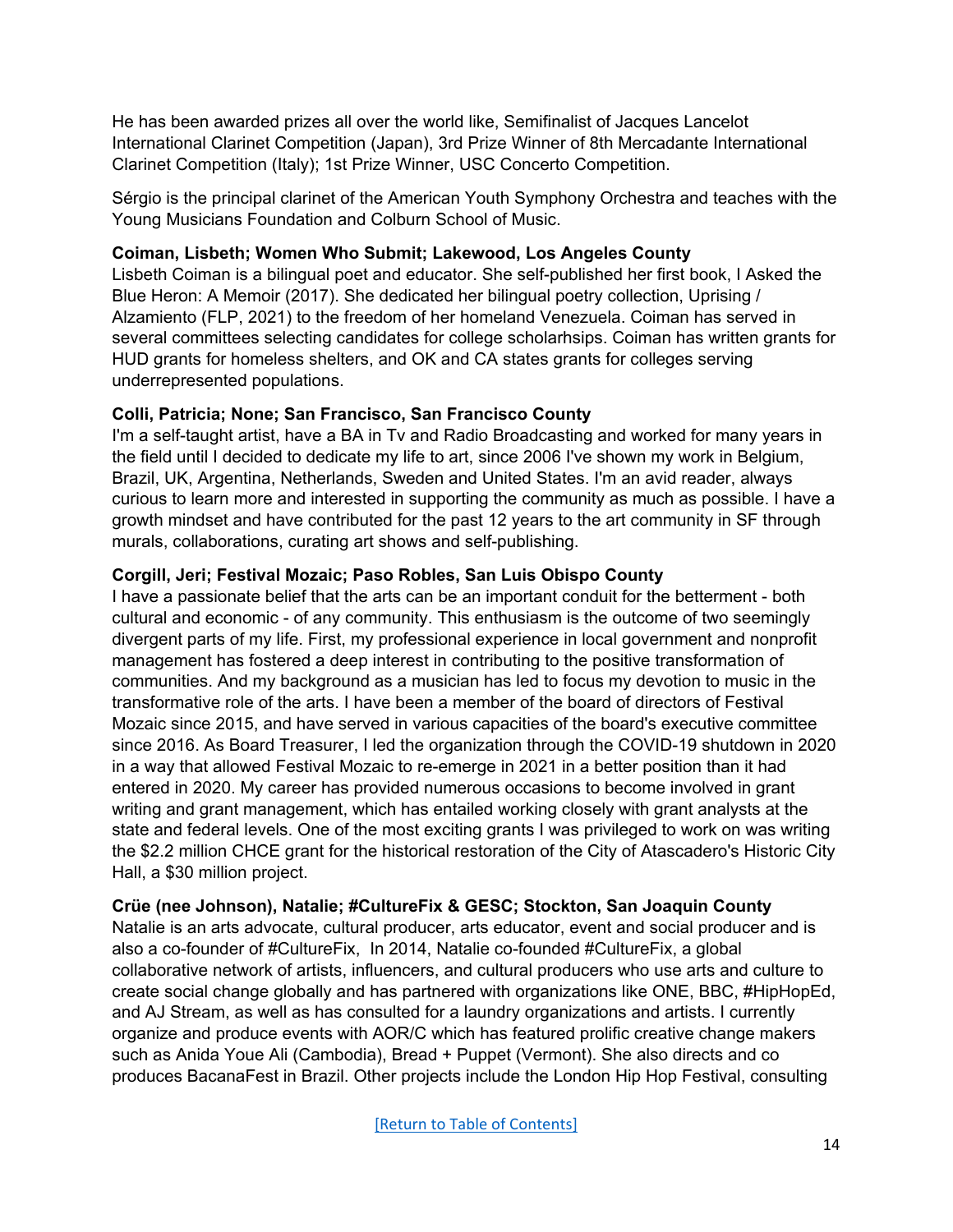for the pioneering arts education organization SOH NUP alongside DJ Spazecraft, a cultural agent with the U.S. Department of Arts and Culture is an action network of artists and cultural workers mobilizing creativity in the service of social justice and most recently, Laugh Aid which featured Adam Sandler, Bob Saget and a slew of prolific comedians and raised over 350,000 for ComedyGivesBack. I also run the Arts for Change FB group which I have helped to grow to over 6,000 members.

# **Cruz, Raymond; Abide Reintegration Services, Inc.; Simi Valley, Ventura County**

Past experience includes 10 years of development work with scores of non-profit organizations including five cultural arts agencies.

# **Culp, Miranda; Amatoria Fine Art Books; Sacramento, Sacramento County**

Miranda Culp was born in Los Angeles and has lived in Sacramento since 2013. She has contributed to Dame Magazine and Submerge Art + Music as a journalist and art writer, she has edited books on fiction, poetry, memoir, and health and she is the co-owner of Amatoria Fine Art Books in Boulevard Park. Miranda's second collection of short stories entitled Women With Unusual Names will be released in late 2022.

# <span id="page-14-0"></span>**DeLuca, Marisa; Artists in Solidarity; Oceanside, San Diego County**

Marisa DeLuca is an artist working in painting and drawing. Her practice examines time, memory, nostalgia, and systemic inequality. Marisa comes from a background of community engagement through nonprofit service in the arts sector. She is founder and President of the nonprofit Artists in Solidarity, an artist collective that raises funds for migrant families through charity art auctions and was a 2021 California Arts Council INA Grant Panelist. Marisa is based in Oceanside, California and received her BA in Visual Arts (Studio) from UC San Diego in 2021.

# **DeVille, Jes; Openhaus Athletics; Oakland, Alameda County**

Jes DeVille (they/them) is an Afro-Latinx choreographer and creative director working across mediums to explore the intersections of physical fluency and environmental literacy through community-driven events. Awarded the inaugural Updraft artist residency by vertical dance company Bandaloop in 2021, their history includes operating as Managing Director of sitespecific performance nonprofit Epiphany Dance Theater and co-curator of the acclaimed SF Trolley Dances; Also fulfilling positions as a movement director for Funsch Dance Experience, corporate team building facilitator with urban adventure group The Go Game, choreographer for PBS series Dragonfly TV – Kids Do Science and California Academy of Sciences After Dark, Special Projects Coordinator for Hip Hop Dance Conservatory NY, as well as production lead for Anon Events (Hardly Strictly Bluegrass Festival, San Francisco City Hall Centennial, World Education Congress and more). Having completed EcoTherapy coursework through The Earthbody Institute, DeVille is uplifted as a regenerative design fellow and presenter for UC, Irvine's Emergent Media Research Group.

# **Dilley, Steve; The Veterans Art Project; Encinitas, San Diego County**

Steven Dilley, Executive Director VETART has chosen to use his Artistic passion to help people better themselves and the communities they call home. Through a social practice lens, the creation and sharing of personal narratives, Steve continues to expand the arena where people connect through the process of Art Making. What started as an idea to help Veterans after their service through Art. VETART has grown to be a national program utilizing D.A.E. Deep Arts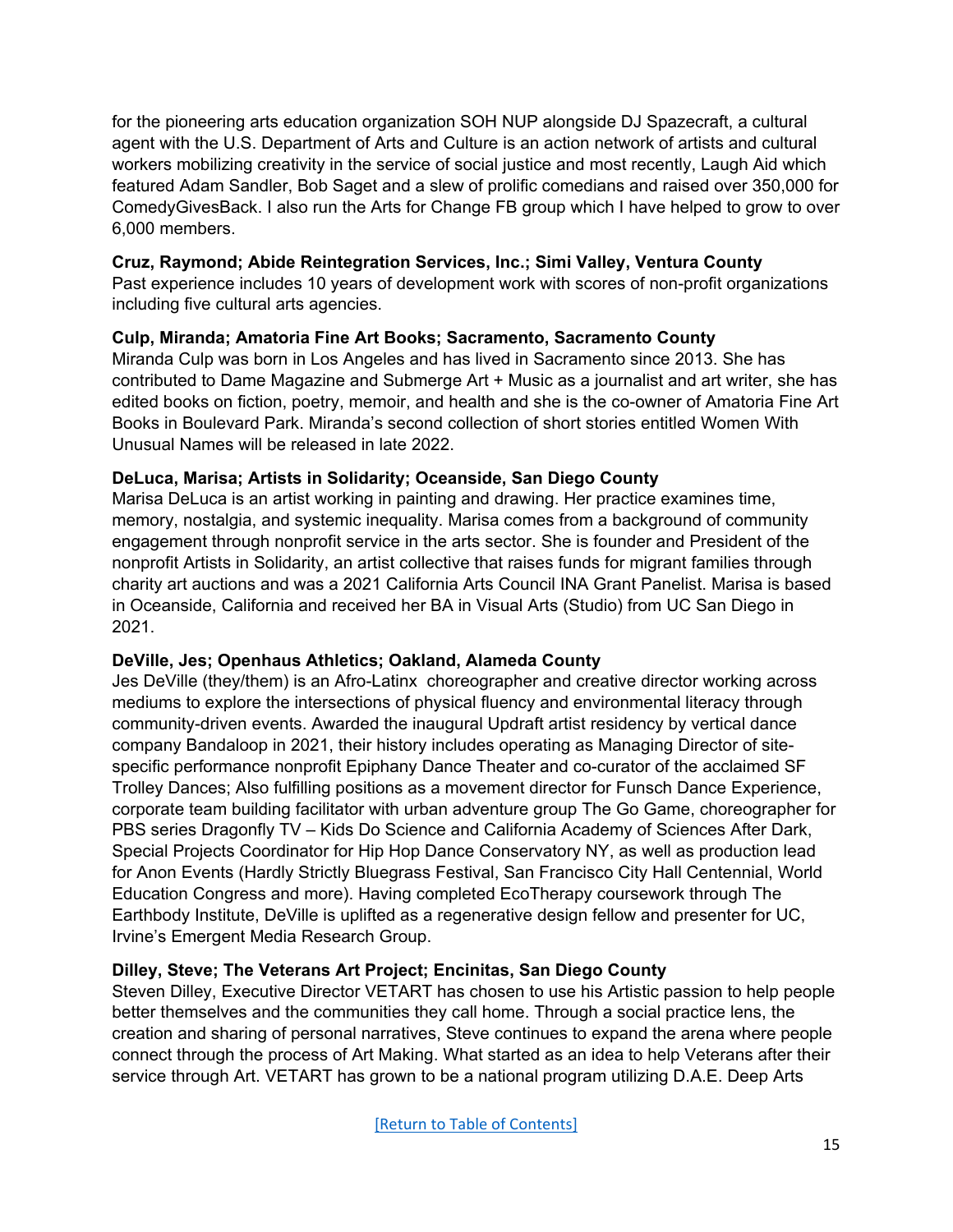Engagement to work closely with Veterans, Spouses, Dependents, Caregivers and Active duty in the following disciplines. Bronze casting, wood working, Ceramics and Glass casting. VETART participants have displayed their work locally Oceanside Museum of Art and Nationally in the VA's Creative Arts Exhibit, and at such locations as Walter Reed Medical Center and Latham & Watkins LLC Washington DC.

VETART operates a location here in Northern San Diego County, The VETART School of Ceramics and Glass located in Vista Ca. With a total 5,000 sq ft of Art making facility dedicated to our nation's war fighters.

# **Dillon, Dharby; Independant; Arcata, Humboldt County**

A freelance painter who volunteers at local art galleries in the Humboldt area and is soon to be a graduate student for an MFA in Illustration.

### **Do, Bang Lang; National Resource Center for Asian Languages; Fountain Valley, Orange County**

After touring across Canada as the winner of the Eckhardt-Gramatte National Competition, Dr. Bang Lang Do discovered the joy of presenting new works in an engaging way to an audience. A specialist performing the music of Ligeti and Messiaen, she was winner of the grand prize of "Journée de la Musique Française," Dr. Bang Lang Do studied in France with Monique Deschaussées. She won awards from the Canadian Arts Council, and made her debut with the Canadian Broadcasting Corporation. She has performed as a soloist and presented master classes in Canada, Portugal, Thailand and Viet Nam. She earned a diploma from London's Royal College of Music and her Doctorate from the University of Montreal. She received the "Teacher of the Year" award from the Iowa State Music Teacher Association in 2016. She was an Associate Professor at Divine Word College for ten years and now teaches at Santa Ana College. In California she received an Artist grant by the city of Santa Ana in 2019 to present inter-generational concerts, bringing talented adolescents from the Orange County School of the Arts to seniors in their centers. Dr. Do recently published articles in the Iowa Music Teacher Journal and the American Music Teacher.

# **Dominiquez, Jaimen Joaquin; Lulac Civil Rights organization; Pittsburg, Contra Costa County**

I respectfully served on the Board of Directors of California Hispanic Chamber of Commerce of Alameda County. I was involved in many Multi-Cultural Community Events and Arts. I have Hosted also many Multi-Cultural Entertainment Events in California.

# **Doongarwal, Nimisha; SFWA; San Francisco, San Francisco County**

I am originally from India. I came to the United States in 2007 for a Masters in Computer Science. After finishing my Master's, I realized my true passion was art for self-expression. Currently, I am pursuing an MFA part-time and working as a full-time engineering manager.

I have been featured in publications and magazine such as Forbes and has exhibited in museums and galleries including the De Young Museum in San Francisco. Through my works I want to encourage people to embrace cultural diversity and fight for equality for all gender, color, race, religion and so on.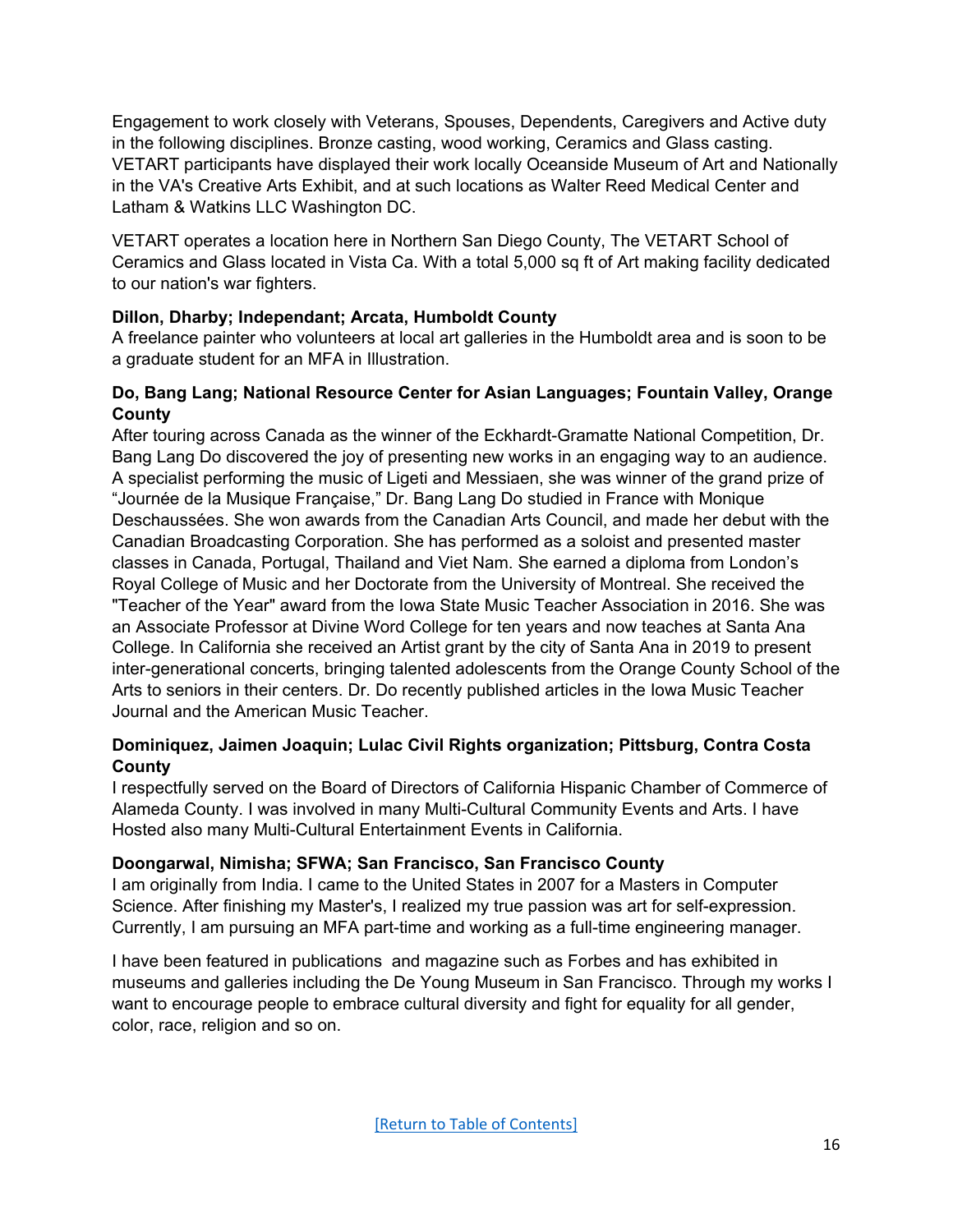# **Douglass, Charles; Performing Arts For Life and Education Foundation; Inglewood, Los Angeles County**

Charles Douglass, Co-Founder, CEO and Artistic Director. Mr. Douglass is the proud recipient of two coveted Beverly Hills Hollywood NAACP Theater Awards for "Excellence in Musical Theatre, Writing and Production". As an actor and director Mr. Douglass has numerous television credits including the original role of "Haskell" in "Star Trek, The Next Generation". Mr. Douglass as starred as "The Wiz" in the touring company of "The Wiz" and was the understudy for the role on Broadway. He also co-starred opposite Lena Horne in her one woman show, "Lena Horne, The Lady and Her Music".

# **Dunn, Honor; Able ARTS Work; Woodland Hills, Los Angeles County**

Growing up in a creative household I was drawn to art making and creative thinking at a very young age. I received my BFA in fiber arts / minor in art history from Maryland Institute College of Art in 1999 and my MFA, concentration in fibers from Cranbrook in 2002. Immediately enter the knitwear industry however I felt a draw to utilizing the arts in a more impactful way. In 2003 I join the Arts & Services for Disabled, now known as Able ARTS Work, team providing art instructor to individuals with developmental disabilities. The fit was so natural and felt so purposeful, I was eager to be every position within the organization from Exhibits Coordinator to Programs Administrator, eventually landing in my current position of COO. I believe arts are a vital tool for self exploration, growth, joy and are necessary for a thriving community.

# <span id="page-16-0"></span>**Eagan, Patricia; Truckee Arts Alliance; Truckee, Nevada County**

Patricia Eagan works in supporting roles for a private transportation firm in Tahoe City and an arts organization in Truckee called the Truckee Arts Alliance. As part of her role as administrator for Truckee Arts Alliance, Patricia facilitates monthly Artist Salons in the Truckee Cultural District and edits its newsletter, The Truckee Turntable. Patricia is sole proprietor of PKaye (Pkay) Creative, a writing, editing, and creative consulting business founded in the Truckee-Tahoe area. She holds an MFA in Creative Nonfiction and a Certificate in Literacy, Pedagogy, and Composition from the University of Pittsburgh, where she wrote a memoir essay collection based on themes of collective consciousness and utopian place-making. Her work with volunteerism with grassroots organizations spans some twenty years and has focused on marginalized communities. She has taught college-level English and designed courses in service-learning and community service for nearly a decade. And she has participated in the literary arts communities in Cork, Ireland as well as Chicago, Pittsburgh, Denver, back home again in Oakland, and now to Truckee, California, in the heart of the Truckee Cultural District.

# **Eischen, Kip; City of San Diego Commission for Arts and Culture; San Diego, San Diego County**

Kip is an Arts Funding Project Manager with the City of San Diego and has extensive experience in the art world as well as with civic organizations and government. Kip worked for years in art auctions—at leading auction houses in New York City and Barcelona, Spain, he was an Associate Vice President and Specialist in Editions/Works on Paper and a Senior Business Intelligence Analyst in the Contemporary and Asian Art markets. His active involvement with local civic organizations includes serving on the Executive Board of the Point Loma and Ocean Beach Democratic Club. In June 2021 Kip completed his MBA at UC San Diego where he studied nonprofit management and inSite binational art festivals during the 1990s while also working in the Chief Auditor's Office at the San Diego County Regional Airport Authority. Earlier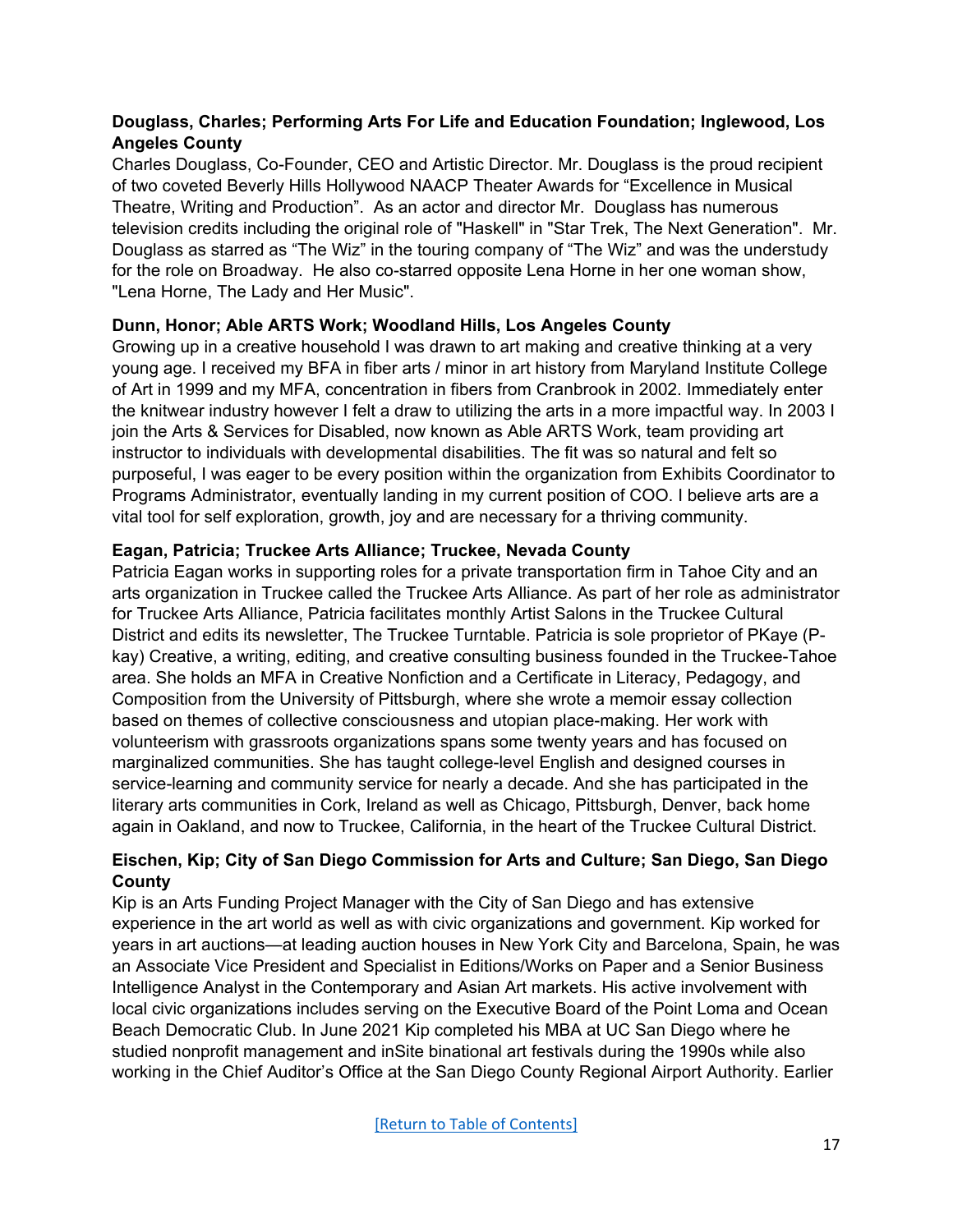in his career, Kip published columns as an art critic and worked at a Los Angeles gallery. He authored reviews of exhibitions in San Diego, Tijuana and Arizona for the New York magazines Bomb and Artforum. Kip's undergraduate degree is from Vassar College in New York where he wrote a thesis about Southwestern Land Art and studied the History of Art/Architecture, Economics and Urban Studies.

# **Ellis, Tierra; Psyches of Color, Inc.; Los Angeles, Los Angeles County**

Dr. Tierra T. Ellis received her doctorate in school psychology from Howard University. She is currently the CEO of Ellis Psychological Services, Inc. and co-owner of Authentically Black Services LLC. She is a current Professor of Psychology at Pepperdine University and is the Founder and Executive Director of Psyches of Color, Inc., a progressive nonprofit organization that uses strengths-based and culturally relevant approaches to provide mental health education, family support, empowerment, and mentoring to decrease the stigma of mental health and promote radical healing to at-promise Black and Latinx adolescents and young adults. She is a Nationally Certified School Psychologist (NCSP). She is a recent graduate of the Youth Justice Leadership Institute (YJLI) Fellowship within the National Juvenile Justice Network (NJJN). She completed a postdoctoral fellowship at Children's Hospital Los Angeles (CHLA) where she specialized in adolescent and young adult medicine. Dr. Tierra is super passionate about creating and integrating culturally relevant approaches such as Hip-Hop culture and psychotherapeutic treatments for which she is committed to expanding in the mental health field.

# **Epstein, Udy; 7th Art Releasing; Los Angeles, Los Angeles County**

MFA from the American Film Institute Center for Advanced Film and TV studies. Producer/ Ex producer of mostly documentary films. Run Seventh Art Releasing since inception in 1994.

# **Espiritu, Aireene; N/A; Oakland, Alameda County**

Mainly influenced by listening to Alan Lomax's field recordings from the South and growing up listening to her uncles' Filipino folk guitar fingerpicking, Aireene's music is reminiscent of front porch storytelling, of ghosts and the living, times of laughter and tears. She was born in the Philippines and moved to the United States at 10 years old, growing up in the third culture: the old country, the new country and a blend of both worlds.

In 2016, Espiritu was added to the roster of artists under Little Village Foundation, a non-profit label founded by venerable blues keyboardist JimPugh (Robert Cray, Etta James, B.B. King, John Lee Hooker) and released a part tribute to Rhythm & Blues artist, Sugar Pie DeSanto and part Filipino and American folk songs. The album has received positive recognition and reviews from KQED's The California Report, San Francisco Chronicle, Living Blues and No Depression magazines.

A Color-Coded Symphony is her latest project which premiered at the San Francisco Asian Art Museum in 2017. This performance piece is a musical experience connecting the audience's ethnic origins to rhythms of the world and whose aim is to nurture curiosity and openness towards other cultures through music.

<span id="page-17-0"></span>**Fabio, Cheryl; Sarah Webster Fabio Center for Social Justice; Oakland, Alameda County** Cheryl Fabio was raised in East Oakland and resides there now. She attended Fisk University, in Nashville, Tennessee for her Sociology B.A. and Stanford University for a M.A. in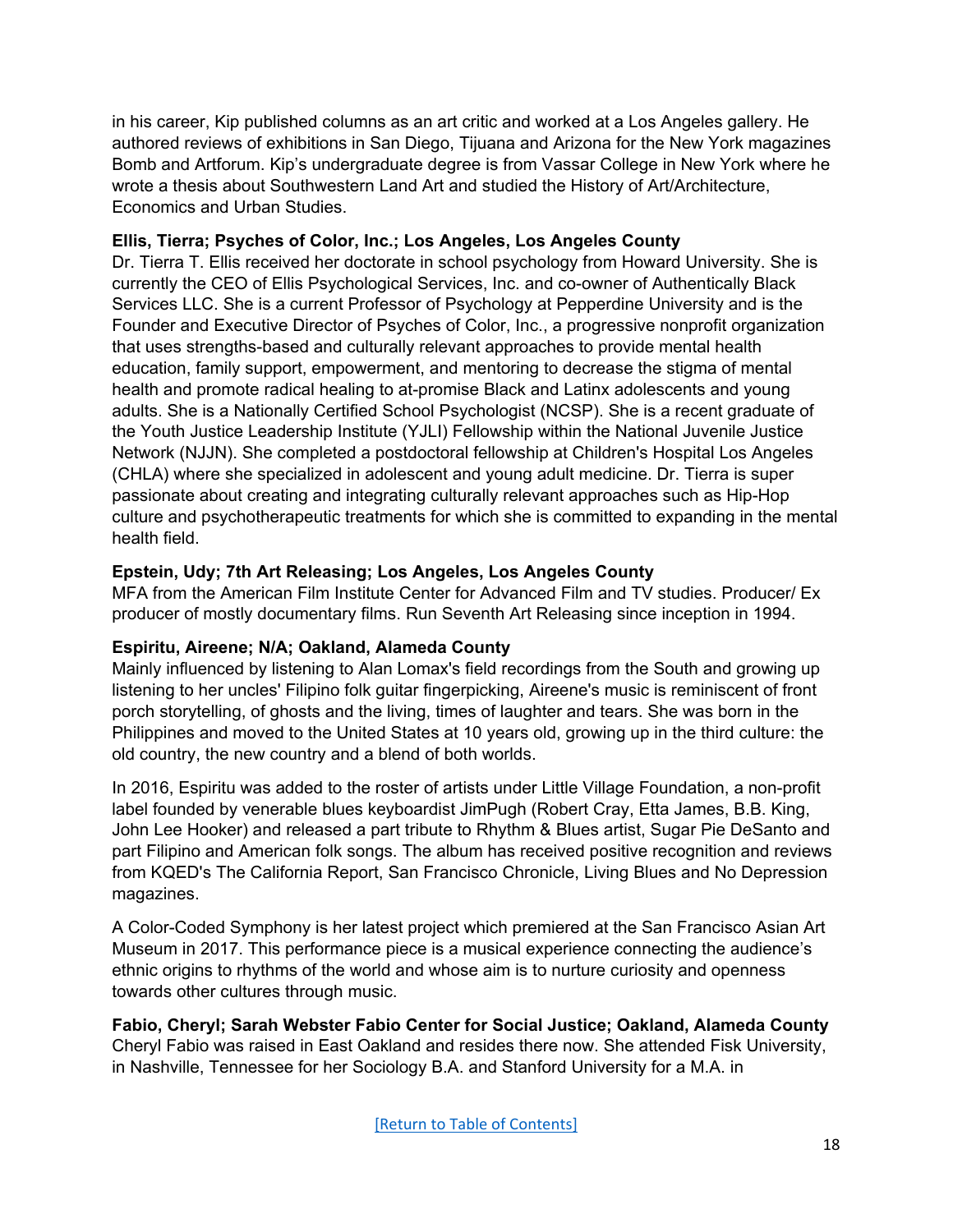documentary film. More recently, Fabio earned a JD from J.F. Kennedy University. She has worked extensively in nonprofits in projects ranging from women organizing for affordable childcare to developing educational programs for Black Filmmakers Hall of Fame in Oakland. She has taught in OUSD elementary schools and many Bay Area colleges. Fabio worked in government as a volunteer coordinator for the City of Oakland and she managed Oakland's cable TV Channel. Cheryl Fabio is now the Executive Director of SWFCenter a nonprofit she founded. This organization uses art and film to create social change. Through her nonprofit Cheryl produces and directs documentary films. Among the credits are "Evolutionary Blues… West Oakland's Music Legacy," "East Oakland Counter Narratives." Her first film produced in 1976 was "Rainbow Black: Poet Sarah Webster Fabio." Cheryl Fabio is the mother of two and grandmother to four.

### **Familian, Elisabeth; EAF Associates; Los Angeles, Los Angeles County**

Founder of LA Masterplanner; active in visual and performing arts; former president and board chairman of LA Children's museum and board member of theBlue Ribbon of the Music Center; currently member Founders of Music Center, LACMA, and Hammer; board member of LA Theatre Works; consulted for Jose Iturbi Foundation, Hollywood Museum, LA Theatre Works, and currently consult for Holocaust Museum LA.

### **Farhat, Maymanah; Cal State University East Bay, Art Department; Santa Cruz, Santa Cruz County**

Maymanah Farhat is an art historian who has written widely on twentieth and twenty-first century art. Since 2005, she has contributed to edited volumes, artist monographs, and museum and gallery catalogs. She has also written for Brooklyn Rail, Art Journal, Journal of Middle East Women's Studies, Callaloo: A Journal of African Diaspora Arts and Letters, Vogue Arabia, Harper's Bazaar Arabia, Art + Auction, Art Asia Pacific, and Apollo.

Farhat has curated exhibitions throughout the U.S. and abroad, notably at the Minnesota Museum of American Art, Minnesota Center for Book Arts, San Francisco Center for the Book, Pro Arts Gallery & Commons, Oakland, Center for Book Arts, Manhattan, Arab American National Museum, Virginia Commonwealth University Gallery in Doha, Qatar, Art Dubai, and the Beirut Exhibition Center. In 2014, she was included among Foreign Policy's annual list of 100 Leading Global Thinkers in recognition of her scholarship on Syrian art after the uprising. She holds a Master of Arts degree in Museum Administration from St. John's University, New York.

# **Fernandez Zuñiga, Monica; Arts Plotter; Claremont, Los Angeles County**

Monica has dedicated the last 15 years to helping artists and arts organizations build a solid infrastructure so they can continue to boldly assert the massive contributions they make to society every day. Her work has shaped exhibitions, arts education programs, communitybuilding efforts and professional development programs. Motivated by the idea of building a more supportive arts field, Monica formed Arts Plotter – a management service for organizations and creatives who seek specialized support so they could focus on the work only they can do. Her clients include organizations and artists whose work centers around equity, racial and economic justice.

**Fisher, Regan; University of Nebraska - Kearney; West Hollywood, Los Angeles County** As an artist and an educator, it has always been a goal of mine to nurture the creativity and knowledge of my students, integrating arts into all content areas and ensuring equal access to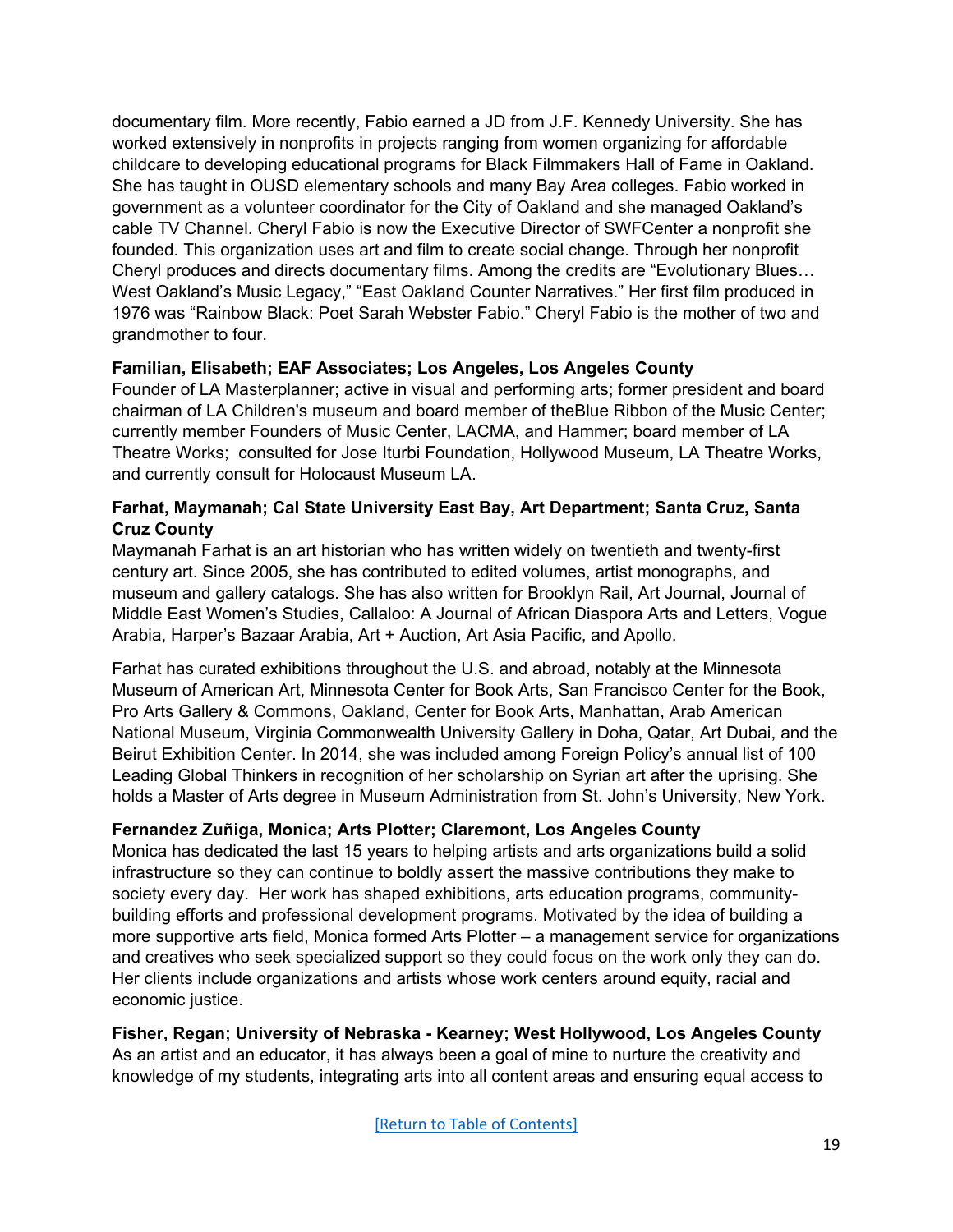the arts. Over my 23 years of teaching in the public schools of Southern California, I have developed strong instructional techniques and strategies and have excelled in lesson planning with an emphasis in the arts. In addition to traditional media, I have engaged students in the use of digital technology tools for creative expression aligned with all content areas. I have a strong knowledge of the California Common Core State Standards and the new VAPA standards. Currently I am a Graduate student pursuing a Masters degree in Art Education/Museum Education through University of Nebraska Kearney, which I am completing online. I am so excited to learn more about arts integration, curriculum development and museum best practices. I firmly believe EVERYONE deserves access to a high-quality arts education and I look forward to working on a team committed to social justice and community arts partnerships.

# **Foster, Adrienne; Mills College, Board of Trustee Member; Los Angeles, Los Angeles County**

I have been an avid collector of African American, African and Caribbean art for over 50 years. Recently, I served on the Board of Directors of the Museum of African American Art in Los Angeles. Additionally, I have traveled to many of the states' museums focused on ethnic minority populations. My passion is art and everything related to it.

# **Fox, Renée; Inglewood Open Sudios; Inglewood, Los Angeles County**

Inglewood Open Studios is a non profit serving the arts and community of Inglewood. I founded IOS in 2006 and serve now as director. I am an artist myself with a public art practice and works at LAX and UCLA among other locations in LA.

# **Francavillo, Rachel; Mockingbird Analytics; Pasadena, Los Angeles County**

Rachel Francavillo is a grant writer with over ten years of experience in the education sector, where she honed her leadership, communication, and strategic thinking skills to produce dramatically positive outcomes for students and school communities. A proud alumna of both City Year and Teach For America Los Angeles, Rachel taught middle school humanities as a member of the founding staff at Alliance Marine-Innovation & Technology 6-12 Complex in Sun Valley, California. Outside of her teaching role, Rachel served as a team leader, instructional coach (TNTP/RootsLA), enrichment coordinator, curriculum writer, and LEA governing board member. Rachel also has a professional background in the performing arts, and is an avid lover of musical theater. She earned her B.A. from New York University's Gallatin School of Individualized Study with a concentration in history, storytelling, and dramatic literature. In May 2022, she will complete her M.S in Arts Administration from Drexel University's Westphal College of Media Arts and Design. Her current research assesses the degree to which human resource policies help or hinder the retention and advancement of female-identifying arts leaders across the United States.

# **Franco, Mariana; NA; Los angeles, Los Angeles County**

I am an upcoming writer/poet that has had poems published through Tia Chuchas Press Coiled Serpent an anthology. I have done virtual events as a feature for the the Los Angeles Poets society & Tia Chucha Press. I frequently visit open mics via Instagram and zoom platforms as well have been featured (sip and recite) . In addition, I created my own virtual event for poets and have also hosted open mics and will be cohosting an open mic and poetry slam known as corona verses beginning January 22. 2021. Currently working on 3 writing projects to be released mid 2021.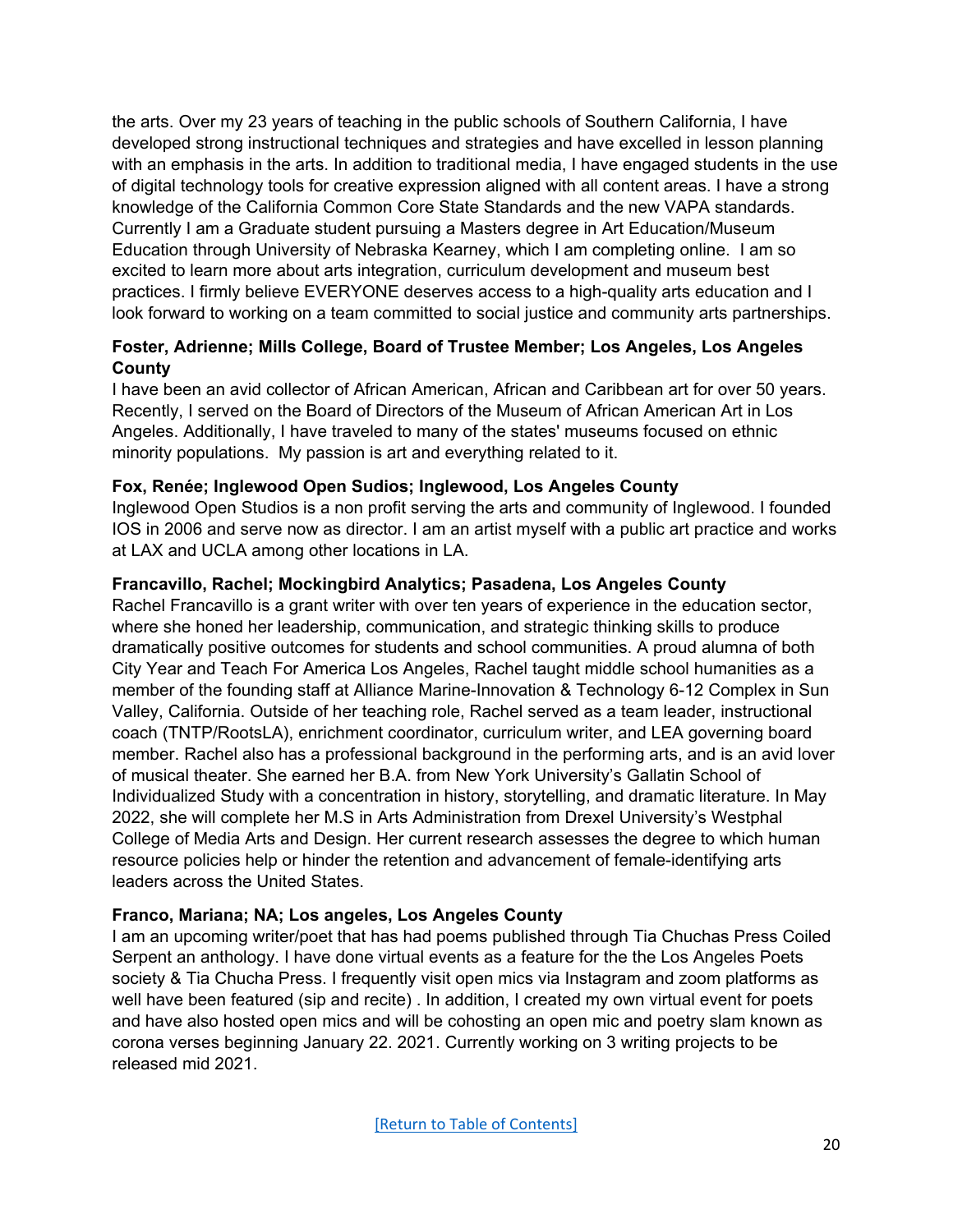### **Franklin-Swinton, Voress; Celebration Arts; Sacramento, Sacramento County**

I've been involved with the Arts for over 40 years. I've been an active actor in Sacramento for over 40 years. I am a published author/writer. I am actively involved in the community working with displaced women.

### **Franks, Fatima; Hope Center For the Arts; Irvine, Orange County**

Fatima Franks studied painting, drawing and printmaking at IVS in Pakistan, California State University, Fullerton and Digital Design Art and Surface Design at Otis College of Arts in California. She has an active studio practice and is currently on hiatus from exhibiting. She is working on multi projects in digital design work. Fatima lives and works in Orange County California with her husband and two cats.

# **Freda, Tahnee; Los Angeles Music and Art School; Burbank, Los Angeles County**

Tahnee Freda is a writer, arts administrator and arts educator who grew up in California and currently lives in Los Angeles. Upon graduating from the University of Southern California with a BA in Visual and Performing Arts Studies, Tahnee worked as a Development & Management Associate at the 52nd Street Project, an arts non profit in New York City dedicated to providing opportunities for underserved youth in the Hell's Kitchen neighborhood to experience artistic success and mentorship through the creation of original work. In 2016, Tahnee joined the Los Angeles Music and Art School, a 501 (c)(3) arts education organization that offers low and no cost arts instruction to East Los Angelenos, as a Communications Associate.

In addition to writing proposals, researching grant opportunities, and carrying out communication/event duties, Tahnee spearheaded the organization's first dramatic writing program, Playmaking, in which students ages 8-12 learn the fundamentals of playwriting over the course of two months, culminating in a full production written by students and performed by adult actors and directors. Tahnee still teaches the Playmaking program, and in 2022, took over as the Development and Communications Manager.

# <span id="page-20-0"></span>**Garbarino, Louise; SF Carnaval!, AIM farmers Markets; Oakland, Alameda County**

I am a professional Seamstress and Costume maker for many years, since 1980, also a Dancer, choreographer, costume maker for San Francisco Carnaval since 1981. I have created my own line of hats, dba: Give Fleece a Chance, and sell them at crafts fairs and Farmers Markets, Artisan member of Agricultural Institute of Marin since 1996. I have been on the jury for Carnaval Dance groups (Costume category) and a jurist for artisans for the AIM Farmers Markets. I live in East Oakland, my partner is Jamaican.

# **Garcia, Andi; #occupyortegapark; Santa Barbara, Santa Barbara County**

I am an early retiree from UCLA. I currently work as a grants coordinator for Small and Micro business grants cradle to grave duties in collaboration with federal fund and private fund sources. I have over 19 yrs experience in post award grant administration. My passion is community development and am currently the primary for #occupyortgapark mural saving project in my city.

# **Garcia, Eric; Detour Dance; San Francisco, San Francisco County**

Eric Garcia is equal parts devised theater artist, dance filmmaker, drag queen, and community organizer, with a penchant for queer maximalism. He is the Co-Director of Detour, a San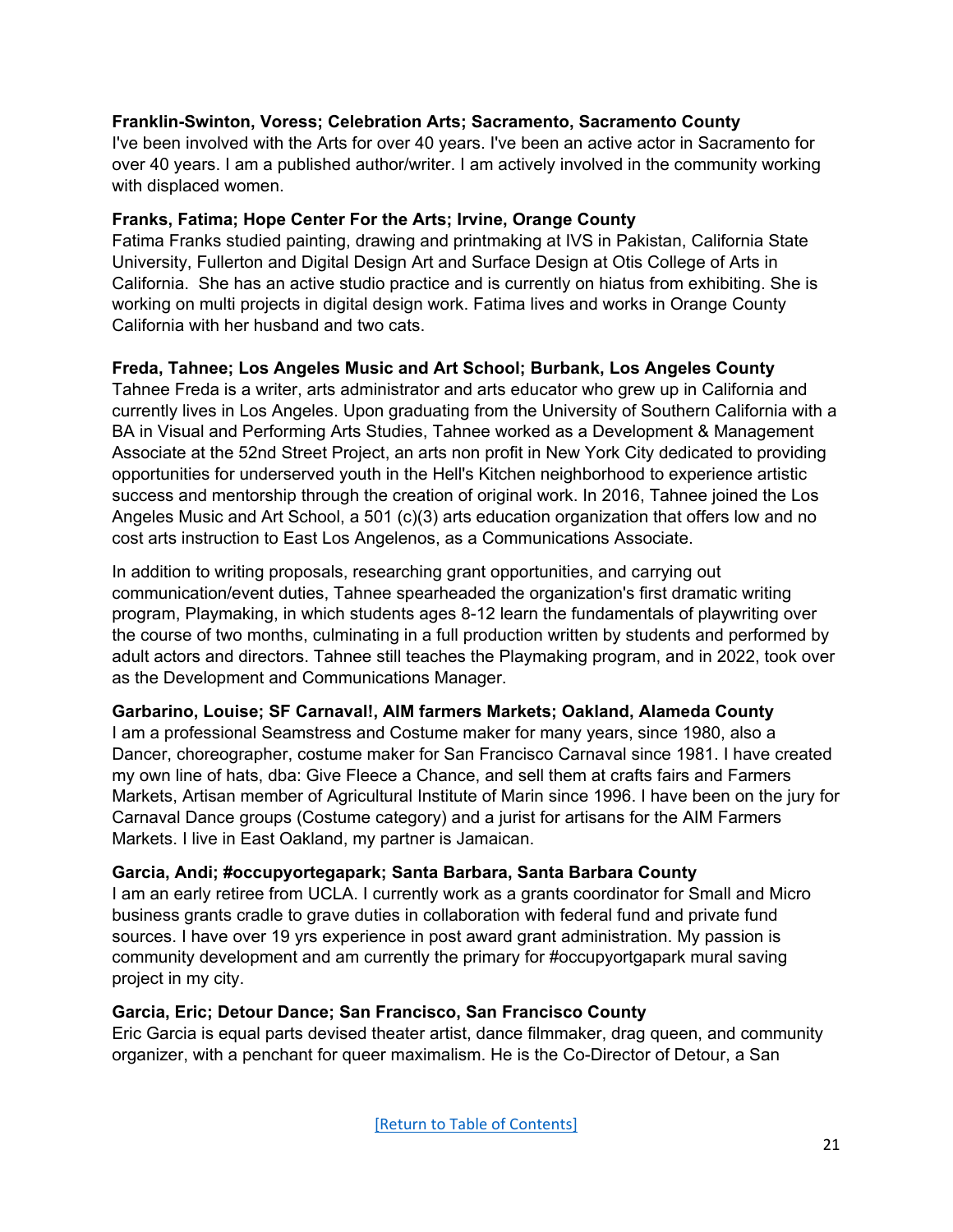Francisco-based devised theater company that creates immersive and site-specific performances.

Eric, also known as Churro Nomi, hosts & performs all over San Francisco, especially at her staple shows in the Mission District: Clutch The Pearls and Drag Spectacular Spectacular.

He has created works with OddKnock Productions, tinypistol, Amie Dowling, 13th Floor, Sharp & Fine, FACT/SF, The Anata Project, LEVYdance, Project Thrust, Catherine Galasso, Arletta Anderson/Adam Smith, students of the University of San Francisco, the San Francisco Conservatory of Dance, and many others.

Eric proudly serves as Managing Director with Fresh Meat Productions and the Festival Coordinator with the San Francisco Transgender Film Festival. He is on the advisory board for the Festival of Latin American Contemporary Choreographers and is a founding member of Latinx/Hispanic Dancers United.

### **Garcia, Sabrina; Latino Center of Art & Culture, Crocker Art Museum, California Museum; Elk Grove, Sacramento County**

Bree Garcia is an educator and creative. She is a graduate from the University California, Davis with a BA in Art History and a MA in Education. She has spent many years being of service to local non-profit arts organizations such as Sacramento Help Portrait, The Latino Center of Art & Culture, The California Museum, and Crocker Art Museum. She has an extensive background in arts integration & education and served many years as an art docent in public schools. She has also served as a panelist for the National Endowment of the Arts & California Arts council, work she feels ensures equity in funding, especially amongst underserved communities and minority populations.

# **Ge, Ivy; University of California, San Francisco; San Francisco, San Francisco County**

Dr. Ivy Ge is an award-winning author, pharmacy professor, and speaker. She writes fiction and non-fiction to promote social and political change. As a Chinese immigrant, she features rich, complex Asian female characters in her novels to counter the stereotypes about Asian women.

Her first novel (currently being considered by multiple publishers), The Colombian Sun, is about an Asian American widow's quest in war-torn Colombia for her deceased husband's true identity. Her second novel, Thorn, tells the tale of an Asian pharmacist caught up in corruption and deceit amidst the opioid crisis.

As a successful career mom, she shares her learnings through her blog and non-fiction works. Her book, The Art of Good Enough, received the 2020 Readers' Favorite International Book Award silver medal. Her writings and interviews have been featured in Working Mother magazine, Thrive Global, The Times of India, Parentology, Midwest Book Review, and Publishers Weekly.

A horse accident in 2020 motivated her to use writing to promote better training, more empathy, and holistic chronic pain programs in our healthcare systems. As a pharmacy professor, she wants to help other pain patients control their health, without relying on opioids.

# **Gilligan, Regina; BridgemakerArts; Richmond, Contra Costa County**

BFA/MFA SF Art Institute, Artist in residence for 3 years, SF Public Schools, and in North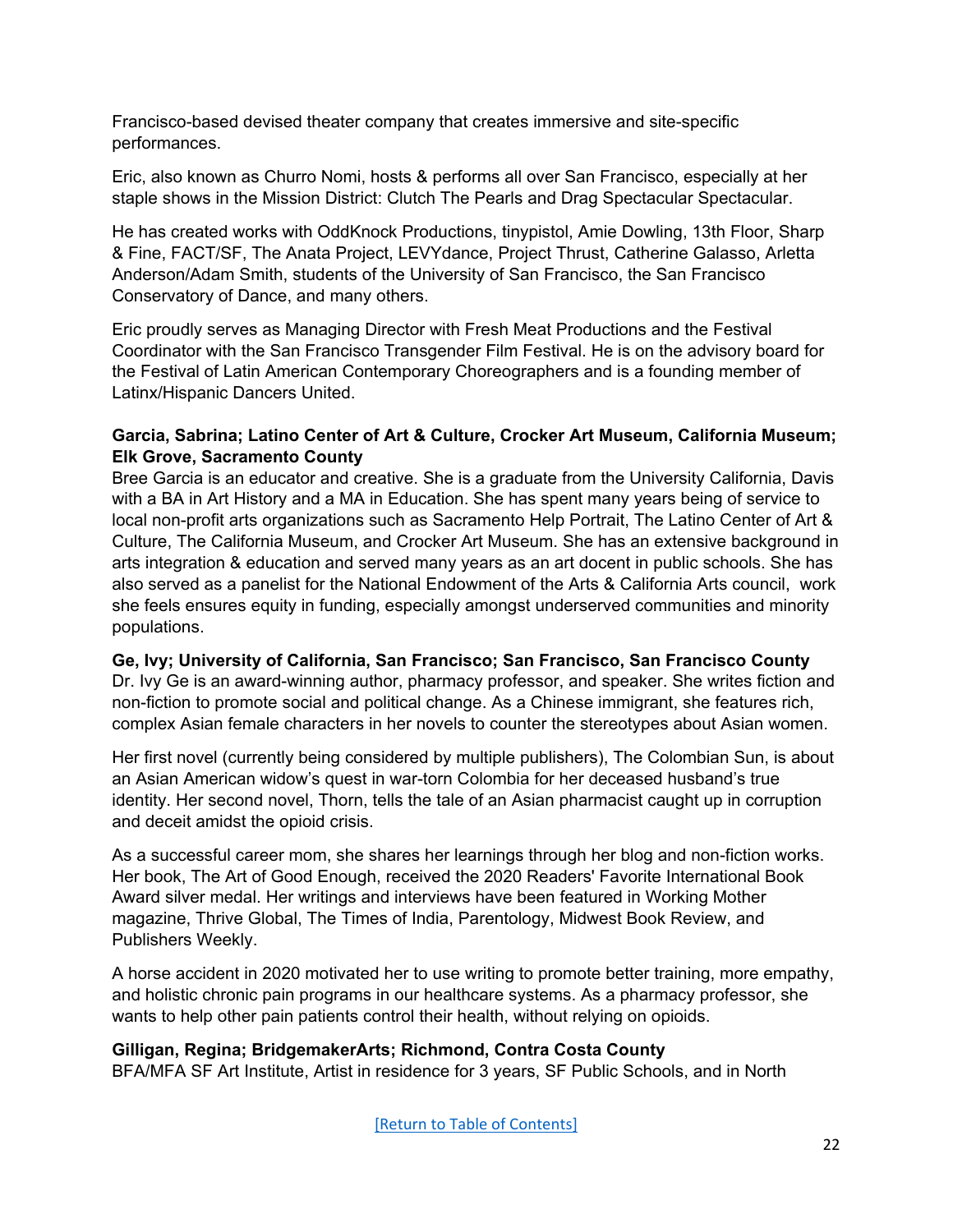Richmond after school program developing ceramics for a community garden K through high school over 2 years with Center for Human Development, Art Teacher in private schools, both elementary and middle school plus Scenic Artist both in union and at UC Berkeley, member of G.L.U.E. Women artists group and working artist in mixed media and sculpture/installation. Participated in a selection committee for the Oakland Arts Council for Studio One Art Center.

# **Ginsberg, Benjamin; New York University; Oxnard, Ventura County**

Ben Ginsberg in an L.A.-based pianist and composer who has music directed and/or accompanied over 125 musical theatre productions across Southern California, Seattle and New York City, for numerous theatre companies, including 5 Star Theatricals (Thousand Oaks, Calif.), Center Theatre Group (Los Angeles), the Wallis Annenberg Center for the Performing Arts (Beverly Hills), and the AfterWorks Theatre Project (NYC). He is associate accompanist for the Gay Men's Chorus of Los Angeles. With the Santa Barbara Youth Ensemble Theatre he has music directed and performed twice for Ms. Oprah Winfrey. In 2013 he was nominated for a BroadwayWorld Award for Best Musical Direction for the Southern California premiere of Carrie at Out of the Box Theatre (Santa Barbara). His song "Heaven" premiered on American Idol Season 17. He earned his B.F.A. in Piano from CalArts -- where he gave the Wild Beast Music Pavilion concerto premiere -- and his M.A. (with distinction) in Music Industry Administration from C.S.U. Northridge. His 15-minute musical, A View From the Moon, premiered in August 2020 at the Academy for New Musicals. Since Fall 2020 he has been a proud member of N.Y.U. Tisch's Cycle 31 of the Graduate Musical Theatre Writing Program.

# **Gomez, Richard; UC Merced; Atwater, Merced County**

Gomez received his B.A. from the University of California, Santa Barbara, and his M.F.A. from the Academy of Art University, San Francisco. He spent the summer of 2006 studying at the Ateliers du Carrousel les Arts Decoratifs in Paris. Gomez has been teaching a wide range of art classes through the Global Arts Studies Program (GASP) at UC Merced since 2010. UC Merced is at the forefront of the UC system with the highest ratio of Latinx and first gen students.

# **Gonzalez, JC; Urban Arts Collaborative; Salinas, Monterey County**

JC Gonzalez is a visual interdisciplinary and community-based artist. His work includes acrylic, oils, watercolor painting, drawing, murals, installations, gallery work using nature as inspiration in abstract style.

Gonzalez works includes funding Urban Arts Collaborative (UAC) since 2012, a multidisciplinary, socially-conscious arts organization that weaves contemporary issues and facilitates youth leadership. Gonzalez recent artworks includes " From Farm to Incubators"' launch on 11/2020 from National Steinbeck Center sparks conversation on women entrepreneurs in the Ag Tech and women issues in the Agriculture; and Convergence: Carr Lake, Ecology and Community aimed to expand dialogue on the discourse of Carr Lake project through art.

Gonzalez has a Master in Fine Arts in Creative Inquiry Interdisciplinary in 2014 from the California Institute of Integral Studies in San Francisco, CA; a Bachelor of Arts in Liberal Arts and Sciences Art with an emphasis in Studio Arts in 2008 from San Diego State University; acknowledged as a Champion of the Arts in 2019 by receiving the "Luminary Award" from the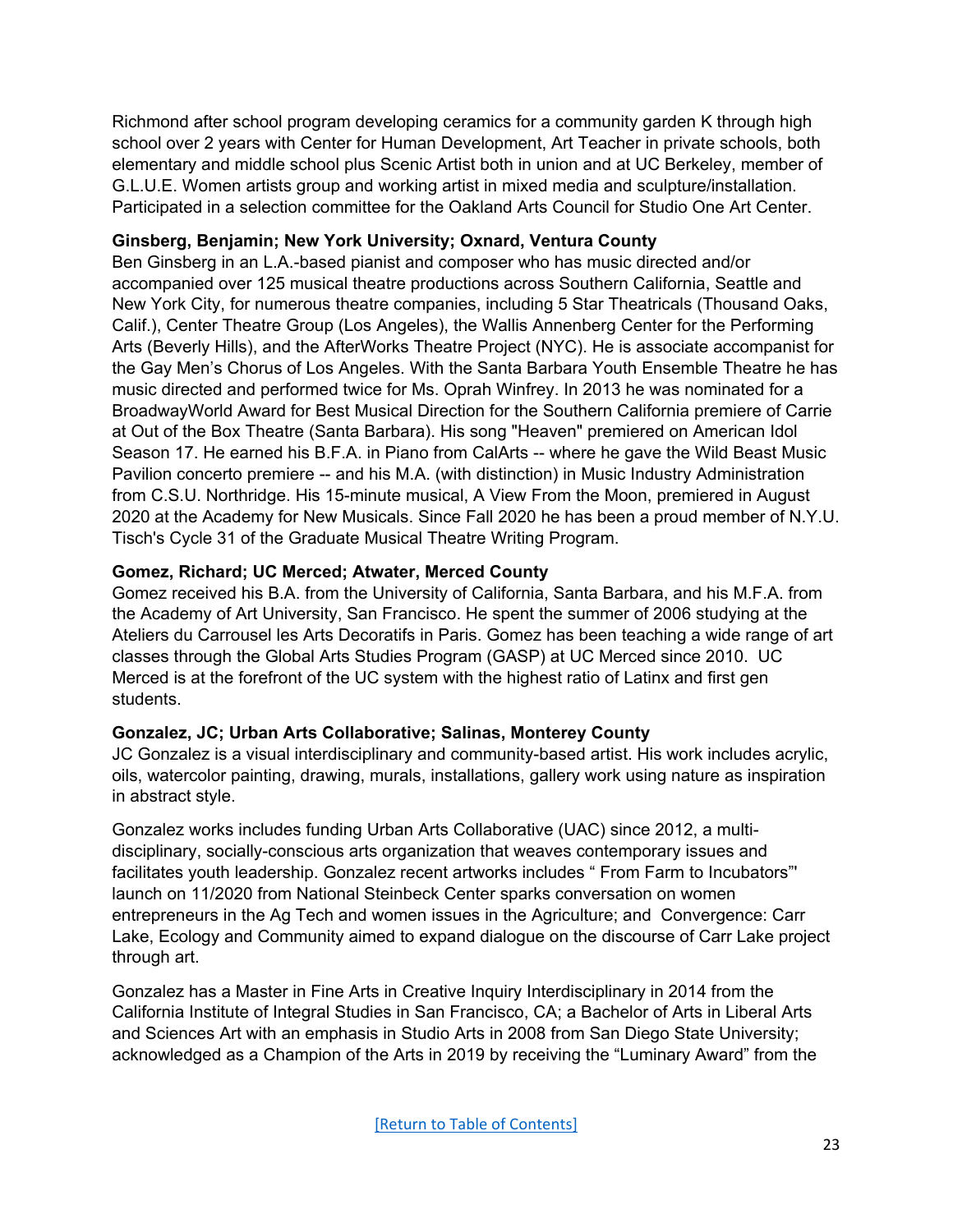Arts Council for Monterey County and has been appointed a Public Arts Commissioner of the City of Salinas since 2018.

**Gonzalez-Kucheck, Marissa; City of South Gate; Los Angeles, Los Angeles County** Marissa Gonzalez-Kucheck is an arts and culture civic leader, with experience working in a range of arts organizations across the U.S. She is currently the Cultural Arts Coordinator of South Gate, overseeing all aspects of a new Cultural Arts division, including strategic direction, programming, community engagement, operations and facility management. She works closely with local artists, community members, non-profits, and government officials in Southeast Los Angeles to ensure that programs are reflective of the diverse needs of the SoutheastLA (SELA) community. She also works with Los Angeles Municipal Gallery and the City of LA's Economic Workforce Development Department on development of the Gallery Attendant Apprenticeship Program (GA\_AP) a cross-sector collaboration to advance creative career pathways for system impacted youth across the city of Los Angeles. She received a BA in Art History with a minor in Urban Planning from McGill University, a MA in Art History and Museum Studies from the University of Michigan, Ann Arbor and a Certificate in Community Teaching Artistry from Cal State LA. She is an alumnus of Arts for LA's ACTIVATE program (2018-19) and a current participant in the 2021 Rautenberg New Leaders Project.

# **Goodspeed, Jorden; Trajectory; Eureka, Humboldt County**

I'm an artist in their late 30s who comes from Los Angeles originally. I absorbed most of my influences artistically in my youth there in pop up galleries in random places throughout the city and was influenced heavily by the Brewery galleries in the industrial area of LA. I studied studio art, art history, gallery studies, and focused primarily on the multitude of forms printmaking has taken to influence culture throughout history and where it's going. I work with artists with disabilities and try to offer solutions to making art materials and processes as accessible as possible. I work to discover as many means of keeping track of potentially endangered crafts and try out many mediums to understand their applications and solutions to the problems they present. My hope is that the knowledge I accumulate will provide comfort in working in challenging, interdisciplinary ways and to incorporate or invent strategies that benefit or accelerate projects vast in scope to be realized in realistic timeframes.

# **Graham, Sarah; William James Association; Sonora, Tuolumne County**

I work with the William James Association (WJA) as a teaching artist for the Prison Arts Project (via AIC) with Sierra Conservation Center (SCC) in 2018. Working with WJA and SCC I learn about the work that art programming is facilitating for incarcerated students. I incorporate Education, Diversity and Inclusion (ED&I) into our curriculum, while also doing the work of helping to provide an avenue for self-expression.

I teach art to grades K-8th at Tenaya School (public, title 1, rural) in Groveland, CA. We are classified as a "trauma informed school", meaning we have many students who have experienced trauma. Many of our students are food/housing insecure, and experience displacement from the home due to addiction, domestic violence and neglect.

I developed a STEAM model with teachers, and acted as the Arts Integration Specialist for Tuolumne County Schools STEAM grant for teachers. I started an arts-based program through facilitator training provided by A Window Between Worlds (AWBW). I have written and received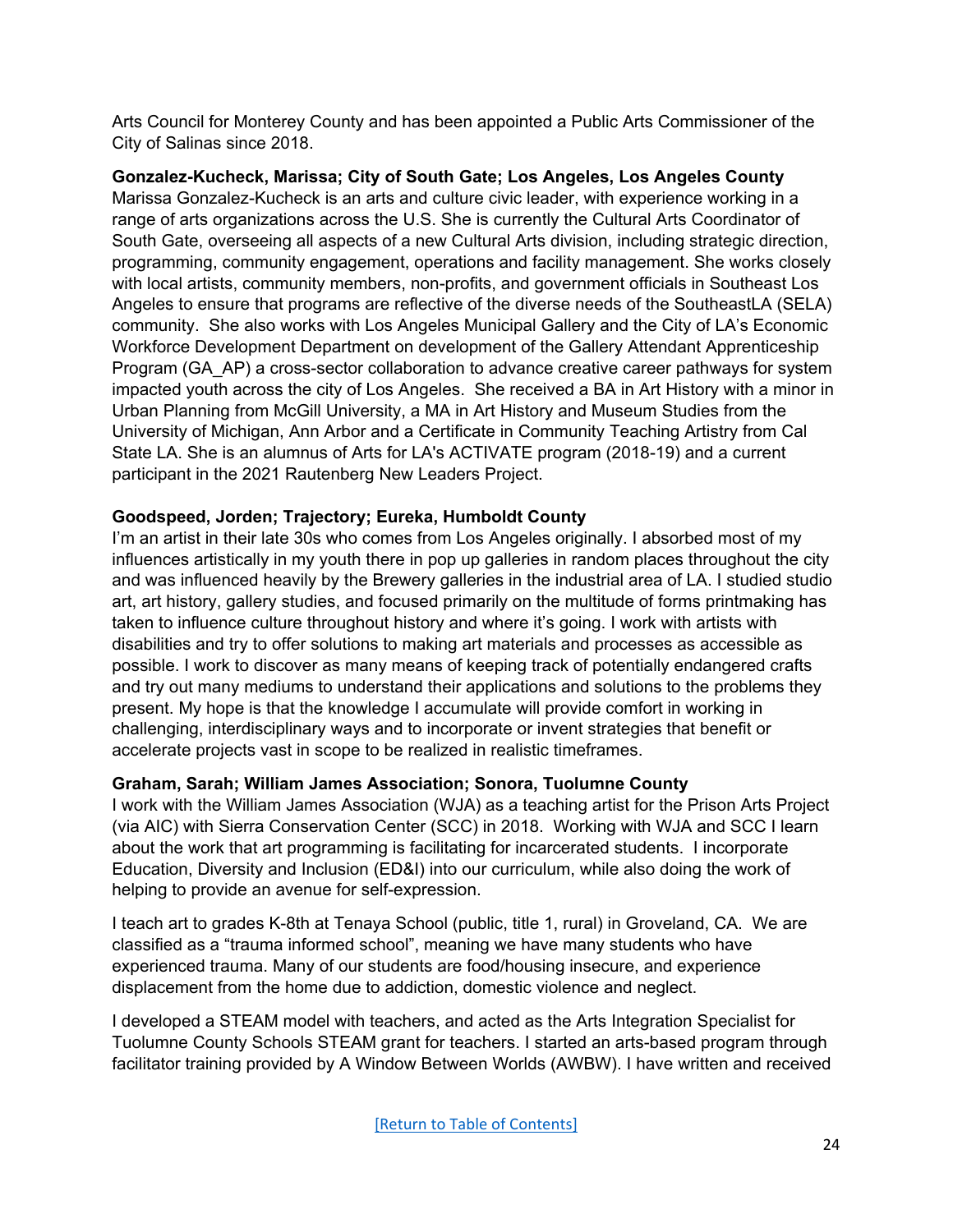3 grants in my six years at school. In 2021, I was selected to be a part of the NAEA SAL program and will be completing a Capstone Project this year through this effort.

# **Graviss, Tara; The Art of Resilience; San Diego, San Diego County**

After 5 yrs as the CEO of Young Audiences of San Diego and 3 years as a CAC Grant Panelist I'm excited to continue my community involvement in my new role.

# **Greenberg, Miriam; Independent Artist; Berkeley, Alameda County**

Miriam Bird Greenberg (she/they) is a poet and occasional essayist with a fieldwork-derived practice. The author of "In the Volcano's Mouth," winner of the Agnes Lynch Starrett Prize, her poetry has appeared in Granta, Poetry, and the Kenyon Review. She's written about the contemporary nomads, hitchhikers, and hobos living on America's margins, and is currently at work on a hybrid-genre manuscript about economic migrants and asylum seekers of Hong Kong's Chungking Mansions. A high school dropout and former hitchhiker herself, she's been awarded fellowships from the National Endowment for the Arts, the Poetry Foundation, and the Fine Arts Work Center. Most recently a Poet-in-Residence at Westminster College and Cornell College's Distinguished Visiting Writer, she's also taught at the National University of Singapore and at Stanford as a Wallace Stegner Fellow. Her limited-edition letterpress artist book "The Other World," designed in collaboration with master printer Keith Graham, was published by the Center for Book Arts; she's also author of "All night in the new country" and "Pact-Blood, Fevergrass." She lives in the Bay Area, where for many years she collaboratively developed site-specific performances for very small audiences.

# **Griffin, T. Faye; Arts Connection-The Arts Council of San Bernardino County; Apple Valley, San Bernardino County**

As a multi-hyphenated creative my career in arts and entertainment spans 30 years and includes experience in TV, film, radio, theater, visual arts, and non-profit management. Most recently, I brokered a partnership between the Arts Connection and the career pathways department of Barstow Community College to create new student and community arts programming.

# **Griswold, John; Red Tie Arts; Modesto, Stanislaus County**

I have been publicly involved in the arts since 1994 when I save the old State Theatre in Modesto and turned it into a performing arts/art film house. During my stay there I managed to win an NEA grant for my programming. Leaving in 1999, I then continued presenting Jazz concerts in Modesto. In 2012, We formed Red Tie Arts. RTA explores, supports, and presents the arts. All our profits and funding goes to financially supporting underserved kids who show great talent and promise in the arts, mostly music at this point.

# **Gutiérrez, Ericka; None; Long Beach, Los Angeles County**

I am a long time resident of Long Beach, CA- where I have been exposed to arts at local venues in the Los Angeles County and Orange County. In the past I have assisted in the coordinating of essay contest, art contest, as well in the administration of a youth mariachi program, I also founded and coordinated a Mexican folclórico dance group for youth. As a parent I have assisted in developing artist talents in my children that include musical, performance, literary and visual arts.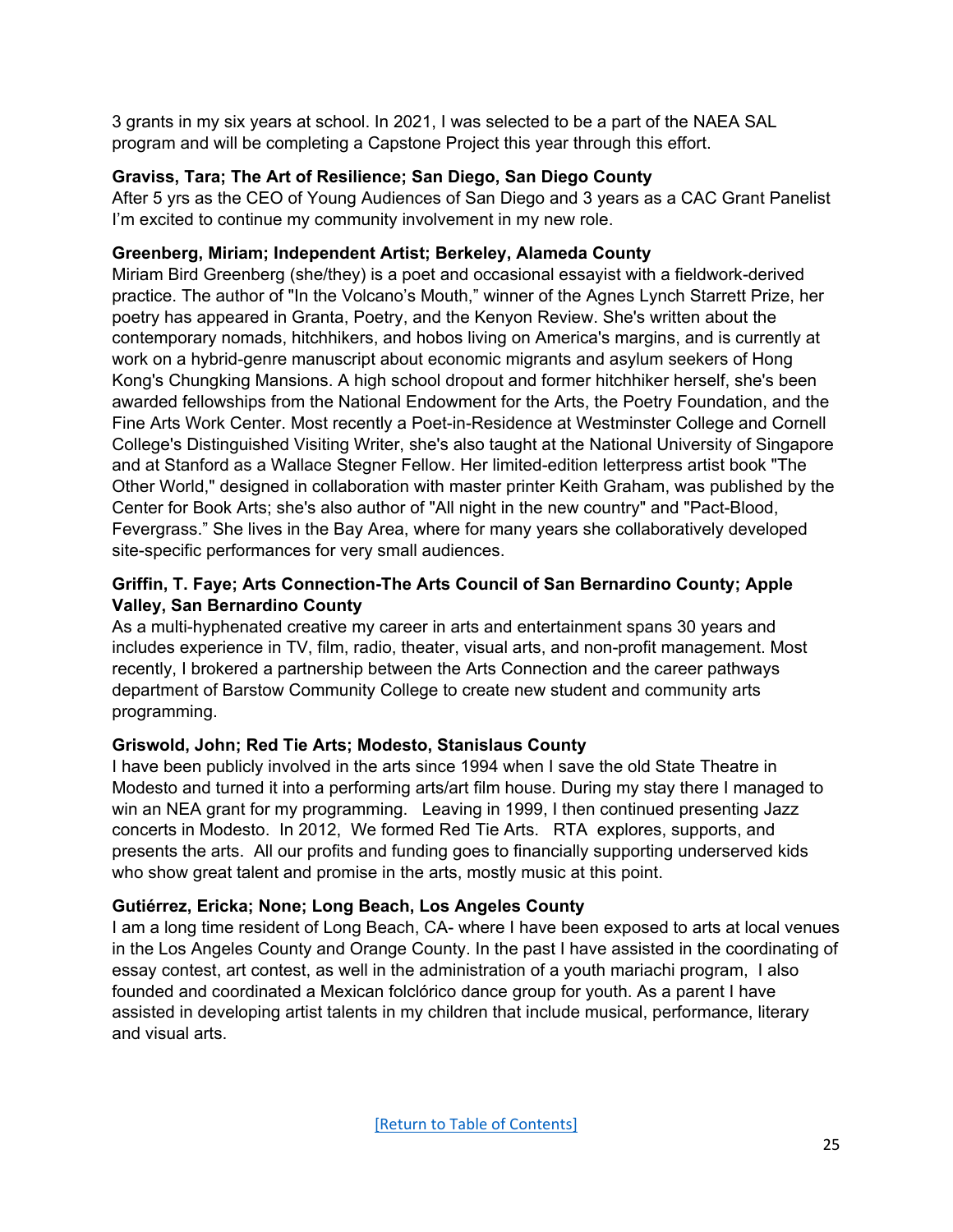I am a graduate from Long Beach City College, California State University at Fullerton, and University of La Verne. I have a Bachelors of Arts in Spanish linguistics and a Masters of Science in Educational Counseling. I am currently employed at Long Beach City College as an Academic Counselor. I am a parent of a High School student, middle school student, and an elementary school student.

### <span id="page-25-0"></span>**Hagami, James; None; Laytonville, Mendocino County**

1971-1973: Attended the College of the Dayton Art Institute, 1972-1973: Director at the Memoir's Fine Art Gallery in Dayton, Ohio, 1985-1986: Visual merchandising director at Brooks Camera, 1989-Present Visual Artist.

# **Hamner, Rome; San Jose Taiko; San Jose, Santa Clara County**

A certified Orff instructor with 20 years experience, I'm a teaching artist and taiko performer who has launched and co-directed 3 arts organizations. I am co-founder and Chief Creative Officer of the South Bay Beat Institute in San Jose, served on the international Taiko Community Alliance board, as General Manager for San Jose Taiko, and perform with several Bay area ensembles. Career highlights include drumming while suspended 200ft in the air, international festivals, televised performances, and presenting at PASIC.

I also teach taiko in schools and community settings and over Zoom and have developed lessons for thousands of students as well as provided trainings on arts education, arts integration, and teaching taiko using Orff methodology. My blog "How To Teach Taiko" is a resource for taiko players new to teaching and music teachers new to taiko.

I believe passionately in the power of art to change lives. There are no degrees available in North American taiko, but I've studied with some of the most recognized artists in the world, including members of KODO, Roy and PJ Hirabayashi, and Seiichi Tanaka. I hold an MPA and have followed a dual career path, working in arts administration along with performing and teaching.

# **Harlan, Theresa; Alliance for Felix Cove; Vallejo, Solano County**

Theresa Harlan is the founder of The Alliance for Felix Cove, dedicated to celebrating her Coast Miwok family's life at Tomales Bay. She is currently hosting a traditional Coast Miwok tule canoe construction project. Theresa has a long history working in the Native American community as an art writer/curator and consultant. She curated the traveling exhibition "Sing Me Your Story, Dance Me Home: Art and Poetry from Native California" (2007-2011). Published essays include, "A View of Our Home, Tomales Bay, Calif.: Portrait of a Coast Miwok Family, 1930-1945" in Our People, Our Land, Our Images: Indigenous Photographers, Heyday Books, 2006.

Theresa is board member of KGUA radio and the Native Media Resource Center. She has over 20 years experience serving on panels for the San Francisco Arts Commission, Sacramento Metropolitan Arts Commission, California Arts Council, National Endowment for the Arts and foundations. She is also a former grants program administrator for the CAC for the Traditional Folk Arts and Artist Fellowship programs.

**Harrison, LeMar; M.A.G.I.C. Academe of Performing Arts; Concord, Contra Costa County** Î Åm a lyricist, performing artist, peer Support Specialist and creator of the MAGIC academe of Performing Arts.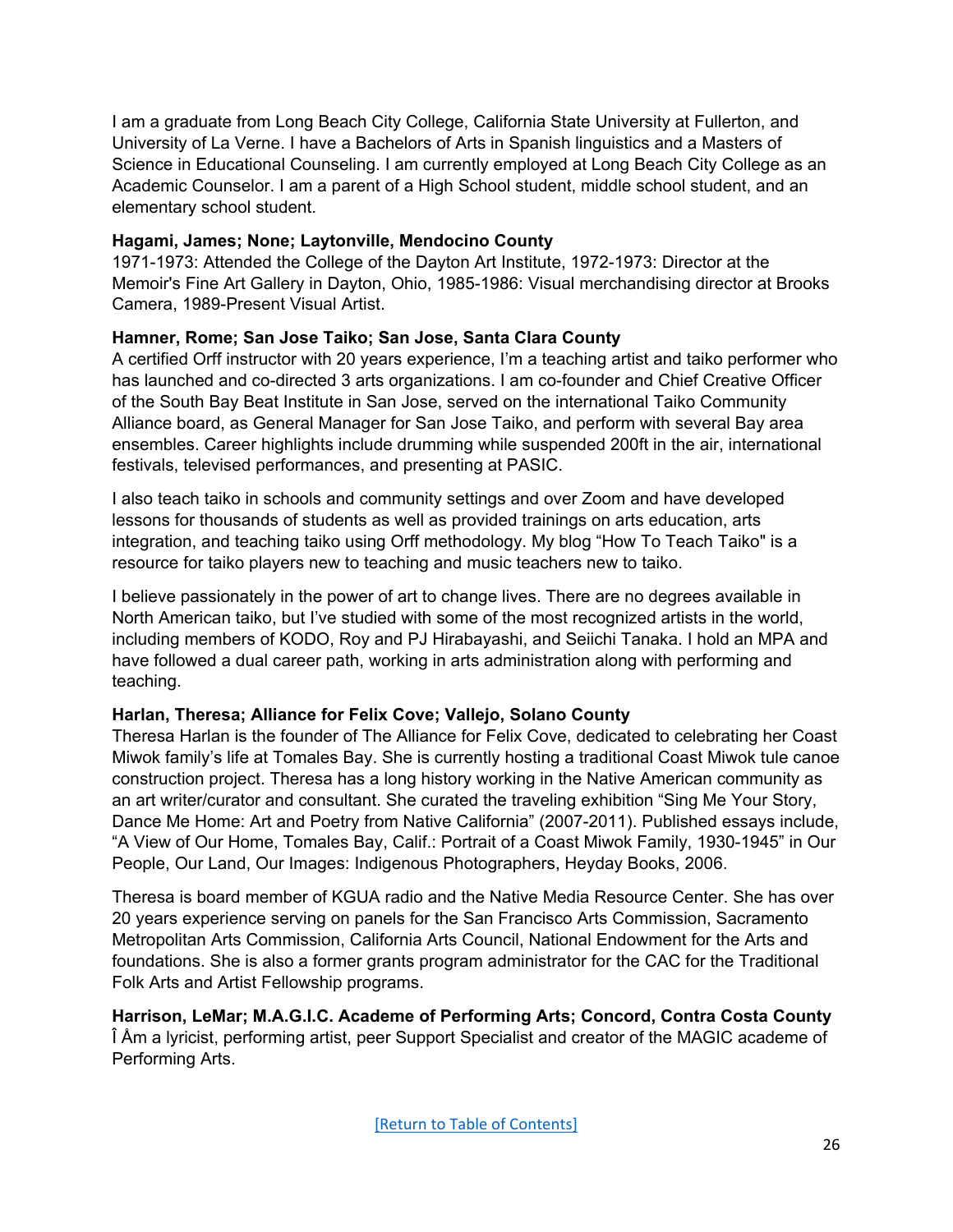(Music Arts & Guidance Influences Change). Î Åm also a newly returned citizens who acted for the Marin Shakespeare Company & served on the CAC GRANT COUNCIL in 2020 under Ms. Marina Morossco. I've been involved in multiple grant writing committees for nonprofit organizations such as Retraining the village transitional housing company & the Healthier Hearts Campaign for the homeless. I am familiar with formatting tactics of sincere causes and not so serious schemers soliciting for selfish reasons. I truly appreciate the work that the CAC does and would be honored to be considered as a candidate again.

### **He, Chunzi; LuSys Laboratories, Inc.; Carlsbad, San Diego County**

My involvement in the arts started when I was in elementary school, playing the clarinet in the school band in China, and then continually playing in middle school, high school, and the San Diego Civic Symphonic Youth Orchestra, after immigrating to United States at age 13. Playing music in those formative years anchored my love for the arts, so was doing after-school figure drawing, pursuing undergraduate studies in Art History and Film Studies in college, and then subsequently pursuing acting in Southern California after moving back from New England. I believe I am qualified to be an Arts Council Panelist for grant reviews because my internships in the arts, networking with local art communities in China Southwestern regions, working knowledge of the arts and theatre communities in Southern California all make me aware of importance of arts and artists' work. I have a robust desire in learning and experiencing life to the fullest so I practice acting and that has been my passion, so I understand the power of words making artists' works stand out and themselves to stand out. My full-time job now is in Procurement at a biotech manufacture start-up and retail sales for an iconic American fashion brand. Thank you for reading.

### **Heffler, Shelley; SCWCA; Palm Desert, Riverside County**

Shelley Heffler was born and raised in the Bronx. She attended the Fashion Institute of Technology in New York where she studied interior design, followed by a Bachelor's Degree in Art. She graduated from Cal State Northridge with a Master's degree in fine art followed by a teaching credential. She traveled extensively throughout Europe and Asia photographing the lives of fascinating people and the rich cultural landscape they live in. On returning from her travels, she settled in Los Angeles where she taught ceramics and fine art for L.A. Unified for over 25 years. Additionally, she was an adjunct professor at Otis College of Art and Design, a Nationally Board Certified Professional Educator, and a mentor teacher. She was nominated for the Awards for the Visual arts, and received a Fellowship from Funds for Teachers. Her paintings and photographs are in the collections of many collectors across the United States. She has recently been identified as "One to Watch" on Saatchi On Line, and featured in "Art Pins". Now retired from teaching, she is solely dedicated to her art practice in her studio located at the Perez Art and Design Plaza in Cathedral City, California.

#### **Hernandez, Michael Angelo; State of the Arts; Indio, Riverside County**

My name is Michael Angelo. I am an original artist. My passion is music and my love is art. I've been working with nonprofit programs in Indian Wells, Palm Desert, Indio, Mecca Coachella, Palm Springs, and La Quinta. I started a group with different artists named State of the Arts. The members of this group support one another in the arts. This group creates events all over the desert area and Southern California. We believe in educating and inspiring people in the arts. The artists we have are unique artists that work with sculptures, water colors, airbrush, spray cans, oils, acrylics, photography, graphics, printmaking, plain air paint, popup art, and so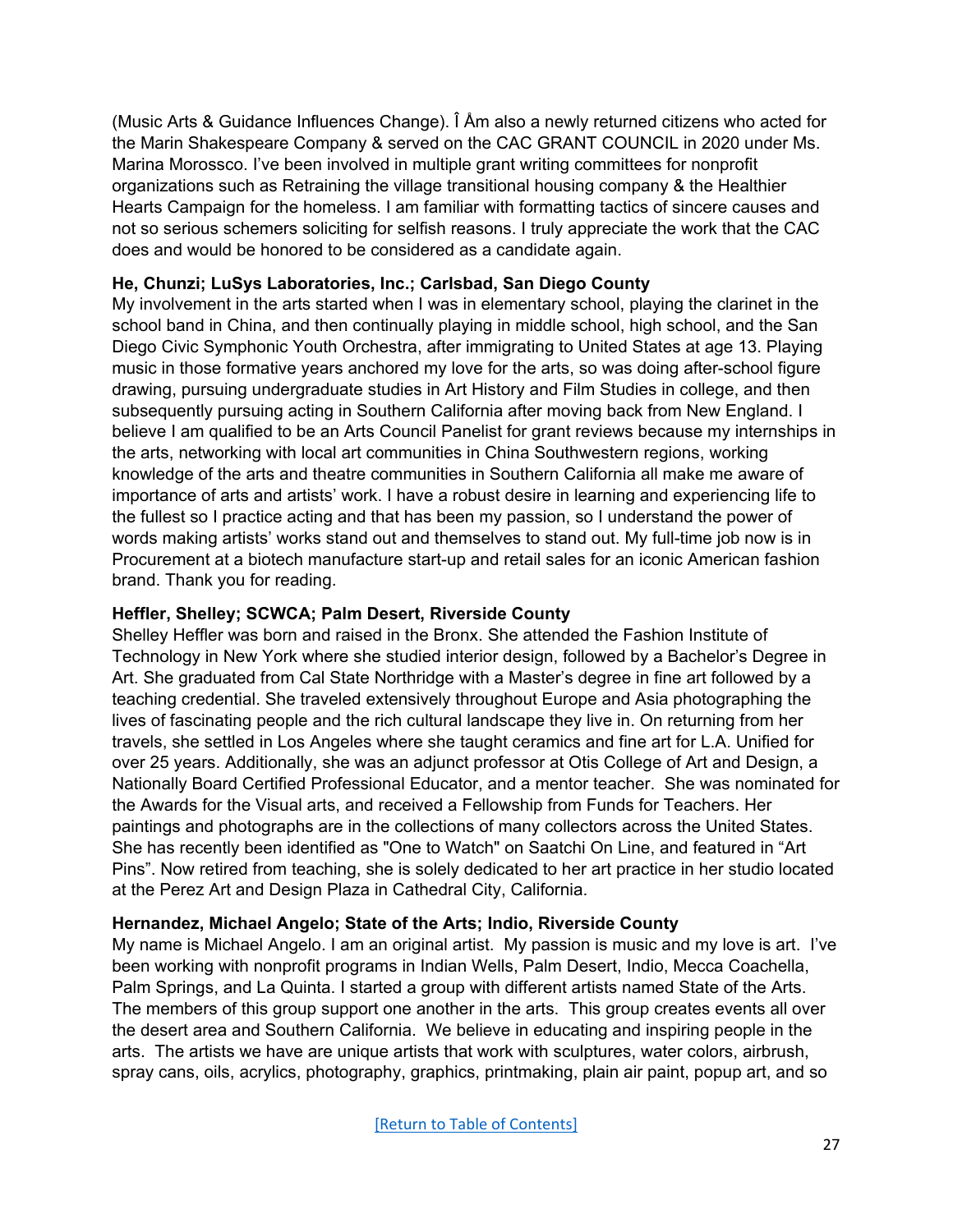much more. I found my original style to express strong feelings in motion using the unique application of raw materials such as sealer's pigmentation in color. Currently I am experimenting with using concrete textures and with different materials. Using other surfaces and textures this special technique is used in the "old world" to look and withstand both time and elements in nature. We want to inspire and educate generations and communities working with businesses to support children and their growth in the arts.

### **High, Kat; Neshkinukat; Topanga, Los Angeles County**

Kat High is a non-enrolled Native Californian of Hupa descent. She is the past Chair of the American Indian Scholarship Fund of Southern California. She served as the Director and Program Coordinator for the Haramokngna American Indian Cultural Center for over 15 years. Kat is an advisor to the Satwiwa American Indian Cultural Center, The Autry National Center, and the Antelope Valley Indian Museum. Kat is a non-voting member of the California Indian Basketweavers Association, and Neshkinukat, the California Indian artists network. She is a vendor for LA County Libraries, vendor #119405, and also presents workshops at LA City Libraries, Environmental Centers, and schools. Kat is a member of the California Indian Storytelling Association, and has done storytelling at libraries, schools, the Dorothy Ramon Learning Center, and other locations in Southern California. She is also active with the Sacred Places Institute.

Kat is the founder of Giveaway Song Productions, and produced several award-winning documentaries on the connections between California Indians and Native Hawaiians, and over 200 public access TV programs on Indigenous culture.

#### **Hill, Nancy; Axiom Repertory Theatre; Redding, Shasta County**

I have been an arts educator for over 35 years and has taught music, dance, and drama for all ages. I holds a Music Education degree from CSU Chico. I served as the Artistic Director of the South Shasta County Children's Chorus and is also a lead director for SSCYA. I also has significant experience in technical theatre in costume design, makeup design and properties design and execution. I recently retired after 35 years as teacher of choral and instrumental studies at both Anderson Union High School and West Valley High School and is currently the Choral Director at Pilgrim Congregational Church in Redding and Executive Director for Axiom Repertory theatre and the Executive Producer for Axion Children's Theatre in Redding CA. I have created 2 nonprofits including Axiom and continue to be a proponent for the arts in our community.

### **Hinshaw, Melissa; Center for Psychotherapy, Spirituality, and Creativity; San Francisco, San Francisco County**

I got my MFA in Creative Writing in 2013, then went back to school to become an art therapist in 2019. I graduated in 2021 with my MS in Counseling & am completing my Expressive Arts Therapy certificate in 2022. From 2015-2018 I provided communications and grants management at an urban forest nonprofit (California ReLeaf) who provided pass-through grants to smaller nonprofits in California. From 2018-2020 I worked at Sacramento Chinese Community Service Center managing a volunteer literacy program in title 9 schools in the greater Sacramento Area. Throughout these years I volunteered with Under the Gum Tree & 916Ink (both Sacramento literary nonprofits), participated in events like Chalk It Up!, edited a virtual literary magazine The Masters Review (specifically providing editorial services for BIPOC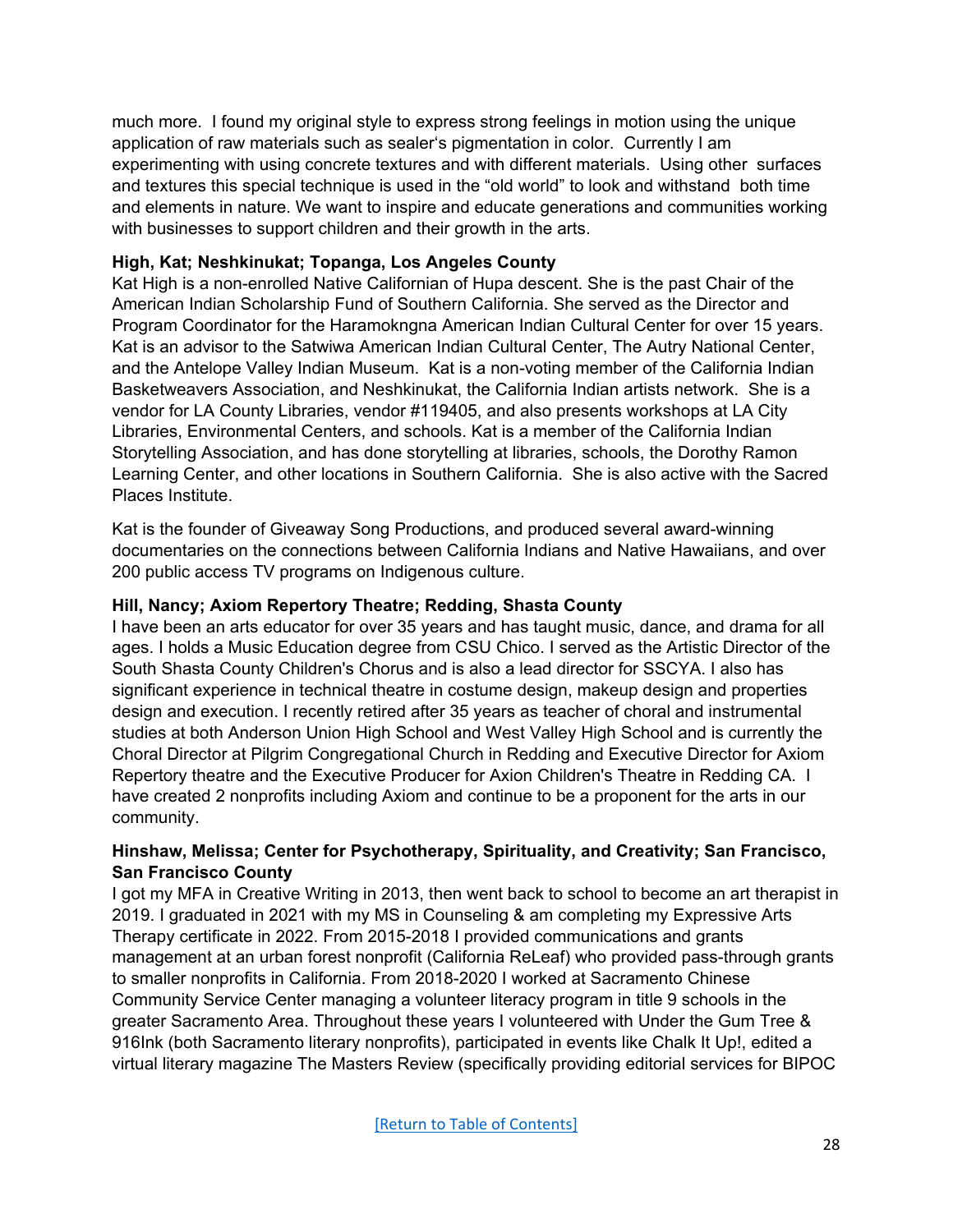writers), took arts classes at Sacramento Community College, & volunteered/interned for Children's Bereavement Art Group in Sacramento. Only recently have I been able to complete my education and combine my experience and expertise into a more singular role as an art therapist, and I look forward to finding different ways to contribute to the California arts community from my new professional position.

# **Hirabayashi, Roy; San Jose Taiko & School of Arts and Culture at the Mexican Heritage Plaza; San Jose, Santa Clara County**

Roy Hirabayashi, a co-founder of San Jose Taiko (SJT), celebrates 49 years of composing and playing taiko. For his years of community-building through SJT, he was awarded the 2011 National Endowment of the Arts National Heritage Fellowship in Folk and Traditional Arts. Roy has also received the SV Creates Legacy Laureate, San Jose Arts Commission Cornerstone of the Arts, and has been a mentor in the Alliance for California Traditional Arts Master Program. In 2017 he performed at the Smithsonian FolkLife Festival and the Library of Congress Noontime Series and remains active performing and conducting workshops internationally. His last major project includes music composition and performance for Luis Valdez's play, "Valley of the Heart."

Roy remains active in the national arts community. He has served on the boards for Western Arts Alliance, Japantown Community Congress of San Jose, School of Arts & Culture at Mexican Heritage Plaza, founding member of 1stACT Silicon Valley, the Multicultural Arts Leadership Institute, and the Taiko Community Alliance. In addition, he is an American Leadership Forum Silicon Valley John W. Gardner Leadership Awardee and a member of the 2017 US-Japan Council Japanese American Leadership Delegation.

# **Hirugami, Erika; CuratorLove, AHSC, SMC; Los Angeles, Los Angeles County**

Hirugami is a first-generation Mexican immigrant, formerly undocumented, who holds an MA in Art Business from the Sotheby's Institute of Art, in conjunction with the Drucker School of Management and Getty Leadership Institute at Claremont Graduate University. As well as BAs from UCLA in the fields of Art History, Chicano Studies, and Mexican Studies. She is currently a lecturer at various universities and a doctoral candidate at UCLA, where she challenges the convergence of transnational aesthetics with a special focus on critical race theory through the undocumented Mexican experience.

Hirugami is founder and CEO of CuratorLove, as well as ED at AHSC, and the 2021 Arts for LA Fellow. As a Getty and Kress Foundation Fellow, she has developed curatorial statements at museums across Mexico and United States. She has curated exhibitions for multiple spaces across the globe, and her written work has been published internationally.

# **Hobza, Megan; Kids In The Spotlight Inc (KITS); Burbank, Los Angeles County**

I joined Kids In The Spotlight as its fund developer in July 2021 (and originally served as a consulting grant writer, starting in March 2021). I worked as a grant writer for hire for over 25 years, serving schools, healthcare providers, and dozens of grassroots nonprofits, including organizations providing arts programming and serving cultural communities. In an avocational capacity, I've worked for over a decade in my own community on creative placemaking projects, and to that end received a National Arts Strategies Creative Community Fellowship in 2015. My community change-making work has included founding roles in Sustainable City nonprofit and newspaper, the Whittier Free Store, Whittier Time Bank, Altadena Urban Farmers Market, Strub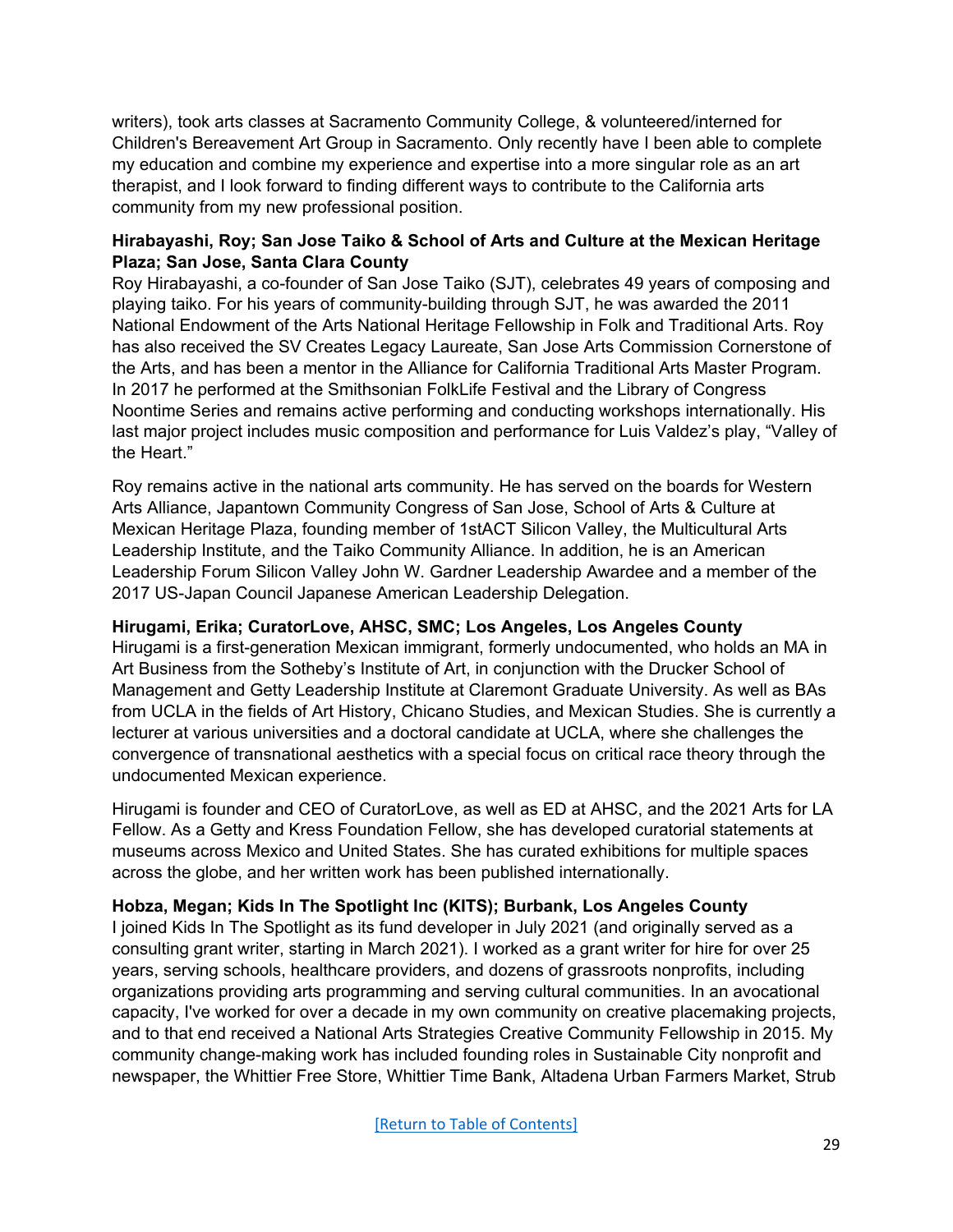Avenue Urban Farm, the Whittier Area Environmental Coalition, Village Sudbury School, the Whole Place of Whittier, and the Urban Dinner Socials pop-up locavore vegan gastropub. In my personal artistic practice, I am a visual artist, filmmaker, photographer, and chef.

# **Hockersmith, Bella; Arts Council for Monterey County; Pacific Grove, Monterey County**

I have spent over a decade in nonprofits, primarily in the arts, working to connect communities to organizations through philanthropy, having raised over \$10M in my career. I started in small organizations, such as the Center for Contemporary Arts and SITE Santa Fe in New Mexico, and spent years at large cultural organizations such as SFMOMA and the Fine Arts Museums of San Francisco (the de Young and Legion of Honor). Now, in the Monterey area, I am the Director of Development and Communications at the Arts Council for Monterey County, working to further our mission to better the lives of people in our area through the arts and community programming.

### **Hoffman, Kelley; Sephora/LVMH; Oakland, Alameda County**

Currently in my 10th year at Sephora, based in San Francisco, as an Associate Creative Director. Grew up on the central coast and studied Art History at Smith College. Worked in marketing at Vogue and wrote about culture for W, Elle, The Atlantic, and Harper's Bazaar. Published in art books Twitter Favs and #ArtSelfie.

### **Holly-Brookins, Nova; Greater Sacramento Urban League; Sacramento, Sacramento County**

A passionate instructor, Nova Holly-Brookins has spent most of her life learning, teaching and creating content mainly in the areas of dance and mathematics. Nova has served as mentor and advocate for her children's classmates. Within the last few years, Ms. Holly-Brookins created a community based project using dance and music to promote math to children under the age of 6, became an intern for the Health Sports Academy at Grant Union High as well as a partner with the Crocker Art Museum Art Impact Initiative. Nova was an active Unit Drill Leader and choreographer for the Hundred's Unit empowerment group pre-COVID 19 shutdowns. While completing her Bachelor of Science degree in Integrative Studies, (2019), Nova became Program Director for North Sacramento's community summer program. Most recently she successfully overcame one of 2020's challenges while serving as a panel judge for the Pacerettes dance team auditions, now conducted virtually.

**Homsey, Bonnie Oda; Los Angeles Dance Foundation; Los Angeles, Los Angeles County** Bonnie Oda Homsey founded Los Angeles Dance Foundation in 1978 focused on career development, and research/educational use of concerts by American Repertory Dance Company acquired by USC Library and Mark Morris legacy archive. She serves on Actors Fund Western Council helping to establish youth programming for the Hollywood Arts Collective, and Ann Reinking Scholarship as Chair of the Application & Adjudication Committee. She is an Adjunct Assistant Professor at USC Glorya Kaufman School of Dance, and member of Dance/USA, National Dance Education Organization, Los Angeles Arts Funders, SAG/AFTRA. For 20 years, Bonnie was Chair of Dance for The Princess Grace Foundation USA, including service as panelist for NEA, CAC, NEFA, and United States Artists. A former soloist with the Martha Graham Co., she performed on Broadway and toured internationally. Bonnie joined the freshman class when The Juilliard School moved to Lincoln Center, and in 2021 established a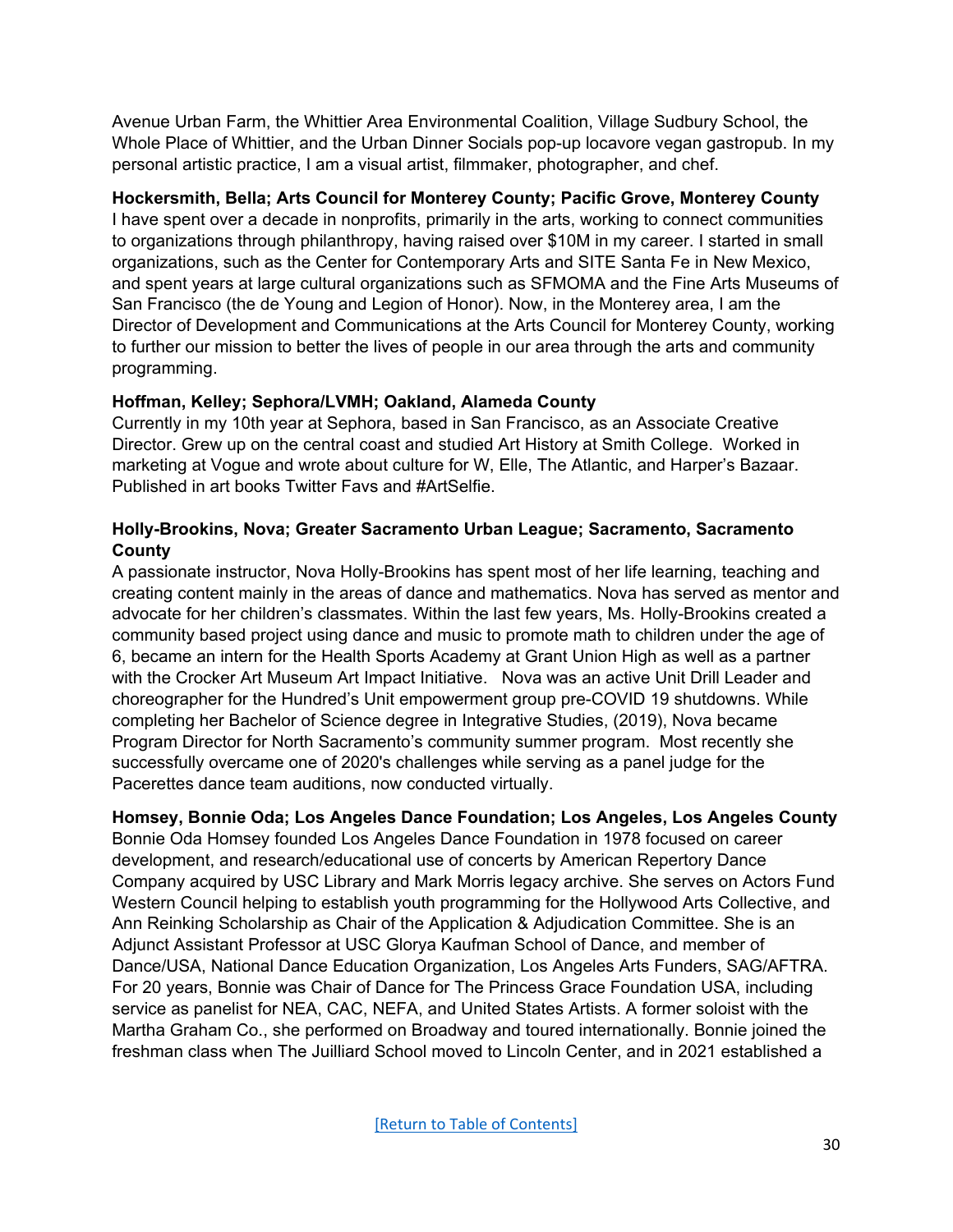dance scholarship for AAPI students. She received a M.F.A. from University of California, Irvine as the Chancellor's Fellowship recipient, and has received two Lester Horton Awards.

### **Honarmand, Kiana; NA; Mountain View, Santa Clara County**

Kiana Honarmand is an artist born and raised in Iran. Her work addresses issues related to her cultural identity, violation of women's rights in Iran, censorship, surveillance, and the Western perception of the Middle East. In 2012, Kiana moved to the United States to pursue her Master of Fine Arts degree at Penn State University. She currently lives and works in the Bay Area. Her work has been exhibited in numerous venues including Metal Museum, Memphis, TN; San Luis Obispo Museum of Art, CA; New Museum, Los Gatos, CA; Lite-Haus Galerie, Berlin, Germany; 709 Gallery, Pittsburgh, PA; Laleh Gallery, Tehran, Iran; Root Division, San Francisco, CA; Spectrum Gallery, Centerbrook, CT; Rogers Gallery, Berea College, KY; Olin Gallery, Washington and Jefferson College, Washington, PA; HUB Robeson Galleries, Pennsylvania State University, PA; Arc Gallery, San Francisco, CA; Aggregate Space Gallery, Oakland, CA; Sidney Larson Gallery, Columbia College, Columbia, MO; MCLA Gallery 51, North Adams, MA; Crayola Gallery, Banana Factory Art Center, Bethlehem, PA; Marin Museum of Contemporary Art, Novato, CA; The Drawing Room, San Francisco, CA; Oakland Asian Cultural Center, Oakland, CA.

# **Hopkins, Anna; A7D Creative Group; San Diego, CA, San Diego County**

With over two decades in visual storytelling and marketing, Anna Hopkins serves as Creative Director and Partner of A7D Creative Group, Inc., a marketing agency that has helped shift the needle for clients in the lifestyle, community, tourism and hospitality space for 17 years. Anna has a keen ability to spotlight a brand's greatest assets and create smart marketing programs that drive consumer behavior. She has successfully positioned business districts and destinations, entertainment experiences, business-to-business and those within the hospitality industry for accelerated success. She has become a recognized part of San Diego's hospitality and tourism industry leadership.

Active in Southern California, Anna's philanthropic and business organization support spans San Diego, North Park Main Street, Gaslamp Quarter Association, La Jolla Business Association and the College Area BID.

# **Hopkins, Judith; Studio Channel Islands; Thousand Oaks, Ventura County**

I have an MFA in the Visual Arts from CAL ARTS. I taught art at many community colleges throughout Southern California including the California Youth Authority. In 1998 I co-founded Taking the Reins, a non-profit girls' empowerment project which at the time used horses to introduce girls to the arts and sciences. I served as the Executive Director of Taking the Reins from 1998-2012. I have a great deal of experience applying for grants as the director of a nonprofit but also as an individual artist. In the 1990's, I received two Artist in the Community Grants from the City of Los Angeles Cultural Affairs Department. In addition, I was a Program Coordinator for The Shades of LA Project, Central Library, City of LA. where I worked on organizing Photo Days, recruiting volunteers and donors for the photo days.

# **House, Geoffrey; JG-House; Encinitas, San Diego County**

A storyteller, international-projects manager, and team builder, Mr. House publishes a digital magazine to investigate the intersection of climate change, socio-economic development, and public health in diverse communities of the United States and across the globe. He oversees the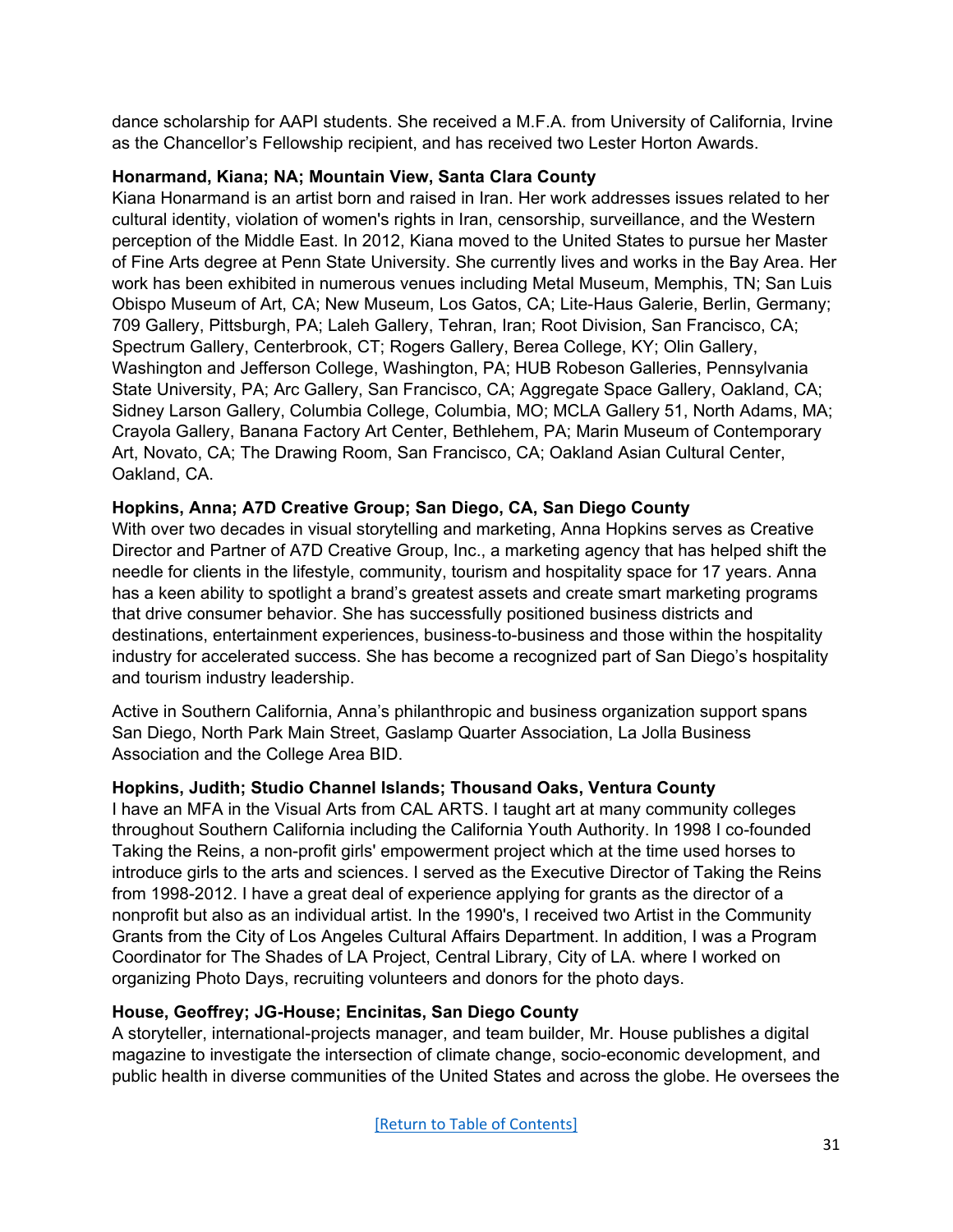production of rich content in assorted formats to explain complex ideas and tell compelling stories, including accounts of "ordinary" people who, by asserting courage, creativity, and determination in the face of formidable challenges, become extraordinary in every way, performing important and powerful work while solving urgent societal problems. Mr. House started his career as a free-lance journalist, publishing articles for the arts and entertainment section, "Los Espectáculos", of the largest Spanish-language daily newspaper in the United States at the time, "La Opinión", in regard to events in San Diego, CA, and Tijuana, Mexico.

### **Huang, Ann; Saffron Splash Media; Newport Beach, Orange County**

Ann Huang is a Chinese-born, Mexican-raised and US-educated poet, literary translator, visual artist and filmmaker who published four award-winning collections, most recently

A SHAFT OF LIGHT. Her lyric poetry speaks of a dreamy state of being by melting present into past and future, with surrealistic gestures permeating space and time across multiverses.

Ann is the Traveling Show manager for MarinPoetryCenter, and Visual Arts editor for NewFound Journal.

Ann is also the managing director for Saffron Splash Media, a production house for art films based in Newport Beach, California. Over the past five years, Saffron Splash Media made five award-winning films. THE PINES OF SPRING won the Best Editing Award at The Marina Del Rey Film Festival. INDELIBLE WINTER won the Best Experimental Film at the Prince of Prestige Academy Award. PALPITATIONS OF DUST won the Best Film Award at the LA Film & Script Festival. SPARSE won Ann Huang the Best Voice Actress at the Actors Awards Los Angeles. IN THE DESERT OF ETERNITY has made to a finalist for the Best Short Film or Documentary in the 12th TASTE AWARDS Film, Television and Video Competition.

#### **Humlie, Meghan; Word, Image & Spirit; Kensington, Contra Costa County**

I graduated from San Francisco State University in 1980. My degree was in Studio Arts (Ceramic Sculpture). As with many graduates, life took me in other ways. I had little time to be creative in an artistic sense. After many adventures through the years, I applied for and received employment as an activity coordinator at the local retirement facility. It was through this work that I experienced a sense of the many places that my life had gone and this sense was able to be focused upon in ways that I might never have imagined. My work with people in assisted living and memory care called forth a response of reclaiming my own creative ability.

This movement of reclaiming also was nurtured by artists and other creative persons who while being on-line invited me to explore, to re-learn both discipline in the arts and freedom of expression. This eventually led me to create a support group (on-line) for creatives throughout the world which is now in its third year and has 239 members to date. The group members are mostly women over fifty who claim themselves as artists, writer, poets and includes others who explore creativity in how they arrange their home, create their meals, and choose to live their lives.

# **Hurley, Maureen; California Poets in the Schools; Sebastopol, Sonoma County**

I have worked my entire life in the arts, both as a visual artist and as a poet, teaching people of all ages to access their creative self expression. I have received 7 individual CAC AIS grants including an artist in libraries grant at Napa State Hospital. I have been part of several multi arts CAC and NEA grants, as well as a NEA pilot evaluation grant with Philip Horn. My latest CAC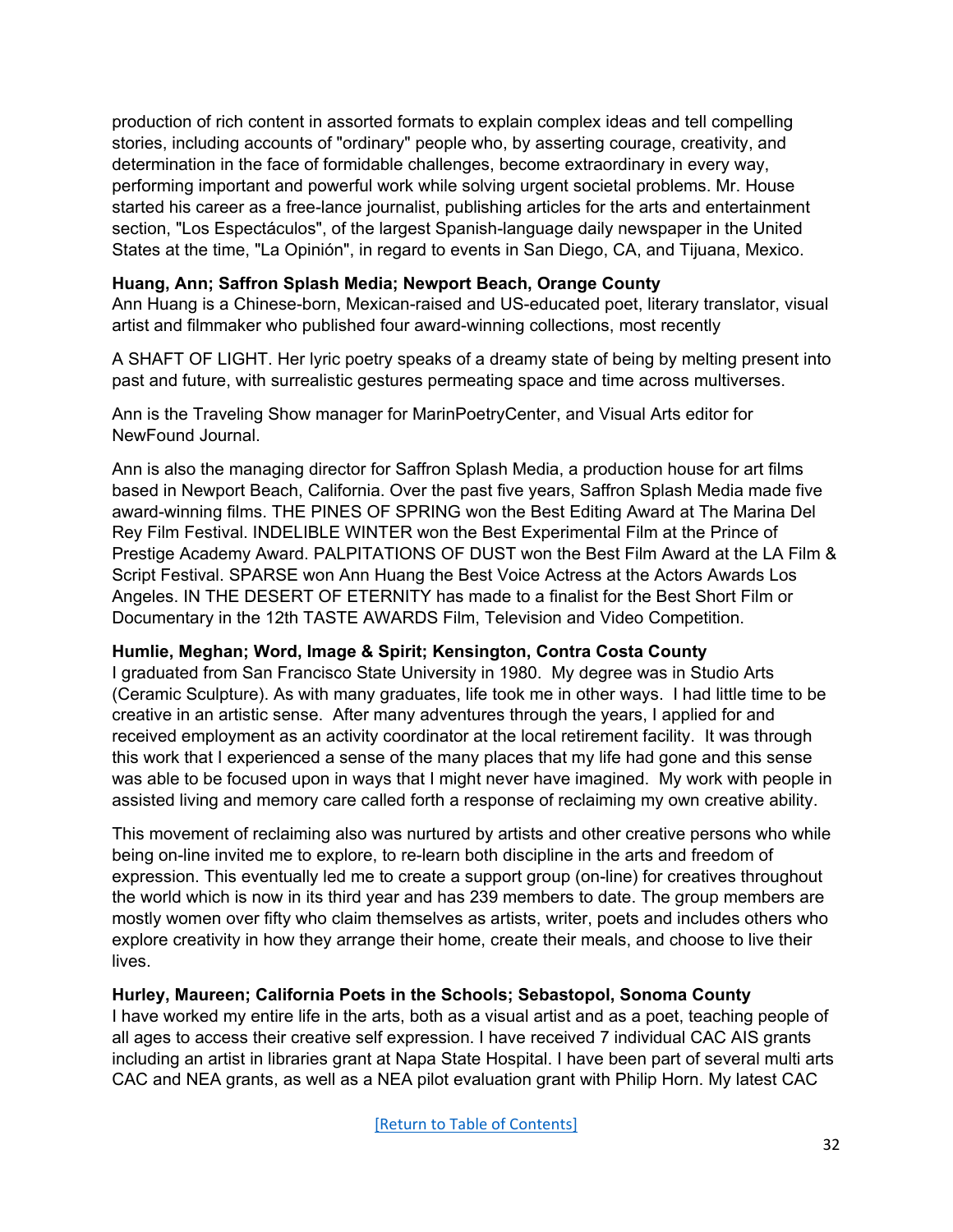multi-artists in residency grant was through Poetry Flash, a John Oliver Simon legacy teaching grant. I was on the roster for the Montana Arts Council AIS program, and I have worked with luminaries such as Herb Kohl, and other arts educators. I have taught poetry and art residencies in CA and abroad to students of all ages and abilities. I am area coordinator for CalPoets in the East Bay, and I work with diverse populations. I am widely published, and have had numerous art exhibitions, and have been a cultural worker all my life. I have received two regional NEA fellowships, and have collaborated with artists and musicians. I was nominated Poet Laureate of Sonoma County. I have produced literary events for two decades, was a featured reader for, and I coordinate the youth poetry reading for the Poetry Flash Watershed Environmental Poetry Festival.

# **Hurst, Amy; Del Norte County Library District; Crescent City, Del Norte County**

Amy Hurst is currently working as the Bookkeeper for the Del Norte County Library District. Prior to this position Amy worked as a Beach and Trails Ranger for the Oregon Parks and Recreation Department, served as a Disaster Recovery Specialist with the U.S. Small Business Administration and has held other financial positions. In each of these roles Amy has applied for and received state and private grants to help meet approved goals. Growing up in the Midwest, attending college in Florida and now residing in rural northern California has provided the opportunity to see and meet a variety of people with differing needs and viewpoints. Having lived in large cities and small rural towns, Amy understands the importance of art and culture and the differences of opinion throughout this state and country.

### <span id="page-32-0"></span>**Jackson, Natalie K.; Volunteer (Community Painting, University City); San Diego, San Diego County**

Background: Practice Director at Excelerate with 18 years of experience leading transformational projects for Fortune 100 companies across industries with a focus on project and business management, process improvement, customer experience, and employee experience. Worked for 6 years at LPL Financial as Vice President in a Chief of Staff capacity, oversaw communications, led and cultivated peer-to-peer groups to foster collaboration.

Qualifications: Certified PMI Project Management Professional (PMP), Yellow Belt in Six Sigma, sponsored to attend the Linkage Institute Women in Leadership Conference (2019) and Disney Institute Leading Service Excellence Program (2019), Bachelor of Business Administration (BBA) from The George Washington University in Washington, D.C. (2001)

Relevance: I will blend my business experience with my passion for the arts, along with my ability to collaborate, and to drive results. I will take my customer-centered expertise, eagerness to listen and learn, and leverage my "toolkit" and translate that to the arts and putting communities at the center of what we do. I have a strong network of colleagues and partners with expertise we can leverage (e.g. culture, talent, marketing, research, etc.).

#### **Javier, Fabiola; Arts Visalia; Visalia, Tulare County**

I am artist currently living in California's Central Valley. I have participated in our local Taste the Arts festival, and prepared art lessons at Arts Visalia. This included at-home art kits during the lockdown and later organized in-person class programs. Currently I paint and make Artist Trading Cards in my home studio.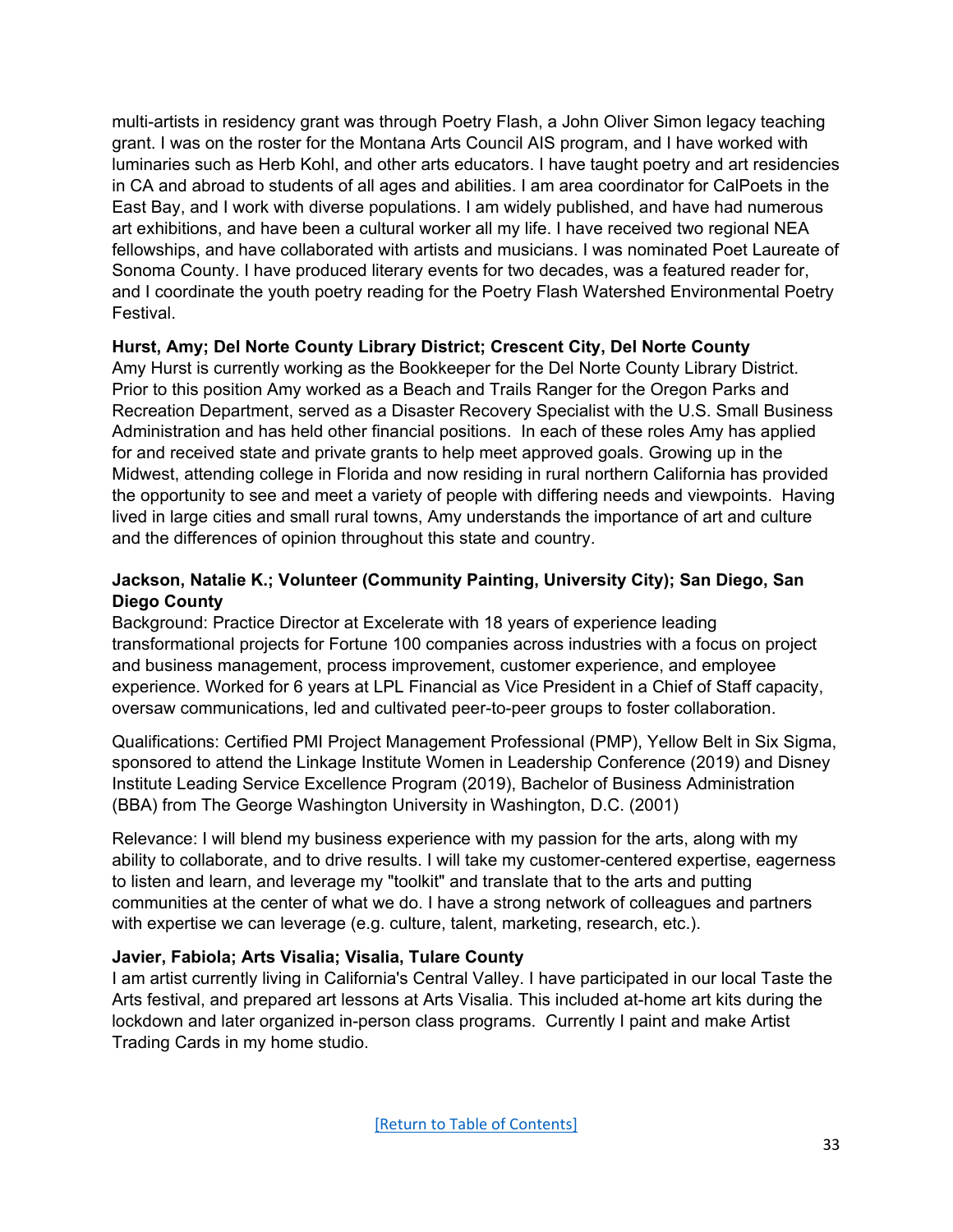**Jensen, Charles; UCLA Extension Writers' Program; Los Angeles, Los Angeles County** Charles Jensen is the author of 3 poetry collections and 7 chapbooks. He received the 2020 Outwrite Nonfiction Chapbook Award for Cross-Cutting, a diptych of essays that hybridize memoir and film criticism. The City of Los Angeles Department of Cultural Affairs designated him a 2019-2020 Cultural Trailblazer, and he is the recipient of the 2018 Zócalo Poetry Prize, a Dorothy Sargent Rosenberg Prize, the 2007 Frank O'Hara Chapbook Award, and an Artist's Project Grant from the Arizona Commission on the Arts. His poetry has appeared in American Poetry Review, Crab Orchard Review, The Journal, New England Review, and Prairie Schooner, and essays have appeared in 45th Parallel, American Literary Review, and The Florida Review. He founded the online poetry magazine LOCUSPOINT, which explored creative work on a city-by-city basis. He hosts The Write Process, a podcast in which one writer tells the story of crafting one work from concept to completion, and with Jovonnie Anaya co-hosts You Wanna Be on Top?, an episode-by-episode retrospective of America's Next Top Model. He lives in Los Angeles and directs the Writers' Program at UCLA Extension.

### **Jequinto, Kathleen; Los Angeles Music and Art School; Lomita, Los Angeles County**

Kathleen Jequinto, Development and Events Associate at LAMusArt, where she works closely with foundations and program partners to provide equitable access to the arts throughout LA's Eastside. The arts played a major role throughout her formative years, so she grew determined to help pave the same pathway for youth to engage in the arts and reap all the benefits that they foster. By way of concert marketing and performance, Kathleen found a way to bring music into the lives of others in a life-changing way when she began working with her theatre alma mater, Arts Alive and LA's Archdiocesan elementary schools. She focused on collaborative partnerships with families, schools, individuals and organizations to create access to arts education and inspire creativity in youth. Kathleen also spent time in the classroom as a teaching artist in voice, musical theatre and piano implementing original curriculum and lessons to bring out the best in her young students. In her spare time, she is a vocalist with The Fabulous Esquires Big Band and is on the Board of Directors for TACSC.

### **Jimenez Montelongo, Elizabeth; School of Arts and Culture at MHP; Santa Clara, Santa Clara County**

Elizabeth Jiménez Montelongo is a visual artist, poet, and teacher in the San Francisco Bay Area of California. She has exhibited her artwork in over fifty exhibitions in galleries and museums across the United States. Her poetry is published, and forthcoming, in various literary journals and anthologies. She graduated from San José State University in 2010 with a BFA in Art and a BA in French. Her visual and poetic work is influenced by her indigenous Mesoamerican ancestry, Mexika (Aztec) artwork and philosophy, Mexican culture, Chicano history, and her experiences as a woman in the United States.

Elizabeth Jiménez Montelongo currently lives and works in Santa Clara/San José, CA, where she teaches art workshops for events, public schools, and non-profits, including summer camp sculpture workshops at The School of Arts and Culture at MHP. She also offers poetry workshops and presentations online. As of November 2020, Elizabeth serves on the board of Poetry Center San José. She was selected as a 2021 Creative Ambassador for the City of San José. Her next solo exhibition is scheduled for November 2023 at Centro de Artes in San Antonio, Texas.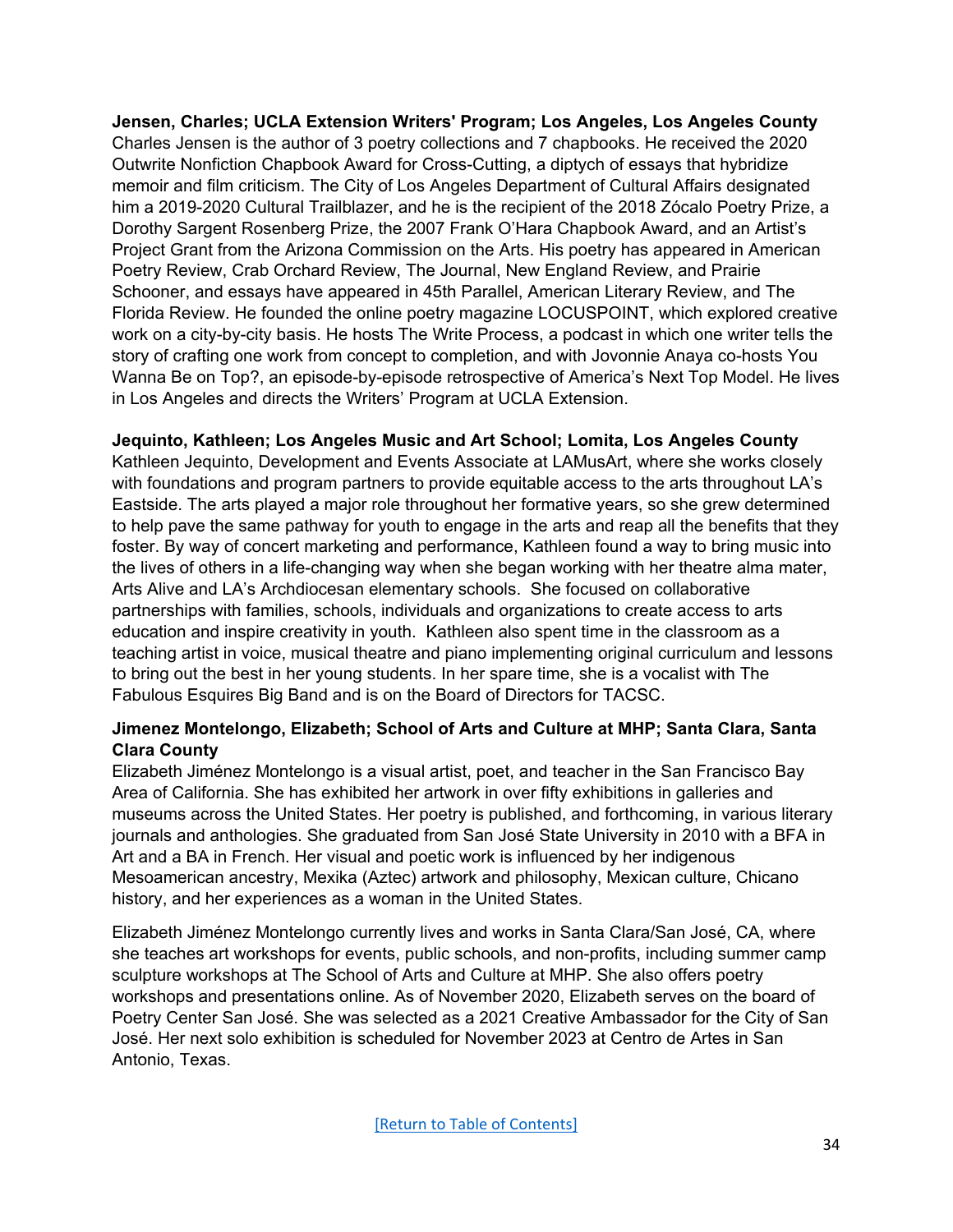# **Johnson, Martin; Kids In The Spotlight; Burbank, Los Angeles County**

As someone who's life was changed by an arts based non-profit organization, Martin Russell Johnson understands just how important a non-profit' mission can be. He is currently the Program Director for an organization that services youth in foster care, and has experience both writing and analyzing grants.

# **Johnson, Shaina; The Crucible; San Francisco, San Francisco County**

Since 2001, I have danced at private, corporate, and festival venues across the US and overseas. Some of my credits include Huis Ten Bosch in Kyushu, Japan; the Harbor Nights Festival in Hamilton, Bermuda; the Sonoma International Film Festival in Napa Valley, CA, and the Great American Music Hall and the California Academy of Sciences in San Francisco, CA. From 2004-2019, I was Founder/Artistic Director of the Copper Lantern Fire Theater, a company that provided opportunities for adults who came into performance later in life.

Since 2003, I have worked with The Crucible, appearing at open houses, galas, and theatrical events. I joined the faculty in 2012, becoming Department Head in 2014. I instruct for regular adult programming and corporate team builds. Last year, I joined the Development Department as the Grants Manager. In that role, I secured grants from family foundations, corporations, and government funders to support our mission to make arts education accessible to all, and was instrumental in relaunching our public arts program which pairs BIPOC fabricators ages 18-35 with portfolio-building opportunities. I now serve as the organization's Development Manager overseeing institutional giving and corporate sponsorships.

# <span id="page-34-0"></span>**Kane, Jennifer; Arts Connection - the Arts Council of San Bernardino County; San Bernardino, San Bernardino County**

Jennifer Kane is an artist and educator originally from Los Angeles, CA who currently resides in Joshua Tree,CA. She currently serves as the Executive Director of Arts Connection, the Arts Council of San Bernardino County. Jennifer received her MFA in Public Practice from Otis College of Art and Design in 2016, and is a graduate of Arts for LA's ACTIVATE Cultural Policy Fellowship. She coordinated the Volunteer Art Program for The Joshua Tree Art Innovation Laboratory (JT Lab), an NEA-grant funded arts initiative, hosted by Joshua Tree National Park, from 2016-2018. During this time, she created the now permanent park program - Artists' Tea. Jennifer's multidisciplinary practice approaches community engagement as a dynamic form of art: creating space and opportunities for people to gather in unexpected environments through diverse methods and mediums to promote broader understanding and connection to self, others, and place. Organizing community outreach events in Peace Corps Thailand from 2006- 2008 helped generate her passion for this deeply relational work. Jennifer's writing has been featured in KCET Artbound and as part of the Mojave Project, where her thematic focus is on land based connections to our human story.

# **Kilroy, Rachel; Wallis Annenberg Center for the Performing Arts; Granada Hills, Los Angeles County**

Rachel is an arts educator who endeavors to be a force in producing programs that bring about systemic change to the implementation of arts education programming. Her passions lie in advancing the ubiquity of arts education, expanding access to arts participation for every child, and engaging art learners of all ages.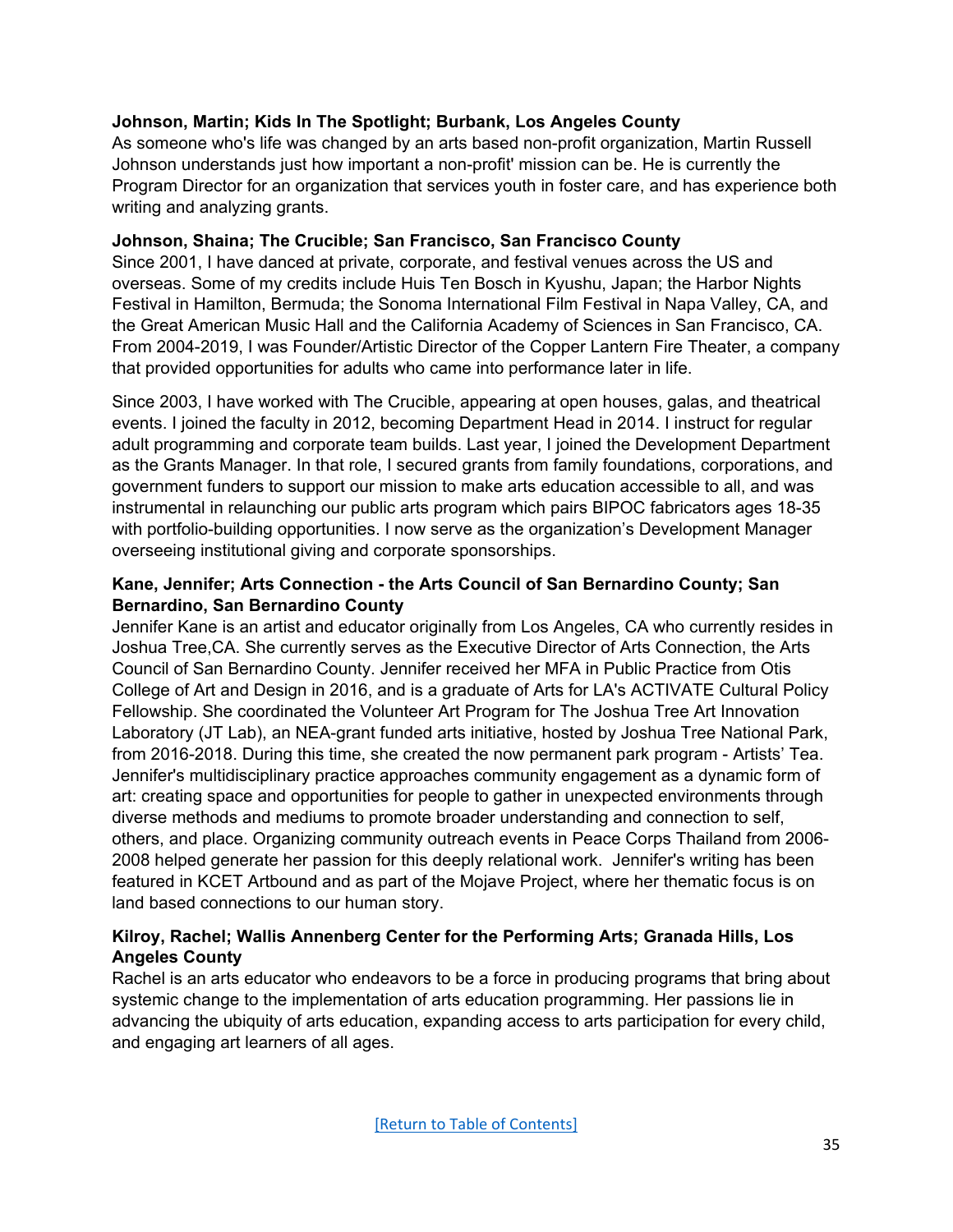Rachel graduated Cum Laude from California State University, Long Beach (CSULB) with her Bachelor's in Fine Art. She began her career as a Los Angeles County Department of the Arts and Culture (LADAC) funded intern and grew to have extensive experience as a Program Coordinator at Get Lit-Words Ignite and School & Group Program Coordinator at the Cayton Children's Museum, and now Education Program Coordinator at Wallis Annenberg Center for the Performing Arts.

She has been an Arts for LA ACTIVATE Delegate fellow, Los Angeles Department of Arts and Culture (LADAC) Art of Leadership fellow, served as an Arts Education Exposure grant panelist for the California Arts Council (CAC) in 2019, served as an LADAC OGP Arts Education grant panelist in 2022, Emerging Arts Leaders / Los Angeles (EAL/LA) Leadership Council Co-Chair Controller, and currently Museum Educators of Southern California (MESC) Treasurer.

# **King, Randel; Arts Council for Long Beach; Long Beach, Los Angeles County**

I worked at Kaiser Permanente in California for 40 years at Harbor City, CA. I gave lectures and workshops for 10 years with the Mayo Clinic to enable board-certified physicians to recertify in their specialties. I have sung with my church choir for over 20 years, as well as being in several musical productions such as "The Hunchback of Notre Dame." Three years ago I sang with the Hollywood Master Chorale and was privileged to go to New York and sing at Carnegie Hall, where we sang several Brahms pieces in German.

I am passionate about the creative arts. For the past four years I have served on the Board of Directors of the Arts Council for Long Beach, which I now serve on the Executive Committee as Treasurer. In 2012, I enrolled in Long Beach Community College in Art History. I took classes in charcoal drawing, and I was admitted into the Graduate Program in Art at the California State University in Long Beach. I finished with a published thesis in 2020, and I received a master's degree in Art from the President of the University.

# **Kircher, Nicole; CalState East Bay; Oakland, Alameda County**

I have worked in art education (preK-college) for 15+ years, at both for profit and nonprofit sites. I am a practicing visual artist and have attended residencies in the US and abroad. I am a passionate art education advocate and have worked in teacher preparation programs preparing future CA art educators.

# **Klein, Roger; Arts Advisor; Sacramento, Sacramento County**

For the past 30+ years I have managed, guided and mentored the careers of well known visual and musical artists both in the U.S. and abroad. I've staged, curated and overseen sold-out art exhibitions in L.A. NYC and London having worked with a number of major contemporary artists including Chris Levine, Logan Hicks, D\*Face, Charming Baker, Dan Baldwin, Miss Bugs, Richie Culver and others. I was involved in the planning and promotion of a number of major museum exhibitions including working with the Museum Of Modern Art in NYC and The National Portrait Galleries in the United Kingdom. I've given numerous lectures on the changing contemporary art world at both Sotheby's Institute in NYC and in London as well as being interviewed by the BBC, SkyNews, GQ Magazine, The Daily Telegraph, The Evening Standard, The Art Newspaper and Forbes amongst others.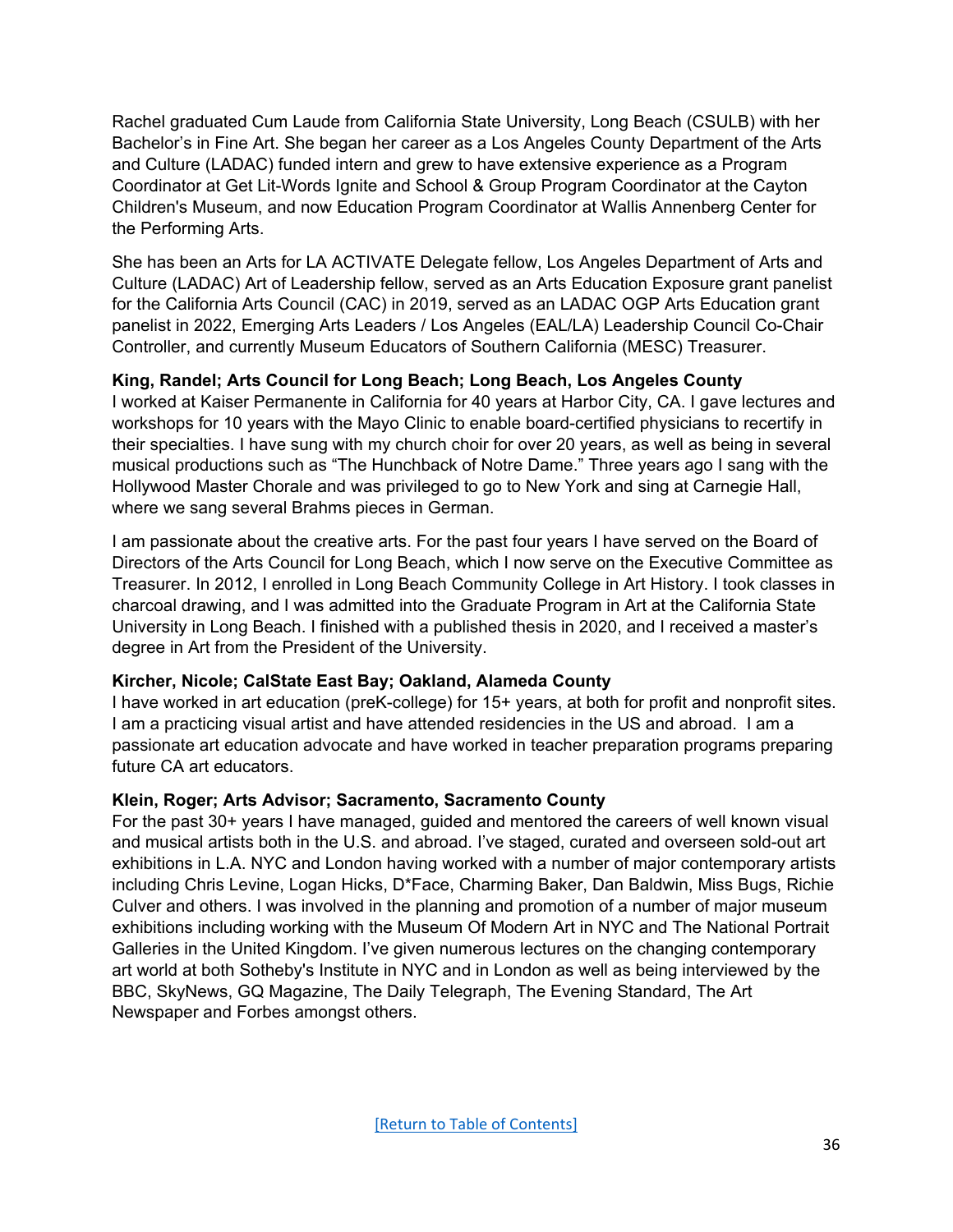In both 2017-2018 I served as Director of Exhibitions for the Wide Open Walls mural festival that takes place in Sacramento and currently lived in the famed WAREHOUSE ARTIST LOFTS, an arts community based in Mid-Town Sacramento.

### **Kocher, Jim; Madera County Arts Council; Merced, Merced County**

Currently, the Executive Director of Madera County Arts Council, I also spent 7 seasons with Playhouse Merced community theater as director of communications and marketing.

As a life long performing artist, I have a unique understanding of how artists work and how they make a living in the industry.

# **Koo, Ahran; California State University, Fresno; Fresno, Fresno County**

Dr. Ahran Koo is an Assistant Professor of Art Education at California State University, Fresno. As an artist and art educator, she promotes the efficacy of art to address cultural and social awareness. Locally and globally, she focuses on community art and critical multiculturalism, encourages interdisciplinary collaboration through social engagement, and advocates culturally responsive/sustaining pedagogy.

Her research and teaching expertise include: community art; visual storying; art-based research; digital narrative; critical multiculturalism; and participatory action research. She has taught art at all levels, K-Higher Education, in USA, South Korea, The Philippines, China, Russia, and Peru. She has also exhibited her artworks including painting, drawing, printmaking, sculpture, and installation for twenty years.

Dr. Koo has published and presented her research at numerous national and international conferences such as American Educational Research Association (AERA), National Art Education Association (NAEA), and International Society for Education Through Art (InSEA).

# **Krut, Kayla; UC Santa Cruz; Oakland, Alameda County**

I'm a PhD student in Literature at UC Santa Cruz writing a dissertation on modern poetry and its religious role in higher education, and I have been a practicing, publishing poet for 15 years. I have experience working with California Poets in the Schools, Oakland Youth Poet Laureate, and UC Berkeley's Holloway Series (poetry readings). I was born in San Diego and have lived in California for most of my life, excepting a brief hiatus to earn an MFA in poetry (at the University of Michigan, Ann Arbor) and time spent abroad teaching English (in Vienna) and researching visual art for an ekphrastic poetry manuscript.

# **Kumar, Beverly; Arts and Culture Commission of Contra Costa County; Danville, Contra Costa County**

With a background in the performing arts, education and degree in communication rooted in social justice, the arts didn't just give Beverly an education, it saved her education. This is one of the many reasons Beverly considers herself an advocate for arts education and champion of young artists. Prior to California, Beverly taught dance for 16 years in the Chicagoland and lived in Minnesota where she had a photography business. Beverly enjoys writing and feels passionate about equity in public schools. Beverly is active in her community wearing many hats from serving on the Culture and Climate Committee for San Ramon Valley Unified School District, art docent, VP of the PTA at her youngest child's school, to being appointed as a Arts and Culture Commissioner for Contra Costa County where her platform is arts education and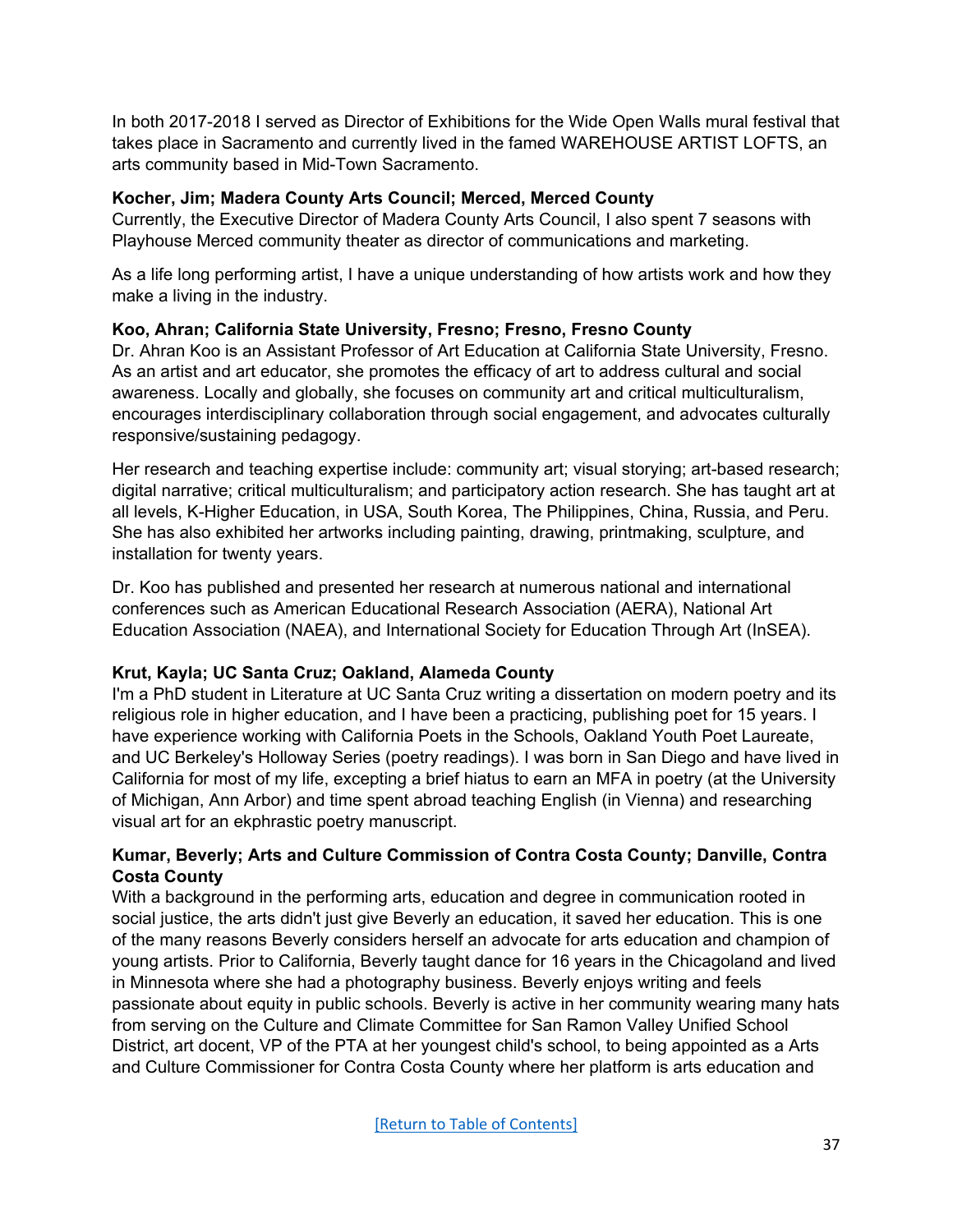youth civic involvement which lead her to mentoring the first ever Contra Costa County Youth Advisor.

**Kwon, Joyce; Young Musicians Foundation and Tronvig; Glendale, Los Angeles County** Mission-oriented & multi-faceted artist dedicated to increasing access to the arts through storytelling. Teaching artist: Young Musicians Foundation and Symphonic Jazz Orchestra. Content strategist: Tronvig, a Brooklyn brand strategy agency for museums. Arts administrator: Did HR & bookkeeping at national arts nonprofit Fractured Atlas. Assisted NYC presenter in contracting US proscenium stages for a Peking Opera company. Served as consultant for National Asian Pacific American Women's Forum. Producer/writer: Put together one of three segments on a weekly show for WBGO Jazz 88.3FM. Founded JAZZ TOILET, a blog on toilets and extramusical considerations in NYC jazz clubs. Innovation Artist and Speaker at the Music Academy of the West in Santa Barbara. Musician: Make folk music for folks of the diaspora on voice & gayageum. Performances for Sustainable Little Tokyo, Tuesday Night Cafe, LA Asian Pacific Film Festival, and Japanese American National Museum. International House NYC artist-in-residence. Placemaker: Two-time MuseumCamper at Santa Cruz Museum of Art and History. Attended ArtPlace America summit. BA, UC Berkeley. MM, Manhattan School of Music (where I was also a Fellow at the Center for Music Entrepreneurship).

# **Laboe, Larry; SAGindie, NFMLA, Film Festival Alliance, Hollywood Chamber of Commerce, SAG-AFTRA, Producers Guild of America and BRIC Foundation; Los Angeles, Los Angeles County**

Larry Laboe is Co-Founder and Executive Director of NewFilmmakers Los Angeles (NFMLA), an organization committed to highlighting and connecting emerging filmmakers and storytellers worldwide. Larry is a member of the Producers Guild of America and has been a Faculty Member at the San Francisco Art Institute (SFAI) and L Art University in Shanghai and Beijing. He is a Board Member of the BRIC Foundation and Film Festival Alliance, a Committee Member of SAGindie and the Co-Chair of the Hollywood Chamber of Commerce Entertainment, Arts and Media Committee. Larry has produced scripted and unscripted streaming series and commercials, directed by talent such as Joseph Gordon Levitt, for some of the world's leading brands, networks and studios, including Disney, NBC, CBS, VEVO, Dailymotion, MTV, DEFY Media, Comedy Central, Verizon go90, Amazon, Complex Media, IKEA, Mountain Dew, Samsung, Coca-Cola, Verizon and Smuckers.

**LaChaux, Mechelle; The ChauxNuff Gallery Jazz Theater; Oakland, Alameda County**

I am a California native performing and practicing artist in the genres of music, theater. visual collage/mixed media art, film and photography, literary and design. I have traveled the world and performed with the master musicians of Jazz, Blues, R&B, Gospel, and Broadway. I am currently writing, producing and the publisher, editor of The Chocolat Watermelon Times a newsmagazine that celebrates seasoned artists of color. June 19,2022 is our launch date. My bio is rich and varied just as I am. As this woman of color that continually strives to grow in a turbulent environment. As a mother of 7 children and Grandmother to 35 and great grandmother of 9 I stand ready to continue teaching and sharing the enrichment the arts bring to a child's life and development.

# **Leipzig, Laura; Chalk Hill Artist Residency (Warnecke Institute); Santa Rosa, Sonoma County**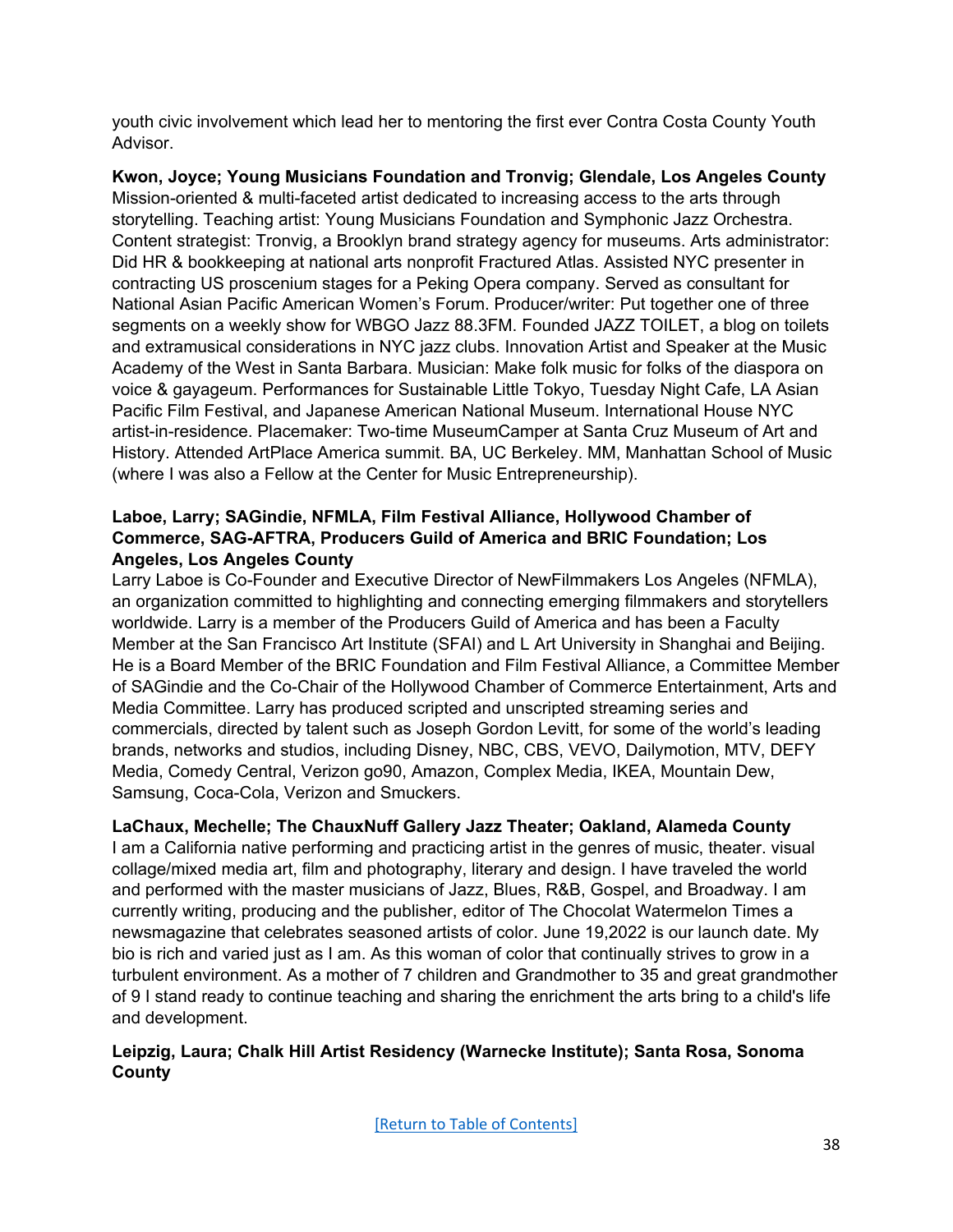Laura Leipzig is passionate advocate for local art and arts education. She currently manages Chalk Hill Artist Residency, in Healdsburg CA. Her professional experience includes, running programs for youth and adults as Education & Program Manager at the Museum of Sonoma County, curating exhibitions and developing new programs as Gallery Manager at the Arts Guild of Sonoma, and working as a Teaching Artist with the Sonoma Valley Museum of Art. Laura holds a BA in Studio Art with a Minor in Dance from Sonoma State University, and a Certificate in Non-Profit Management from San Francisco State University's College of Extended Education. She has completed training in arts education advocacy as a member of Creative Sonoma's Arts Education Leadership Development Cohort, and training in Arts Integration through their iAspire Summit. Laura is a member of the Redwood Guild of Fiber Arts and performs with Sonoma County based UpSide Dance Company.

### **Limayo, Amirah; Filipino American Symphony Orchestra (FASO); North Hollywood, Los Angeles County**

Amirah has more than 17 years of nonprofit experience providing administrative support to a wide range of health, education, arts and cultural projects for community based organizations serving Asian Americans and Filipino Americans in Los Angeles County. She also has an extensive background in grants management including research, writing, implementation, and reporting. She has written and contributed to successful grants funded by the California Arts Council, Los Angeles Department of Arts and Culture, Los Angeles Department of Cultural Affairs, among others. Other professional experience includes special projects related to fundraising, event planning, project management, and board governance.

Amirah is a member of the Grant Professionals Association (GPA) – National and Los Angeles Chapter. She has a Master of Public Administration (MPA) with a Graduate Certificate in Nonprofit Sector Management and a Bachelor of Arts (BA) in English and Asian American Studies with a minor in Creative Writing from California State University, Northridge. She lives in North Hollywood, California with her husband Miko and two cats, Tucker and Rocket.

# **Lopez, Lucia; California Science Center Foundation; Long Beach, Los Angeles County**

My name is Lucia Lopez and I am a Guatemalan woman, raised in Pakistan, with 10+ years of experience working in the nonprofit field. I attended Brown University with a Masters in Public Humanities (Nonprofit administration). I have worked on grant proposals for arts, indigenous, science and health organizations.

# **Luckey, Judge; City Of Palo Alto Children's Theatre; San Jose, Santa Clara County**

Judge Luckey's experience in the performing arts spans more than thirty-five years. A classically trained actor and dancer his work in the arts began as a performer with professional regional theatre companies. Following an injury that left him with a disability he transitioned from performance to arts education teaching at the secondary and collegiate levels; and developing and implementing performing arts related programs. A master teacher he has presented at national and international conferences. For six years he was the Department Chair for the Georgia Department of Education with oversight of performing arts programs for gifted students. He spent more than ten years working in the film industry working on productions that went on to receive prestigious industry recognition including Peabody, Emmy and Oscar awards. An accomplished director he received a NAACP commendation for his multi-media productions focused on the African American experience. In 2009 he became the Managing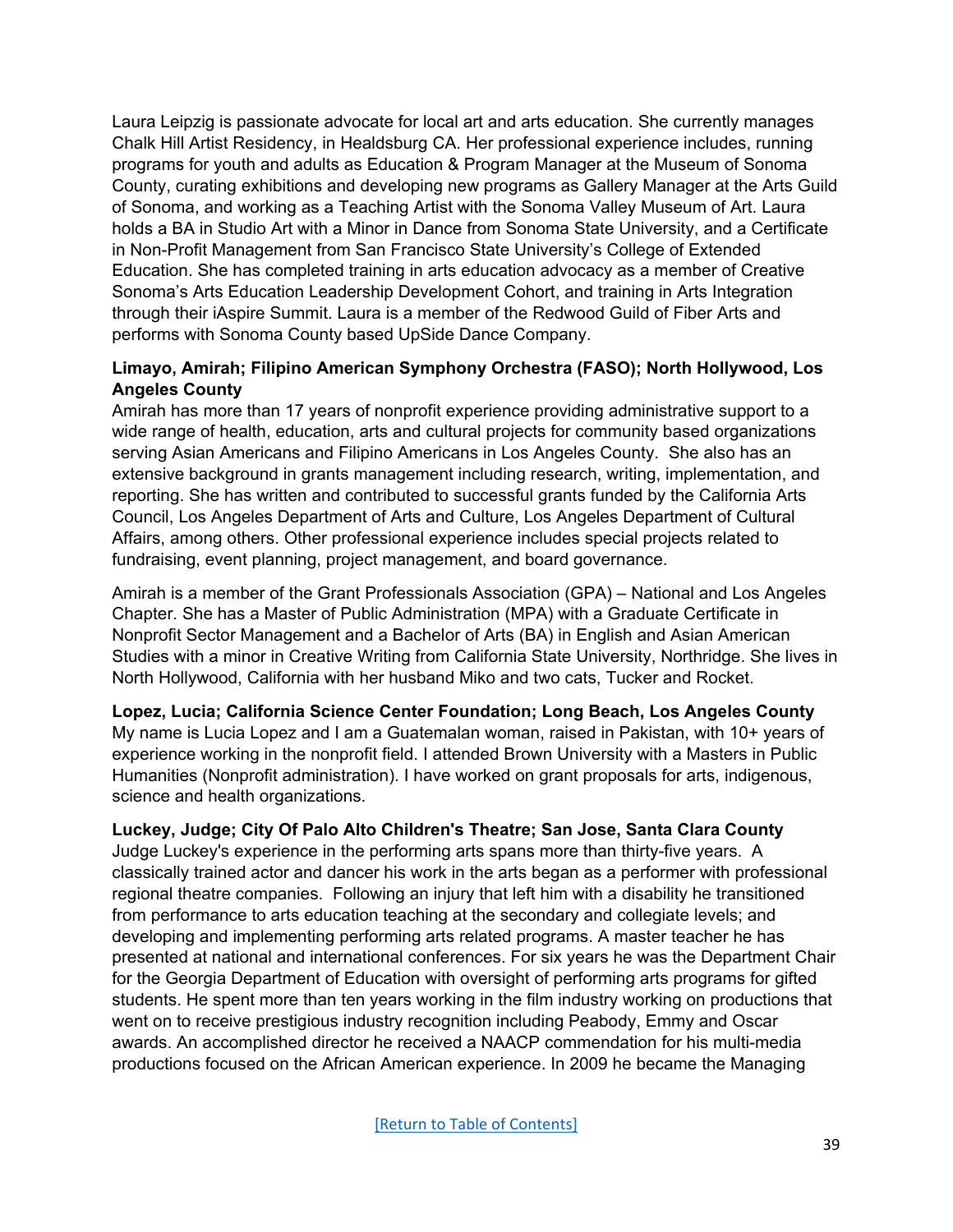Artistic Director of the Palo Alto Children's Theatre, California's oldest theater for young audiences founded in 1932. Under his leadership the theater has become one of the largest providers of standards based arts education in northern California.

**Lung, Celina; Pacific Panorama Productions Intl; La Habra Heights, Los Angeles County** Originally from Macau and Hong Kong, I travelled extensively in Europe while I was attending fashion design school in France. I later graduated from the Fashion Institute of Technology (FIT New York)). I have been a visual artist (painting and sculpting) for years. Professionally, I was a costume designer for the Walt Disney Imagineering for 30 years. My designs are in many Disney theme parks including the Disneyland Resorts, The Walt Disney World Resorts, Tokyo Disneyland Resorts, Disneyland Paris, Hong Kong and Shanghai Disneyland. I was also the costume designer for the Lionsgate Entertainment World in Zhuhai, China from 2018 - 2019. Currently working as an independent film maker, I had a small team of story artists who were students of the Pasadena Art Center, CalArts & Concept Design Academy. These graduates are now working for Dreamworks TV, Cartoon Networks, Pixar and Nickelodeon. I'm creating animated short films and would like to take them to film festivals. As anti-Asian sentiment is on the rise, I hope my films will connect emotionally to a diverse American audience through a warm and human story. My goal for the film is to reach the public and to raise the awareness that empathy is central to healing our communities.

### **Lydic, Liz; Long Beach Playhouse; El Segundo, Los Angeles County**

I launched a free membership website, called California Community Theatre in 2015 to help connect community theatres. I am a former Board member for a national community theatre organization, and have participated in numerous theatre festivals as a coordinator and liasion, and coordinated the festival portion of the 2011 National Asian American Theater Conference/Festival. I have worked in various administrative capacities at theatres nationwide, currently serves as the bookkeeper at the Long Beach Playhouse (where she previously worked as the Business and Operations Manager), and hosts low-cost California Community Theatre conferences for members of California Community Theatre. I have worked in a municipal government agency for 8 years, and blend my passions with work by sitting on panels for artsrelated activities and implementing collaborative arts-based programs for my City.

### **Macedo, Alexis Elisa; Lime Arts Productions, UR Here Theatre, Latinx Steering Comitte, Marjaree Mason Center; Fresno, Fresno County**

Alexis Elisa Macedo (she/her) is a poet, playwright, actor, and director, born and raised in the Central Valley. She's a National Theatre Institute Alum (Advanced Playwright '20), has her BA in Theatre Arts - Acting Emphasis from Fresno State ('21). Macedo is also a California Arts Council Individual Artist Fellow ('21), a Miranda Family Fellow, KCACTF Student Advisory and UR Here Theatre Board Member, and Line Producer for Lime Arts Productions. Macedo's originals have been performed around the country. Lime Art's Productions featured her play Red Hood(ie) in their 20By20 Fringe and Hombres Verdaderos: Part 1 was a top 12 semi-finalist for Concord Theatrical's 46th Annual Samuel French OOB Short Play Festival and performed by Fresno State's ETC. Macedo's currently pursuing her certificate in Chicanx/Latine Ethnic Studies in Secondary Schooling and producing her original works, one of which was granted by The League of Women Voters of Fresno. You can find Macedo's work on New Play Exchange and YouTube.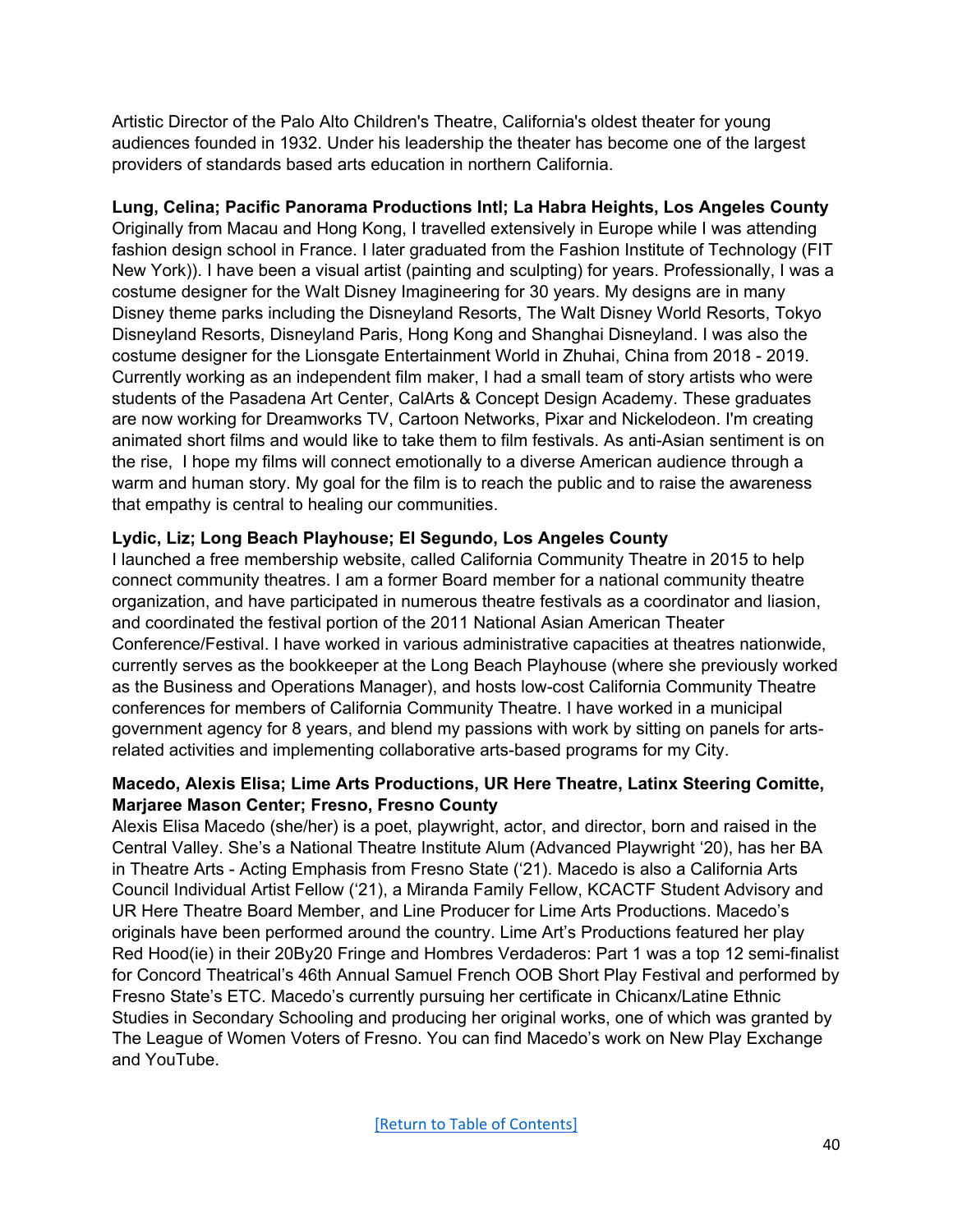#### **Macias, Taylor; Ink People Center for the Arts; Eureka, Humboldt County**

I am an artist and art organizer/curator living and working in Humboldt County. I teach art to fourth and fifth graders from a range of different backgrounds and ethnicities and I also facilitate art making with adults with disabilities, as day jobs. In my spare time I look for local artists to exhibit via the art gallery I facilitate through an ink people dream maker project called Outer Space Arcata. Outer Space prioritizes amplifying the voices of historically under represented people, and I began volunteering there after I graduated college and wanted a sense of community and to take part in making art more diverse and interesting in Humboldt County. Before moving here I lived in Los Angeles and San Francisco where I worked and attended school with a vast array of different people, and before that I grew up in the Central Valley. I didn't realize I was an artist until I left the Central Valley at 20 and moved to San Francisco, and upon discovering art I started understanding myself, loving myself, and being motivated around my goals. I graduated from college with an art degree despite going into school to study wildlife. I am now an exhibiting painter, focusing on landscapes about over population and the environment.

# **Magnone, Sophia; Self-employed; San Francisco, San Francisco County**

Both personally and professionally, I've been guided by the power of the arts to investigate, ponder, and shape the world. I trained as an interdisciplinary scholar and teacher of literature, getting my PhD at the University of California Santa Cruz. From there, I was awarded an ACLS Public Fellowship, a two-year program supporting people with PhDs in the humanities as they transition into nonprofit careers. Drawing on the research, writing, and critical thinking skills I honed in academia, I spent the next several years working in development and fundraising at two feminist nonprofit organizations, including the Feminist Press, a publisher of diverse books that amplify marginalized voices; and Equal Rights Advocates, a legal advocate for the civil rights of workers and students.

Currently, I work as a freelance grant writer and editor, with a focus on serving small, grassroots social justice and arts organizations. I am interested in serving as a panelist to learn more about the landscape of arts grantmaking, as well as to participate in the process of uplifting the incredible artistic and cultural work of grant applicants across the state.

#### **Mankin, Ruth; Ruth Mankin Arts Education Consultant; Sebastopol, Sonoma County**

I have been engaged in the arts education community for over 20 years included Education Director at Young Audience No California, Montalvo Arts Center, SF Ethnic Dance Festival, SF Circus Center and ALICE Arts. Currently I am working as an independent Arts Ed Consultant with Bay Area Community Resources, Community Engagement Partner with Young Audiences and Fine Arts Coordinator with Oak Grove USD in Santa Rosa. I hold a MA in Education w/ Specialist in Child Development, and a Multi Subject Credential w/Specialist in Early Childhood Ed. I am a also booking agent for a Sewam American Indian Dance and Cirk Biz'Art - a circus troupe from France. Prior to working in arts education I developed a high quality child care center at Sonoma State University, trained ECE teachers, and taught parent education. I also helped on-site child care in the movie studios and other work places - Paramount, Universal, Warner Bros, IBM, Xerox.

### **Marlowe, Deirdre; Foundation for New American Musicals; Los Angeles, Los Angeles County**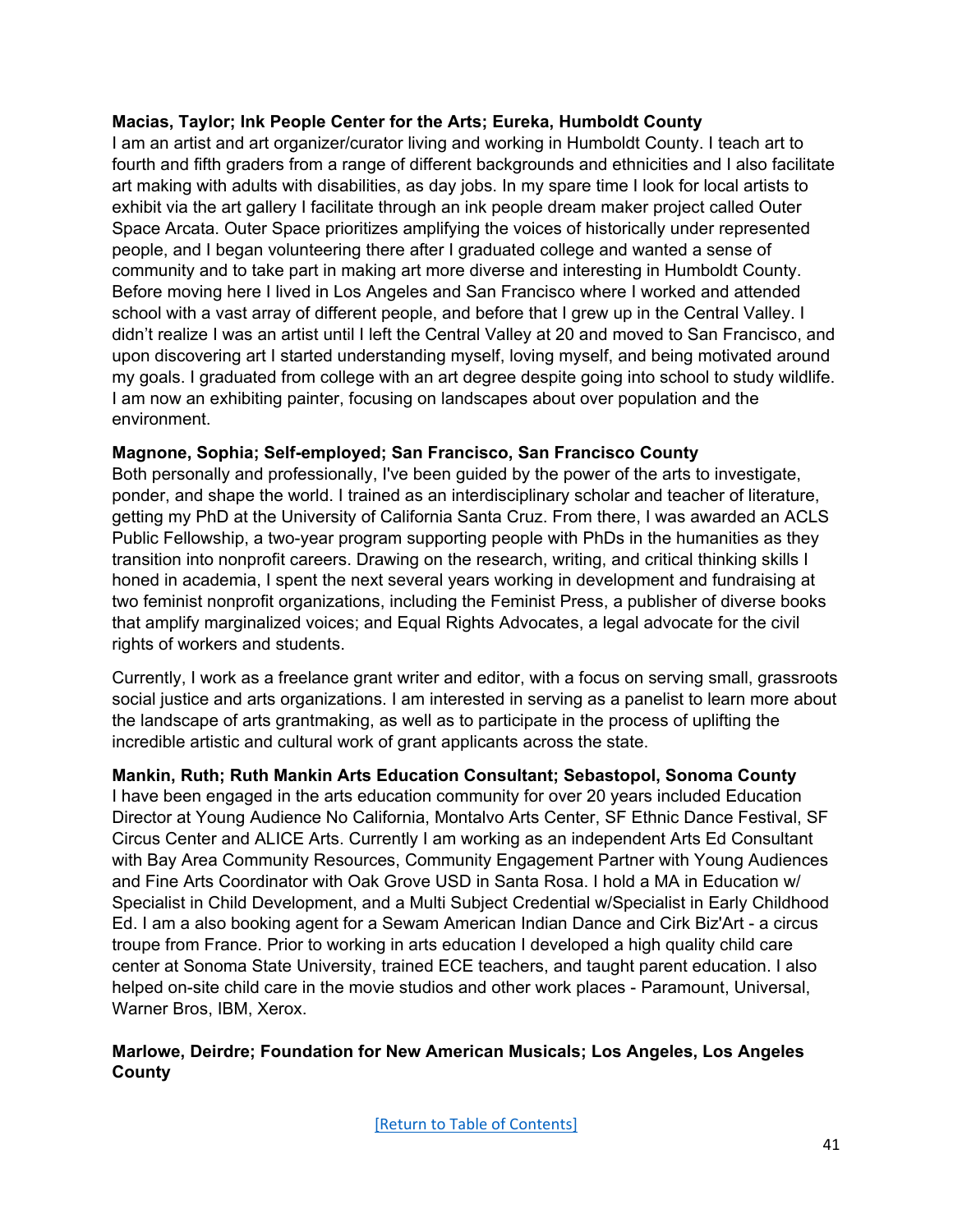I have been engaged in the arts for the majority of my life. As a volunteer -- creating and staffing a K-5 hands on art history and appreciation program (still going after 25+ years), creating a student delivered K music program, chairing and leading school-wide arts activities K-12. As a professional -- member of the BMI Lehman Engel Musical Theatre Workshop -- collaborated on six musicals as librettist and lyricist -- 3 produced. As a middle school teacher of art history and drama. As a 5+ years musical theatre show writing Teaching Artist in LAUSD secondary schools . As a novelist. I have been engaged in nonprofits for almost two decades as Program Director, Executive Director, Board member, fundraiser and Grants Panelist (NASA, US Department of Education, Long Beach Arts Council).

### **Martin, John; Sebastopol Center for the Arts; Graton, Sonoma County**

JOHN F. MARTIN has exhibited in many solo and group shows. John's monograph, In Character: Opera Portraiture, Amadeus Press, was released in November 2014 and has since been highly reviewed. In addition, John's publications include FotoNostrum Magazine, issue #19, Lens Magazine, issues #74 and #78, Visual Artbeat, and blogs such as Elizabeth Avedon, F-Stop Magazine, and Lenscratch. His work was represented by the SFMOMA Artists Gallery until the gallery's recent closure.

John has taught at the Academy of Art University and he has given several independent workshops and webinars. He has been an invited lecturer at the Berkeley Community College and at City College of San Francisco, and he was a digital photo tech at the Harvey Milk Photo Center. John has studied at School of Visual Arts, New York City; City College, San Francisco; and Stanford Continuing Studies. At Centro Laboral de Graton, John has photographed at social and political events and demonstrated in Sacramento to support domestic workers. At Sebastopol Center of the Arts, John has: helped develop and hung exhibitions, selected jurors, and photographed and documented receptions and shows.

#### **Martino, Justina; Verge Center for the Arts; Sacramento, Sacramento County**

Justina Martino studied Painting and Art History at Rhode Island College and earned a Masters in Art History from UC Davis. As a graduate student, she became interested in public and community-engaged art and focused her research on the street artist communities of San Francisco. After graduating from UC Davis, she began working at Verge Center for the Arts, where she manages the regional Sac Open Studios tour which invites people to experience art and meet artists in their own neighborhoods. She was the Project Manager of the River Crossing public art project in Sacramento and offers grant writing, professional development resources, and project management to artists and organizations through her business, Art Tonic.

#### **McAllister, Eddie; The Shasta Beloved Communi5y; Redding, Shasta County**

Born and raised in North Chicago I'll. Among a family of artist , starting with my Father a self employed sign painter and 3 brothers that are sign painters which still manage a at least a 80 year old sign painting business. I am a Vietnam Veteran, 18 year retired Community Organizer, currently the facilitator of The Shasta Beloved commzunity, a inclusivc, grassrootsrinciple movement dedicated to networking and building relationship. In sour diverse community, where ever will experience, Solidarity Unity Respect Equity. I was recently the producer of a video on non-violence using the 6 Principals of non-violence by Dr. Martin Luther King, made possible by a CARES grant by Shasta Arts Council.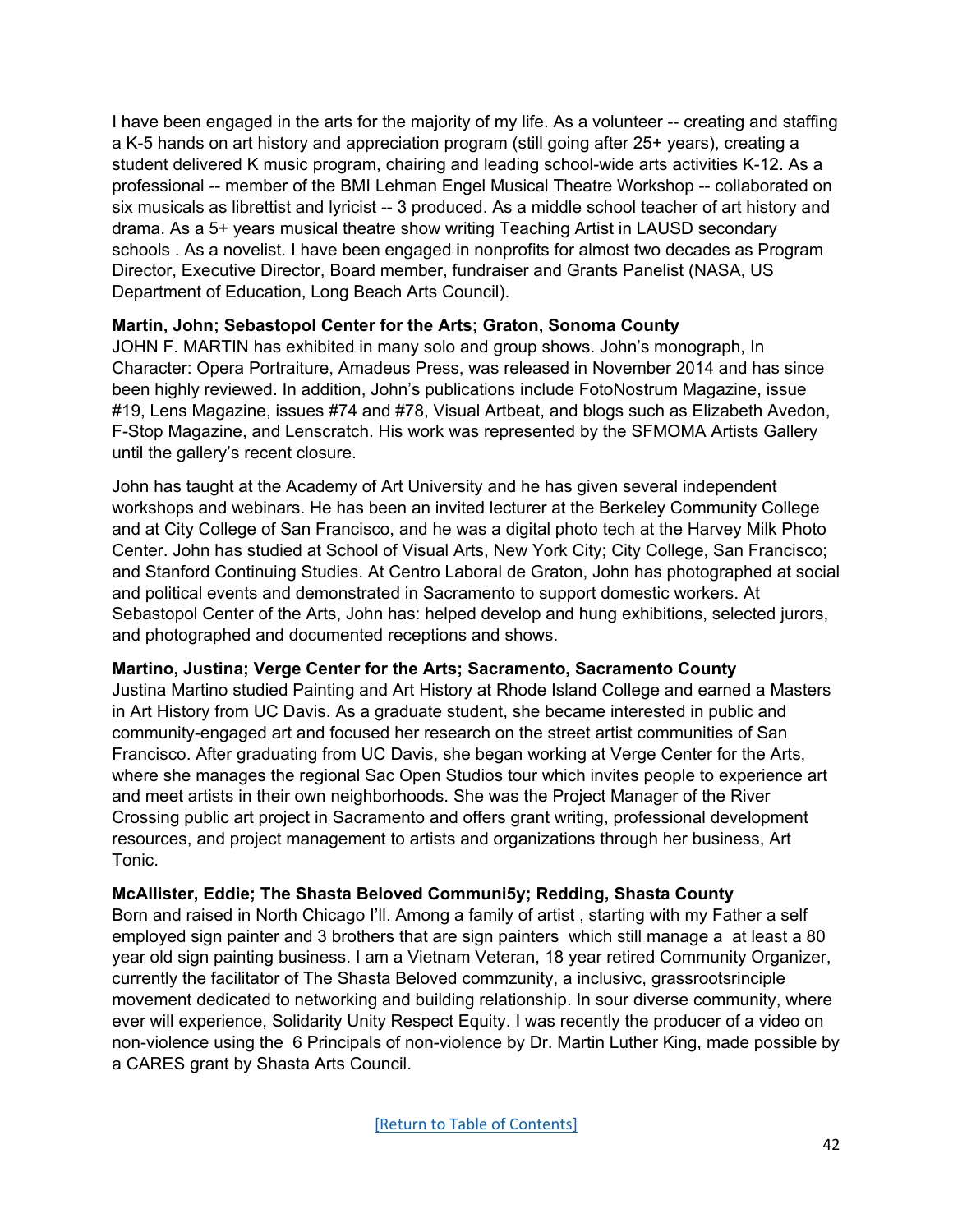### **Mccall, Cris; McCall Art Advisory; Los Angeles, Los Angeles County**

I founded McCall Art Advisory in 2010 to provide focused consulting services for private clients interested in building carefully curated art collections. Projects include residences throughout the United States. Previously, I was owner and director of Tinlark Gallery, Los Angeles, which provided the opportunity for leading-edge emerging artists to show their work and curate programming while also interacting with the community through neighborhood events and family-outreach programs. In 2001, I founded fresh stART, the biennial art event in Los Angeles that raises funds and awareness for art programs for underserved communities. By uniting hand-picked young collectors with carefully curated art from emerging and mid-career artists for a one-night art sale and event, we've raised over \$2.1 million to assist organizations such as HOLA, Free Arts for Abused Children, Para Los Niños, My Friend's Place, LA's BEST, and A Window Between Worlds. I hold a degree in Art History from UCLA and I've served on the Advisory Committee of the Los Angeles Art Association and the Board of Directors of Los Angeles Contemporary Exhibitions. I'm also a member of the Association of Professional Art Advisors.

### **McNichols, Shirley; Retired School Administrator; Sacramento, Sacramento County**

I represented Center Unified School District as the district Arts Lead and as such became an active member of the Sacramento County Office of Education Community of Practice on the arts. I worked with the Any Given Child organization and attended workshops provided by the Kennedy Center and other California based organizations focusing on the Arts. I lead a team of educators from the school district in writing our arts implementation plan, which was based on the Arts Standards, which was adopted by the school board and added to LCAP Plan.

### **McPhie, Marilyn; Storytellers of San Diego; San Diego, San Diego County**

I'm a professional storyteller, speaker, and teaching artist, creating, performing and teaching stories of all kinds -- personal, literary, traditional and more -- for audiences of all ages and levels of storytelling experience. I have directed a troupe of elementary student storytellers, published articles and reviews in parenting and storytelling publications, and coached storytellers from school students to professionals preparing important presentations. I have performed nationally and internationally.

# **Mehrmand, Sonia; StoryCorps; Visalia, Tulare County**

Sonia Mehrmand received her MA in Public History and Museum Studies at UCR, during which she worked on oral history projects, co-curated the States of Incarceration exhibit in partnership with the New School, and coordinated the Huntington Library's annual summer professional learning series for public school teachers. She moved to Sydney in 2016, and produced projects such as Australia's inaugural Screen Diversity Showcase with the Equity Foundation, the Citizen Writes writers development program, and the StoryCasters Project for emerging POC content creators. She was Assistant Executive Director at Diversity Arts Australia, a national organization that advocates for racial equity in the creative industries. Sonia currently lives in Visalia and is a Field Manager on StoryCorps' One Small Step project, which seeks to bring people from different ends of the political spectrum together to have a facilitated conversation in an effort to find common ground and shared humanity. Sonia was as a panelist for the 2021 round of California Arts Council Individual Artist Fellowship, a member of the 2021 Arts for LA Activate Delegates cohort, and a CA Arts Council's Creative Corps panelist for the Central Valley region.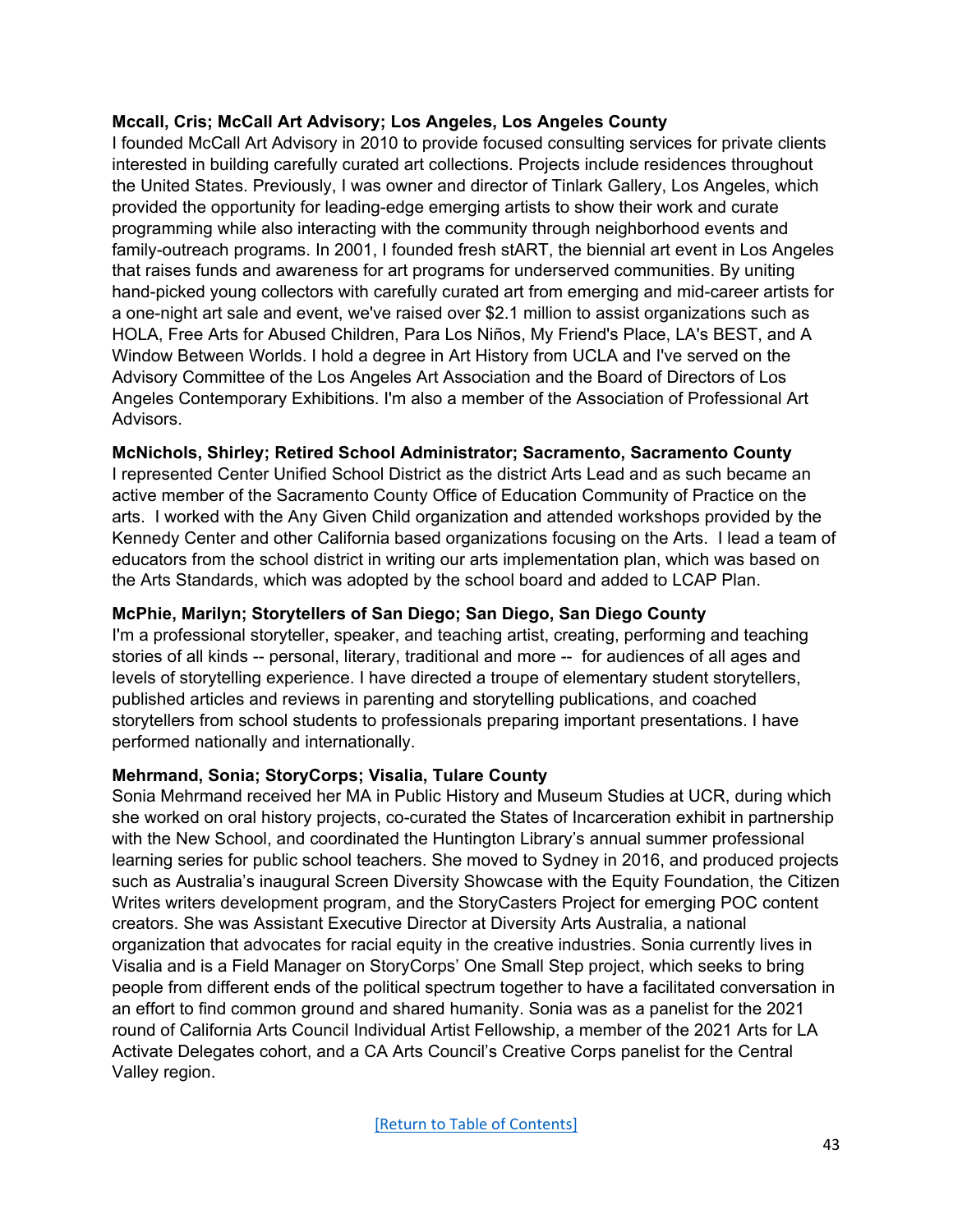### **Mendoza, Francisco; N/A; Ventura, Ventura County**

My name is Francisco Mendoza and I am a recent BFA in photography graduate from San Jose State. While in northern California I was involved in the art community participating the the setup of art galleries, running photographic workshops alongside science extravaganza for middle school students in under represented communities of color. Now that I have graduated i am currently reintegrating myself into the art community in Southern California.

#### **Mendoza, Pilar; Pajaro Valley Unified School District; Greenfield, Monterey County**

My experiences include volunteering as a dance teacher and group coordinator for a folkloric dance troupe in my community since 2005. We are currently on pause because of the pandemic. We have 40 children between the ages 3 and 12. We practice two days weekly and perform in community events around the Monterey county throughout the year. I applied and received a grant for the group in 2016 from the Arts Council for Monterey County. I worked as a ballet instructor for the Greenfield City Recreation Center. I'm also a solo performer and have participated in several events across Monterey county.

As for my qualifications, I worked as an event coordinator assistant with the First Night Monterey organization from 2013 to 2014. I'm currently volunteering as a grant evaluator for the Arts council for Monterey county since 2019. I have an Associate degree in General Studies and a minor on Spanish language, and culture from Hartnell college. I also have a bachelor's degree in liberal studies with a minor in Spanish language. I'm currently in the Teaching credential program at CSUMB and work as a special education teacher for the Pajaro Valley Unified School District.

### **Michelson, Helena; Independent composer; Fremont, Alameda County**

Helena Michelson is a composer and educator based in the San Francisco-Bay Area. First trained as a pianist, she attended San Francisco Conservatory Pre-College and completed her studies in Music at UC Berkeley (BA), CSU East Bay (MA), and UC Davis (PhD). Helena Michelson has been a fellow at numerous festivals including Composers Conference, June in Buffalo, Domaine Forget, Oregon Bach Festival Composers Symposium, and Source Song Festival. She has been a participating composer in Music by Women Festival, New Music at the Bayou, the Opera from Scratch program (Halifax, Canada), N.E.O. Voice Festival, and the Really Spicy Opera Aria Institute workshops. Helena Michelson is a distinguished member of the judging panel for The American Prize National Nonprofit Competitions in the Performing Arts.

# **Mikell, Tureeda; Tree of Life Foundation, HLP; Oakland, Alameda County**

Author, writer, poet, performance artist. Poetry instructor in collaboration with California Poets in the Schools since 1990. Published over 70 at-risk student anthologies throughout, Alameda, Contra Costa, San Fransisco, Jefferson, and Hayward school districts. I am a 1996 UCB Bay Area Writing Project Fellow with years of study in the field of writing; published once or twice a year in U.C. B. online zine, Digital Papers, was also selected to be a delegate to the International Writing Project held in Denver Colorado, Writing for the Urban Child. Was also storytelling delegate with Eth-No-Tec to NuWa Province in Beijing, China, helping to heal cultural bonds. Most resent collaborations have been with the NAACP of Stanislaus County, Wall+Response with Poet Laureate, Maw Shein Win and internationally recognized artist, Emory Douglas, asked by East Side Arts Alliance to produce and anthology of writers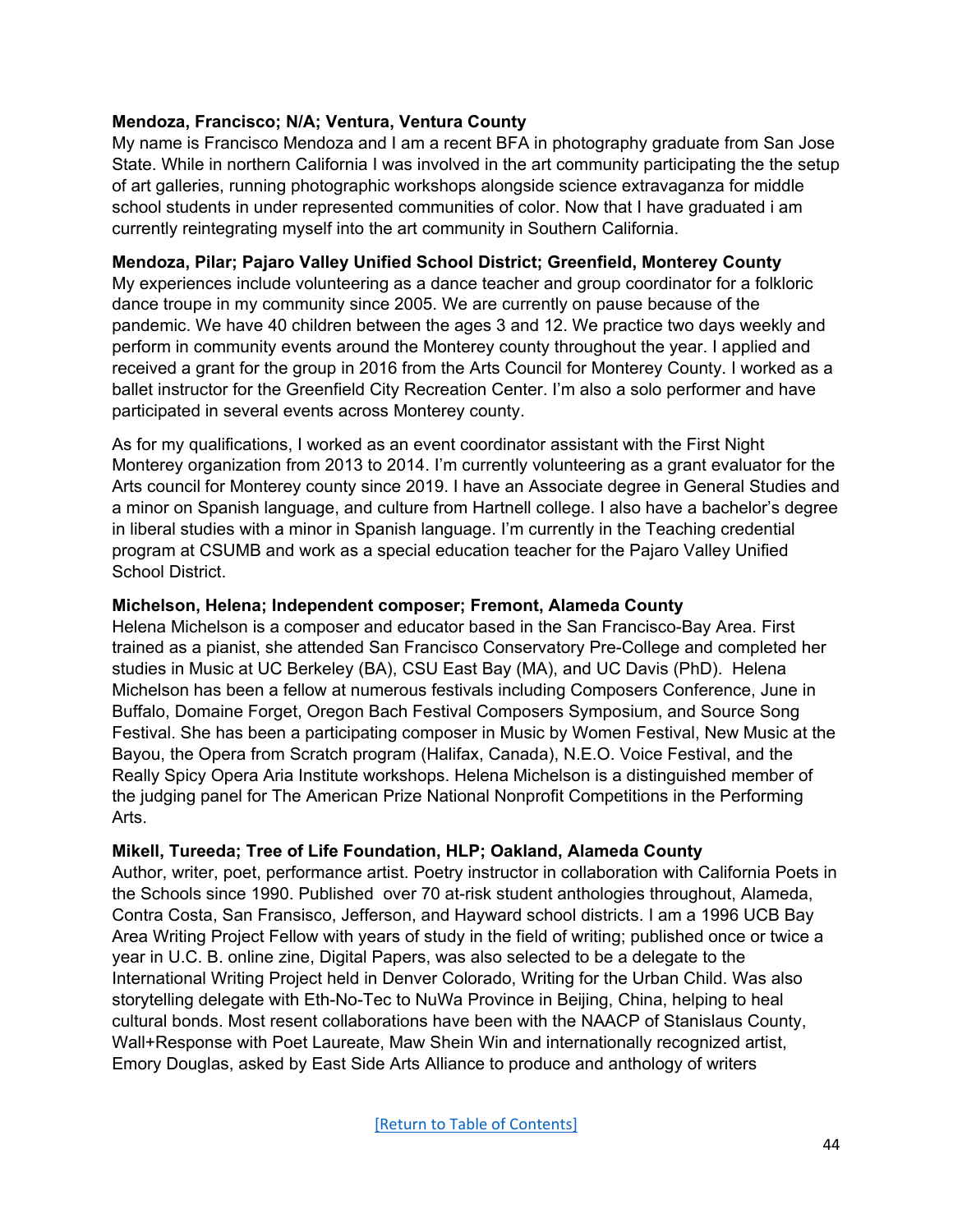recognized for their craft, SOAN Exhibit, as featured teller, asked to perform by Kim Shuck, San Francisco Poet Laureate for the Academy of American Poets, 70-year Anniversary of Octavia Butler, 50-year Anniversary of the Black Panthers as tour guide for national and international professors and educators via Mills College.

### **Miller, Phyllis; Visual Beyond Words; Santa Monica, Los Angeles County**

Art exhibit virtual tour by the American Native Women Veterans of Chicago, ILL. May, 2020. VA Western Regional Art Competition, West Los Angeles, CA 02/2020, First place honor. College of the Desert, Palm Dessert California, Art Community Exhibit of art by the veteran artisits, August to September 2018. Art Exhibit curated by the Challenged America: Three month art exhibit, Aspen Colorado, 2017.

Notable Art Accomplishments: The Menlo Housing project for veterans, 2015 & 2016; Art published by the "Military of The Arts Foundation, November issue of 2018. Founder and Director of "The Veteran Art Venue. "Lead art exhibitions, hosts to fellow veterans through "Paint & sip" venues and art instructional venues. Guest panel speaker before the California State Senate budget committee, (Subject; The importance of art therapy for the veteran community, 2018 Art instructor to veteran's patients of PTSD via a grant award by The Annenberg. They coordinated art exhibitions to pay tribute to veterans within the art community. Mural Art Project for the South Los Angeles Community for sports and Fitness, via Art Mural of Florence Griffith Joyner of 2019. Providing original and reproductive giclee sales of art and consulting services to clients.

#### **Minano, Donna Marie; Inland Valley Repertory Theater; La Verne, Los Angeles County** Co founder non profit arts organization ongoing since 1990. Arts educator since 1995.

# **Mitchell, Amy; Museum of Make Believe; Anaheim, Orange County**

I am the current Executive Director of the Museum of Make Believe, a museum specifically designed to appeal to all ages and people from all walks of life. I hold a Master of Fine Arts degree in Poetry from Western Michigan University. As a writer, I have published extensively as well as performed in numerous venues. In addition, for over the last twenty years I have served as a Senior Associate Director of Admission for numerous arts colleges (Columbia College Chicago, Northeastern University in the College of Art Media and Design, and Emerson College) with the goal of supporting students in reaching their goals in arts education. I have also spent many years as a college lecturer and faculty member. Over the last five years, I have helped curate exhibits that have traveled the country with the Museum of Make Believe.

# **Mitchell, Marcus; Capital Integrated Arts LLC; Los Angeles, Los Angeles County**

Based in Los Angeles, Marcus Mitchell is the founder and director of Capital Integrated Arts, an independent public art consulting agency providing administrative and project management services to municipal agencies, artists, cultural organizations and private developers commissioning new artworks in response to diverse architectural, cultural and socio-economic contexts. Prior to founding Capital Integrated Arts, Marcus served as the Arts and Science Council's Director of Public Art at Charlotte Douglas International Airport where he was responsible for refreshing the mission, strategy and vision for the airport's rapidly growing City ordinance-funded permanent art collection. As Project Manager with Creative Time and art consultant Suzanne Randolph Fine Arts, he provided project management and community engagement support to internationally renowned artists, curators and museums realizing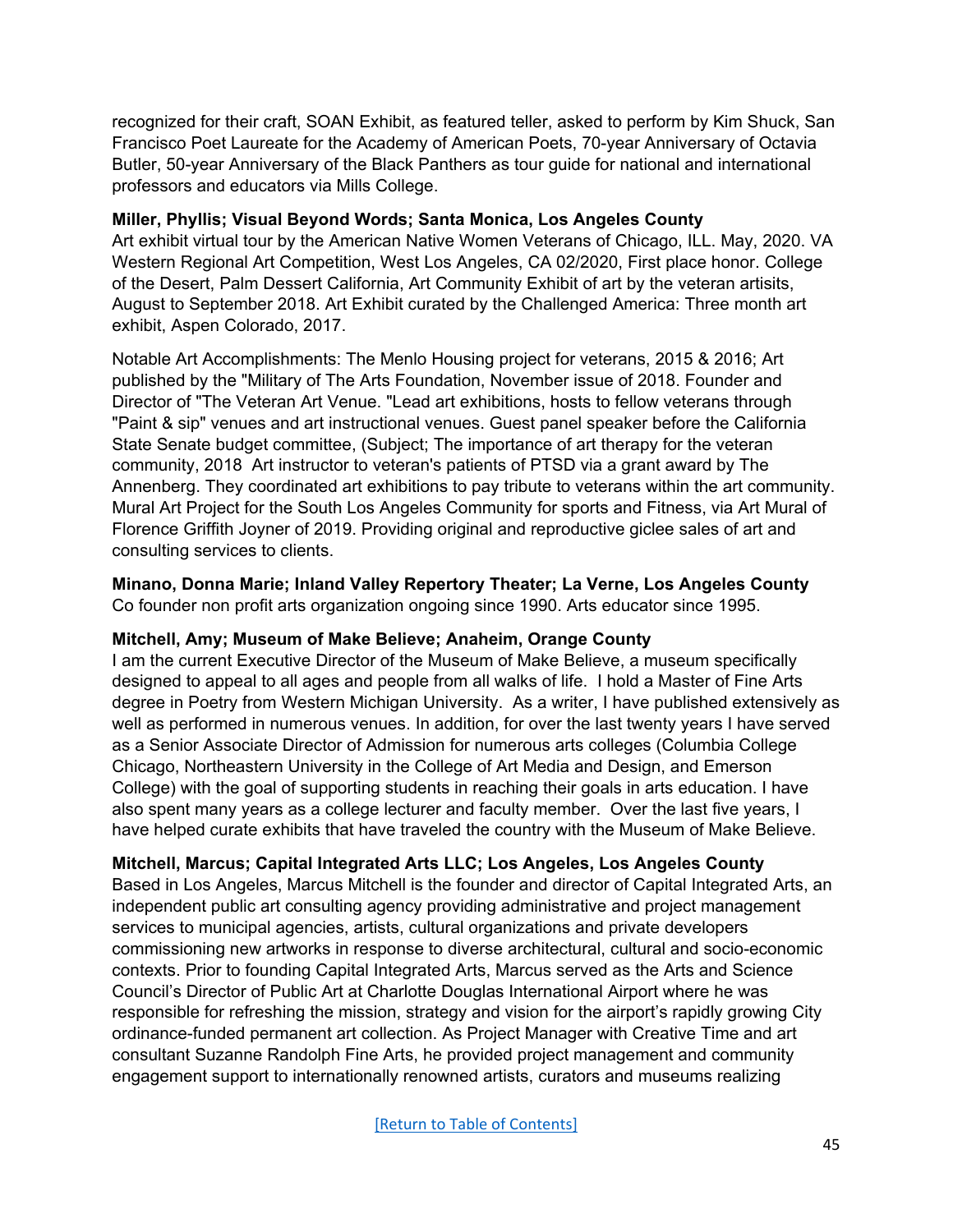ambitious and critically-acclaimed public art projects in close partnership with cultural institutions, heritage sites and communities located in Harlem, Brooklyn, Queens and the Bronx. Marcus holds a master's degree in Curating Contemporary Art from the Royal College of Art and a bachelors degree in Art History from USC.

### **Momi, Tanya; Artist; Mountain View, Santa Clara County**

Her work is greatly influenced by her own life experiences. Tanya was born in India and graduated with Bachelors in Fine Arts from Chandigarh in 1982. She got married and moved to the United States. After 9 and half years of abuse in her marriage, she divorced him and never looked back. Busy raising her 2 kids and establishing her business in Silicon Valley since 1989, she didn't paint for 22 years. She was encouraged by close friends to start painting again. After she started her second career, she was able to find herself through her artwork. Her painful journey became her own inspiration.

One of the very first series she worked on was about the pain and suffering of a single, divorced woman. The paintings appended to this series include, "When Friends Turn Their Backs", "Wounded", "Beaten but not Broken", "Stop the Pain". Being that the suffering of women and people all around the world was her inspiration, Tanya paints to help people ease their suffering.

she has shown her work in India, Beverly Hills, Toronto, London, Hong Kong, Munich, Vienna, Triton Museum, NUMU Museum, Portola Valley, Los Altos as well as other local groups. Coming exhibitions Rome, Paris.

### **Morales, Pablo Francisco; Casa Familair/ The FRONT Rte & Cultura; San Diego, San Diego County**

Francisco Eme (1981) is originally from Mexico City and currently lives and works in San Diego, CA. Francisco is a composer, producer and multimedia artist. He mainly works with sound, but various disciplines are integrated into his practice. His work has been presented in museums, galleries and concert halls in Mexico, the United States, Europe and South America. He has released albums as a soloist, in collaborations and musical projects in various genres, mainly electroacoustic, experimental, electronic pop music. Francisco is the current Gallery Director at The FRONT Arte & Cultura, a binational art gallery in the San Diego, US - Tijuana, Mex border region, where he curates art exhibitions, workshops, concerts and performances focused on the transnational artistic life of the region, but also attentive to the international art scene. Francisco is part of the Public Art Committee in Liberty Station, San Diego, and has been part of the selection committee for the City of San Diego Commission for Arts and Culture.

# **Morin, Elizabeth; City of Los Angeles Department of Cultural Affairs; Los Angeles, Los Angeles County**

I am a senior-level administrator and seasoned cultural educator with extensive experience in advancing the arts and working with culturally diverse communities. I currently oversee special projects in City LA Dept of Cultural Affairs (DCA). Over the past 20 years at DCA, I have managed a grant program that awarded 50 contracts to non profits/schools/artists, annually; directed capital improvements projects w budget of \$15M; developed civic engagement initiatives; served as an advisor in public ed/mental health/women's issues/probation camps; led citywide programs that fostered community development & creative partnerships; and director youth education and arts services. I developed professional training for community artists that teach in informal/non traditional spaces. My work addresses issues of homelessness, cultural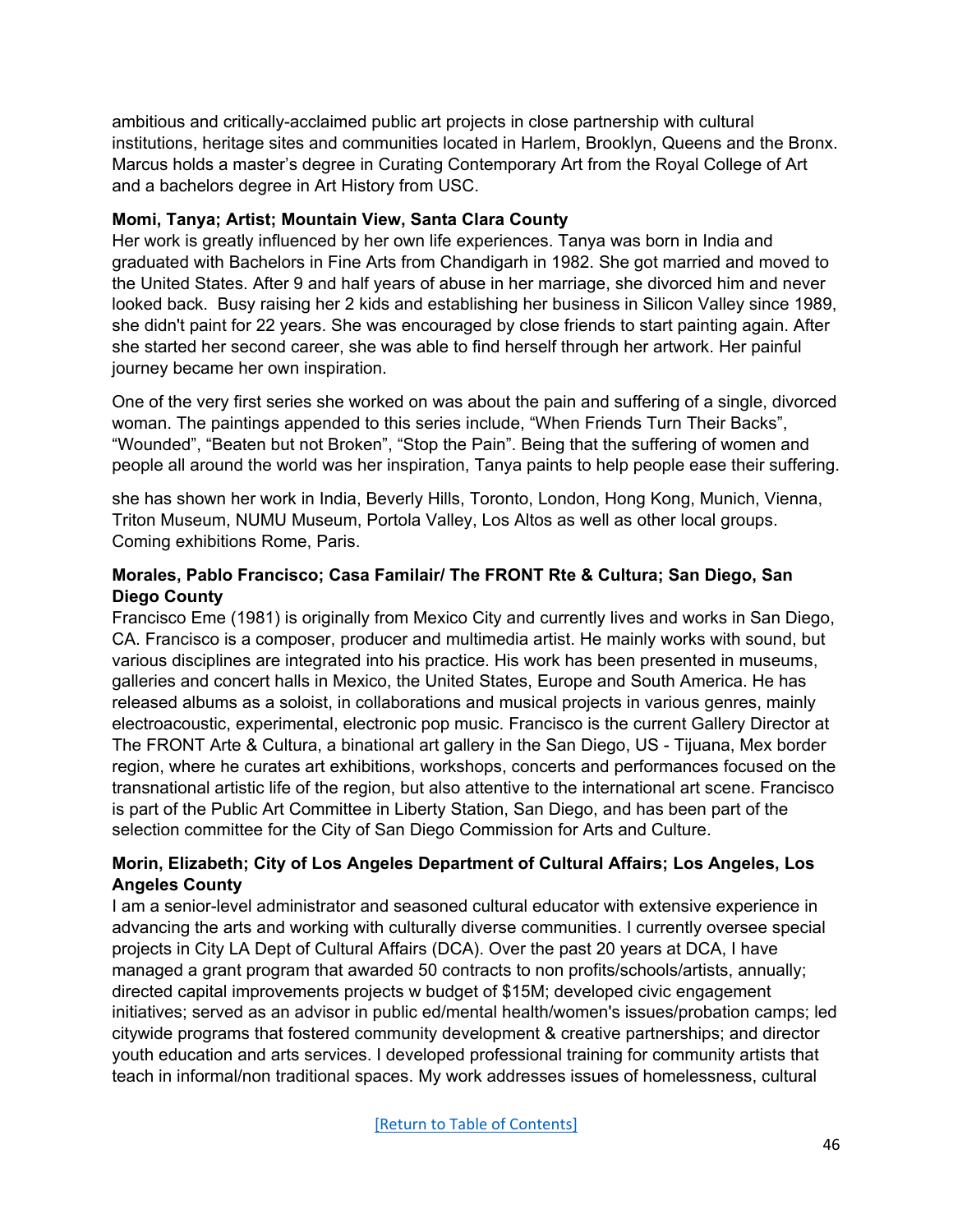inclusion/representation, immigration, youth development, LGBTQ history, gentrification, violence prevention, historic preservation, and more. Prior to DCA, I was a museum educator focused on cultural representation and non traditional audience development, at Smithsonian Institution, Museum of Contemporary Art LA, Experience Music Project (Museum of Pop Culture), Clark Art Institute, Grammy Museum and more.

# **Morris, Ken; Ken Morris Project; Los Angeles, Los Angeles County**

A former dancer and current Resident Choreorgrapher and instructor with the Lula Washington Dance organization. In addition, I'm the Founder, artistic director and chief choreographer of Ken Morris Project (KMP). My choreographic works have been showcased in several iterations of the Los Angeles Dance Festival (LADF), International Association of Blacks in Dance (IABD), Lula Washington's Youth Dance Ensemble, Deborah Brockus (Brockus Dance Company), my own chamber ensemble (KMP).

# **Morrow, Ejiro; Ronald McDonald House Charities Bay Area; Azusa, Los Angeles County**

Ejiro joined Ronald McDonald House Charities Bay Area in 2022. She is passionate about nonprofits and has worked with Goodwill of Orange County, Catholic Charities of Los Angeles, Emanate Health Foundation (formerly Citrus Valley Health Foundation), Maryvale as well as a host of small nonprofits while working as a consultant at Mockingbird Analytics. These smaller nonprofits are where she worked with agencies involved in arts and culture, such as Association of California Symphony Orchestras, Justice for My Sister, Branch Alliance for Educator Diversity, and Children Striving Together. She holds a Bachelor's from Meredith College and a Master's from California State University, Fullerton. In 2019, she earned a Grant Professional Certified credential (GPC) from the Grant Professionals Certification Institute (GPCI), a distinction currently held by only 14 other individuals in the state of California. Ejiro is board secretary for Decolonizing the Music Room (TX), and Board Chair of the Jileng Kunda Project (NC) and an active board member with Mockingbird Incubator (CA). In her free time, Ejiro enjoys researching her family genealogy online and visiting local breweries with her husband, Kerry, and their dog Sunny.

# **Mraz, Anna Lee; Casa Circulo Cultural; Redwood City, San Mateo County**

Anna Lee Mraz, Ph.D. is a journalist and sociologist, CEO of Peninsula 360 Press, a crosscultural digital communication studio where we use journalism, social research and new technologies to unite and communicate about the great ethnic diversity in San Francisco, the Peninsula, Silicon Valley and beyond.

She is Project Manager and dance teacher at non-profit Casa Circulo Cultural, a multidisciplinary Spanish-Immersion art and culture center for the whole family, where she runs the Latinas in Action Program, a collaborative women´s program. She is part of the Racial Equity Steering Committee for the Jefferson Underpass Mural City Project since 2020.

She teaches at the National Autonomous University of Mexico (UNAM) courses on Feminism, Visual Sociology and Technologies of Information and Communication. Co-editor and author of the book "Sociology with audiovisual media" published in Mexico (2019); author of two bilingual children's storybooks for Hispanic children living in the Bay Area.

# **Muñoz, Laura; Playhouse Arts; Arcata, Humboldt County**

Laura Muñoz is a dance and theater maker, somatics artist, and educator. She was born and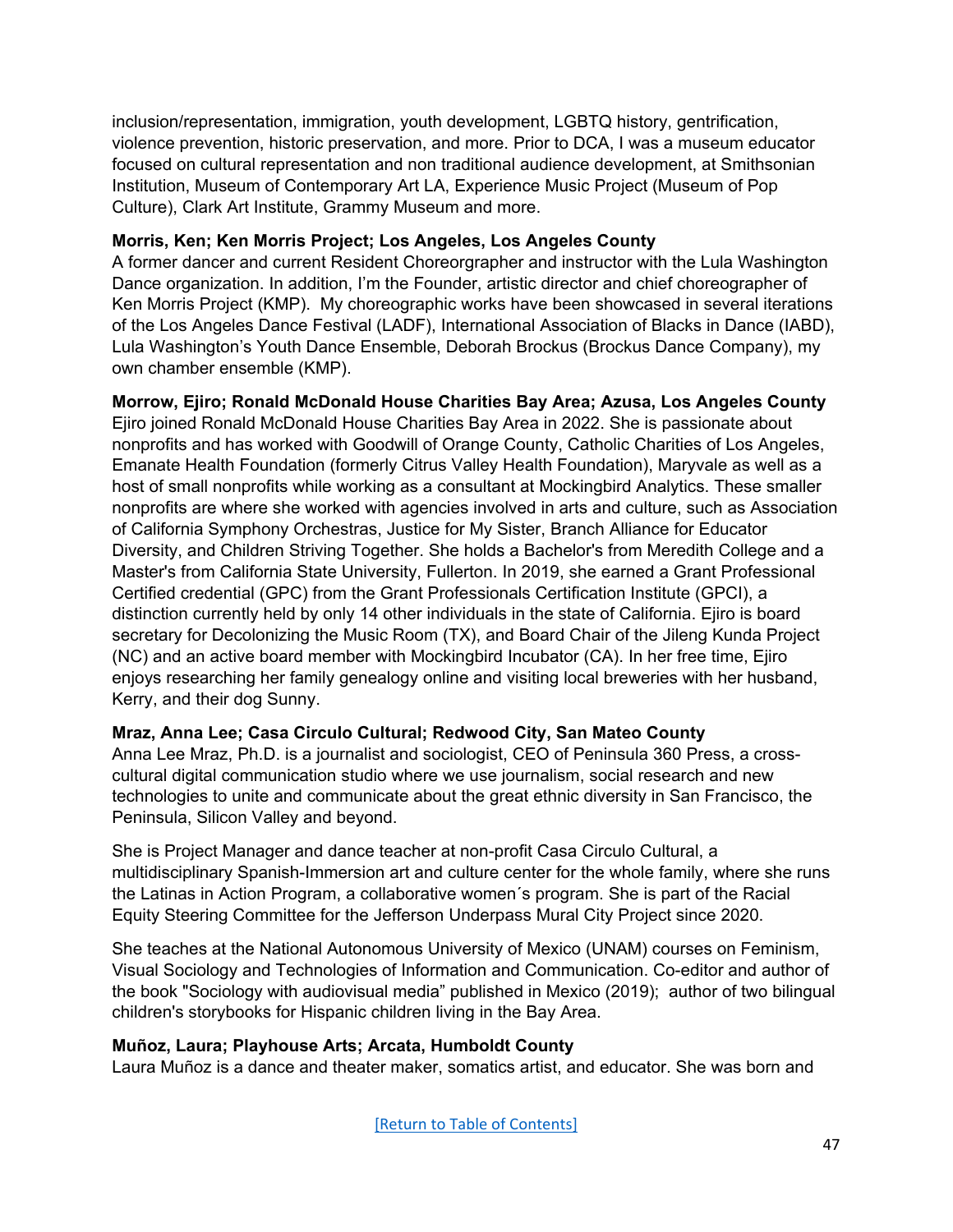raised in Spain, but has spent most of her life somewhere else. She started her training in childhood as a gymnast, and soon after, as a dancer.

Laura graduated from HSU with a degree in Studies of the Earth, and later studied at the School for New Dance Development at the University of Amsterdam. Muñoz is also a graduate of The Moving On Center, where she studied Interdisciplinary Arts and Somatic Movement Therapy.

She was core faculty at the Brown University/Trinity Rep MFA in acting and directing 20006-09. She has been invited to UNAM in Ciudad de México to teach 4 consecutive years in the International Theater Festival FITU. She worked with Dell'Arte International as faculty, head of physical training and company member on and off from 1998 to 2020.

In the last 3 years she has focused on community art projects as coordinator, instigator, lead and participant with the Arcata Playhouse and Playhouse Arts. In 2021 she developed and coordinated Migrations: a multicultural 5 hour outdoor event involving 6 different cultural groups within our community, structured as a procession.

### **Muralikrishnan, Rose; Spring Nectar Foundation; Riverside, Riverside County**

Dr. Rose Muralikrishnan: Among the Music of India aficionado of California, the name Dr. Rose Muralikrishnan is tantamount for rigor, innovation, and purity. Dr. Rose Muralikrishnan, received her Doctor of Music in 2018. She has been a tireless Music Guru for the past 34 years and an active performer for over four decades. Dr. Rose Muralikrishnan is a Founder & CEO of Spring Nectar Foundation for Indian Music & Heritage, a 501(c) (3) Non Profit Organization.

Dr. Muralikrishnan is not only is an expert vocalist and entrepreneur, but a skillful composer, songwriter, music conductor and a director of Indian music genre. She is one of the very few women music conductors in Indian Classical Music. She had performed at many International Music Festivals around the world. such as Sydney Opera House, Australia, Carnegie Hall of NY, Los Angeles Walt Disney Concert Hall, Shrine Auditorium, Georgia's Hodgson Hall to name a few.

# **Muro, Nanzi; None; San Diego, San Diego County**

Interdisciplinary Fronteriza Artivista based in San Diego, California. I was born in Los Angeles, CA but raised in the border region of San Diego/Tijuana. I am "muy orgullosa" of being binational and embracing both American and Mexican cultures simultaneously.

I earned a Bachelor of Fine Arts in photography, with a minor in studio art from San José State University. I am looking forward to continuing pursuing artivismo in graduate studies settings. I have exhibited internationally, individually, and collectively. Recently, my position as a fronteriza (transborder) person has been the focal point of my current work, seeing the expansion of the militarization zone on the Frontera through the years.

My vision as an "artivista" is to allow viewers to realize that all change begins from within us. I use photography, social practice, digital graphics and drawing, pottery, and installations for my artivismo; these mediums allow me to convey the issues which impact underprivileged communities such as food sustainability and chronic disease.

# **Mwaluko, Nick Hadikwa; Individual Artist; El Cerrito, Contra Costa County**

Nick (pronouns: he/they/Nick) is currently a member of California's nationally accredited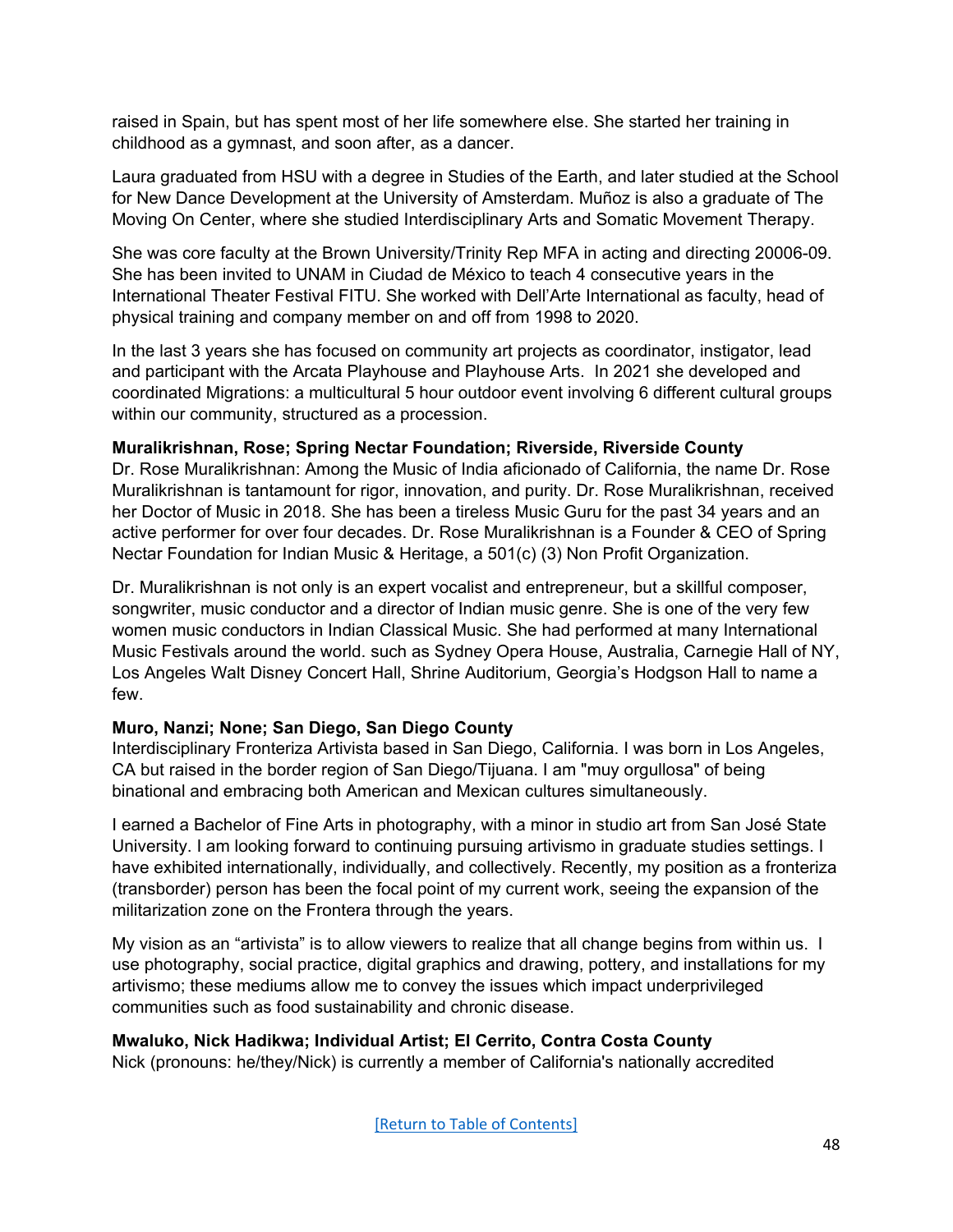Playwrights Foundation's Resident Playwright Initiative (RPI). In mid-Nov 2020, Nick's play #MeToo was featured on HowlRound TV in celebration of Trans Plays to Remember which highlights trans resilience and loss of life. In 2018, Nick's queer, trans, POC play Waafrika 1-2-3 was performed in Berkeley with TheatreFIRST.

Waafrika 1-2-3 went onto have runs in the Twin Cities (2018) and New York City (June 2019) for the 50th anniversary of Pride. Waafrika 1-2-3 was featured in New Play Exchange. Nick's play They/Them/Theirs was performed in Berkeley with Those Women Productions. Nick's essay XXYX Queer Africa: More Invisible is Best American Essays 2020 and Nick's other essay was nominated for a Pushcart Award (results for finalists currently pending). Nick completed their MFA at Columbia University in New York City as a Point Scholar. Nick completed their B.A (Magna Cum Laude) at Columbia University in the City of New York. Nick completed two years at Iowa Writers' Workshop under a Norman Felton Scholarship but quit.

### **Myers, Richard; Axiom Rep Theater; Redding, Shasta County**

I grew up in a performing arts family. Music, theater and acting have been part of who I am beginning from almost birth. I played various music instruments performed in plays took dance lessons and learned to work with my hands being taught by my father how to create with wood. I am a recently retired educator. The classes that I taught as a teacher were theater, guitar and mathematics. I have always felt that as a teacher I got to perform five times a day. The second half of my education career was as a high school counselor. My eleven years as a counselor at Enterprise High School I was know as the arts counselor. I was the administrative liaison to all the art, music and theater teachers.

Within my own family, my wife is a musician and artist her her own right. We have raised our two sons to enjoy and appreciate the arts. Raising them around music, dance, theater and to be creative using their hands to create art. They are both finding their way as artist today. I feel that with my experience and passion for the arts in a variety of different modalities, I would serve well as a passionate grant panelist.

# **Nagle-Evangelista, Amber; Member; Ventura, Ventura County**

Amber Valley Evangelista is a full time mom of 4 and a nostalgic photographer who's addicted to vintage film cameras and Polaroids. As a full time photographer, portraiture is a way for Amber to document her family moments, amplify stories of the black community, and showcase her passion for fashion. She prefers capturing moments using 35mm, 120, and instant film; each medium gives her a chance to slow down and be more thoughtful of each frame due to the limited number of frames. Film photography has always been a way for her to reconnect with the curiosity and excitement of her childhood. Having relearned the patience required when taking pictures with film, she continues to allow herself to relax, let go, and enjoy the process. Amber's goal is to share her love of film photography with others so they too will fall in love.

#### **Nash, Sibylla; N/A; Los Angeles, Los Angeles County**

Sibylla Nash is a Los Angeles-based writer. Her work has appeared in a variety of outlets including Lit Hub, Essence magazine, Vibe, and many others. She received her MFA in Creative Writing from Otis College of Art and Design and BA in Journalism from the University of Southern California. I have volunteered with a non-profit that bring promotes health and wellness in underserved communities - Body Sculpt of NY. I have helped with the newsletter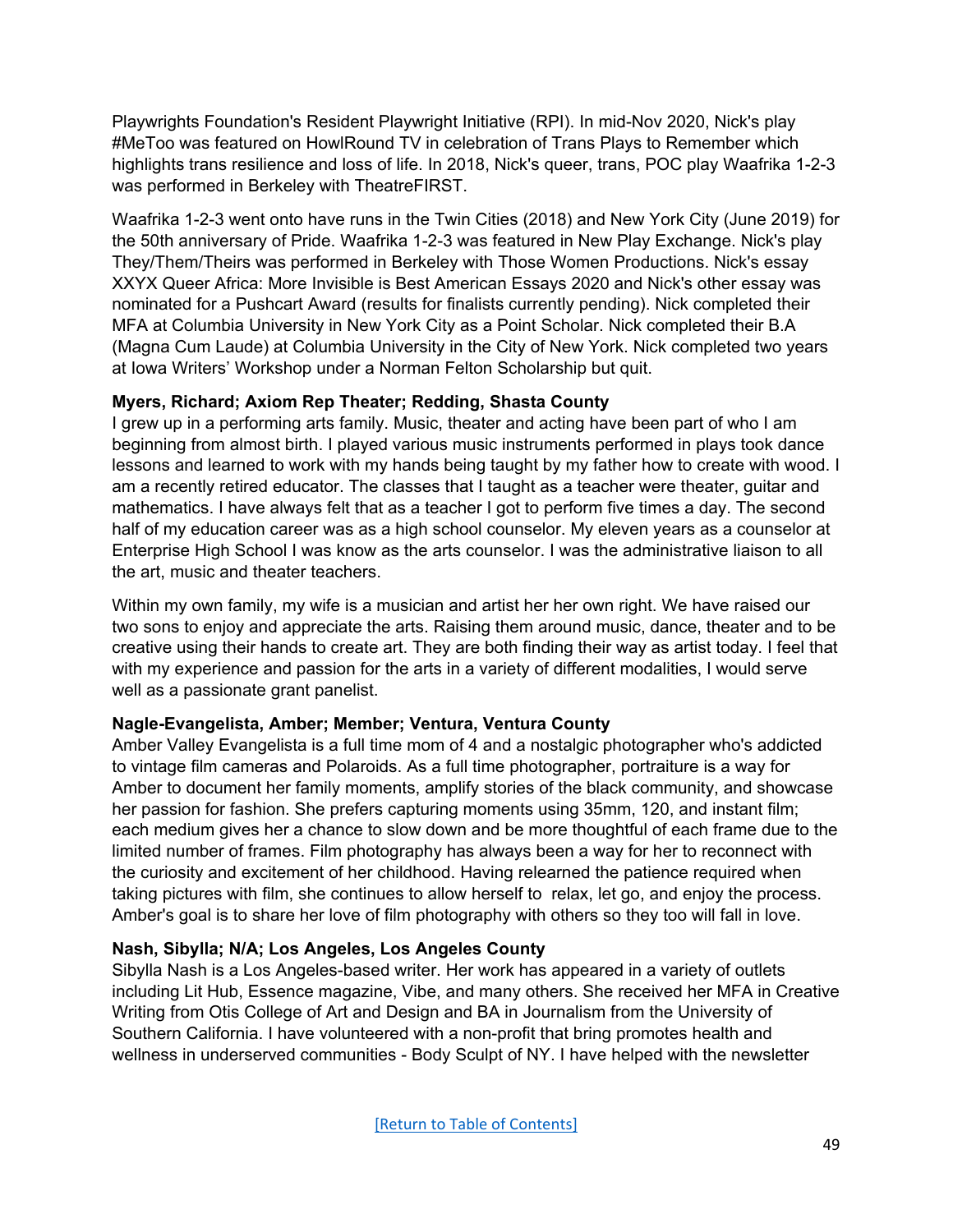and marketing. As a freelance writer, I have covered many issues and events that are important to the African American community.

# **Navarro, Ana; Bay Area Discovery Museum; San Francisco, San Francisco County**

Ana Navarro recently graduated with an M.A in Museum Studies with a emphasis in Museum Management and Fundraising. As a Latina, she understands the importance of representation in leadership and fundraising positions. Her passion is to help the museum field progress to become inclusive community partners. In these efforts, she serves on Bay Area Emerging Museum Professional Board and is the Chair of the BAEMP Development Committee.

Ana works as the Institutional Giving Coordinator at the Bay Area Discovery Museum (BADM), where she assists in creating and maintaining relationships with foundations, government, and corporations. She brings two years of development experience as the Development Associate at the California Historical Society and a Development Fellow at the Palo Alto Art Center. Before entering Development. She worked in education roles at the SomArts Cultural Center and the Mexican Museum in San Francisco.

# **Neal, Safiya; None; Sacramento, Sacramento County**

I live in artist community and I've advocated for mixed communities and bring awareness to the black experience by letting people into my home to share my art in family.

# **Nichols, Ginny; Self; Bodega Bay, Sonoma County**

In parallel to my studio practice, I've worked for many years in NJ, CA and NH teaching and sharing my art with pre-school -12th grade students painting murals, individual paintings in oil, acrylic and water colors, printmaking, drawing, ceramics, creating books and designing scenery, costumes and props. As a strong advocate for bringing the arts to communities in need I have often sought them out in my attempt to redress the arts education disparity of underfunded & underserved.

My work has been exhibited regionally and is held in several private collections. Additionally I have been commissioned to create new work for various types of projects.

My education includes a BFA from Pratt Institute in Painting, a mini-MBA from University of Pennsylvania Wharton School of Business in Marketing and extensive world wide travel to learn about and experience other cultures and art. At times during my career I have had a dual career working in engineering and marketing at technology companies. Not proud of it but had to support my family.

# **Nichols, Toban; Remainders Creative Reuse; Los Angeles, Los Angeles County**

Toban Nichols, is a visual artist & filmmaker whose work has been seen in film festivals & galleries in LA & around the world. He was also featured in Pop Rally at The Museum of Modern Art in New York City.

After earning a Bachelors degree in painting, he studied at the San Francisco Art Institute where he received an MFA in New Genres. He has been granted a residency with the Experimental Television Center in NY, & awarded the Juror's Pick at the ArtHouse Film Festival. Nichols is the Director of Education for Remainders Creative Reuse, a non-profit up-cycle depot in Pasadena California.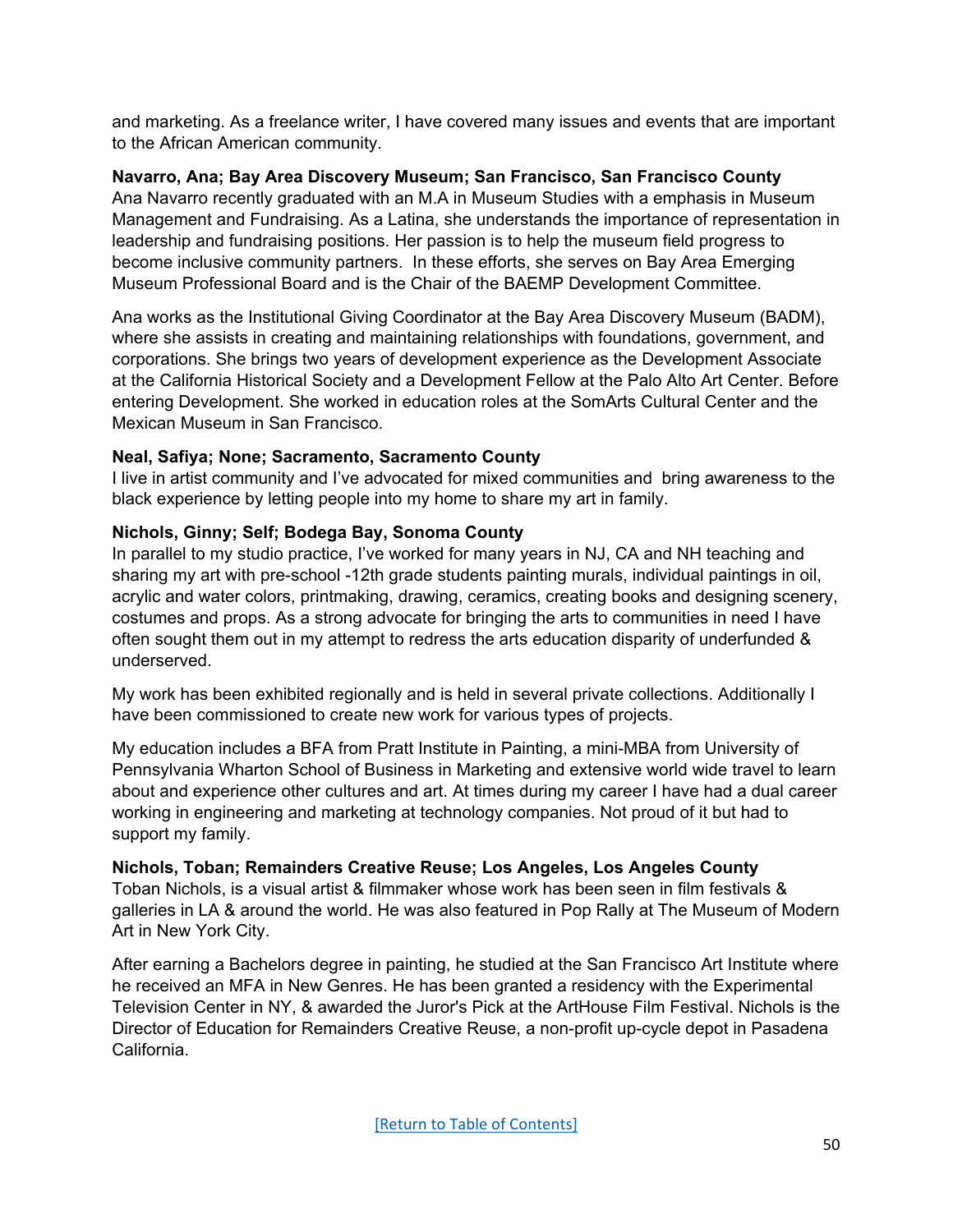He is currently in post-production on his first feature length documentary titled "Beyond the Trees" for wide release in 2022 as well as teaching visual arts & photography to underserved youth in Los Angeles after school programs and juvenile detention centers for the past four years.

### **No, Christine; None/Independent; Oakland, Alameda County**

Christine No is a Korean American poet, filmmaker and daughter of immigrants. She is a graduate of the American Film Institute, a Sundance Alum, VONA Fellow, three-time Pushcart Prize and Best of the Net Nominee. She has served as Assistant Features Editor for The Rumpus, a Fellow, then a Program Coordinator for VONA. Christine serves on the board of Quiet Lightning, a literary nonprofit in the Bay Area; and she is an arts mentor with and has served as the Advocacy Program Manager at ARTogether, an arts organization committed to building compassionate and welcoming communities for newcomer refugee and immigrant populations using art and storytelling as tools for connection social justice. Her first full length poetry collection "Whatever Love Means" is available via Barrelhouse Books.

### **Norris, Ashunda; N/A; Los Angeles, Los Angeles County**

Ashunda Norris is an award winning filmmaker, feminist, arkivist and poet living in Los Angeles. Her honors include fellowships from Cave Canem, the New York State Summer Writer's Institute and a residency at The Lemon Tree House. Ashunda's most recent film work, MINO: A Diasporic Myth has screened nationally and internationally including in Amsterdam, Berlin and Nairobi, Kenya. Her writing has appeared or is forthcoming in [PANK], Trampoline, La Presa, Bayou Magazine and elsewhere. The artist is a proud alumna of Paine College and Howard University. She holds MFAs in both Poetry and Screenwriting. Born and raised in the heart of rural, red clay Georgia, Ashunda loves hot water cornbread, obscure cinema, star gazing, the ocean and celestial Sirius.

#### **Nugara, Mario; City of Angels Ballet; Studio City, Los Angeles County**

Mario Nugara is regarded as a teacher of unparalleled talent in the Los Angeles area. Nugara received his training at George Balanchine's School of American Ballet and danced with some of the most prestigious companies including New York City ballet as a student, Boston Ballet, Fort Worth Ballet, and appeared on Broadway with Rudolph Nureyev. Founder and artistic director of the City of Angels Ballet, since 1993. Featured in TV documentary "Turning Point, City of Angels Ballet" and the book "Unselfish, Love Thy Neighbor As Thy Selfie". First ballet dancer to be awarded a Fulbright Scholarship to Copenhagen, Denmark in conjunction with the University of Copenhagen and the Royal Danish Ballet. During that time, taught at the Royal Danish Ballet, Culberg Ballet, Ballet Academy of Stockholm, the New Danish Dance Theatre, the Marie Brolin – Tani Dance Theatre, and Dansens Hus. Holds a BFA and MFA from New York University's Tisch School of Arts. Listed in Wikipedia and worked with over 35,000 children from LAUSD at no cost to the children or their families.

# **Oliva, Michael; Olivagrafix; Stockton, San Joaquin County**

I've been a professional artist for over 40 years. I was a hand drawn animator for 30 of those (Disney, Hanna-Barbera, etc.) and now I teach digital graphic design in college, run my own graphic design studio and produce large scale murals in Stockton, utilizing (and paying) local art students. I am also a member of the Stockton Arts Commission.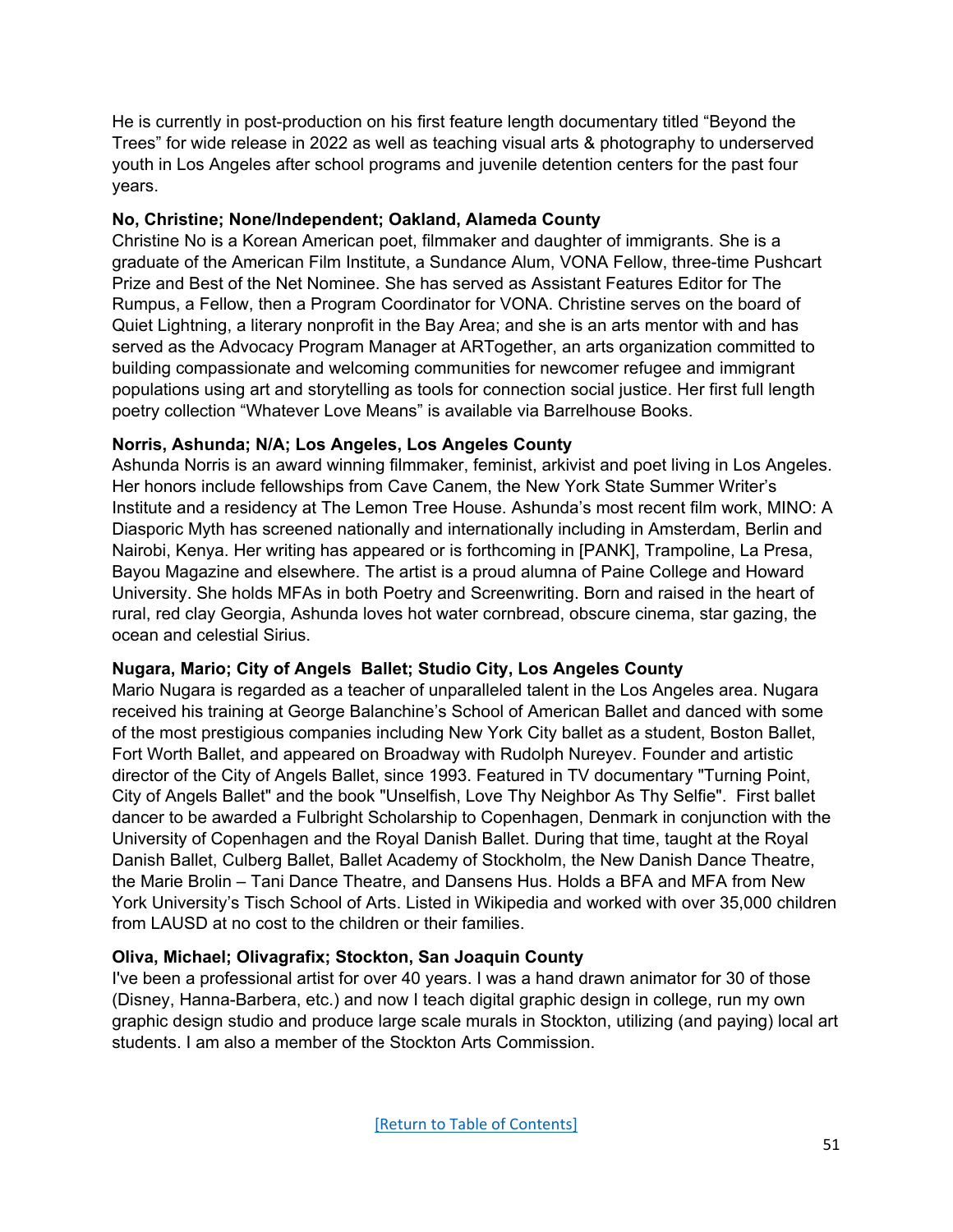# **Olsen, Jennifer; Golden Chain Theatre; Coarsegold, Madera County**

I have been involved with community theatre for over 5 years. Everything from being an actor, to directing, stage managing, and sitting on the board of directors. I've also been involved with children's theatre workshops.

### **Ordaz, Joselynn; The AjA Project; San Diego, San Diego County**

Joselynn (J) is a queer Mexican graphic designer and artist based in San Diego, California. They received their Bachelor of Arts in Communications from the University of California, San Diego. Their work is heavily influenced by their identity as a transmasc individual and topics of visibility and representation. With a deep interest in user experience and visual storytelling, J utilizes a diverse mix of disciplines to approach their design practice with intention. They work directly with local art nonprofits and community based organizations that serve + center underrepresented communities.

### **Ortiz, Henry; All of Us or None Sacramento; Sacramento, Sacramento County**

Henry is a grass-roots organizer and Community Healer fighting oppressive systems through social justice strategies in California. During his 18 years of incarceration, Henry wrote various curriculum based on trauma and

emotional intelligence while facilitating healing workshops with hundreds of incarcerated men and youth. Today he works with the most oppressed and broken communities as a trainer and Founder of "Trauma Through a Traumatized Perspective" (TTTP) Trainings.

### **Osaki, Mark; Individual Artist; San Jose, Santa Clara County**

Mark S. Osaki was born in Sacramento, California. He attended the University of California, Berkeley as an Alumni Scholar and went on to do graduate work in International Relations and Security Studies.

His work has appeared in various journals and anthologies, including: The Georgia Review, Carrying the Darkness—The Poetry of the Vietnam War (Avon, Texas Tech University Press), South Carolina Review, Men of Our Time—An Anthology of Male Poetry in Contemporary America (University of Georgia Press), Breaking Silence—An Anthology of Contemporary Asian American Poets (Greenfield Review Press), Onset Review and Báo Giấy—Vietnamese Poetry.

He has received awards for his poetry from the Academy of American Poets, University of California at Berkeley, San Francisco Arts Commission, Seattle Arts Council, National Endowment for the Arts, and is a multiple Pushcart Prize nominee.

Mark has served as an instructor (volunteer) in the Poetry in the Schools Program in at-risk communities in the East Bay and San Francisco.

#### **Ostrow, Laysha; Live & Learn, Inc.; Los Osos, San Luis Obispo County**

I am a writer, scholar, and entrepreneur on the Central Coast of California. I hold a PhD from Johns Hopkins University and a master's degree from Brandeis University. I am pursuing the creative writing certificate from UCLA Extension and am a 2021-2022 Association of Writers & Writing Programs Writer-to-Writer mentee. I was a 2021 artist-in-residence at Dorland Mountain Arts Colony. As a board member of the Writers Room of Boston I lead a bi-weekly virtual writing group to build artistic community across the country.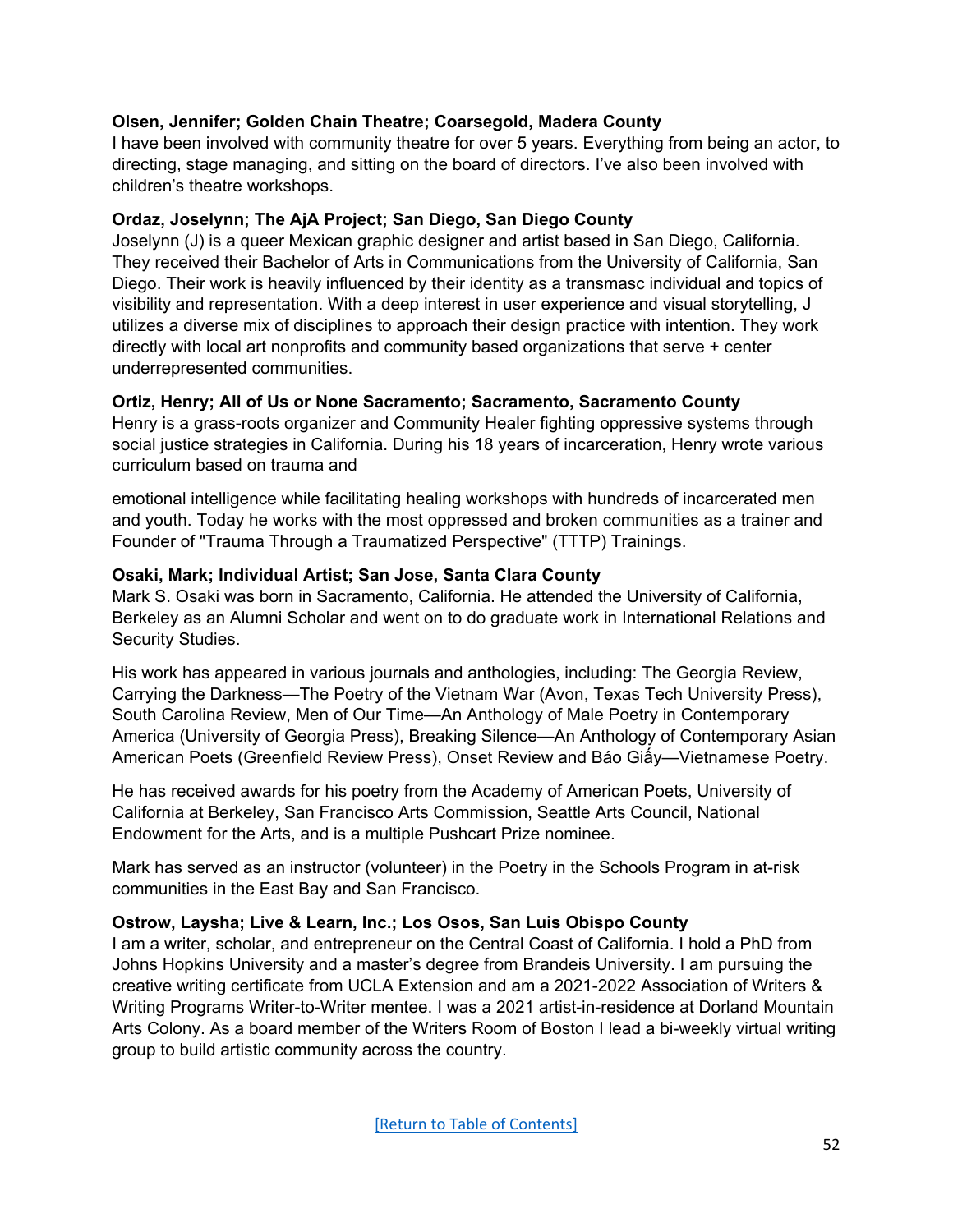In both my creative and scholarly writing, I use my lived experience and training in public health to explore resistance against institutional forces, and the intersections between the person and their environment. My creative writing includes both memoir and fiction. I have two short stories published in the literary magazines STORGY and Idle Ink, and I have completed work on a memoir, The Wicked Child, which goes beyond the typical coming-of-age and mental illness memoirs to explore how institutions such a psychiatry, family, and academia construct and destroy identity.

### **Otero, Lourdes; Five Key; Los Angeles, Los Angeles County**

Personally I have been an personal artist meaning I been self taught and along with my creative genre I personally believe that it runs in my family. The reason I want to become an artist panel grantee is to historical bring the best in making great deduction. Dedicating wholeness healthy attitude, a subminal conscious focus into every day theme. It's always the best to never underestimate the power of a young 15 ur old from those that are born a child prodigy that put children genetic into a high calling along with the purpose of a regular artist vs that of TJ cells meaning people who are on the verge of being able to inform the public.This can help visualize the arts between inmates vs the public communities in exposing stay safe, and Pandemic identity eliminating high crime and environmental issue of bar codes and other related views.

Belongings to the arts in a non-violence appreciation. So perhaps this time I can include my love for the cultural and Mexican American Latino American art view of Latin Hispanic heritage way in expressing the love and social integrity within relationship in genre into the way artist and panel grantee decides on cultural ethnicity of pure public finese of self expression.

### **Pacchione, Massimo; Vision Field; San Anselmo, Marin County**

Massimo Pacchione, MFA, EdM, is Founder and Principal of Vision Field. With over two decades of experience in art-making, arts-education, non-profit management, and higher education, Massimo's experience offers students, parents, and organizations a unique and informed ally in the arts.

Massimo has an EdM in Arts in Education from Harvard University, as well as an MFA in New Genres from the San Francisco Art Institute. Massimo is a former studio artist at Root Division, Fellow at the National Gallery of Art, and Artist In Residence at Harvard University's Project Zero.

He has served as Director of Arts & Design at UC Berkeley, Associate Director of Admissions at the San Francisco Art Institute, Director of Admissions at Saybrook University, as well as Director of Museum Experience at the Bay Area Discovery Museum.

#### **Pacheco, Jezli; Self; Bakersfield, Kern County**

My name is Jezli Pacheco making art for the past 25 years. I paint acrylic and develop digital art projects. NFTeeGals is a woman made project that comprises 10,000 unique profile art images that can serve as stand alone art pieces. The project is made as a platform to discuss by depict women's plight, struggles and success via iconography.The development of the project was to create an art-based conversation and exchange. As the creator, I would like to explore taking the project from Web3 into the Real World. My art presents itself with colorful expressionistic influence.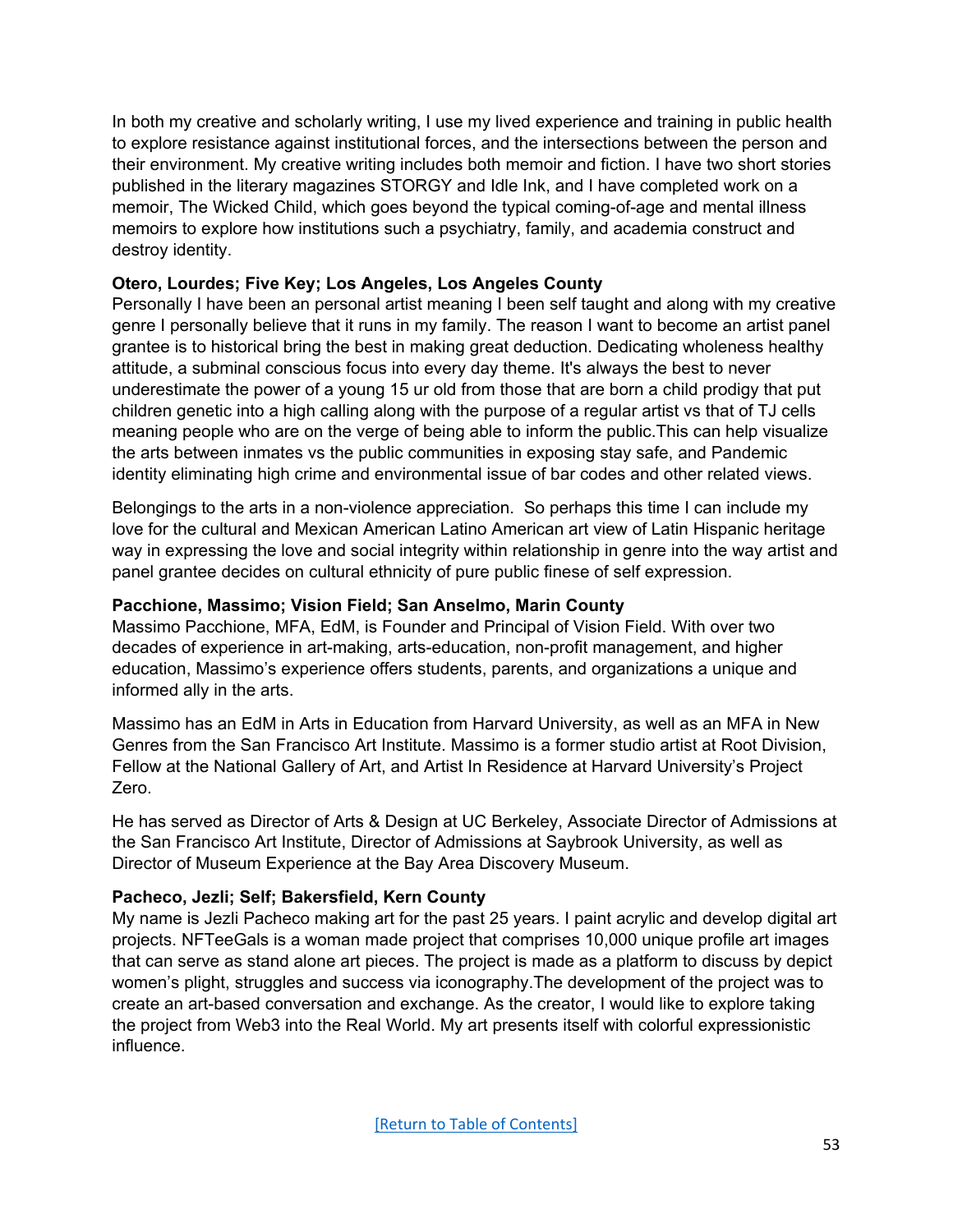# **Padgett, Roxanne; Museum of Children's Art; Oakland, Alameda County**

Roxanne Padgett is the Creative Director of the Museum of Children's Arts. Roxanne is a Visual Artist, Arts Educator and an Executive Administrator bringing more than 30 years experience in multiple youth service, and arts educational nonprofit organizations. She brings a combination of arts education practices, management experience, leadership ability and a passion for the arts. The past 25 of those years have been spent working for MOCHA in a variety of capacities; Senior Teaching Artist, Program Manager, Curriculum Developer/Writer, Professional Development Coach, Director of Educational Programs, and interim Executive Director of the Museum. Roxanne is certified arts integration coach, holds a teaching credential in visual art, and received a fellowship to attend Harvard's Project Zero on arts education. I believe in the power of creativity and how potent the arts can be for learning, communication, transformation and healing for our children and the larger community.

### **Pagan, Robert; WORKSHOP 44; Los Banos, Merced County**

Robert Jerome Pagan is a Puerto Rican and Mexican American theater and film director. Robert was raised in the California Bay Area. He started his directing career directing throughout California and currently sits as the Artistic Director of Workshop 44, a nonprofit organization. Last Gasp is his first major film/television project and is the show's creator and sole writer of its first six episodes. He has won Best Director for his work on An American Posada and has lead Workshop 44 through a pandemic to garner over 14 awards for his work in storytelling in the last year.

### **Pannell-Tyehimba, Mea; Mira Theatre Guild; Vallejo, Solano County**

Writer, Producer, Director, Theatre Artist/Administrator, Filmmaker, Educator:

Meja Pannell-Tyehimba is originally from New York City and began her theatrical career at the famed "New Lafayette Theatre" in Harlem. She has worked and studied with Ed Bullins, Dick Anthony Williams, Bill Duke, and Sonia Sanchez. Her theatrical experiences spans the full spectrum of theatre. She has taught theatre arts to youth and adults in New York, Washington D.C., New Mexico, and California.

She has written and produced several plays: "Sketches from a Black Girls' Diary" and the stage adaptation of the African American Folk Tale "The People Could Fly" which received four out of five stars from the Syracuse Herald Journal. She is a published author; "Real"-Scenes and Monologues for Urban Youth", Limelight Editions 2003.

Her arts administration skills were developed at the Metropolitan School for the Arts in Syracuse, NY. Ms. Tyehimba was the Artist-In-Residence at the Pan-American/Pan-African Association in Alexandria, Virginia. She has made four short films all of which premiered at the Queer Women of Color Film Festival in San Francisco. She is a Mentor for QWOCMAP.

She received the 2021 Brady Fellow for her new work "Ev'ryday Family".

#### **Patterson, Dana; Boxtales Theatre Company, Santa Barbara Dance Institute (SBDI), Marjorie Luke Theatre, and University of California Santa Barbara's Arts & Lectures, Kidango, Inc.; Hayward, Alameda County**

The arts have been integral to my childhood and career. Growing up in Title I public schools, music classes were on the brink of folding due to budget cuts, but provided critical experiences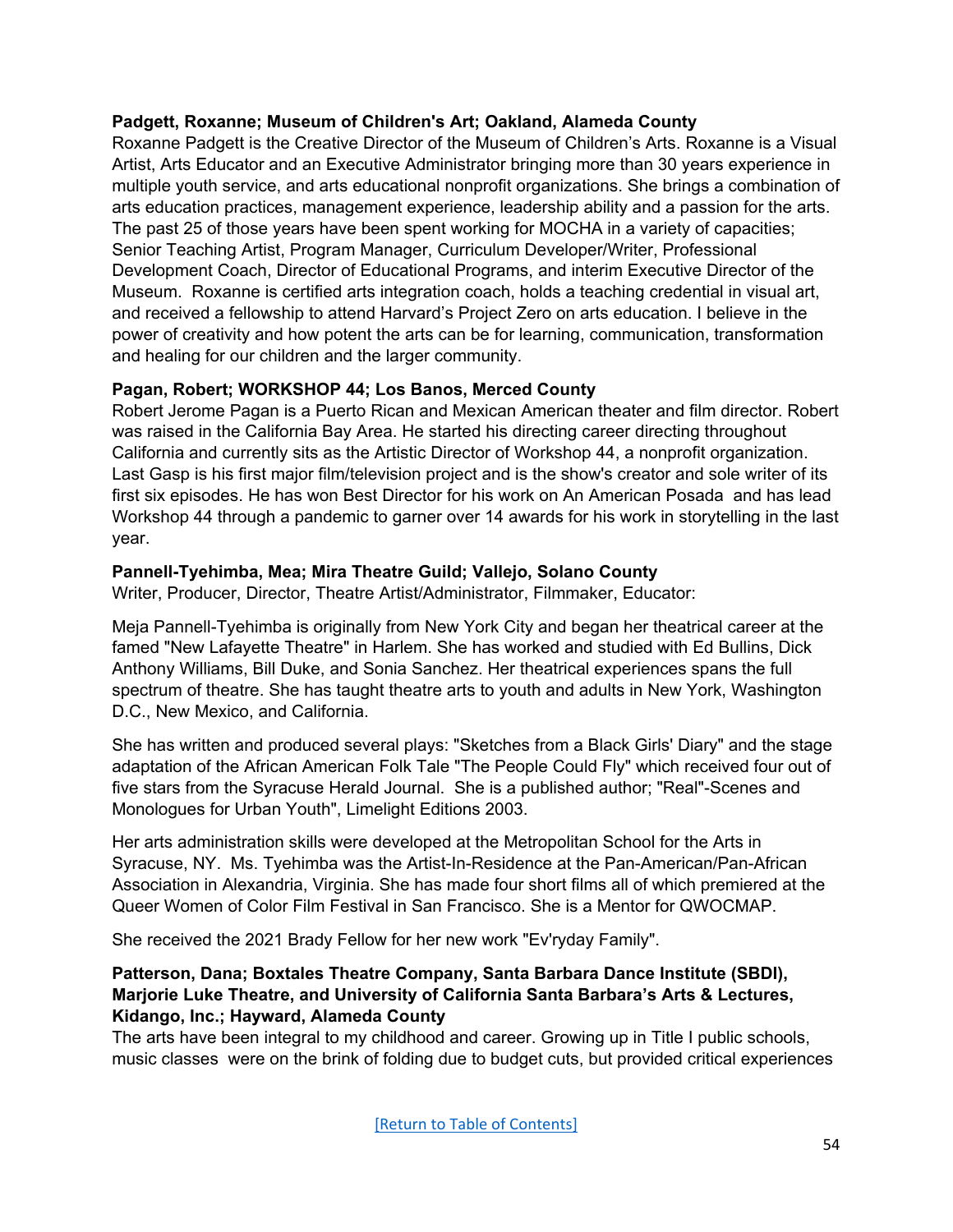to enrich my educational experience. As an adult, I expanded my arts involvement through grant writing.

Since I became a grant writer in 2017, I have provided services to arts nonprofits in Santa Barbara that increase exposure to communities who are traditionally excluded from the arts. Through my grant writing services with Art Without Limits, Santa Barbara Dance Institute, Girls Rock Santa Barbara, Santa Barbara International Puppet Palooza, Boxtales Theatre Company, Marjorie Luke Theatre, and University of California Santa Barbara's Arts & Lectures, I have become familiar with CAC's grants process and the agency's much needed shift to foster a more inclusive, diverse, and equitable California arts sector.

Providing grant writing services for these organizations, I have a deeper understanding of the needs of small nonprofit organizations (majority with a less than \$200,000 total operating budget) in the California arts sector, the importance of CAC's support, and the transformative power of the arts for individuals and communities.

### **Patterson, Virginia; California State University, Fresno; Fresno, Fresno County**

I am a practicing graphic designer and design educator interested in how art and design practice responds to, documents, and shapes culture. While my design research focuses on food labeling policy and issues of food access, as an educator I am really interested in fostering communities of artists and designers who are engaged in making a difference with their practice. Much of my design pedagogy centers around self-reflexivity, art and design activism, and issues of social, environmental and racial justice through the lens of art and design practice. As a practicing graphic designer, I have work that is public-facing in commercial sectors and have also participated in solo and group exhibitions, along with community-engaged art projects. I have also worked in-house or consulted as a designer with many non-profit organizations, including arts and culture organizations. During my time living in Houston (my home prior to Fresno), I served on a gallery committee for exhibiting student art work, and in my role as a design educator I have served and continue to serve as an admissions reviewer for graphic design programs. I am a big advocate of the multitude of ways in which art empowers individuals and communities alike.

#### **Pfaff, Kate; Alonzo King LINES Ballet; San Francisco, San Francisco County**

I am a dancer, teaching artist, and arts administrator raised in the Central Valley of California. Currently, I am the Director of Education at Alonzo King LINES Ballet in San Francisco, where I oversee the curriculum, staffing, and implementation of' five education programs for youth and adults. Our programs reach more than 10,000 students annually, ranging from elementary school students in San Francisco and Berkeley public schools to professional adult dancers. Previously, I served as the Associate of Social Impact Programs at Carnegie Hall, where I managed songwriting projects in New York City prisons, homeless shelters, and public hospitals. Previously, I worked in the Education Departments at American Ballet Theatre and Boston Ballet as both an administrator and teaching artist. I hold an M.Ed. in Arts in Education from the Harvard Graduate School of Education, where I developed curriculum for adaptive dance programs for people with Down syndrome and autism. In my spare time, I teach weekly dance classes for the family-run dance studio in Modesto where I took my first dance class.

#### **Piehl, Norah; Bay Area Book Festival; Berkeley, Alameda County**

I come to California and the Bay Area Book Festival from the Boston Book Festival, where I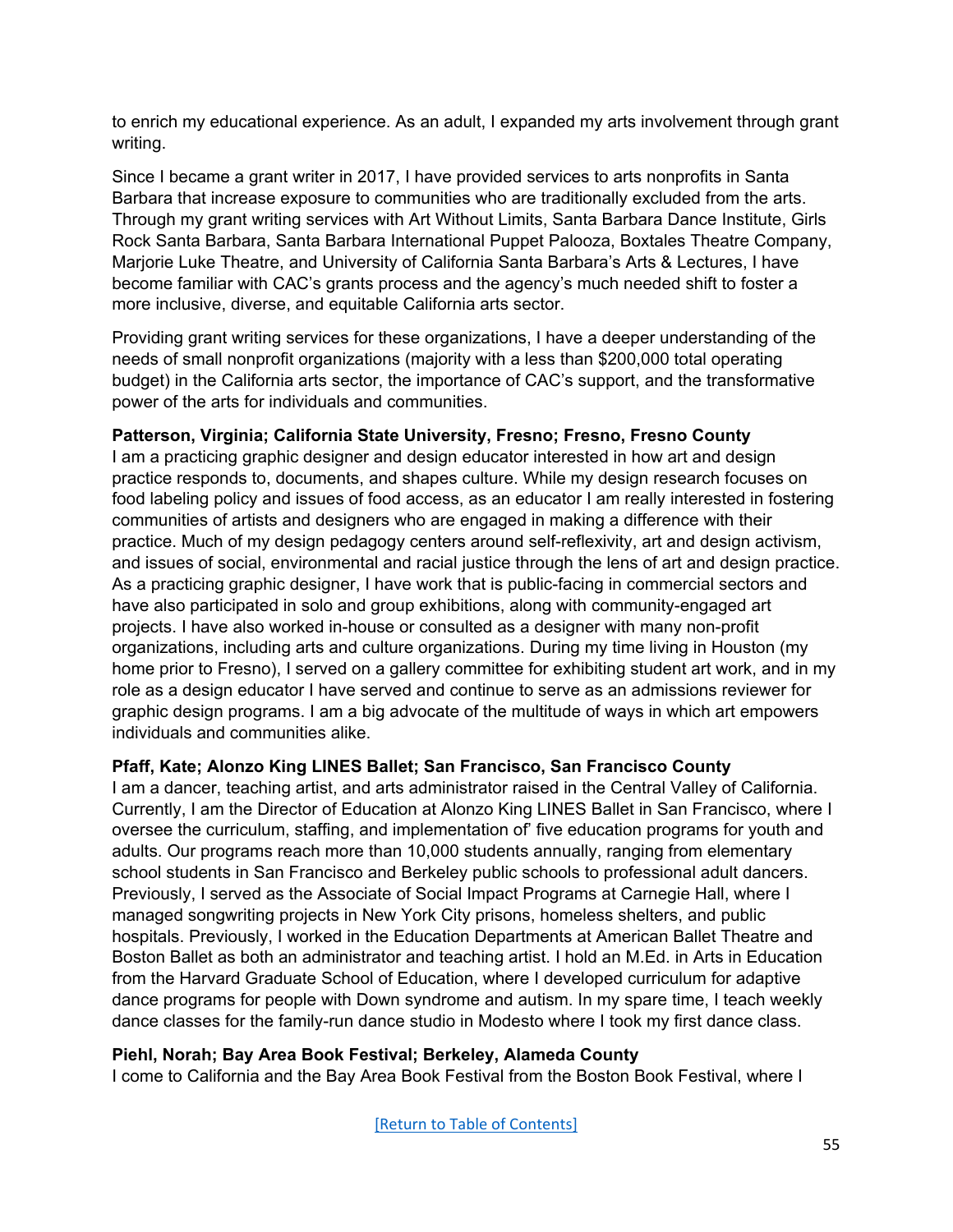worked for ten years as first the director of communications and development, and eventually as the executive director. In both my current and prior roles, I work closely with a variety of cultural organizations, practitioners, and communities around literary and interdisciplinary programs. Previously I've served as a grant review panelist for the Massachusetts Cultural Council's project grants, as well as for the National Endowment for the Arts' Big Read Program.

# **Pilbrow, Tara; West End Arts District; Alameda, Alameda County**

British dance artist Tara Pilbrow performed with contemporary dance companies in France and the UK for 15 years before moving to the Bay Area with her family. Since arriving in the Bay Area in 2017, Tara has presented three new dance works with her own company Tara Pilbrow Dance. In 2018 she directed the first Animate Dance Festival in her new home town of Alameda. This free, one-day, outdoor festival was supported by local nonprofit West End Arts District (WEAD). After this collaboration, Tara continued to work with the organization, and in 2021 was offered a position as Executive Director of WEAD. WEAD presents a wide range of arts programming in Alameda, including dance, music, theater and visual arts, as well as providing fiscal sponsorship, advocacy and operational support to artists wanting to present work locally.

### **Poturyan, Anahit; City Hearts: Kids Say Yes to the Arts AND Angel City Chorale; Los Angeles, Los Angeles County**

Anahit Poturyan is a writer, art educator, and digital marketer based in LA with a strong focus on technology, research, history, and culture. She received her B.A. in English Literature and an Art History minor from the University of California, Los Angeles (UCLA) and an M.A. in Aesthetics and Politics from the California Institute of Art (CalArts). She has worked at the Peggy Guggenheim in Venice, Italy; the 58th Venice Biennale, the Los Angeles County Museum of Art (LACMA), the Hammer Museum, Artbook @Hauser & Wirth, and Otis College of Art and Design. She has lectured at numerous conferences across the world, such as the Nordic Summer University in Faro, Sweden, and the Western University of Australia, Perth, Australia. Her writings have appeared in the LA Review of Books, MediaTech Ventures, Whitehot Magazine, among others.

Currently, she is the Fund Development Associate at the Angel City Chorale and the Development & Operations Coordinator at City Hearts: Kids Say Yes to the Arts.

# **Prince, Stacey; Alumni, San Diego State University School of Art + Design; Imperial Beach, San Diego County**

During my time as a MFA graduate student I took the initiative to incorporate trauma informed principals for college students within the art department at San Diego State University. I took part in Take Back the Week, sexual misconduct response and prevention. I created a campus event that was canceled due to covid, therefore we took the virtual path to spread sexual assurance awareness through the arts. I mentored art students on the proper path to receive campus assistance and psychological services if they were a victim of domestic assault. I collaborated with graphic design classes to create Ions for Awareness, April 2020. I currently offer peer group support for a small women's group, within this group we create art and I provide support planning to address their future needs going forth during their process of healing.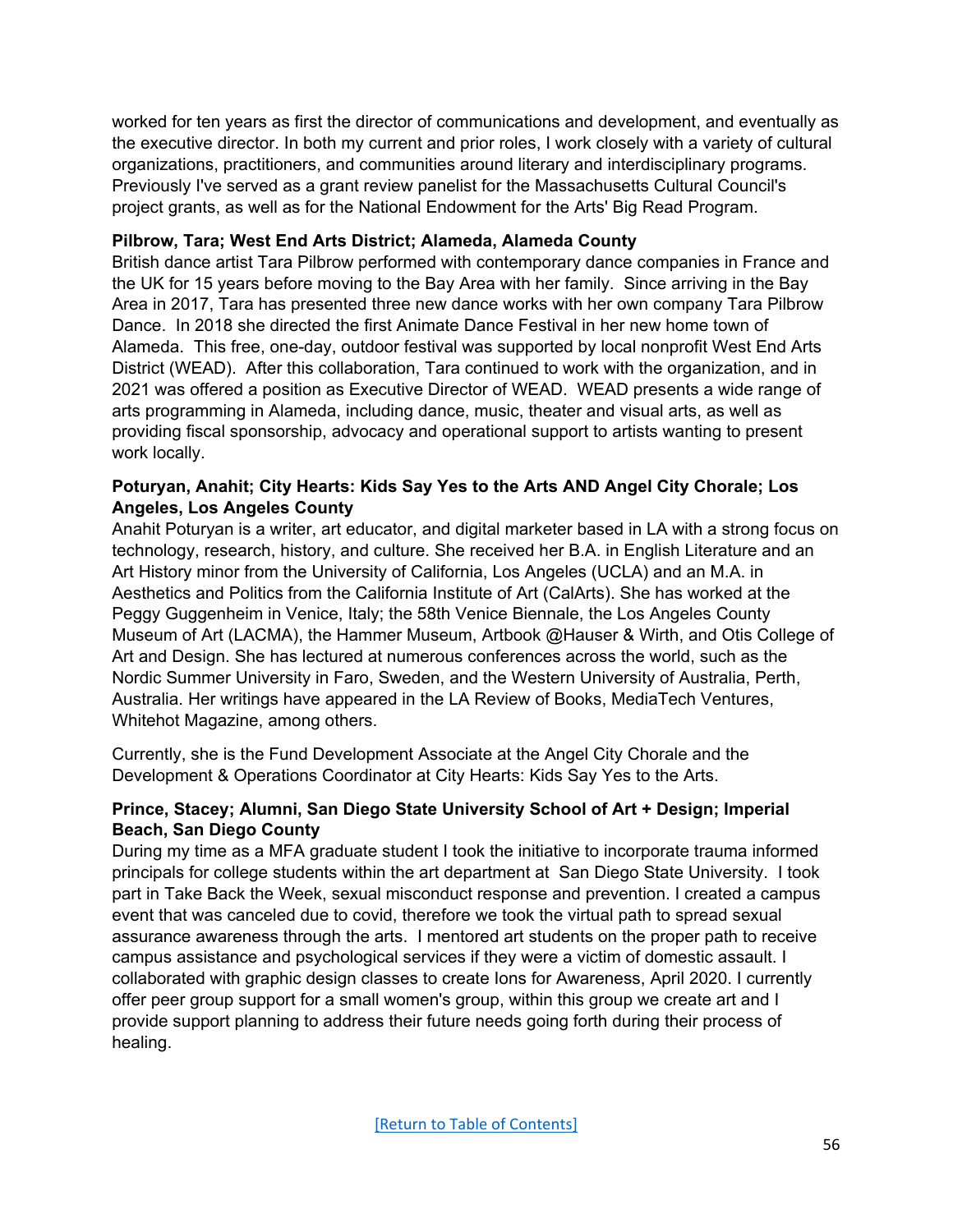My story as an artist began with my own experience with domestic assault and healing through the arts. I make artists' books that show evidence of trauma in the body and land through layering, multiple exposures and written prose.

### **Punzalan, Jessica; Local Color; Belmont, Santa Clara County**

Jessica Punzalan (she/her) is passionate about changing the traditional landscape and infrastructure of the art world to better serve artists and the community. Born and raised in Milpitas and San Jose, Jess received her BA in Art History from San Francisco State University with a focus in exhibition development. In her previous positions as Community Engagement Manager at the Children's Creativity Museum and Programs Fellow at the Palo Alto Art Center, Jess cultivated an understanding of the importance of accessible arts in everyday life. When she's not typing away for Local Color, Jessica is the Exhibitions Fellow at Root Division in San Francisco and invests time in her art practice.

# **Ralphe, David; None; Simi Valley, Ventura County**

My organizational involvement include five years as artistic director of the Hedgerow Theatre in Pennsylvania, three years as executive director of the Los Angeles Theatre alliance, 23 years as general manager of the Simi Valley cultural arts Center concurrent with 20 years as Artistic Director of the Santa Paula Theatre Center.

As an independent actor/director, member of Equity and S.A.G., I have performed or directed over two hundred productions regionally, off-Broadway and numerous SPT productions as well as appearing in numerous episodic television series and guest starring in film.

As a teacher I have taught on the university level including the university of Pennsylvania and Antioch College. I currently am teaching a master class in my own studio as well as mentoring two teenage virtual classes.

# **Ramirez, William; City of Los Angeles, Dept. of Cultural Affairs; Los Angeles, Los Angeles County**

William Ramírez is a culture worker, interdisciplinary creative, and researcher specializing in U.S. Latinx and Latin American art, film, literature, and cultures, specifically from Central America and its diasporas.

In 2017, he was a National Association of Latino Arts and Culture (NALAC) Leadership Institute Fellow. He has served as Visual Arts Coordinator at MACLA in San José, CA. He was also a Research Assistant for the film 500 Years, directed by Pamela Yates and produced by Skylight Pictures, which premiered at the 2017 Sundance Film Festival. He is the author of "The Rise of Urban Diasporic Identity and Consciousness in Guatemalan-American Literature," (Latino Studies Journal, 2019) and has published poetry in Palabritas at Harvard.

William holds a BA from UC Davis and an MA from NYU. Currently, he serves in the City of Los Angeles, Department of Cultural Affairs. He was born and raised in Los Angeles, CA.

# **Rangel-Rexford, Bridgett; Siskiyou County Arts Council; Mount Shasta, Siskiyou County**

Bridgett Rangel-Rexford is a Latinx artist residing in Mount Shasta, CA. She was awarded honors at UCSD wherein she received her B.A. in Art History/Theory and Criticism. A forever learner, she also received her A.A. in Graphic Design. One summer she served as the art director for Camp Krem (a camp for people with disabilities). Another summer she directed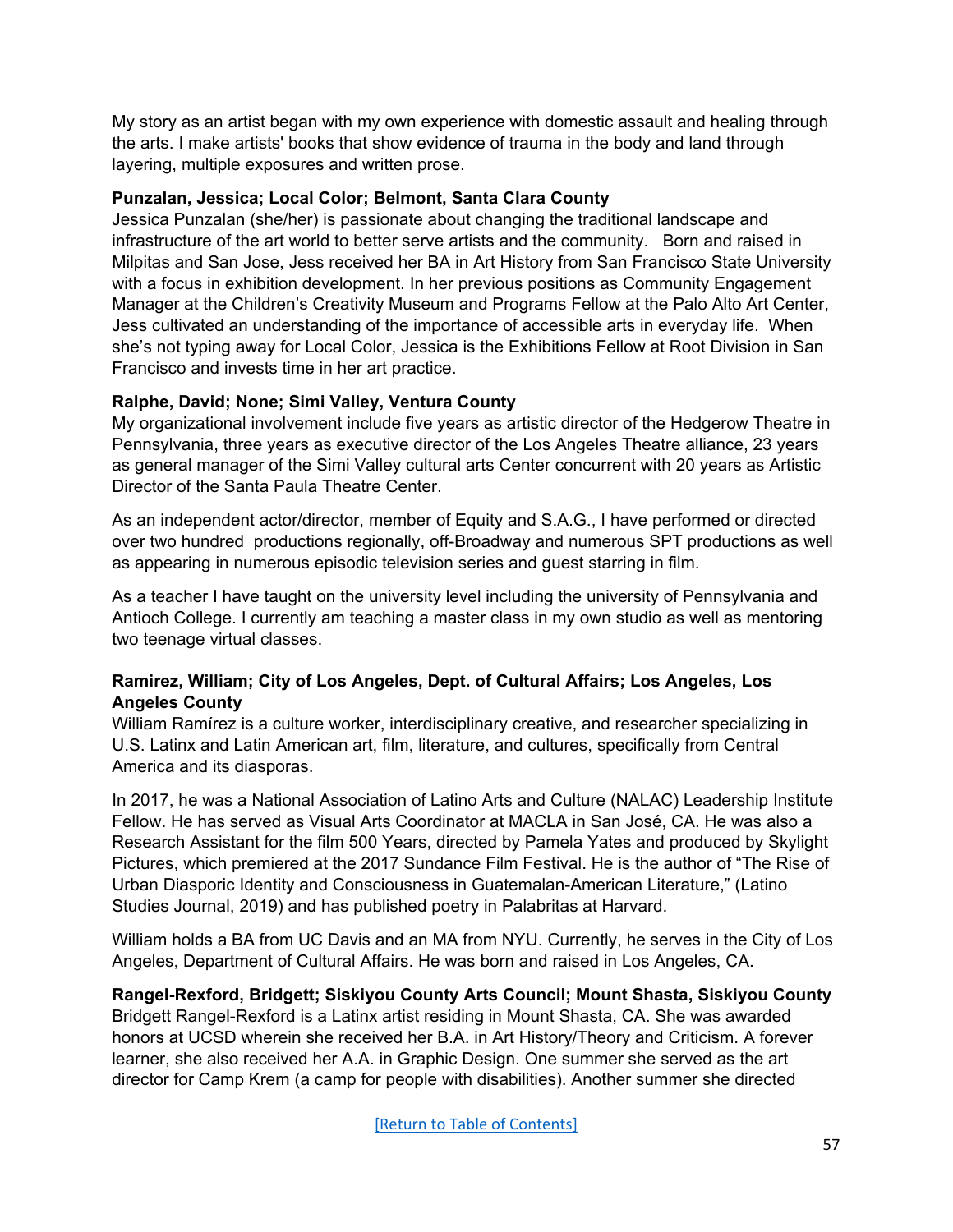birthday parties and designer flyers for the Crocker Art Museum's events. Whenever she isn't working, her heart is dedicated to reaching out to the local art community as the President of the Siskiyou Arts Council.

Her 2020 project was titled, "Quotes of the Revolution". Since social media algorithms push posts into the internet abyss minutes after they are posted, her series document and illustrates the revolution 2020 brought a quote at a time.

Currently, she is working on her podcast titled, "How You Frame It". As a Latinx art critic, she realizes there is a need for more Hispanic art critics voices to be heard. She enjoys giving people the opportunity to explore their creativity and unique ways of framing the world around them.

# **Rawlins, Theodore; Practical Theatricals; Los Angeles, Los Angeles County**

Lead Producer of TONY award-winning Broadway productions, (MILLION DOLLAR QUARTET, HADESTOWN team), and multiple off-Broadway and regional theatrical premiers that have experienced significant success throughout the US and abroad. Streamlined teams of directors, writers and performers, to attain a creative vision to support strategic initiatives.

At 12, skipped two years of school, and at 16, received Maryland state's "Senatorial Scholarship" award in Physics/Math. Graduated college in 3 years at 19 with a 3.85 GPA, and started Master's degree at Catholic U. Viewed as a leader and trusted partner; offering strategic guidance as innovator with a vision for future creative expression.

# **Repp, Robin; Orange County Center for Contemporary Art; Huntington Beach, Orange County**

Currently: Exhibition Director Orange County Center for Contemporary Art, Santa Ana, Ca. Education: B.A., Art, UC Berkeley, 1970; Graduate Sculpture , UC Berkeley, 1970-1974; Art Credential, CSUF, 1990

Past Employment: AP Photography, Painting and Drawing Teacher Garden Grove High School 1990-2016; Art Supervisor, Graduate Education, University of California at Irvine, 2018-2019; Cultural Arts Commissioner & Art in Public Places Advisor, Brea Ca. 1997-2002; Distinguished Arts Educator, Visual Arts, Huntington Beach, Ca. 2014-2015

Art work is included in books, "Signs of Resistance", by Bonnie Siegler, "Posters for Peace", by Thomas W. Benson and "4973:Berkeley Protest Posters", by Barry Miles. Exhibitions in the Laguna Art Museum, the Oakland Art Museum, the Berkeley Art Museum, Museum of Art & History, Lancaster, The Shapero Modern, London, The Victoria & Albert Museum, London, Griffin Museum of Photography, MA, The San Francisco Civic Center, and various galleries.

Artwork in public collections: Berkeley Art Museum, BAMPFA, Berkeley, Ca.; The University of British Columbia, Canada; The Oakland Museum of Ca.; The Thomas W. Benson Collection, Penn State University Library; The Center for the Study of Political Graphics, L.A.

# **Reynolds, Teresa; Teresa Reynolds Designs, Teresa Reynolds Beauty; Oakland, Alameda County**

Although I was a victim of a medical malpractice from an audio toxic drug as a toddler, I have never received money from this, nor have I ever been on disability. I always fought for myself by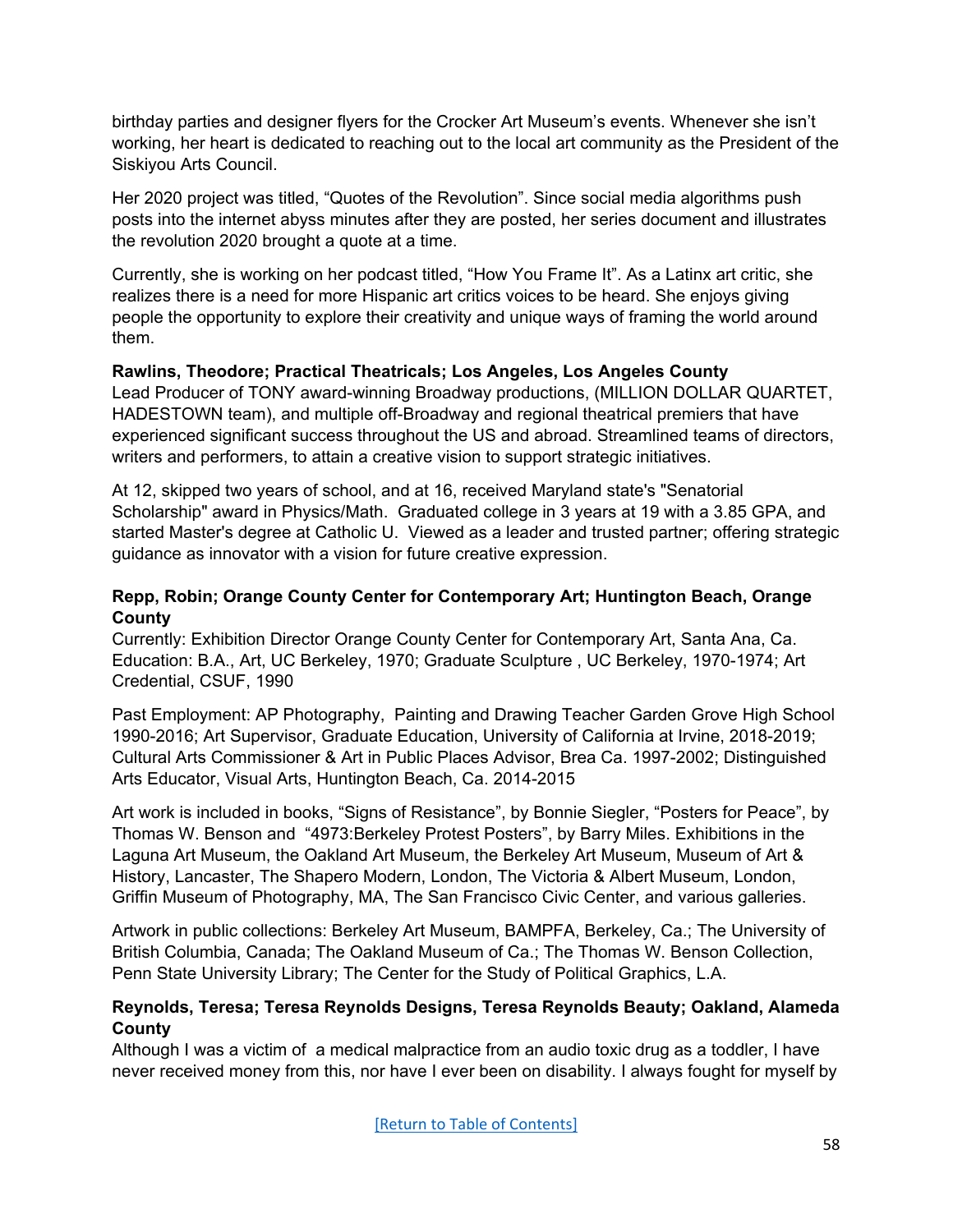myself being unsupported in any way growing up in rural Arkansas. My grandmother helped me learn to talk by intense repetition, mouthing words next to my ears. At the time I had a moderate to profound loss and was able to navigate enough to communicate with effort. I always used art and design to realign my living despite my bilateral high frequency hearing loss. I have several degrees in art and writing as well as a long career as a film hair and makeup artist.

Ten years ago I started to prepare for the life that I am living now…one with almost minimal sound. I got my second degree in Textile Design from the Academy of Art San Francisco. My print on demand fashion and surface business is Teresa Reynolds Designs. There I can create on any given surface, designs for fashions and interiors that I sell on my website. My work was seen in many fashion weeks pre pandemic. I also teach.

### **Rhinehart, Keshia; Rhinehart Ink LLC; Oakland, Alameda County**

Keshia Rhinehart was born in The Natural State of Arkansas. She brings that southern hospitality to the work she does as a probate paralegal in law offices that focuses on Estate Planning & Trust Administration. She is also notary public. It is because of her passion working with grieving families as well as the elderly that she became a peer to peer mental health specialist, bereavement doula and is in the law apprentice program with Esq. Apprentice to become a California licensed Probate Attorney. In her spare time, she facilitates for Essie Justice Group, a powerful collective of women advocates for reproductive justice. As well as mentors' girls in youth programs.

#### **Rich, Howard; Saturday Night Bath Concert Fund; Lawndale, Los Angeles County**

Howard Rich, the Executive/Artistic Director of Saturday Night Bath Concert Fund, graduated Queens College of the City University of New York in 1971 with a Bachelor of Arts degree in Economics. Performing since the age of 13, during college he continued to study the bass viol, electric bass guitar, voice, and trumpet. His lifetime love of music spurred him to Los Angeles in 1973, where he immediately became a professional musician and private teacher and took three years of advanced music theory courses and many apprenticeships. He recognized the need to stimulate interest in musical arts in public schools, and in 1984 he founded Saturday Night Bath Band, targeting disadvantaged youth by performing his original jazz and blues style compositions, as well as music of traditional composers. His concerts and clinics have now reached over 43,000 young people in juvenile halls, probation camps and continuation high schools throughout California, one-at-a-time. He has composed and copyrighted 148-songs since 1979, that are in the styles of such composers as Willie Dixon, Chuck Berry, Grover Washington Jr., Howlin' Wolf, and Carlos Santana. He has been writing grant proposals for 29 years.

#### **Rivera Palacio, Luana; Hālau Nāpuaokamokihanaoha; Santa Ana, Orange County**

Luana Nāpuaokamokihanaoha Rivera Palacio was born in Ceiba, Puerto Rico to a Puerto Rican father from La Plata, Puerto Rico and a Filipina-Hawaiian mother from Aiea, Hawai'i. Throughout Luana's childhood, her parents instilled a strong sense of culture and respective island pride in their children, which was remarkable given their itinerant lifestyle as a military family. Luana became a kumu hula, or hula teacher, through Sylvia Puananihaʻaheo Edgar, of Hula Hālau O Puananihaʻaheo in Ventura, California. Kumu Sylvia carries the hula legacies of Tutu Haina Kalehualahaʻole Blaisdell and Loea Kawaikapuokalani Hewett; first becoming a kumu hula under Tutu Haina in 1976 and then again in 2008 through the traditional graduation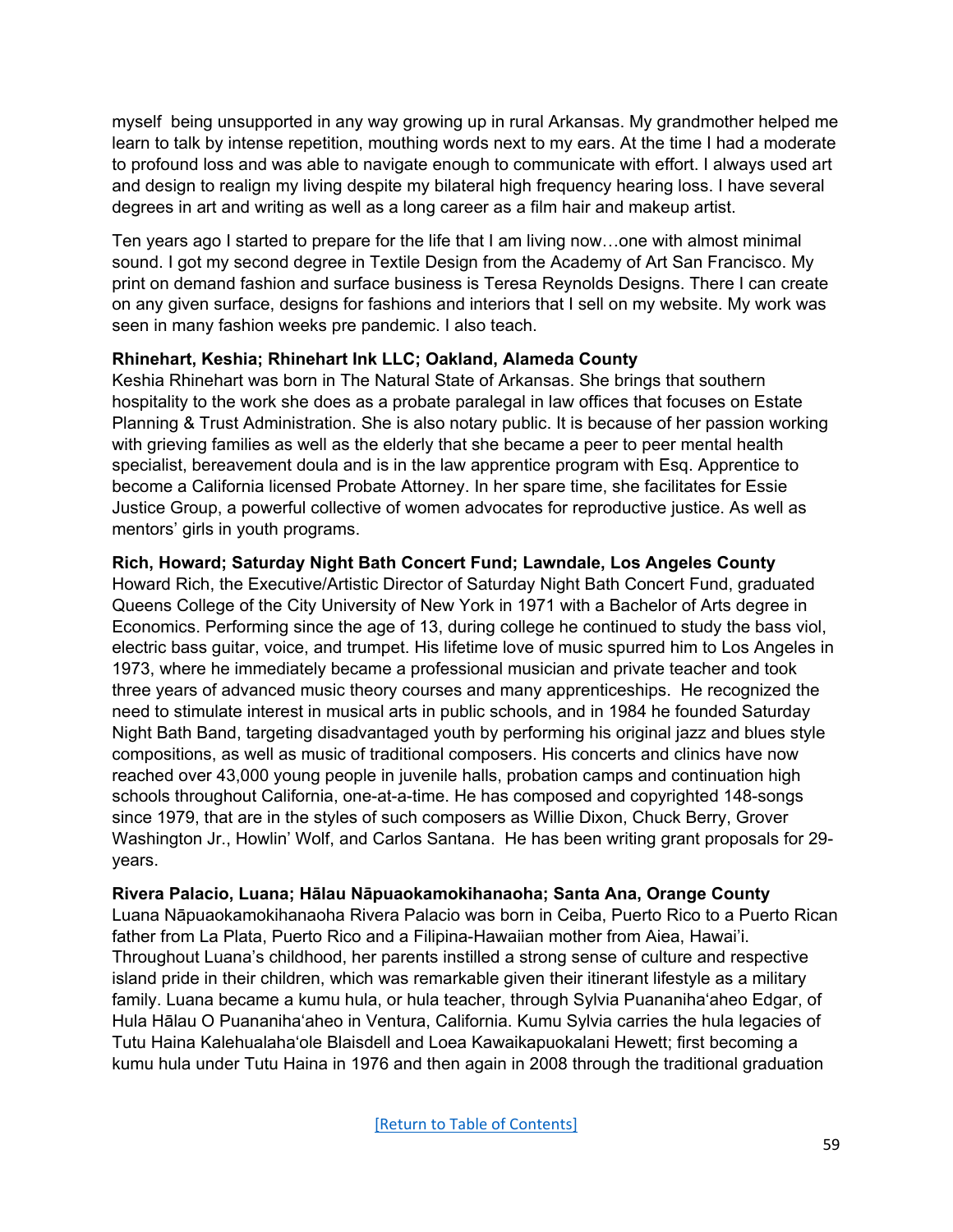process known as ʻūniki by Loea Kawaikapuokalani. On December 11, 2004, Luana and her hula sisters Rona Koe, Queena Coursen, and Nani Edgar completed their own ʻūniki with Kumu Sylvia. Luana opened Hālau Nāpuaokamokihanaoha in 2007 in San Jose, California.

# **Robinson, Valiant; None; Bakersfield, Kern County**

I am a writer, director, producer, and content creator. I support my community to elevate the Arts and Education and Healthy living. I am a former city Mayoral candidate and I ran to effect change from within the government policies.

# **Rock, Lisa; 45th Street Artists' Cooperative, Inc.; Oakland, Alameda County**

I am an a visual artist with a practice in painting. I have a MFA from University of Nevada, Las Vegas and a BFA from the Rhode Island School of Design. During graduate school I started teaching art as a graduate assistant. Afterwards, I taught as an adjunct at Cañada College and for a couple community art centers, Studio One Art Center in Oakland and Adobe Art Center in Castro Valley. The past few years I have shifted into arts administration working to support instructors at the Adobe Art Center. Currently, I am the Business Manager for the 45th Street Artists' Cooperative in Emeryville, CA. The Co-op is a 501(c)(3) non-profit with the mission of providing permanent affordable housing to low-income artists.

# **Rock, Nataly; Balalaika Unlimited; COLFAX, Placer County**

Has 4 years extensive business career. Successful Production Manager. Organized and manage concerts, charity fundraising events and music festivals. Since 2014 work as a Booking Coordinator and Program Director of Balalaika Unlimited LLC.

Responsible for coordinate all agency, program, contract, grant, and booking inquiry. Completes required paperwork and reports; and responds to calls and inquiries from outside sources. Develops program and provides direct client services (case management, client supervision, counseling, and outreach). Maintain relationships with community contacts and referral sources. Culturally sensitive and internationally traveled leader. Experienced in successful management of diverse groups of people

# **Rodet, Laird; San Francisco Arts Education Projects; San Francisco, San Francisco County**

Laird is an independent consultant, producer and grant writer whose clients have included ChromaDiverse, UCI Dance Legacy Project, ArtForce, Independent Arts & Media, SoulAtlas, SFArtsEd, Cabrillo Festival of Contemporary Music, Margaret Jenkins Dance Company, AXIS Dance, Eureka Theatre, and Garrett + Moulton Productions. Previously, he was Associate Director of Kronos Quartet, Assistant Director of Dance/NEA, CEO of Oakland Ballet, Margaret Jenkins Dance Company, and Ririe-Woodbury Dance, and Assistant Fine Arts Librarian at U of U. He served as a panelist for the CAC, Arts Commission of Santa Clara County, Oakland Cultural Arts Division, SF Arts Commission, Nevada Arts Council, and the MAP Fund, among others. He was a Mayoral appointee to the SF Arts Task Force, served on NARAS Special Merit Awards Committee, and as an Arts Management Mentor for DanceUSA's Institute for Leadership Training. Laird has received 3 Ovation Awards from SF AIDS Foundation and Certificates of Honor from the SF Board of Supervisors. He has AA degree from Orange Coast College, a BA from UCI, a MA from the University of Utah, and a teaching certificate in French and English. He is a member of NARAS, APAP, DanceUSA, Theatre Bay Area, and Dancers' Group.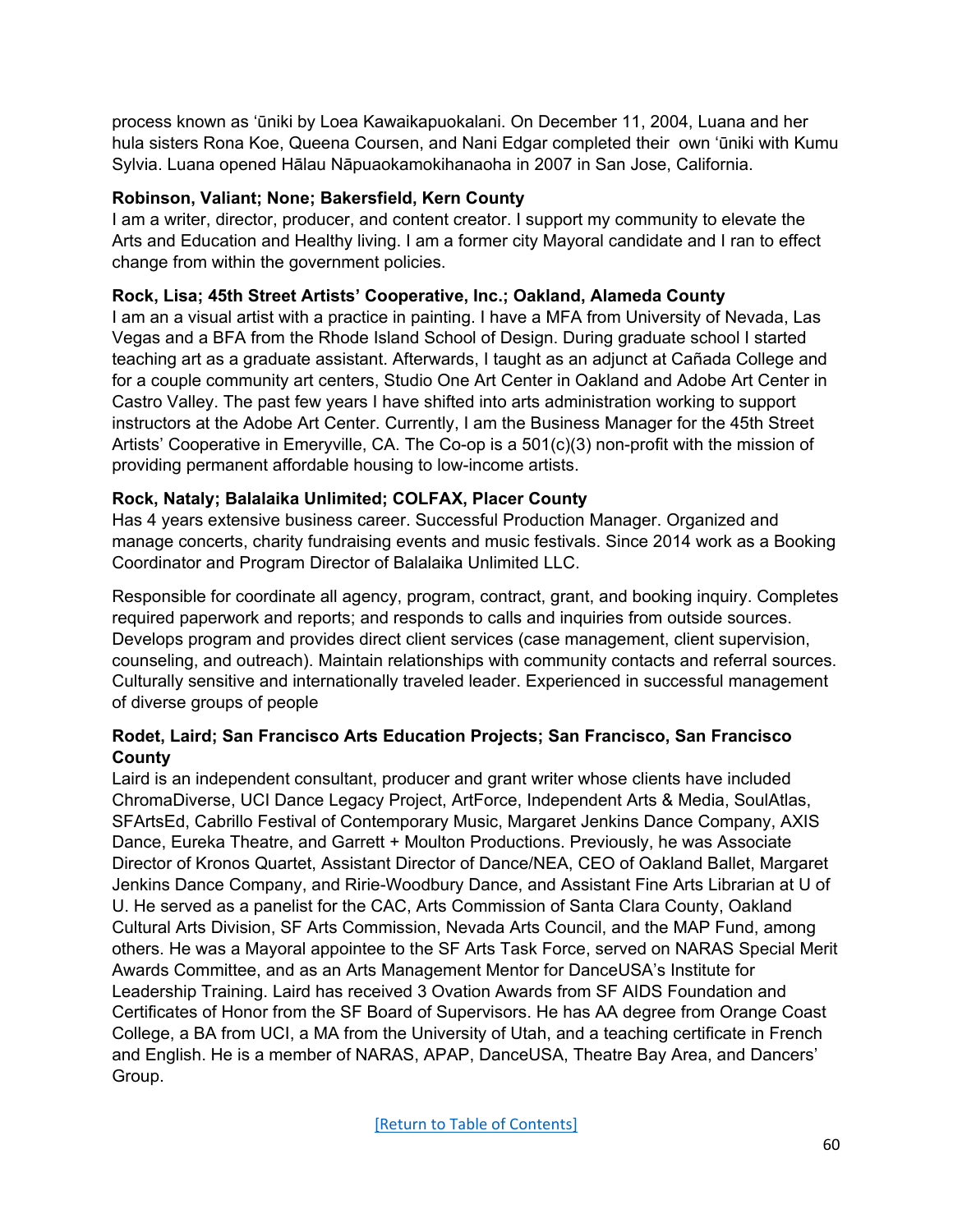### **Rogers, David Andrews; World Tour, The Phantom of the Opera; Cathedral City, Riverside County**

Music Director / Conductor for Broadway and International tours including The Phantom of the Opera (current), Les Miserables, Show Boat, Cats, Chicago, The Wizard of Oz, An American in Paris, and others. Music Director / Conductor for over 150 productions in stock and regional theatre including Sacramento Music Circus, Ford's Theatre in Washington DC, Lyric Theatre of Oklahoma, North Carolina Theatre, Casa Manana in Fort Worth, Texas, and others. Carnegie Hall debut conducting the New York Pops in 2003. Other symphony pops conducting experience includes the Oklahoma City Philharmonic, the Nebraska Jazz Orchestra, and concerts at New York's Lincoln Center and Harlem's Apollo Theatre. Music Director, Conductor, Arranger, and Orchestrator for 80s pop star Debbie Gibson for 10+ years including her upcoming Christmas album in 2022. Educated at Southern Methodist University in Dallas, Texas and Queens College, Oxford University. Previous faculty member at American Music and Dramatic Academy in New York City, the Performing Artists' Musical Theatre Conservatory in Dallas, Texas, and frequent clinician and teacher of master classes. Grew up in Texas, New York City for 27 years. Now full-time resident of California.

### **Roshanzamir, Michelle; MVR Creative; Beverly Hills, Los Angeles County**

I'm Michelle Roshanzamir, a consultant, grant writer, and producer helping creatives and leaders bridge the gap between the creative and idea side and business, coordination, and management side of the equation.

My clients include creatives and leaders typically working in the arts, entertainment, and culture sector. I've worked with individuals and organizations to: coordinate and manage events, productions, and projects; determine and go after funding opportunities, including grant writing; strategy development and implementation.

The germ for what I'm doing now started when I was in school, but continued with the work outside of it. I kept seeing how much creatives and leaders - many of them working in the arts, entertainment, and culture sector - struggle with the business and management side of what they're working on. Continuing to work at the intersection of stories, ideas, creativity and business, I took the leap and started MVR Creative in 2019.

# **Rozic, Michelle; CSUN; Valencia, Los Angeles County**

As an artist for 20+ years I have successfully applied for scholarships, grants, receiving full funding for my education, many mini-grants and several large grants. I have 15 years of college teaching experience. For three years I served on CSUN's University Research and Grants committee and enjoyed the review process, learning much in the experience. I served as president of the Los Angeles Printmaking Society for 2 years, and was active on the board several additional years. I hope to use the experience to learn more about the California Arts Council for both future personal grant applications as well as for advising CSUN art majors. The experience will help me to network with other California creatives. I also thoroughly enjoy giving back to community, and this 1-3 day review panel is a terrific way to engage with community safely during the pandemic.

**Russo, Melissa; San Bernardino County Museum; Redlands, San Bernardino County** Russo has served as the Director of the San Bernardino County Museum since 2015. The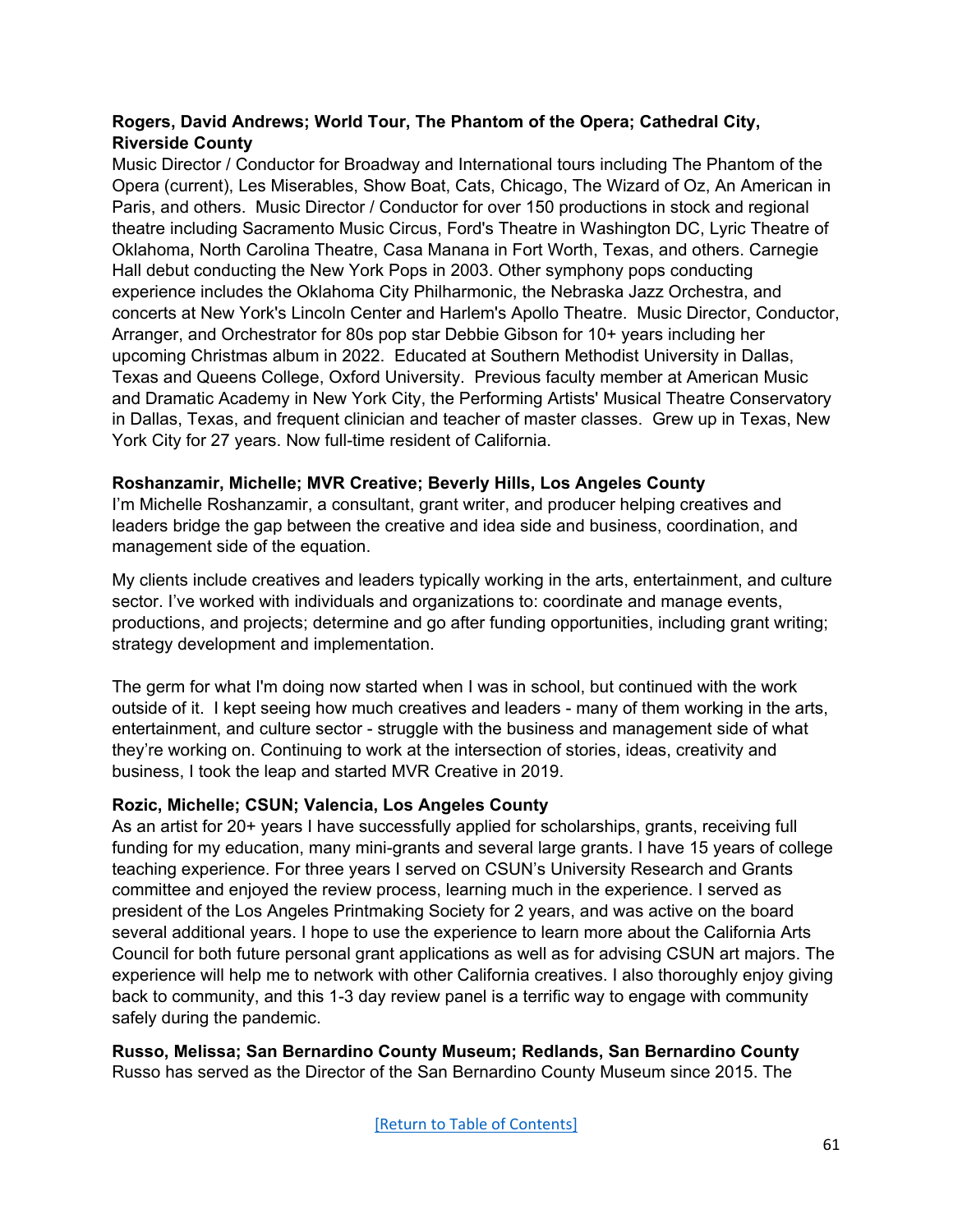museum maintains a robust calendar of exhibits and programs developed from the museum's collection of 3 million objects including fine art, archaeology, anthropology, history, earth sciences, and natural history. Over the last 4 years the museum has received 13 National Association of Counties (NACo) awards for excellence in Arts & Culture.

In 2019, Russo was appointed to a 5 yr term on the 9-member American Alliance of Museums Accreditation Commission, which determines and monitors standards of excellence in museums across the US.

Russo's previous positions include Director of Institutional Advancement at Chabot Space & Science Center, and Executive Director of the Western Museums Association. She has also served on numerous boards including the Western Museums Association, Civil Rights Institute Inland Southern California, The Crucible (Industrial Arts, Oakland), and Piedmont East Bay Children's Choir. She currently serves on the artist selection committee for the San Bernardino County Dec 2 Terrorist Attack Victims National Memorial.

Russo has an MA in Art History from the University of Illinois, Chicago, and a BA in Economics from UCLA.

### **Sadeghan, Boghrat; None; Tarzana, Los Angeles County**

I am an artist since I was 10 years old. My specialty is the oil painting and water color also I teaching classical guitar & I compose music. As a Jewish artist living in Iran I suffered a lot and finally I immigrate to us in 1987, and I am living in Los Angeles since then. I have an small Art Gallery in Tarzana Blvd.

### **Sargsyan, Tatevik; AAAS; Los Angeles, Los Angeles County**

Tatev is a multi-disciplinary artist and senior communications associate at the American Association for the Advancement of Science. For the past 2 years she also worked as Project Director and Oral Historian, working with the community of Rhizome DC to preserve stories of experimental/ DIY arts spaces. She is a recipient (along with Rhizome DC) of Humanities DC Oral History Grant and Extension Grant and is currently awaiting decision on a third grant from Humanities DC and the DC Oral History Collaborative. Though with strong ties to Washington DC, Tatev lives in Los Angeles and works remotely. She holds a MSc in Media and Communications from the London School of Economics, and BA in Anthropology from the California State University, Northridge.

# **Scott, Cristie; Idyllwild Arts Foundation; Idyllwild, Riverside County**

Cristie Scott is the Manager of Parks Exhibition Center, the Idyllwild Arts Foundation campus gallery, and also teaches within the Idyllwild Arts Academy's Visual Arts Department. Prior to this role, she worked for the IAF Summer Program coordinating Native Arts and adult arts programs (summers 2006-'08 & 2010), and the summer exhibits at Parks Exhibition Center (2011). Cristie hails from Durango, CO where she served as the Executive Director of the Durango Arts Center (2014-'18), a decades-old visual and performing arts hub that is housed in a converted car dealership. In her capacity, she oversaw the staff, fundraising efforts, strategic planning, community advocacy, and artist service programs, including micro-grants and a residency partnership. Cristie served on the City of Durango's Public Art Commission from 2011-'18, serving as chair for four years. She participated in numerous city cultural planning and development projects, and acted as the arts & culture representative to the Durango Area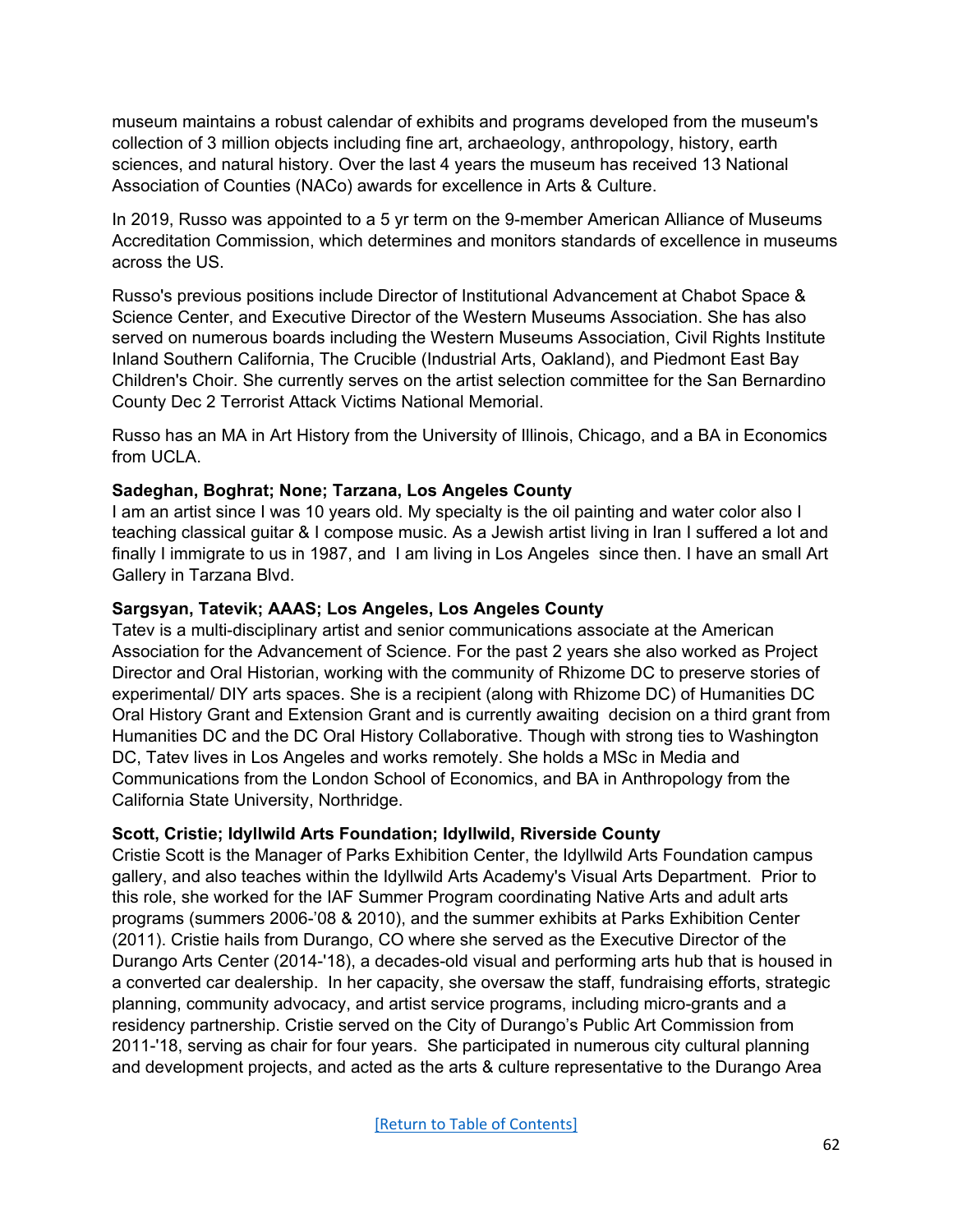Tourism Office board of directors. Cristie holds a BA in studio art (University of Puget Sound) and MA in Visual Arts Administration, with a concentration in nonprofit management (NYU-Steinhardt).

#### **Senyak, Jericha; Consultant; McCloud, Siskiyou County**

I have been working as a financial consultant & coach for multiple arts nonprofits, fiscally sponsored projects, and individual artists since 2013. I have years of experience helping artists understand budgets, apply for grants, and increase their ability to leverage financial tools. As an artist myself, I understand the unique struggle artists face in leveraging limited and competitive financial resources to make important work.

I grew up in the Bay Area and have worked with dozens of Bay Area arts organizations (many of whom have been CAC grant recipients), and I recently relocated to Siskiyou County, where I am learning to navigate a wholly different arts and cultural landscape.

I graduated from Hampshire College in 2010 with a degree in Installation Art, and have been making immersive and site-specific work ever since. My work has been featured in the New York Times, and I co-created a recurring arts event in San Francisco that yearly drew 500-800 participants until COVID-19 ended the event in 2020. I'm a passionate advocate for arts education and arts funding, and I am always seeking new opportunities to support my arts community.

### **Sherman, Wendy; Art Slave; Los Angeles, Los Angeles County**

Wendy Sherman is a curator, arts manager, art director, and graphic artist. She is the former gallery manager of sp[a]ce gallery in Pasadena, CA and Gregorio Escalante Gallery in LA's Chinatown Arts District. Currently she is interested in working with XR (Mixed Reality/Augmented Reality/Virtual Reality) artists, a rapidly expanding field she began working with at sp[a]ce gallery. Wendy has curated exhibits throughout Los Angeles County at such venues as the Lancaster Museum of Art and History (MOAH), Art-Share, LA, Cal State University-Fullerton's Begovich Gallery, and Grand Central Art Center. Wendy curated the traveling exhibit "Hearsay: Artists Reveal Urban Legends" and designed its corresponding catalog, which featured the work of over 35 artists. She also served on the Los Angeles River And Business Association (LARABA) Board, as well as the Boards of Grand Central Art Center and The Recording Academy. She currently serves on the board of the Artizen Fund, a crowdfunding platform for XR artist grants and is a member of XR Women, the global collective of women in Virtual and Augmented Reality. Wendy holds a BFA in Graphic Design from Cal Arts and an MFA in Museum Studies from California State University-Fullerton.

# **Singh Bhalla, Guneeta; The 1947 Partition Archive; Berkeley, Alameda County**

Dr. Guneeta Singh Bhalla is a visual artist, physicist, oral historian and most recently, founder of The 1947 Partition Archive, an organization that documents oral histories from survivors of India and Pakistan's 1947 Partition, also known as the world's largest mass refugee crisis. After a 2008 visit to the oral testimony archives at the Hiroshima Peace Memorial she was inspired and began interviewing Partition witnesses in 2009. It was a deeply enriching experience and she wanted to make the art of oral history accessible to everyone. She was also troubled with the realization that the generation of eye witnesses was nearly gone and taking their lore with them. This led to the concept of crowdsourcing oral histories of Partition, which included teaching and encouraging the public in recording the people's history of the world's largest mass human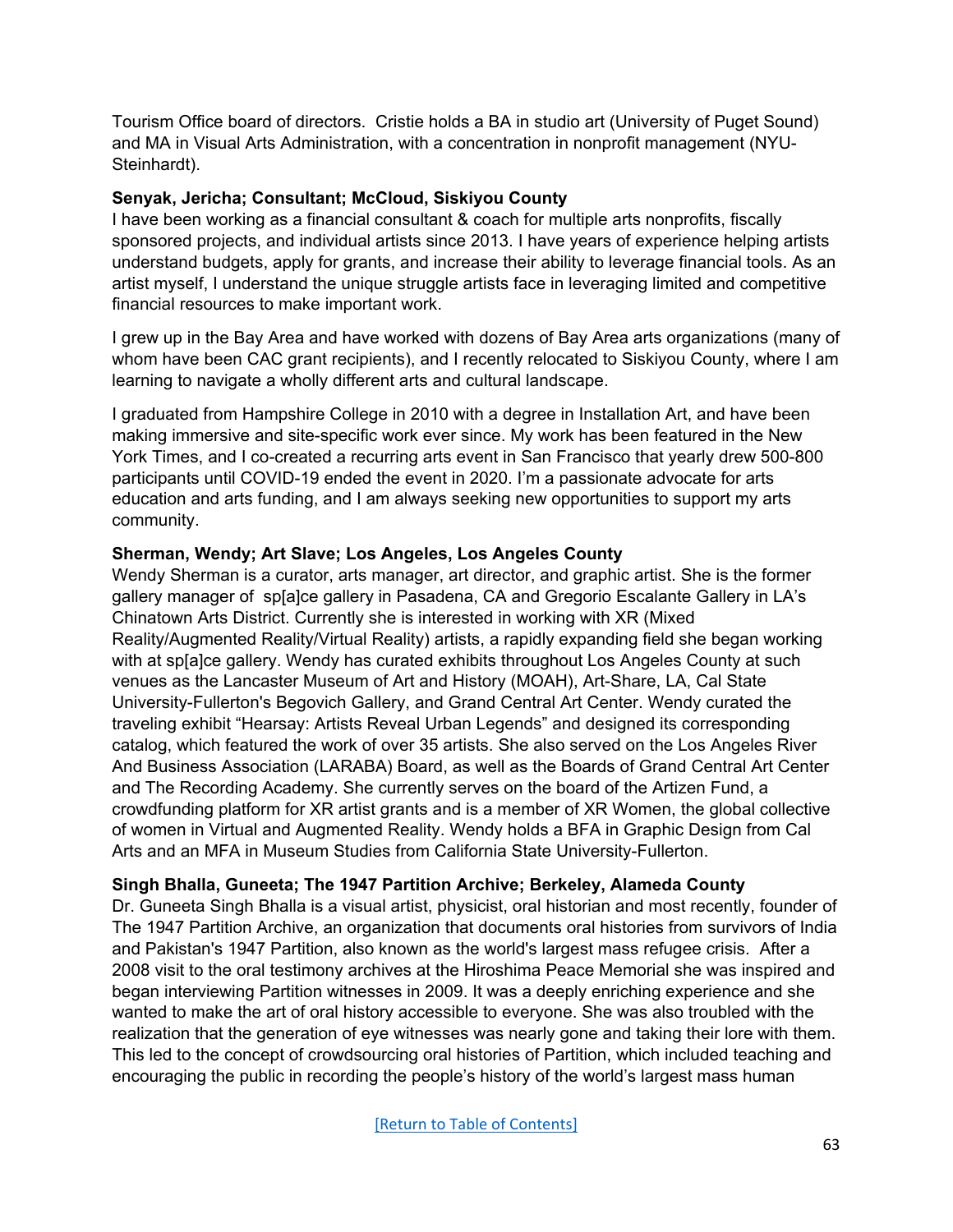displacement. She gathered a team and began training individuals from all walks to record oral histories in 2010. In 2011 The 1947 Partition Archive was born and has through today documented over 10,000 Partition witnesses accounts. Guneeta is passionate about empowering everyone to share their history, to weave a more accurate tapestry of our collective history.

# **Singleton-Jones, Stella; Sculptures by Stella; Los Angeles, Los Angeles County**

I am an abstract stone sculptor. I have a stone sculpture in the White House, and exhibited at the Pre-Oscars, Pre-Emmy, Pre-Espy and BET Awards

# **Skawski, Katie; A Place Called Home; Los Angeles, Los Angeles County**

I studied classical music and theater in North Carolina and had a 10-year career in New York City as a professional singer, actress, and dancer. In NYC I worked with more than 100 Broadway creative teams and major regional houses to create curriculum for performers looking to gain industry education and exposure. I started an arts nonprofit in Brooklyn to provide a space for creatives to showcase working projects and receive feedback. I've spent that last five years transitioning from a performance career to nonprofit fundraising. I've worked for Carnegie Hall to produce the International Teaching Artist Conference (ITAC). I also helped develop an alternative therapy program for Cancer Association of Anderson. I moved to Los Angeles in 2019 to work more closely with restorative justice and criminal justice system reform. I've worked at A Place Called Home, a youth development nonprofit working with primarily Latino/a/X and Black/African American youth in South Central, for almost two years. I've contracted for an equine therapy barn in Santa Clarita and People's Pottery Project, a pottery studio that provides art therapy and transitional services for women and LGBTQIA+ transitioning from institutional life.

# **Smith, Kara; Californians for the Arts; Sacramento, Sacramento County**

Kara Q. Smith is currently Manager of Programs and Organizational Advancement with Californians for the Arts. Prior, Kara was the executive director of Gallup MainStreet Arts & Cultural District in Gallup, NM. She has more than 13 years of experience working for museums, galleries, and non-profit institutions. She has curated exhibitions, spoken at art fairs and symposiums, officiated workshops and lectures, and written for numerous publications. Kara also currently holds an adjunct faculty position in Sierra Nevada University's Interdisciplinary Arts MFA program. She hold an MA from San Francisco Art Institute and a BA from Birmingham-Southern College.

# **Smolar, Ryan; PlacemakingUS; Beverly Hills, Los Angeles County**

Ryan has spent his career bolstering local creatives, small businesses, and mission-driven organizations. He has a long history of generating transformative ideas and approaches for municipal governments, business districts, visitor bureaus, schools/colleges, arts/food nonprofit, and more. His work helps build local economies, expand local networks and enable community change.

Ryan Smolar leads PlacemakingUS, a national network of placemakers committed to igniting change from the bottom up. The mission of PlacemakingUS is to bring placemakers together from US cities and around the world and we have sister networks in Asia, Europe, Latin America, Australia, Canada and beyond.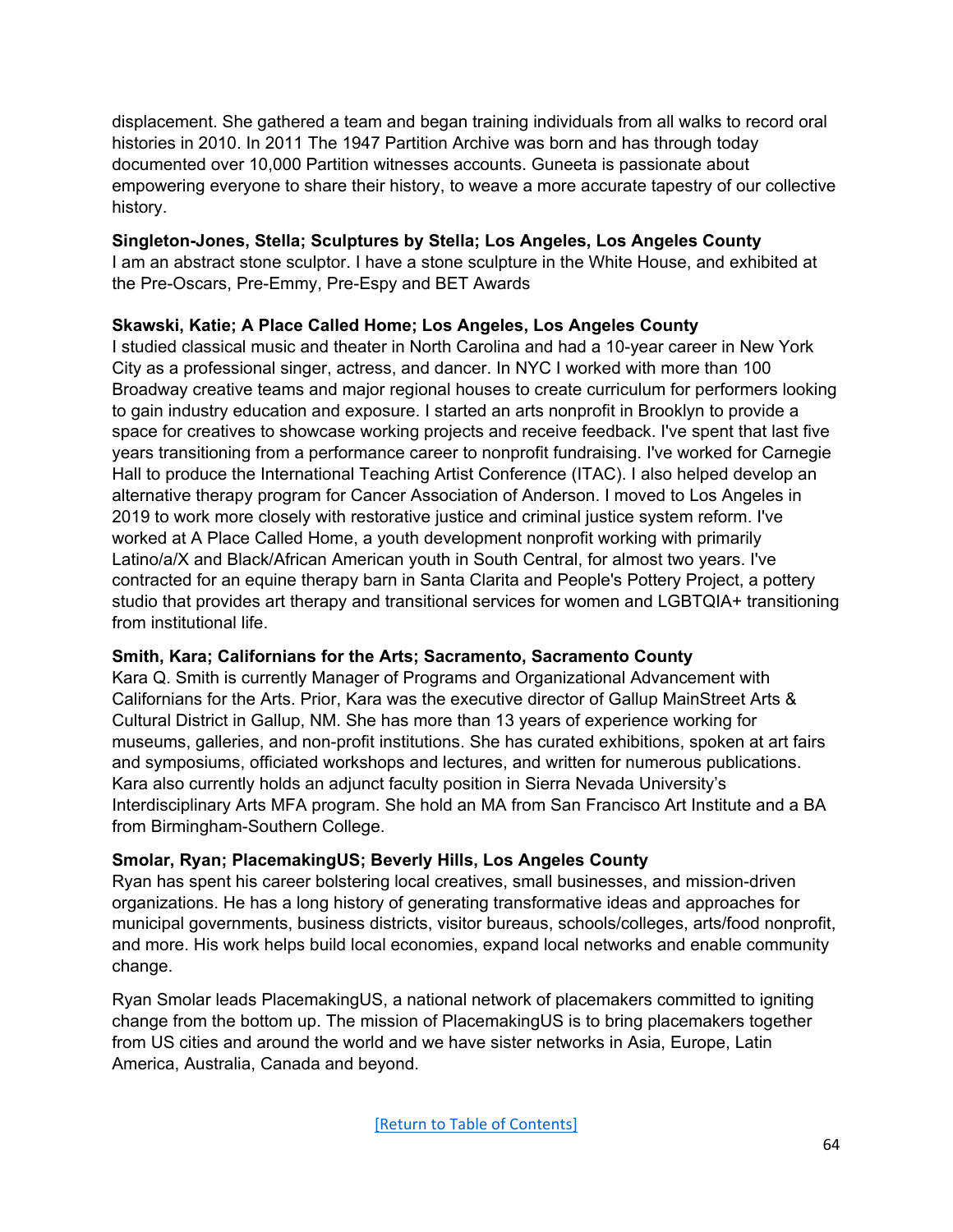Ryan Smolar manages the Downtown Santa Ana business improvement district, which is a regionally-known arts district, National Historic District, culinary destination and a city experiencing rapid change with much need for cultural awareness, sensitivity and diligence towards values of equity and inclusion in its approach. While in this role, Ryan received grants from the National Endowment for the Arts to work with local artists and from the Center for Disease Control and Prevention to work with students.

# **Sonoquie, Monique; The Indigenous Youth Foundation, Inc.; Wilits, Mendocino County**

As an Artist, Basketweaver, Documentary Filmmaker, Youth Advocate, Traditional Food and Medicine Gatherer, Educator, Romiromi Practitioner and EarthMother Protector I teach what I learn. Through my California non-profit, The Indigenous Youth Foundation, Inc., and independently, I provide community and classroom Art and Poetry Workshops/Exhibits, Basketweaving Classes, Sacred Places Lectures, and Traditional Food and Medicine Gathering trips. I am most proud of authoring the children's book The Beginning of the Chumash and a series of youth Gathering Picture Books, as well as producing Cultural videos for Elders and Youth.

Although I have been an artist all my life, I have just recently started to exhibit my own work, outside of teaching art to Youth. I believe there are no limits to our creativity, so I encourage others to create what they love, express themselfs and history with respect and dignity. My work with recycled materials supports my Traditional Ecological Knowledge and solutions to the pollution issues we face today.

### **Soto, Rosemary; Monterey County, County Administrative Office; Salinas, Monterey County**

I am a native of Salinas, Ca and have extensive experience in non-profit management as a former nonprofit director, program design, implementation and evaluation as a project manager for various community initiatives with regional impact as well as community organizing, building community resident leadership and community engagement. My experience in the arts community has included serving as the founding board president for Hijos del Sol Arts Productions, Inc., a nonprofit organization serving children and youth in East Salinas and underserved areas of Monterey County with art instruction and mentoring. My role has included assisting in program development, fund development, creating opportunities for community art exhibitions focused on the artwork of children and youth. As manager of the State's Mental Health Services Act Funds for Prevention and Early Intervention, i worked with grassroots arts groups to integrate art therapy into programs serving individuals with first onset of serious mental illness.

#### **Soto, Yvonne; DDSO Short Centers; Sacramento, Sacramento County**

In addition to being involved with our Short Center Arts programs for several years, first as a Music Therapist and later as an Administrator, I also occasionally still perform as a vocalist/guitarist.

#### **Sotomayor, Alison; Moxie Media Productions; Anaheim, Orange County**

Alison Sotomayor is a TV producer, independent documentary filmmaker, and an East Los Angeles native with countless credits in local journalism. From 1990-2000, she produced the critically acclaimed, news and public affairs series, Life & Times, at California's flagship PBS station, KCET-TV in L.A. She produced programs on local history, arts and culture, and politics,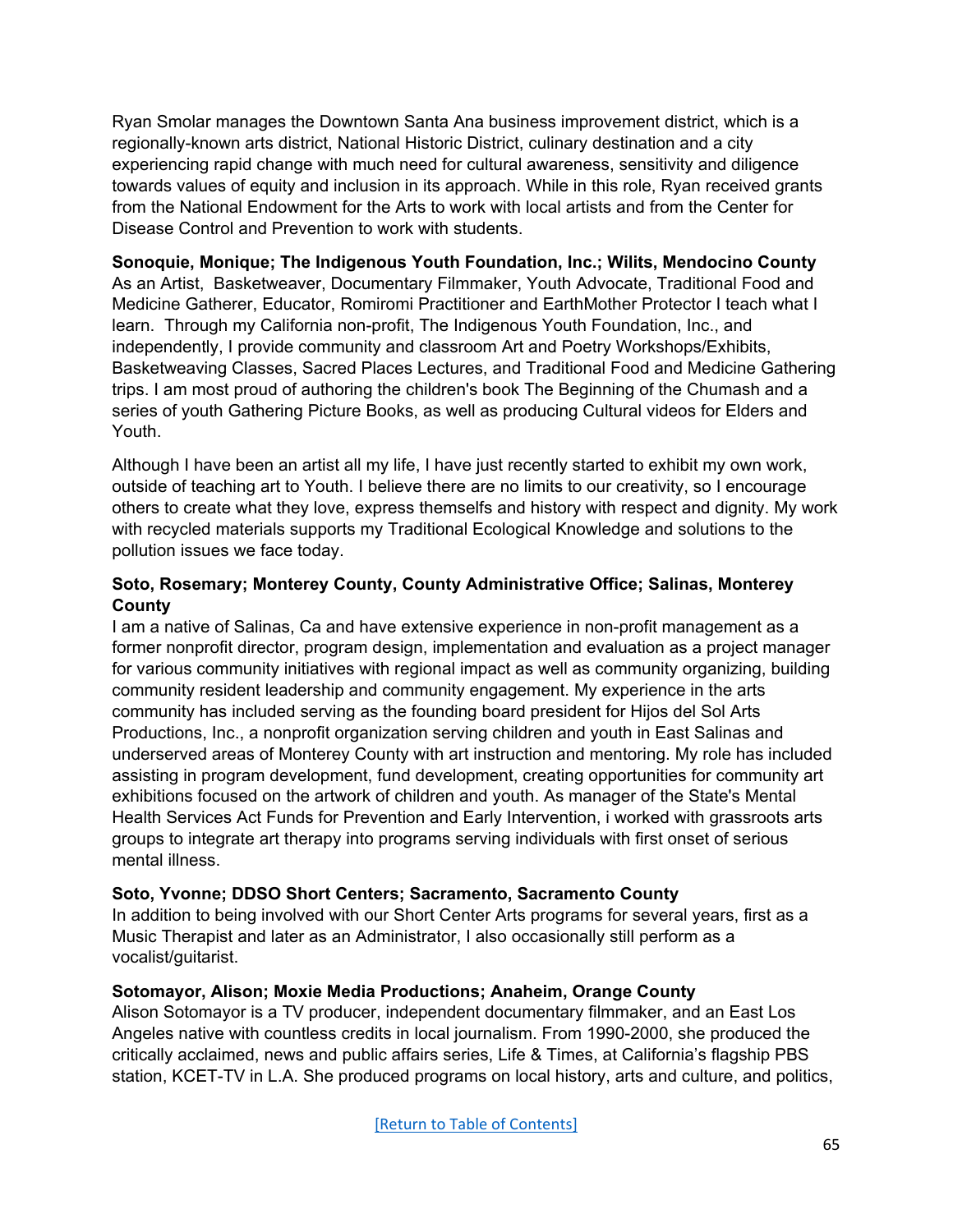but was especially interested in the socially relevant narratives that emerged out of L.A., California and the West.

As a filmmaker, Sotomayor produced the national PBS documentaries, The Rise and Fall of the Brown Buffalo, Bridging the Divide: Tom Bradley and the Politics of Race, and The New Los Angeles, as well as the educational documentary, Tom Bradley's Impossible Dream.

Furthering a broader sensibility of social justice and racial equity for American Latinos, Sotomayor has served as director of communications for the National Hispanic Media Coalition, a media reform nonprofit. She also served as producer of LATINAFest and producer of The Chicano Rebellion Reconsidered: 50 Years Later.

Sotomayor is a member of the Academy of Television Arts & Sciences, has won two Emmy Awards, five Golden Mikes, a Telly Award, and has earned a B.A. in Sociology from UCLA.

# **Sprinkles, Lisa; The Gifted Living Institute, Inc.; Los Angeles, Los Angeles County**

As a nonprofit industry veteran, Lisa Sprinkles has served as a community organizer, non-profit practitioner, grant writer, fund developer, leadership connection coach and conversational currency change maker who has successfully utilized the power of diverse communities to change and develop more effective strategies for cultivating thriving environments for underserved and unserved populations, especially for youth. Sprinkles has a 17 year-long track record of leading institutional change with community-based and philanthropic organizations, including The GIFTED Living Institute, Inc. Subsequently, she has worked with hundreds of philanthropy-serving organizations to move from transactional to transformative partnership models that close access gaps in marginalized communities, increase engagement and improve outcomes as it relates to the arts and or cultural communities. Currently in 2021, she is partnering with Tenth Street Management to create an Innovative Youth Technology Center for 3,000 children residing in the Nickerson Gardens Housing Development in Watts, California.

# **Stafford, Beck; Beck+Col; Newhall, Los Angeles County**

Beck+Col are a Los Angeles based artist duo who have been working exclusively in collaboration since 2014.

Beck+Col have performed at numerous venues including the Hammer Museum, REDCAT, and JOAN Los Angeles. They have had multiple solo exhibitions at Human Resources and their work has been exhibited worldwide including the Royal College of Music in Sweden, Colección AMALITA in Buenos Aires and at Biquini WAX EPS in Mexico City. Beck+Col have received multiple FCA grants and were nominated for a Rema Hort Mann Emerging artist grant in 2019. They have been invited to host art education workshops and lectures with the Hammer Museum, the Craft Contemporary Museum,18th Street Art Center and the City of Santa Monica. In Spring of 2020, Beck+Col were the artists in residence for the San Diego International Airport Performing Arts Residency and represented LACE at the Art Los Angeles Contemporary fair. They were the Spring 2021 Artists in Residence at UNLV. They are part-time professors at OTIS college and have been visiting lecturers at CALARTS.

Beck received an MFA from CalArts in 2019 and Collin received an MFA from CSULA in 2014.

# **Steele II, Linda; N/A; El Cerrito, Contra Costa County**

Linda Steele II is a multidisciplinary improvisational dance artist, choreographer and language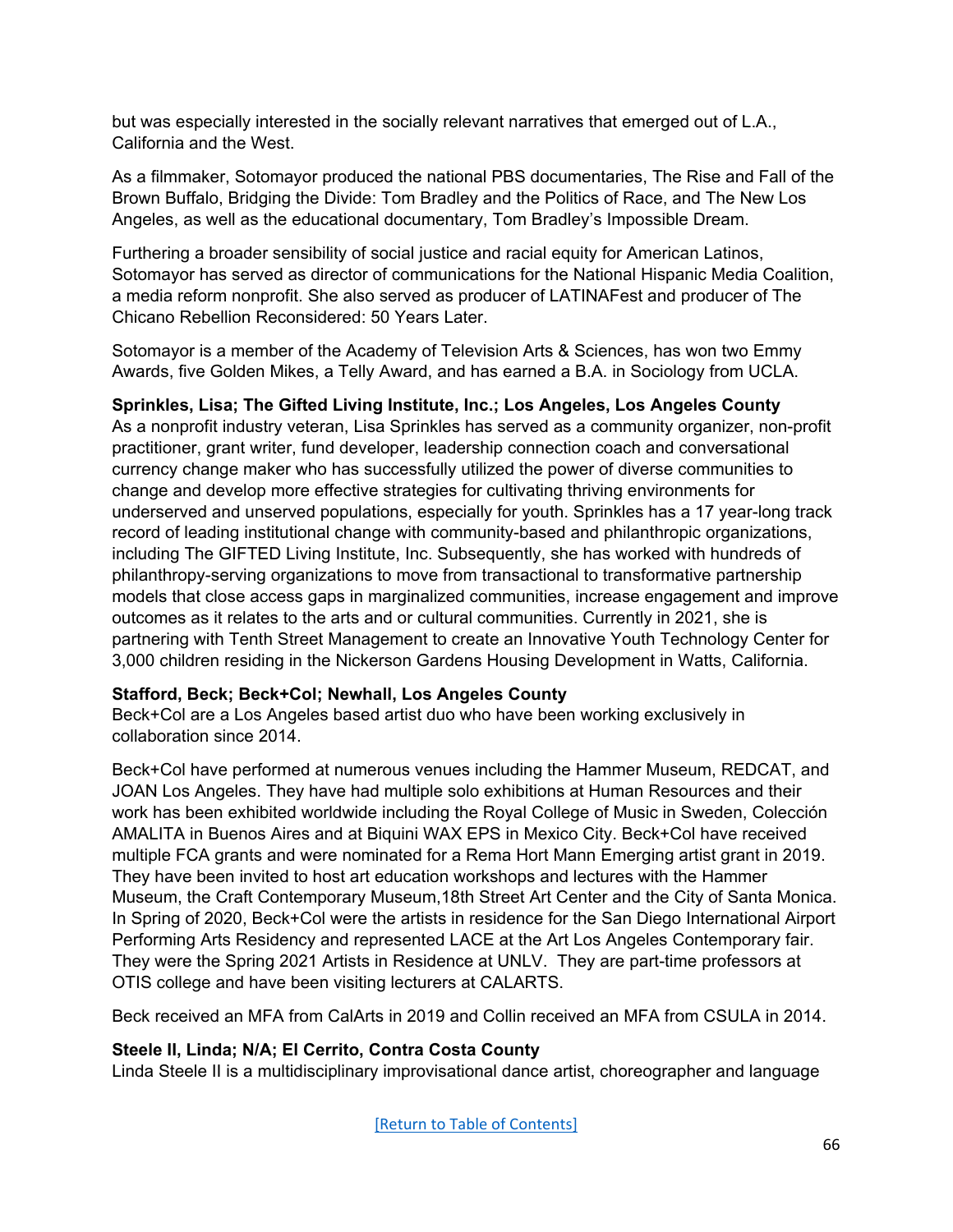researcher. She has presented her work in various dance festivals and art events including the renowned Ebony Fashion Fair and abroad at Champs Meliséy in Burgundy, France. Since 2012 she has studied dance and film, and has collaborated on dance films with MADE in France, Inside Out Contemporary Ballet, and Oakland Ballet in addition to performing/touring internationally with Urban Jazz Dance Company, Anandha Ray's Quimera Tribe (Mexico), Corina Kinnear (Berlin), and others.

Versing herself in many dance forms/dialects, Linda's research work focuses on honoring the many ways we use the language of our moving, dancing bodies to communicate and express our histories of heritage. Her work strives to highlight new perspectives on language and dance. She is deeply grateful to have met and collaborated with such amazing artists. Her journey continues...

# **Steffen, David; The Lighthouse Peddler; Gualala, Mendocino County**

I spent the better part of my career in the recording industry working at A&M Records, GRP Records and BMG Video. In addition to a career in marketing, I served as Executive Producer of a number of music-documentary films including Gather at the River: A Bluegrass Celebration (1994), Pride and Joy: The Story Of Alligator Records (1992), True Believers: The Musical Family Of Rounder Records (1995), The Kingdom Of Zydeco (1994), Bluesland: A Portrait In American Music (1993) and others. I have a Masters Degree from NYU (Humanities and Social Thought), and have taught at New York University, Fairfield University (where I also earned a BA in American Studies), and at McNally Smith College. I continue to blog at Wordpress (since 2011 as JazzDavid,) and was a contributor to The Lighthouse Peddler for 7 years prior to becoming Editor of the monthly publication in 2016. My book, "From Edison To Marconi: The First Thirty Years Of Recorded Music" was published in 2005. A second book, "The Politics of Popular Music" (working title) will be published in 2023.

#### **Stein, Jessie; Voices for Children; San Diego, San Diego County**

As a lifelong musician and creator, I understand the power that the arts and creative expression have to transform individuals and communities. I have worked with The David's Harp Foundation, a creative youth development organization in San Diego, on a volunteer/contract basis since 2017. I collaborated with The David's Harp Foundation and the San Diego Youth Symphony to put on XPress yourself, a one-week summer camp for middle and high-schoolers, where classically trained musicians, hip-hop artists, and music production students co-created and recorded their compositions. I have also done contract grant writing for The David's Harp Foundation. Since 2019, I have provided informal consultation to The Lewis Prize for Music, a national arts grant-making foundation, about their grant cycle process and application.

I have four years of experience as a grant writer/manager and am involved with grant writing collaborative groups in my community. I lead the government grant process for my organization, and we receive more than \$1.5 million in government revenue each year. I also contribute to my organization's foundation/corporate grants and we receive more than \$1 million in foundation/corporate revenue each year.

# **Stell-Fresquez, Javier; Weaving Spirits Festival of Two-Spirit Performance; San Francisco, San Francisco County**

Javier Stell-Frésquez (Xicanx, Piru and Tigua Pueblo Native American from El Paso, Texas) studied at Stanford University where they received a B.S. in Environmental Science with honors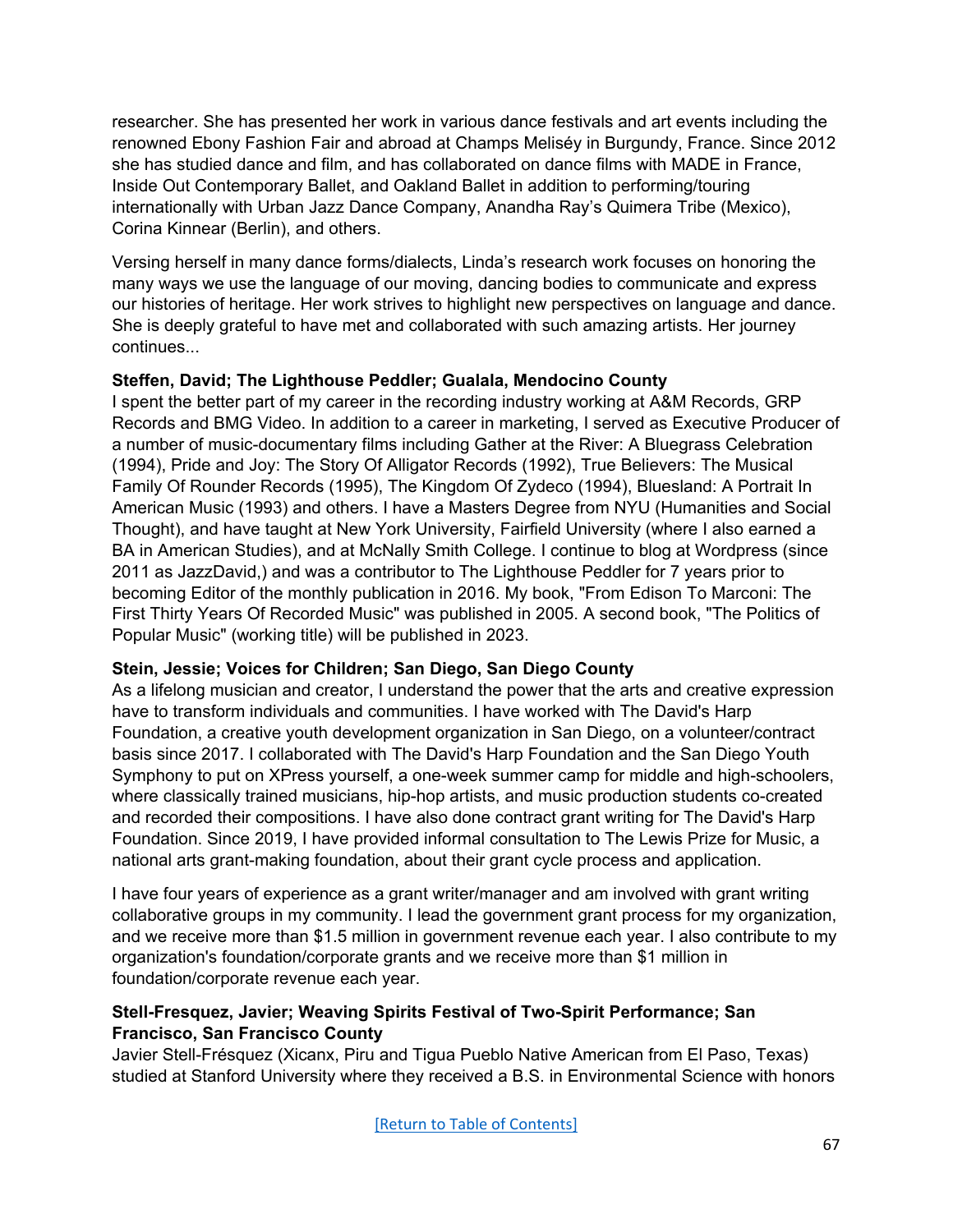in a minor in Chican@ Studies (focusing in Identities, Diversities, and Aesthetics). Having performed all her life, her experience ranges from vogue to flamenco, folklórico Mexicano, and many styles of social partner dancing, and performance art. Javier is an internationally-touring multimedia performance artist, a curator of 4 performance festivals (3 pre-pandemic and 1 virtual), an Arts Consultant, and an intersectional activist with much experience in field outreach. Her current multimedia performance projects have been presented in various Bay Area venues, and internationally in London, Switzerland, and Australia.

For 6 years, Javier performed and produced shows and festivals with Dancing Earth Indigenous Dance Creations. Javier serves on the organizing committee of the Bay Area American Indian Two-Spirits Powwow. While her artistic practice frequently focuses on the specificity of her cultural backgrounds, her audiences are extremely diverse. She is deeply invested in amplifying the wellbeing of Two-Spirits in all spaces.

### **Strickland, Constance; Theatre Roscius; Los Angeles, Los Angeles County**

I've been creating a hybrid of new work, using the body as the entrance point Under the Alias Theatre Roscius since 2013. Theatre Roscius connects movement, theatre, music, and visual art in a way that widens the lens of theatre by taking a deeper examination of what it means to be human by shattering old theatre taboos and archetypes. In using the body as the main vehicle I find how physical revelations of joy, generational trauma, memory, mental health, and pain live in the body through the lens of the Black female perspective. This also allows me to ask timeless, universal questions about what it means to be human, reflect on history- including patriarchal control, and how that has played/plays a role in the relationship between women of different races within the feminist movement.

#### **Swinburne, Susan; Susan Swinburne Consulting; Torrance, Los Angeles County**

Susan Swinburne, MBA, became active in the arts at age 6, studying piano through college where it became a Minor after Linguistics. Professionally, she was Executive Director of Security Pacific Foundation (later Regional Director of BankAmerica Foundation), after serving as Vice President with primary responsibility for Arts & Culture grants. Stepping into the Development world in 1994 in roles with LA Opera (Assoc. DD); LA Chamber Orchestra, Norris Theater, and Long Beach Symphony (DD); Orange County Museum of Art (Dep. Dir.), American Friend of the Israel Philharmonic (W. Coast Dir.); and Able Arts Work, fmrly Arts & Svcs. for Disabled (Dir. Advancement and Communications). In 2007, she launched her consulting practice, working primarily with orchestras and museums to improve fundraising, board leadership, infrastructure, strategic planning, constituency growth, and marketing/messaging.

Susan served 11 years on the board of the Center for Nonprofit Management (2 as chair), 5 years on the board of service organization ARTS, Inc. (now part of the LA County Dept. of Arts & Culture), and is currently board president of a small scholarship foundation. She is a passionate museum-, theater-, and concertgoer.

#### **Tannenbaum, Toby; None; Los Angeles, Los Angeles County**

I am currently an independent professional consulting with museums and nonprofits. I was the Assistant Director for Education and Public Programs at the J. Paul Getty Museum from 2008- 2014, overseeing programs and materials for all audiences and the departments' budgets at both museum sites and serving on the museum's senior management team. I also inaugurated the Getty's Public + Artist program, engaging artists to develop programming for audiences of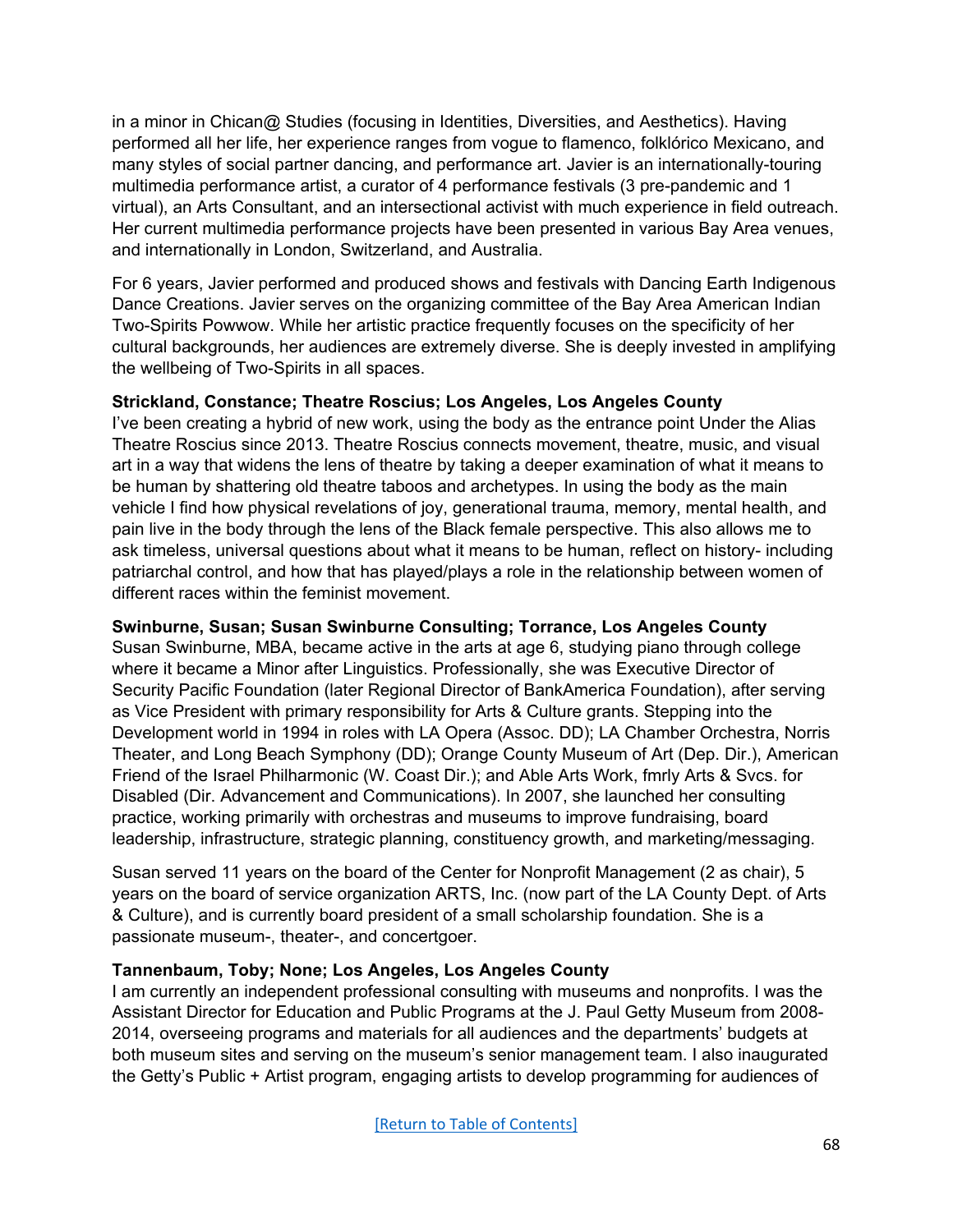their choice. I was previously the Director of Education at LACMA (2000-2008) and Associate Director of Education at MOCA (1996-2000). At MOCA I developed and implemented community engagement and gallery education programs and directed an internship program for high school students. From 1982-1996 I was a Museum Educator at LACMA, developing interpretive and curriculum materials, organizing professional development programs for teachers. I designed, implemented and taught an art, art history and esthetics program in elementary schools.

I have served as faculty in the School of Critical Studies at CalArts, in the School of Fine Arts and the School of Education at USC, and as an assistant professor at CSULA. I have an MFA and BFA from the School of the Art Institute of Chicago.

#### **Taylor, Deanna; American Art Therapy Association; Elk Grove, Sacramento County**

BA IN STUDIO ART MA in Art therapy and counseling have experience in facilitating art therapy with prisoners,grief,cancer patients,anxiety, depression for teens, dementia elderly client and grief for children aiding in healing emotional, physical, and spiritual trauma through the arts

### **Tchaco, Fe; African Arts Academy; Mariposa, Mariposa County**

I have more than 30 years of experience in the art field as not only a musician recording and touring artist performer, but also as a visual artist. I was the winner of the 2012 Independent Music Awards in the World Beat Song Categories. I was one of the top ten finalist of the International Songwriting Competition in 2010. My passion for art and for empowering our community is what keeps me going. To date I have released Six recording Albums, I have exhibited and showcased my artwork in San Francisco, at the Hunters Point Shipyard, and more. I performed at the Bayview Opera House, MOAD, the African American Cultural Center and more. One of my painting has been chosen by the San Francisco Arts Commission to be among the commissioned artists selected for the new Southeast Community Center in the Bayview. I have received and completed two grants awards from the San Francisco Arts Commission as an individual artist. My organization African Arts Academy have received two separate grants from the CAC Cultural Pathways Grant program still in good standing. My organization African Arts Academy have also recently been awarded the Organization Operation grant which has not been received yet. I was born to be and bread as an artist.

# **Thompson, Kari; West Side Theatre Foundation; Newman, Stanislaus County**

As a previous small artisan gallery owner and a current art and marketing director for the West Side Theatre Foundation, I have a wide exposure to many art disciplines. I am an active volunteer in my community, hosting local events and serving on civil service commissions. My passion is to share information on opportunity and experience, my background in mentoring and volunteerism allows me to engage in outreach and education to expand programs and services with a variety of people in all walks of life. I have 20+ years of board and community organization experience (past and current) in the areas of: Early Childhood Education, Youth sports, Girl Scouts of USA, state homeschool organizations, Navy SeaCadets, CSEA shop steward, Newman Chamber of Commerce, Newman Lions Club, Newman Architectural Review Committee, Newman Planning Commission, NCLUSD Measure X citizen oversight committee, West Side Theatre Board of Directors.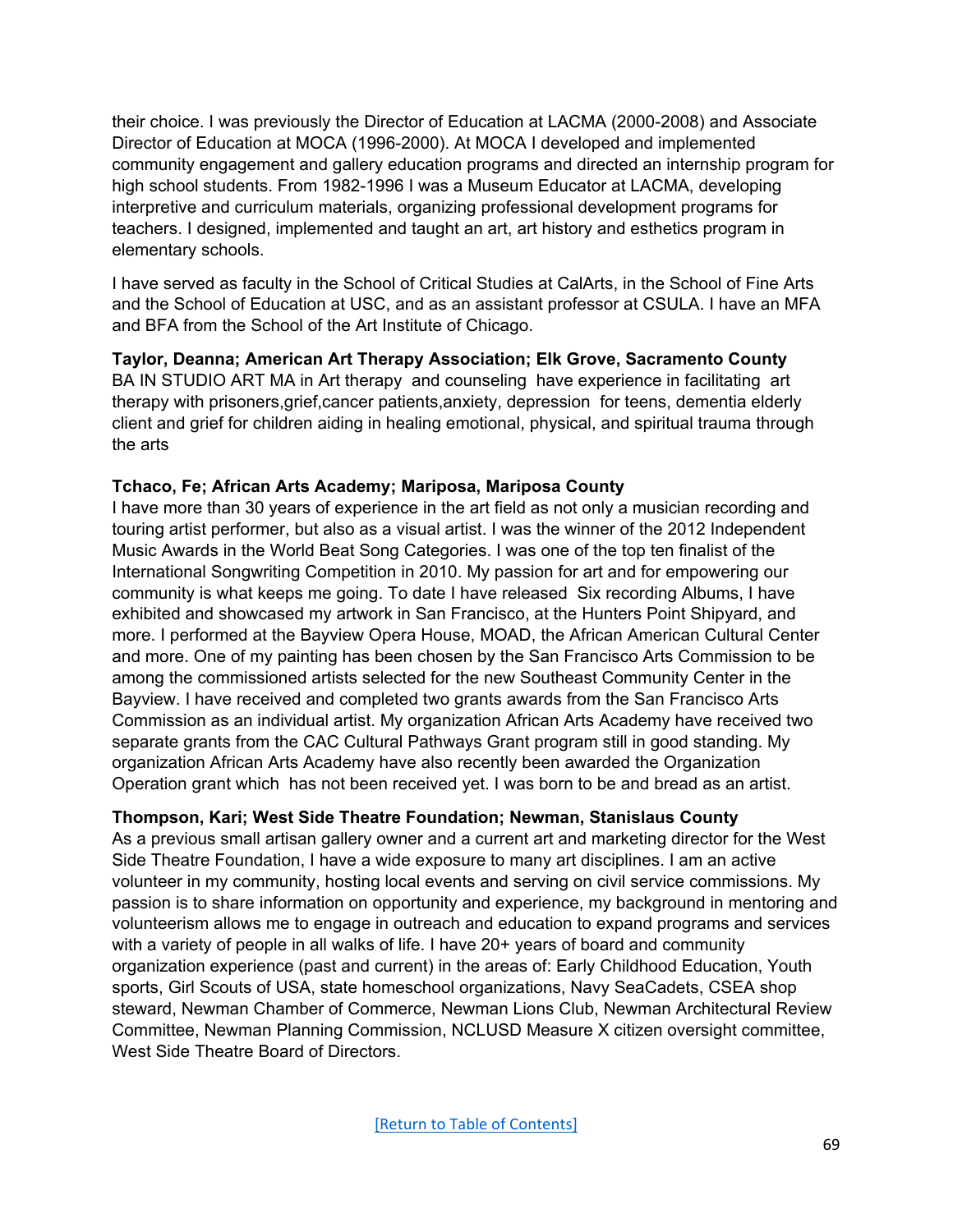### **Tongi, Giselle; The Association for the Advancement of Filipino American Arts & Culture; Los Angeles, Los Angeles County**

Giselle Töngi, has long been active in the entertainment industry with over two decades of TV experience in both the Asian/American market. Primarily recognized for her acting in film, television and TV in the Philippines, winning several awards & nominations for her work, Töngi is also a writer and producer. Her past work includes the short film "Pinoy Grease," "Pinoy Tango," as well as "The Balikbayan Project: With the Bascos," a 13-part travel series about a second generation Fil-Am family's experience in the Philippines . As a Social Media Producer for Rappler, Ressa tapped Töngi to produce lifestyle, theater and entertainment packages. For three years she expanded the only daily talkshow for Filipinos living in American called Kababayan Today, on LA18-KSCI to reflect Filipino culture and community. She most recently Associate Produced "America Adjacent" with the Skylight Theater in Los Angeles.Töngi is a graduate of the University of California with a communications degree and double minor in film and theater. Giselle has a Master's in Nonprofit Management from Antioch University, Los Angeles and continues to serve her community through her leadership in the FilAm arts and culture space.

### **Toomey, Adrianne; Art Share Los Angeles Inc; Los Angeles, Los Angeles County**

Adrianne brings over a decade of experience in the non-profit arts and culture sector. Prior to joining Art Share, Adrianne was the Manager of Special Events at SFMOMA where she coordinated special artist projects and produced museum-wide events. After graduating from Eugene Lang College in New York City, she worked for several arts and non-profit cultural institutions including Fleisher Art Memorial, a nationally recognized community art school affiliated with The Philadelphia Museum of Art. Adrianne has worked producing community film festivals for The Philadelphia Film Society, and as an in-school artist-in-residence at The Philadelphia Print Center. She joined Art Share because she believes in organizations that are committed to supporting the creation of art by visual artists that reflect our lives, and think critically about the future we want to build for the Los Angeles community.

#### **Trujillo, Melyora; Nurse-Family Partnership; Los Angeles, Los Angeles County**

With 15 years of experience in the nonprofit and philanthropic sectors, I've developed a strong skill-set in grants and program management, community engagement, fund development, grant writing, proposal development, institutional giving, corporate giving, strategic partnerships, and implementing capacity building through technical assistance.

Areas where the above skills have been implemented include maternal and child health, health equity, education, parent engagement, early education, college awareness and preparation, microfinance, women & refugee rights, gender justice, arts, and youth, community, and economic development.

#### **Turner, Monk; The Music Center; LA, Los Angeles County**

For close to a decade, Monk Turner has overseen all aspects of The Music Center on Tour program, which has brought the magic of live performance to audiences throughout Los Angeles County for more than 40 years. He is responsible for continuing the program's legacy of offering a compelling and diverse roster of artists that deliver high-quality educational performances. In the 2020-21 school year, the program experienced its most significant evolution as it transitioned to offering a mix of pre-recorded content and live streaming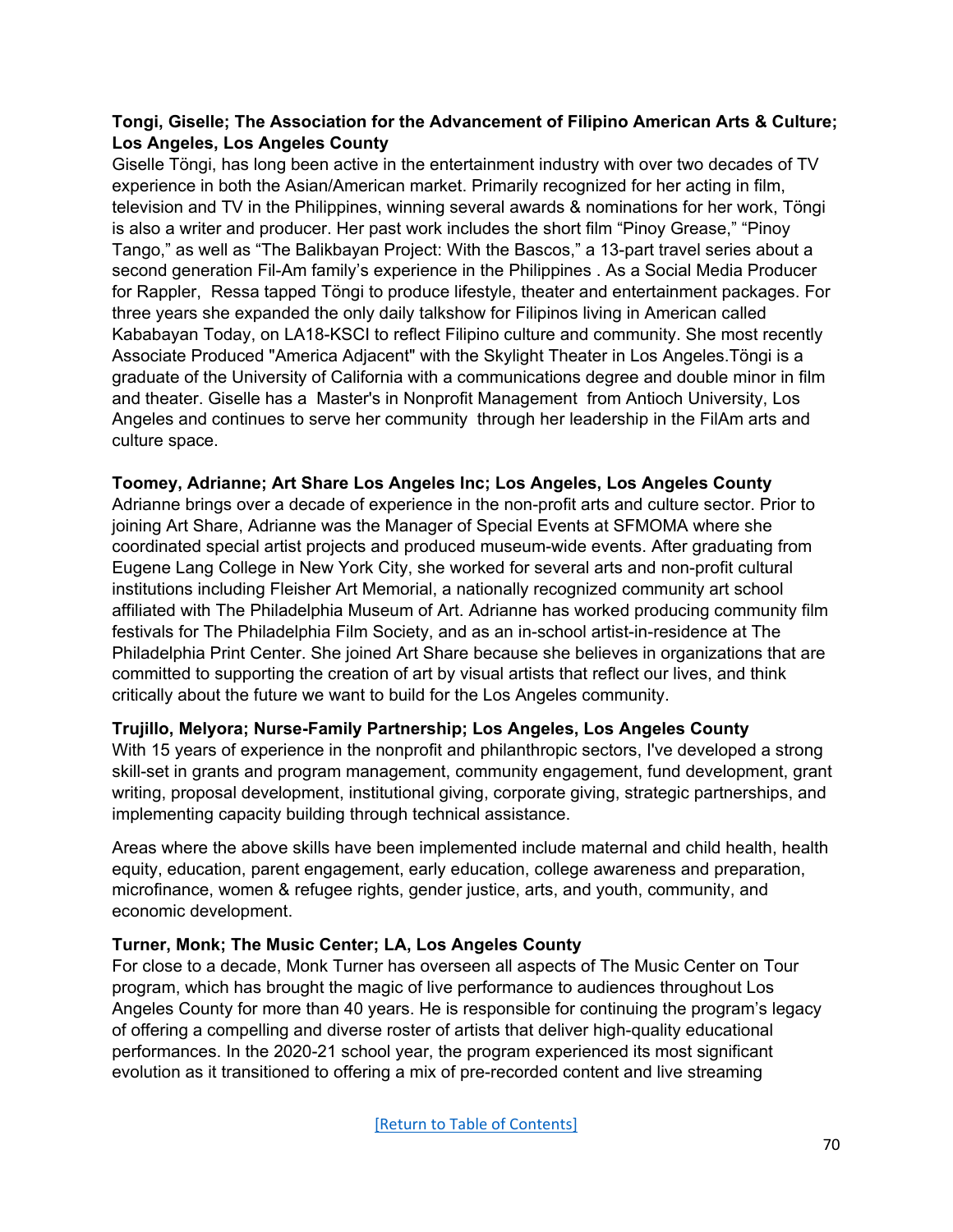performances to schools. Prior to joining The Music Center, Turner worked with the Harmony Project, Youth Mentoring Connection, and A Place Called Home in both managerial roles, and as a music instructor. An artist himself, this year Turner is marking 20 years since the release of his first album, and by the end of 2021 will have released over 30 albums. He is a proud board member with Art in the Park, a community-based arts organization that works in partnership with Department of Cultural Affairs. He is also an avid bodyboarder that has trained with multiple world-champion athletes, and was a competitor in Masters Division of 2021 Bodyboarding US competition.

#### **Tydor, Jill; Community Foundation of the North State; Redding, Shasta County**

I spent the last 10 years working in the museums of SF (de Young, SFMOMA, Legion of Honor, Cal Academy) in an event production role. I've been attuned to a lot of the highs and lows of the fine arts world in that capacity. I've also been a part of the writing and literacy community as a writer and volunteer (at 826 Valencia). And in Redding, I've volunteered with a local theater arts org. So, very much a champion of the arts as much as I can.

### **Unruh, Holly; Arts Research Institute, UCSC; Monterey, Monterey County**

Holly Unruh is the Executive Director of the Arts Research Institute at the University of California, Santa Cruz (UCSC). Prior to joining UCSC, Unruh served as the Associate Director of the Undergraduate Research Opportunities Center (UROC) at CSU Monterey Bay, where she also served as Faculty Fellow for Undergraduate Research, Student Engagement, and Academic Initiatives. From 2006-2014 she was Associate Director of the University of California Institute for Research in the Arts, a statewide program dedicated to supporting and promoting arts practice and research across the University of California system, a position she held concurrently with her appointment as the Associate Director of the UC Santa Barbara Interdisciplinary Humanities Center (2004-2009). Dr. Unruh holds a Ph.D. in the History of Art and Architecture from UC Santa Barbara, and has taught Art History and Cultural Studies at CSU Channel Islands, Santa Barbara City College, and Westmont College. She has served as a member of the Santa Barbara County Arts Commission (2004-2014; chair, 2005-2007); and on the boards of the Santa Barbara Cultural Development Foundation and the Isla Vista Arts Initiative.

#### **Villanueva, Rocio; Veteran; Escondido, San Diego County**

My name is Rocio Villanueva. I am 35 years old, mother of 4 amazing kids. I was born in Mexico and moved to the US when I was 15 years old. I am a female veteran. I served 8 years total in the US Army. My job was 21C Combat Bridge Crewmember. My journey as an artist has been challenging due to my mental struggle with PTSD. I started doing ceramic in 2019 with VETART in a program for Veterans designed for Healing invisible wounds. Since then every piece I create I feel connected, it represents a stepping stone towards peace of mind. My artwork is my passion. Art Therapy has helped me with my healing process, as a result I can express my emotions. What I love about art is that it can change a person's life, no matter if the forms of art, it all changes something within you. There is something that happens when working with my hands that connects with deeper emotions that keeps me grounded. I definitely pour my heart and soul into each artwork to do my absolute best.

# **Virchis, William; Teatro Mascara Magica; Chula Vista, San Diego County**

Professor emeritus Southwestern College theater department. Former district Director of the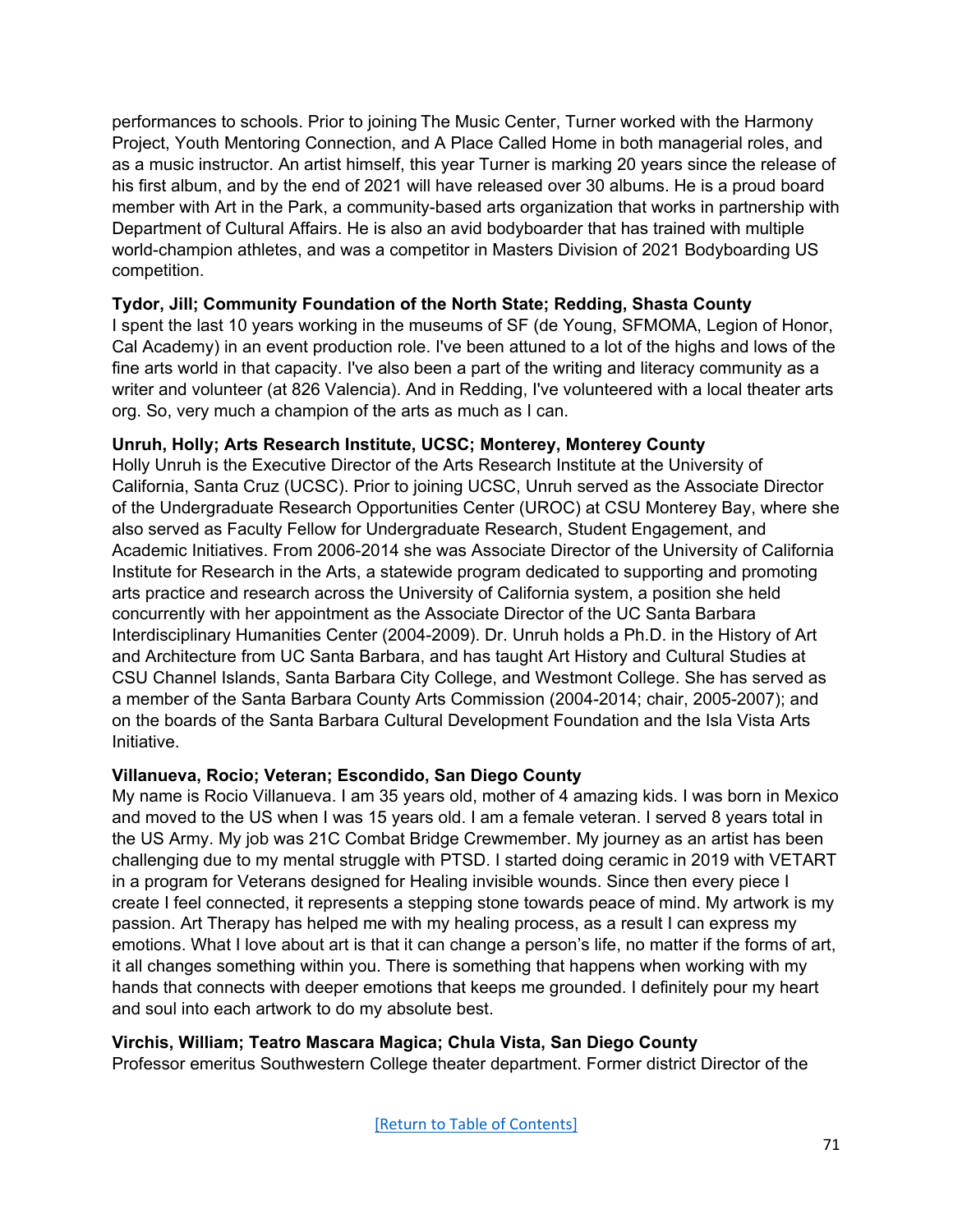visual and performing arts department for the Sweetwater Union High School District. Producing artistic director of Teatro Mascara Magica.Former consultant for the regional occupation program ROP and CETA for the Sweetwater Union High School District in charge of developing the visual and performing arts curriculum and criteria. A member of the Old Globe theater San Diego Teatro Meta arts council, Have been a member of the public arts advisory Council for the city of San Diego, chair of the national city arts committee, and share of the Chula Vista arts and cultural commission. I am a member of the screen actors Guild and the Directors Guild of America. I've been inducted in the Southwestern College Hall of Fame, Southwestern College at the lyric Hall of Fame, to Chula Vista high school alumni hall of fame, California teachers Association Hall of Fame. Have written an ARTS columns for the Chula Vista star news and I am a contributor in the community voice articles for the San Diego Union Tribune newspaper.

# **Vosmeier, Eric; Self Employed; North Hollywood, Los Angeles County**

Hello! I'm a career arts administrator, director, producer, and project manager. After an early career running ticketing for 5 national markets at Clear Channel's B'way Across America & The Hobby Center in Houston, my hometown (Cincinnati) called me back, where I ran the renovation of a 100 y/o Carnegie Theatre. I then ran theatre for 2 years, producing 300 events a year. I then became MD for Know Theatre Cincinnati and the Cincy Fringe Festival before taking over as Producing Artistic Director for 8 years. I spent two years managing a construction project, then consulted for a Smithsonian Affiliate, National Underground Railroad Freedom Center.

I felt the pull of producing again, and opted for LA where I've produced or executive produced: CTG's 50th gala, FX's Comic-Con exhibition, Wilderness Theatre's entry at The Public Theatre's Under the Radar, a secret Disney project, and numerous immersive theatrical productions. I am also the producer of Here Summit (formerly Immersive Design Summit).

I have extensive grant writing experience and as producer of an adjudicated festival, have a keen understanding of the evaluation process and the need for balance in selection to ensure equal access and opportunity to all.

#### **Walls, Patricia; Amazon, World Financial; Madera, Madera County**

I am an amateur artist, I have passing grades in art with college. I enjoy art as a therapy, as well as a guide in life. Art is relaxing, as well as has meaning. I believe color has an affect on life as well as has boundaries with God the creator.

# **Wearden, Bethany; Define American; Pasadena, Los Angeles County**

Currently responsible for directing the Storyteller Support and Advocacy program at Define American which supports immigrant artists and storytellers, Bethany has over ten years of experience in artist support and public programming. She previously worked with Sundance Institute managing the Film Forward program and developing the Ignite program which supports young filmmakers ages 18-25. She also was the head of adult public programs at USC Pacific Asia Museum creating engaging programs connecting artists and audiences. Bethany grew up in five different countries and has made Los Angeles home for the last 15+ years.

#### **White, WillaDeana; Urban Solutions; Hayward, Alameda County**

During my 21+ years of tenure I am a seasoned review specialist. Grant and proposal evaluation for cbo and fbo.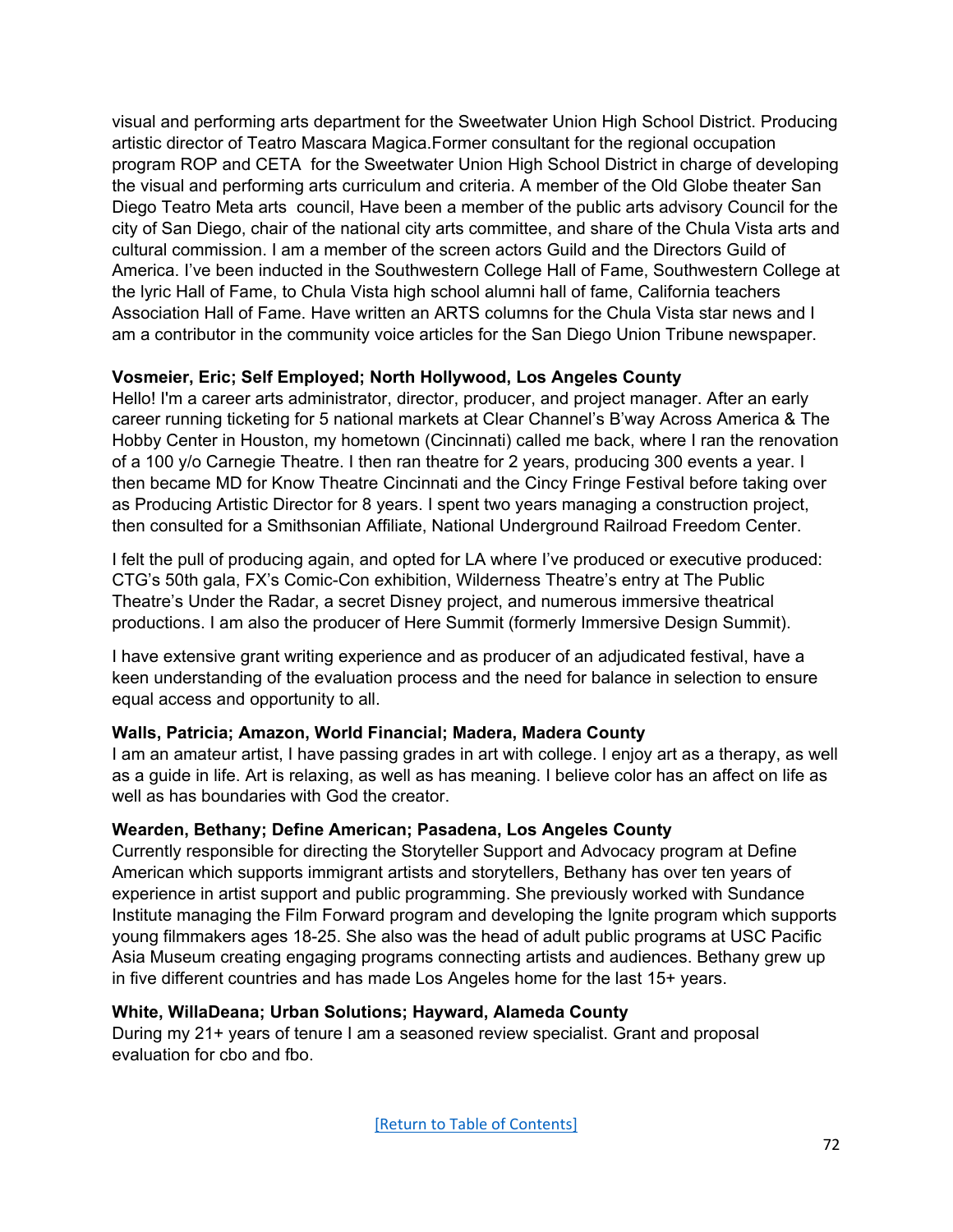## **Williams, Audrey; Ancestral Futures; Concord, Contra Costa County**

Audrey T. Williams writes speculative fiction, poetry, and nonfiction influenced by her roots in the African and South Asian diasporas, and has an MFA in Creative Writing from California College of the Arts. Audrey is a member of Oakland-based Neighbors for Racial Justice (N4RJ), and her activist storytelling has effected policy changes in local government related to racial profiling. Audrey lives in the San Francisco Bay Area, where she hones her craft while boosting the voices of BIPOC SFF writers through the community-based nonprofit she founded, Ancestral Futures.

In 2020, Audrey co-created the first virtual 3-month writing mentorship exclusive to emerging BIPOC writers in the speculative fiction genre, helping to pair writers with professional published SFF authors. She was previously Co-Director of the Afrosurreal Writers Workshop of Oakland.

She curates and performs at literary events such as LitQuake, Oakland's Beast Crawl, and SF by the Bay. In 2020, Audrey produced the first-ever all Black female SFF writer panel for FOG Con with featured guest Nisi Shawl.

#### **Williams, Dr. Patricia; PTWO- Push The Word Out Publications; San Diego, San Diego County**

Dr. Williams obtained her Doctorate Degree in Educational Leadership Development at University of Phoenix, (2013) along with her Masters in Arts Degree in Curriculum and Instruction in 2004. is a well-rounded professional as she has obtained a Bachelor in Arts Degree in Business Administration.

As a published author and now CEO of PTWO Push the Word Out Publications Company, Dr. Williams consults, writes, trains, educates, mentors, and now publishes new authors. PTWO is an educational consulting company that provides grant/proposal writing, educational training to school districts, organizations, businesses, public and private school. Dr. Williams has been an educator for the past 27 years.

Dr. Williams worked as a curriculum and content expert at Grand Canyon University (AZ), Dr. Williams' expertise in Qualitative and Quantitative Research Methods, educational governmental and corporate relationships makes her relevant and current in today's educational society. Dr. Williams is equipped and trained to teach higher education with her Published Dissertation in 2013 entitled, "An Exploration of Multiracial Populations in Higher Education."

# **Windmiller, Josh; The Lost Church; Santa Rosa, Sonoma County**

Josh was a promoter and producer in Santa Rosa for 15 years before he joined the Lost Church. He directs a festival called the Railroad Square Music Festival and helped found The Lost Church's satellite theater in Santa Rosa. Now he writes grants and handles individual donations for the organization as Development Director. He has a Masters in education from Sonoma State.

#### **Wood, Lauren; Freelance Fine Art Specialist; Los Angeles, Los Angeles County**

I worked as the director of a contemporary art gallery in Los Angeles for 6 years, then moved into musician management, and now work as a freelance studio manager for two fine artists in Los Angeles, and also curate exhibitions occasionally. I have also recently enrolled in a Masters Degree program for clinical mental health counseling, as it is my goal to become a therapist and advocate for art, wellness, and empowerment. I am very active in Los Angeles cultural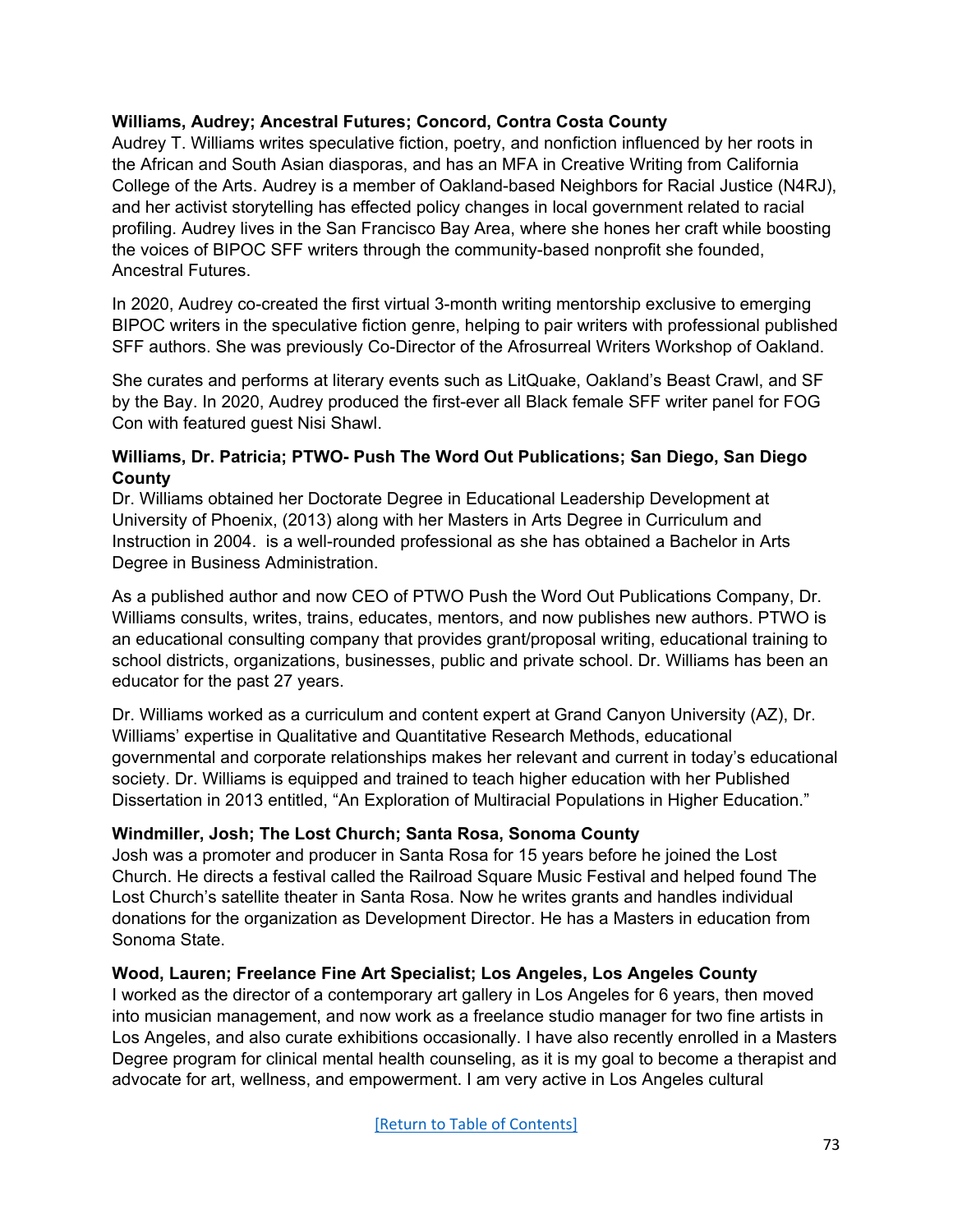happenings. I regularly visit museums, art galleries, concerts, screenings, and performances. Art and culture are an incredibly important part of my life. I pride myself on my ability to speak about art in a way that people can relate to, and I also pride myself on my very open minded, and compassionate nature.

**Wright, Miranda; Los Angeles Performance Practice; Los Angeles, Los Angeles County** Miranda launched Los Angeles Performance Practice in 2010, and the LAX Festival in 2013. Miranda works primarily with artists in contemporary dance and theater, developing and advancing new original works. As an independent producer and performance curator, she has worked with Center Theatre Group, Center for the Art of Performance (CAP) UCLA, and CalArts Center for New Performance, among others, on special projects and initiatives. She is the 2014 recipient of Center Theatre Group's Richard E. Sherwood Award, and a 2015 recipient of a Cultural Exchange International Fellowship through the City of Los Angeles and the British Council to work with ArtsAdmin in London. Miranda is an organizing member of the Creative & Independent Producer Alliance (CIPA), and has worked closely with artists Milka Djordjevich, Lars Jan, Andrew Schneider, Netta Yerushalmy, and others, on projects that have toured nationally and internationally. She holds a certificate from the Institute for Curatorial Practice In Performance at Wesleyan University, an MFA in Producing from California Institute of the Arts, and will soon hold an Executive MBA from Hult International Business School. She is currently on faculty at the School of Dance at CalArts.

## **Wyman, Jason; Queerly Complex; San Francisco, San Francisco County**

Jason Wyman is Queerly Complex, an anti-binary social practice artist living & creating on Yelamu, unceded Ramaytush Ohlone land or what colonizers named San Francisco. A mystical convener, Wyman creates spaces for comrades to explore & discover who they be individually & collectively. They work with dreams, value(s), structures, & equity to conjure forms of liberation & healing. Wyman's art-making centers the messy, intangible, emotive, & esoteric bits that make us human. It's resulted in a large-scale, participatory sticker mural with artists Celi Tamayo-Lee & Mary-Claire Amable for the Asian Art Museum, a national Youth Media Network co-produced with Myah Overstreet, and Queering Dreams, an intergenerational, cross-territorial network of artists, neighbors, & comrades dreaming & co-creating our liberation from oppressive systems, with Crystal Mason.

# **Ya, Renee; Tiger Byte Studios, LLC; Antioch, Contra Costa County**

Renee Ya is Hmong American and grew up in Fresno, CA. With over 16 years of experience in the technology and video game industry in the San Francisco Bay Area. Co-founder of Tiger Byte Studios, a full-service technology company actualizing products and games. A Product Manager by trade and mother to the next feisty generation of women warriors.

Founded the program Celebrate Hmong in 2018, helping the underrepresented Hmong community in California pursue a career in the arts by providing workshops, grants, job training, week-long art installation, dance clinics, mentorship programs, and a social hackathon to construct radical art in the community.

# **Yadav, Sanjay; Pacific University; Anaheim, Orange County**

I am a poet pursuing MFA(Masters in Fine Arts) in Poetry at Pacific University. Also, I have studied Poetry at UCLA Extension. I'm part of Southern California poetry community. I participate in Poetry Readings(Orange and LA) and Arts Festival(Wrightwood) in Southern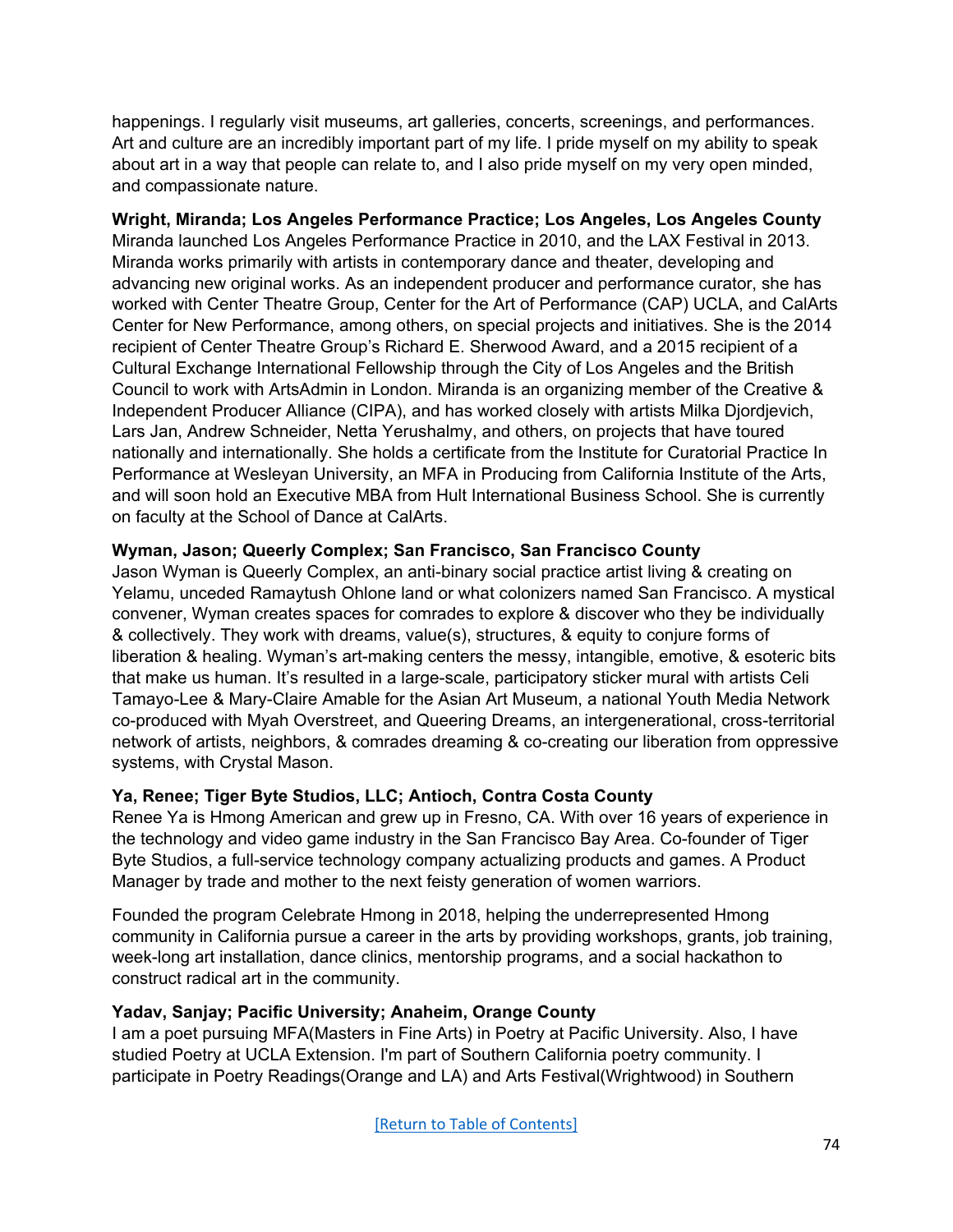California and promote awareness about poetry among the residents. Also, I help the homeless and hungry communities through my volunteer activities like growing vegetables at a farm for a food bank(Second Harvest Food Bank Orange County) and help the cancer patients as a volunteer driver. I drive the cancer patients to and from their chemo and radiation appointments and advocate(American Cancer Society) on behalf of the cancer patients at CA legislature (Sacramento) and US Congress.

# **Yaffe, Alan; Self-employed; Fort Bragg, Mendocino County**

40 years of experience in professional arts management, assessments of integrated arts education programs and as a professor and director of an MBA/MA arts administration program. Managing Director of Shakespeare & Company and an African-American professional theatre at Brown University, Marketing Director at the Pittsburgh Symphony and the Coconut Grove Playhouse, a consulting career encompassing strategic planning, marketing, fundraising, and arts education, and a professor and theatre arts producer at the College-Conservatory of Music, University of Cincinnati.

## **Yamamoto, Zipporah; LA Metro (Los Angeles County Metropolitan Transportation Authority); Los Angeles, Los Angeles County**

Zipporah Lax Yamamoto is a director of arts and design with LA Metro, where she oversees arts and design programs for the agency's mobility corridor projects. The portfolio of programs under her direction includes site-responsive, integrated artworks designed for rail, bus and active transportation corridor projects, as well as temporary exhibitions and events that creatively engage communities. Prior to her return to Metro in 2017, Zipporah was the program director for Turnaround Arts: California, the state affiliate established to implement the national Turnaround Arts program, a signature initiative of the President's Committee on the Arts and the Humanities, developed under the leadership of First Lady Michelle Obama. Before joining Metro, Zipporah was assistant director of the Public Art Studies Program at USC. She is chair of the Subcommittee on Art and Design Excellence in Transportation of the Transportation Research Board, a division of the National Academies of Sciences, Engineering and Medicine, which provides independent, objective analysis and advice to the nation to solve complex transportation problems and inform public policy decisions. Zipporah has a PhD from UCLA, an MPAS from USC, and a BFA from Pratt Institute.

# **Yang Ayala, Angela; Museum of Contemporary Art; Arcadia, Los Angeles County**

Angela Yang Ayala is an arts advocate and development professional who is dedicated to advancing the role of arts and nonprofits to cultivate stronger communities in Los Angeles. Born and raised in Los Angeles County, Angela has had a lifelong passion for the visual and performing arts. She received a Masters of Public Administration from the USC Price School of Public Policy, and a Bachelors in Art History, Theory, and Criticism from the University of California, San Diego. She is the Director of Philanthropic Partnerships at the Museum of Contemporary Art (MOCA), where she has served for the past five years managing grants and contributions from corporate, foundation, and government funders. Prior to this, she worked at VIA Art Fund and the Los Angeles County Museum of Art (LACMA). She has volunteered at Inner-City Arts and currently serves as a museum commissioner for the City of Arcadia.

#### **Yoshitomi, Joseph; Consultant; Culver City, Los Angeles County**

Joseph Yoshitomi has been a proud contributor to the arts administration field for twenty years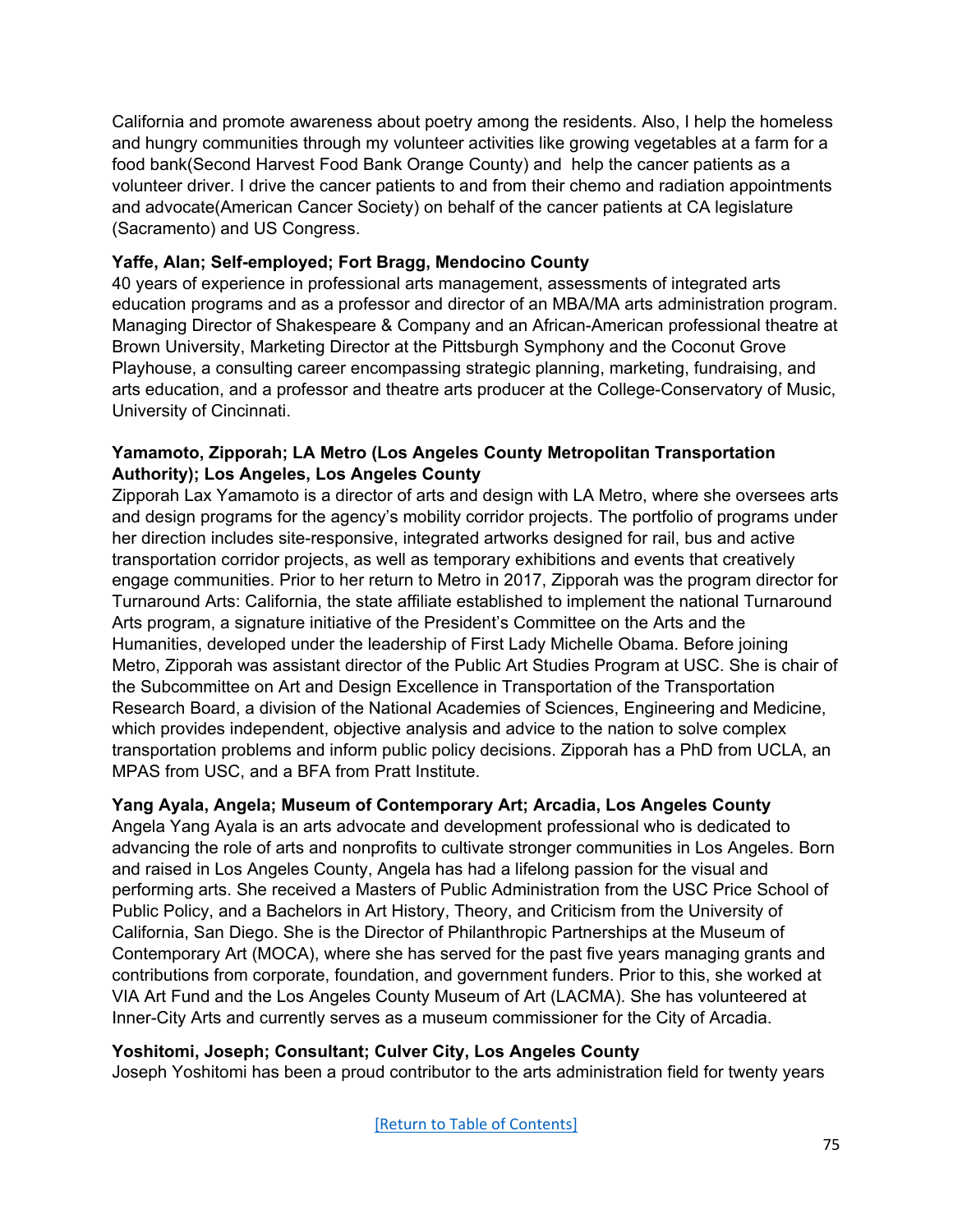and has experience as a consultant and employee for nonprofit producer, presenting, and forprofit commercial organizations. His SaaS and consumer marketing work as VP Marketing Strategy for TheaterMania/OvationTix paved the way for that company's sale and his previous leadership as Geffen Playhouse Marketing Director led to that not-for-profit's largest expansion of artistic programming and earned-revenue in its history. He currently serves as SVP and GM for Dallas Summer Musicals at the Music Hall at Fair Park, which welcomes over 300,000 Broadway visitors each year and hosts a number of concert and community/education programming. His innovative approaches to challenges in the field of the arts have been recognized by the Los Angeles Times, Chicago Tribune, Washington Post and American Theatre.

## **Zamora, Patricia; A PLACE OF HER OWN; San Francisco, San Francisco County**

As a Creative/Visual Artist, I honor traditional culture, family, and community as part of my social practice with the aspiration for personal and ancestral healing. I directed the award winning Citywide Creative Arts at Boys & Girls Clubs of San Francisco (BGCSF). My experience at BGCSF was diverse ranging from grant writing, exhibitions, program development, community partnerships, youth voice, leadership and development and working with established and emergent art groups. Currently, I serve on the Board of Arts Education Alliance for the Bay Area and San Francisco Human Rights Commission Working Group for Equity in Arts. I am the 2020 Community Artist Intern for Southern Exposure in partnership with Mission Girls and facilitating PLACE teens. I serve as a Co-Coordinator on the PLACE Leadership Team. I have launched PAZWORKS (based in SF and Central Valley) whose mission is to HEAL-THY: ONE WOMXN AT A TIME. Other community projects: Founding member of Tenderloin Safe Passage, Lead Staff reopening of Boeddeker Park. Founder of Chicago Public School Restorative Justice Peer Jury Program.

#### **Zufolo, Tess; Co-Founder; Oxnard, Ventura County**

I have been creative my whole life. In college, I attended every single art class they offered even though my major was Business. I started my own event planning and craft business in 2011, where I also would create logos, and promotional graphics for local businesses and community events. In 2019, I got the opportunity to be an art instructor and then arts program director. For the last four years, my life has been dedicated to uplifting diverse local artists, and creating inclusive experiences for all people to be introduced to the arts.

At Open Door Studio, we provide art development and entrepreneurial mentorship for a group of adult artists with disabilities. I manage operations for our local art gallery, including curating, connecting with local talent and organizations, Social media and Website management, event and large project coordination. I plan our art class curriculums and activities both for the artists we mentor and the community, and coordinate events and pop-up art galleries providing mentorship in project management and entrepreneurship. I have taught various art mediums, and worked with local artists as volunteer instructors in their art focus - providing them teaching experience as well.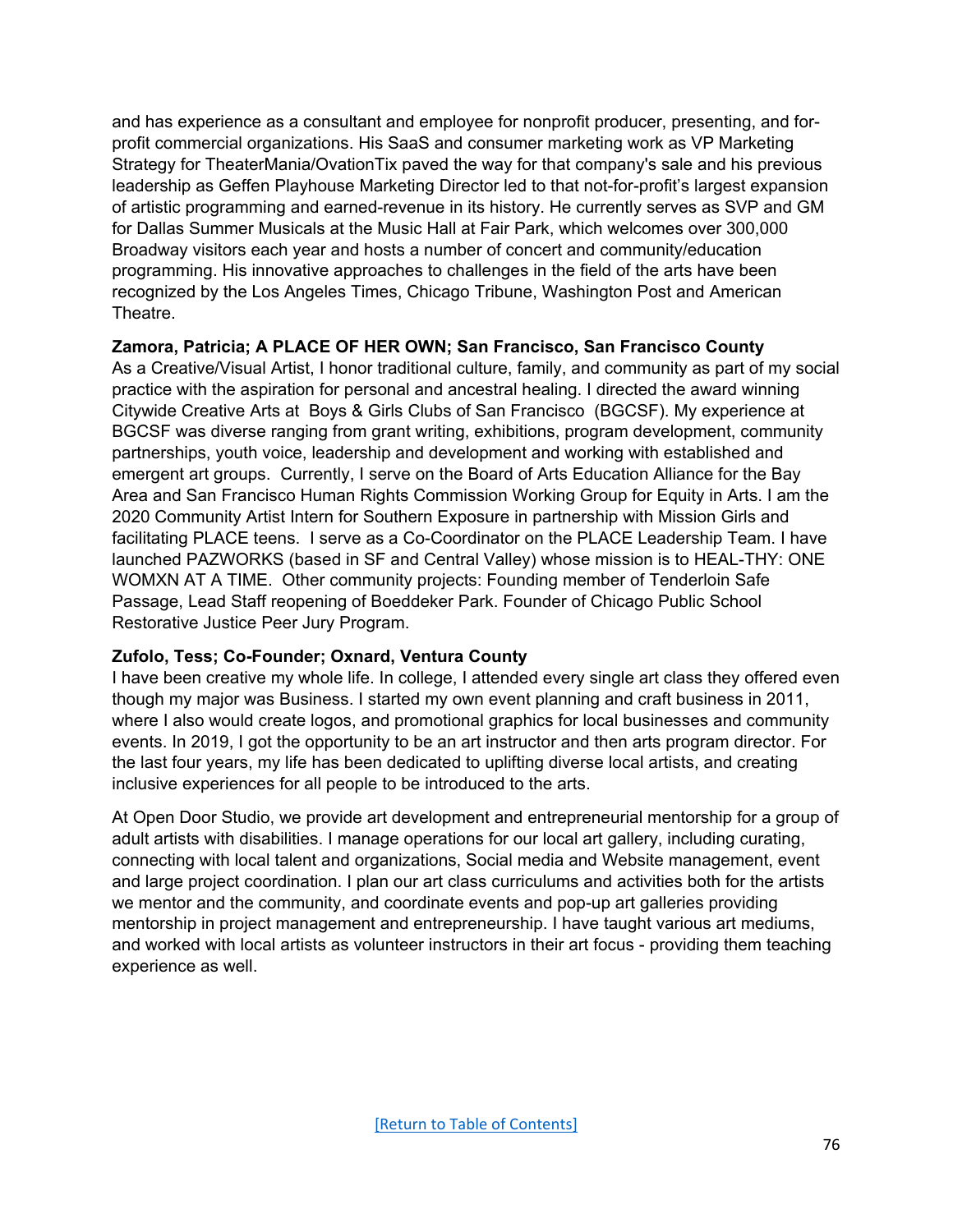#### **Panelist Response Data**

Total Number of Panel Application Submissions for February 13, 2022 Collection date: **274** 

**Note:** Data entries were submitted directly by panel applicants; spelling, grammar and capitalization remain as originally recorded.

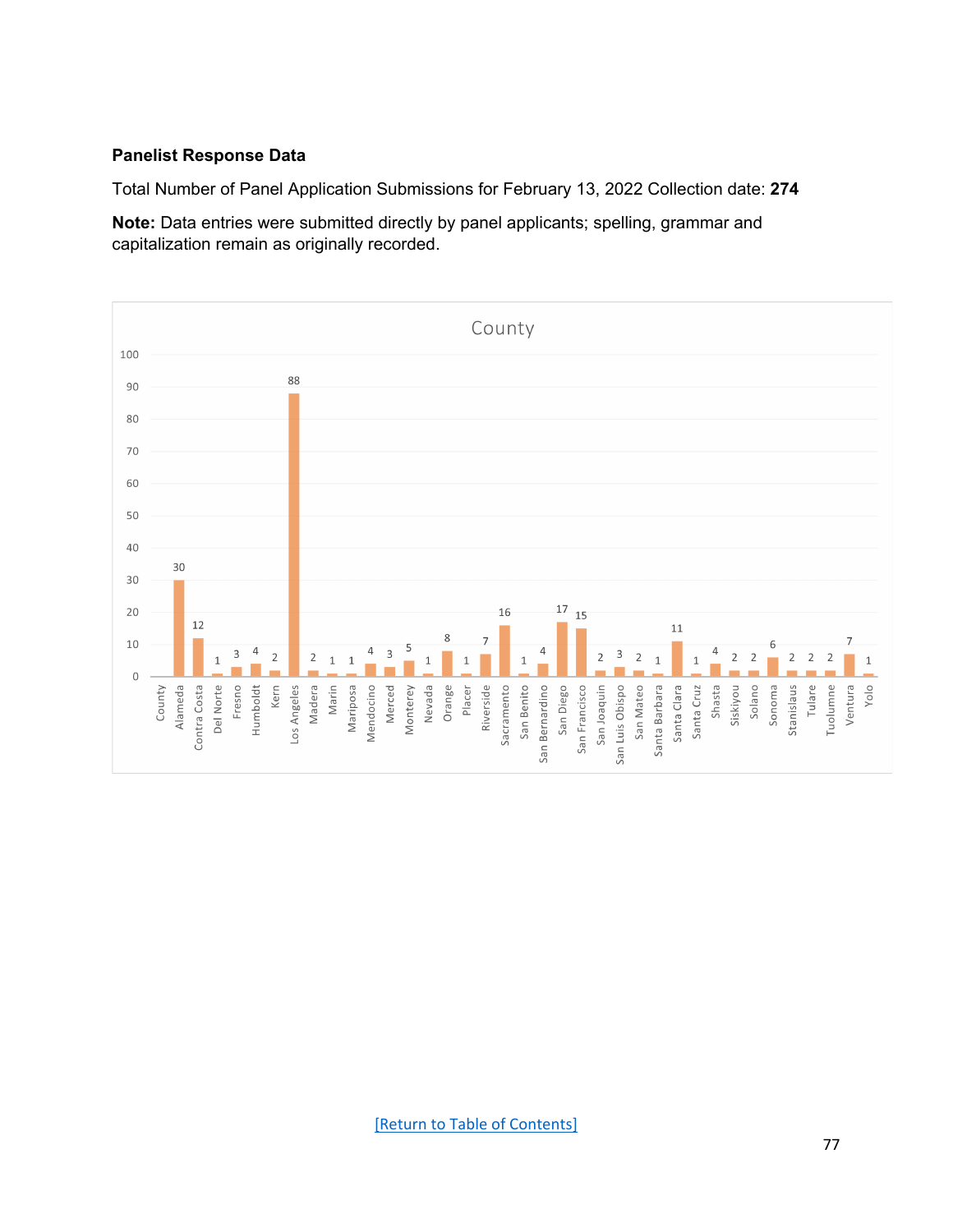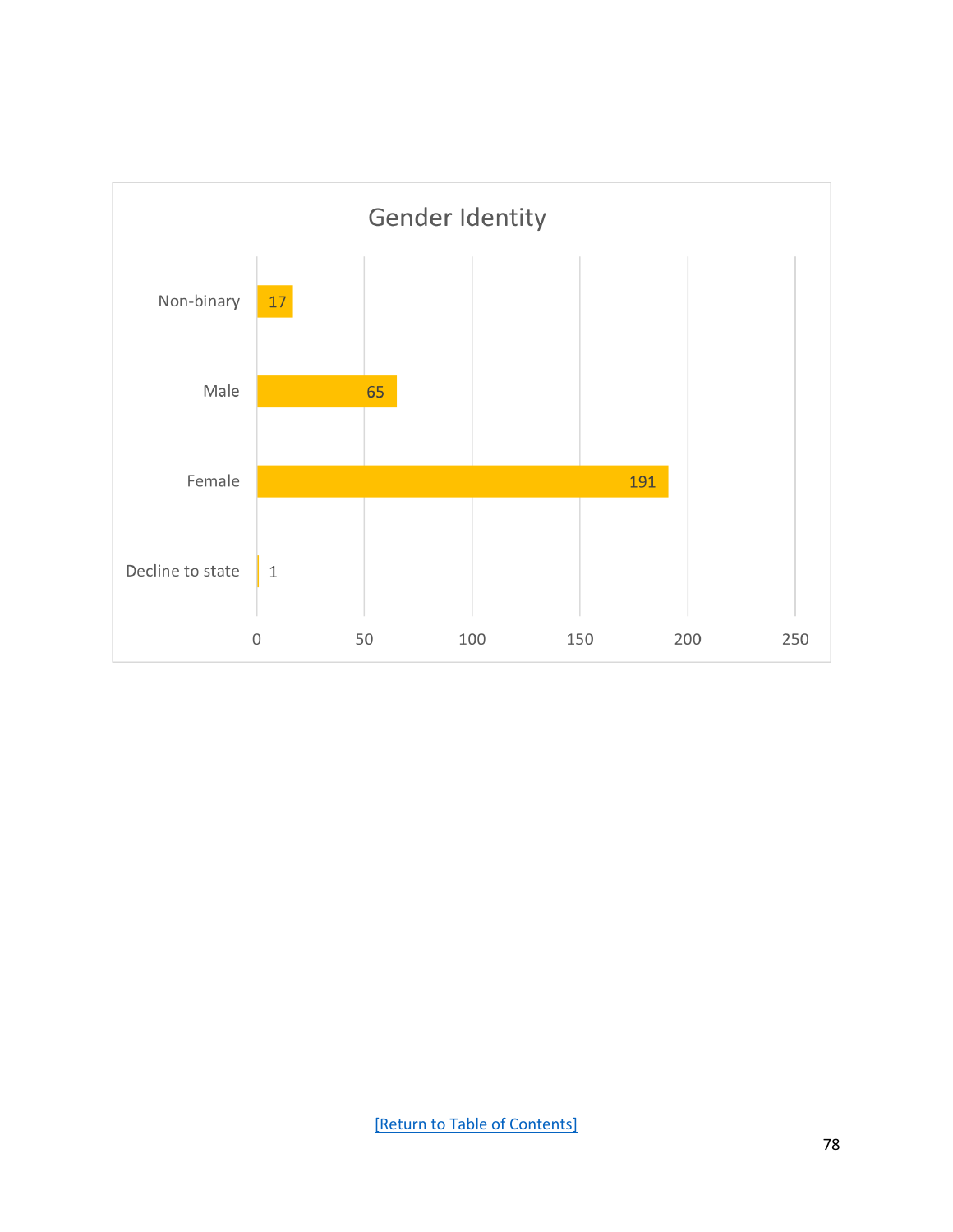| Race/Ethnicity: Applicant May Select All that Apply                                                                            | #              | %             |
|--------------------------------------------------------------------------------------------------------------------------------|----------------|---------------|
| White / Caucasian                                                                                                              | 107            | 39.05<br>$\%$ |
| Latinx / Chicanx                                                                                                               | 31             | 11.31<br>%    |
| Black / African American                                                                                                       | 29             | 10.58<br>$\%$ |
| Asian / Asian American                                                                                                         | 26             | 9.49%         |
| Middle Eastern                                                                                                                 | 8              | 2.92%         |
| Multiple Heritage / Multiracial                                                                                                | 8              | 2.92%         |
| Decline to state                                                                                                               | 3              | 1.09%         |
| Latinx / Chicanx, Native American / Indigenous                                                                                 | 3              | 1.09%         |
| Middle Eastern, White / Caucasian                                                                                              | 3              | 1.09%         |
| Native American / Indigenous                                                                                                   | 3              | 1.09%         |
| Asian / Asian American, Latinx / Chicanx                                                                                       | $\overline{2}$ | 0.73%         |
| Black / African American, Multiple Heritage / Multiracial                                                                      | $\overline{2}$ | 0.73%         |
| Black / African American, Native American / Indigenous                                                                         | $\overline{2}$ | 0.73%         |
| Latinx / Chicanx, Multiple Heritage / Multiracial                                                                              | 2              | 0.73%         |
| Multiple Heritage / Multiracial, Latinx / Chicanx, Black / African American                                                    | $\overline{2}$ | 0.73%         |
| Native American / Indigenous, White / Caucasian                                                                                | $\overline{2}$ | 0.73%         |
| White / Caucasian, Latinx / Chicanx                                                                                            | $\overline{2}$ | 0.73%         |
| African/Irish/Cherokee/Choctaw/ Blackfoot/ Chinese/                                                                            | $\mathbf{1}$   | 0.36%         |
| Afrolatino                                                                                                                     | 1              | 0.36%         |
| Asian / Asian American, Black / African American                                                                               | $\mathbf{1}$   | 0.36%         |
| Asian / Asian American, White / Caucasian                                                                                      | $\mathbf{1}$   | 0.36%         |
| Asian Native American Caucasian mix                                                                                            | $\mathbf{1}$   | 0.36%         |
| Black / African American, Latinx / Chicanx, Hawaiian / Pacific Islander, White /<br>Caucasian, Multiple Heritage / Multiracial | $\mathbf{1}$   | 0.36%         |
| Black / African American, White / Caucasian                                                                                    | $\mathbf{1}$   | 0.36%         |
| Black, Afro-Caribbean                                                                                                          | $\mathbf{1}$   | 0.36%         |
| Combination of northern European (Spain) and Native AmericanMexican                                                            | $\mathbf{1}$   | 0.36%         |
| Cuban American/Hispanic                                                                                                        | $\mathbf 1$    | 0.36%         |
| Filipino American                                                                                                              | $\mathbf{1}$   | 0.36%         |
| from India                                                                                                                     | $\mathbf{1}$   | 0.36%         |
| Hawaiian / Pacific Islander, Multiple Heritage / Multiracial, Asian / Asian American,                                          | $\mathbf{1}$   | 0.36%         |
| Latinx / Chicanx, Black / African American                                                                                     |                |               |
| Hispanic                                                                                                                       | $\mathbf{1}$   | 0.36%         |
| Jewish                                                                                                                         | $\mathbf{1}$   | 0.36%         |
| Latinx / Chicanx, Middle Eastern                                                                                               | $\mathbf{1}$   | 0.36%         |
| Chicanx, Multiple Heritage / Multiracial, White / Caucasian<br>Latinx/                                                         | $\mathbf{1}$   | 0.36%         |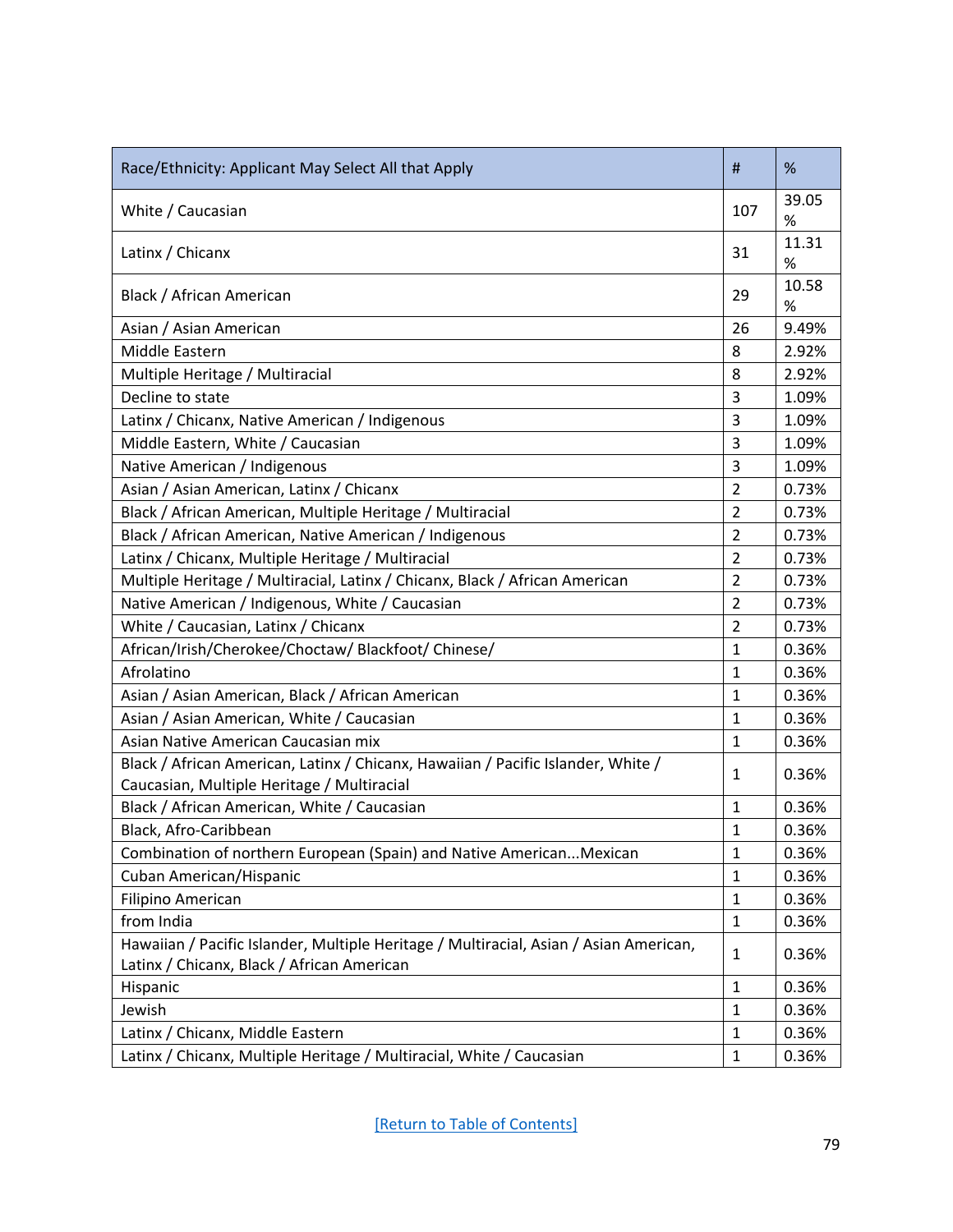| Latinx / Chicanx, Native American / Indigenous, White / Caucasian, Multiple Heritage<br>/ Multiracial           | $\mathbf{1}$ | 0.36% |
|-----------------------------------------------------------------------------------------------------------------|--------------|-------|
| Latinx / Chicanx, White / Caucasian, Multiple Heritage / Multiracial                                            | $\mathbf{1}$ | 0.36% |
| Mexican                                                                                                         | $\mathbf{1}$ | 0.36% |
| Multiple Heritage / Multiracial, Asian / Asian American, Middle Eastern                                         | $\mathbf{1}$ | 0.36% |
| Multiple Heritage / Multiracial, Black / African American, White / Caucasian, Asian /<br>Asian American         | $\mathbf{1}$ | 0.36% |
| Multiple Heritage / Multiracial, Latinx / Chicanx, White / Caucasian                                            | $\mathbf{1}$ | 0.36% |
| Multiple Heritage / Multiracial, Middle Eastern                                                                 | $\mathbf{1}$ | 0.36% |
| Multiple Heritage / Multiracial, Native American / Indigenous                                                   | $\mathbf{1}$ | 0.36% |
| Multiple Heritage / Multiracial, White / Caucasian, Latinx / Chicanx                                            | $\mathbf{1}$ | 0.36% |
| Native American / Indigenous, Black / African American                                                          | 1            | 0.36% |
| Native American / Indigenous, Latina                                                                            | $\mathbf{1}$ | 0.36% |
| Native American / Indigenous, Latinx / Chicanx                                                                  | $\mathbf{1}$ | 0.36% |
| South Asian American                                                                                            | $\mathbf{1}$ | 0.36% |
| Ukrainian/Hungarian                                                                                             | $\mathbf{1}$ | 0.36% |
| White / Caucasian, Asian / Asian American, Multiple Heritage / Multiracial                                      | $\mathbf{1}$ | 0.36% |
| White / Caucasian, Black / African American, Native American / Indigenous                                       | $\mathbf{1}$ | 0.36% |
| White / Caucasian, I am of mostly of European ancestry. However I am definitely of<br>mixed ethnic backgrounds. | 1            | 0.36% |
| White / Caucasian, Jewish                                                                                       | $\mathbf{1}$ | 0.36% |
| White / Caucasian, Middle Eastern                                                                               | $\mathbf{1}$ | 0.36% |
| White / Caucasian, Multiple Heritage / Multiracial                                                              | 1            | 0.36% |
| White / Caucasian, Multiple Heritage / Multiracial, Black / African American                                    | $\mathbf{1}$ | 0.36% |
| White / Caucasian, My mother is from South Africa; my children are mixed-race<br>(white/black)                  | 1            | 0.36% |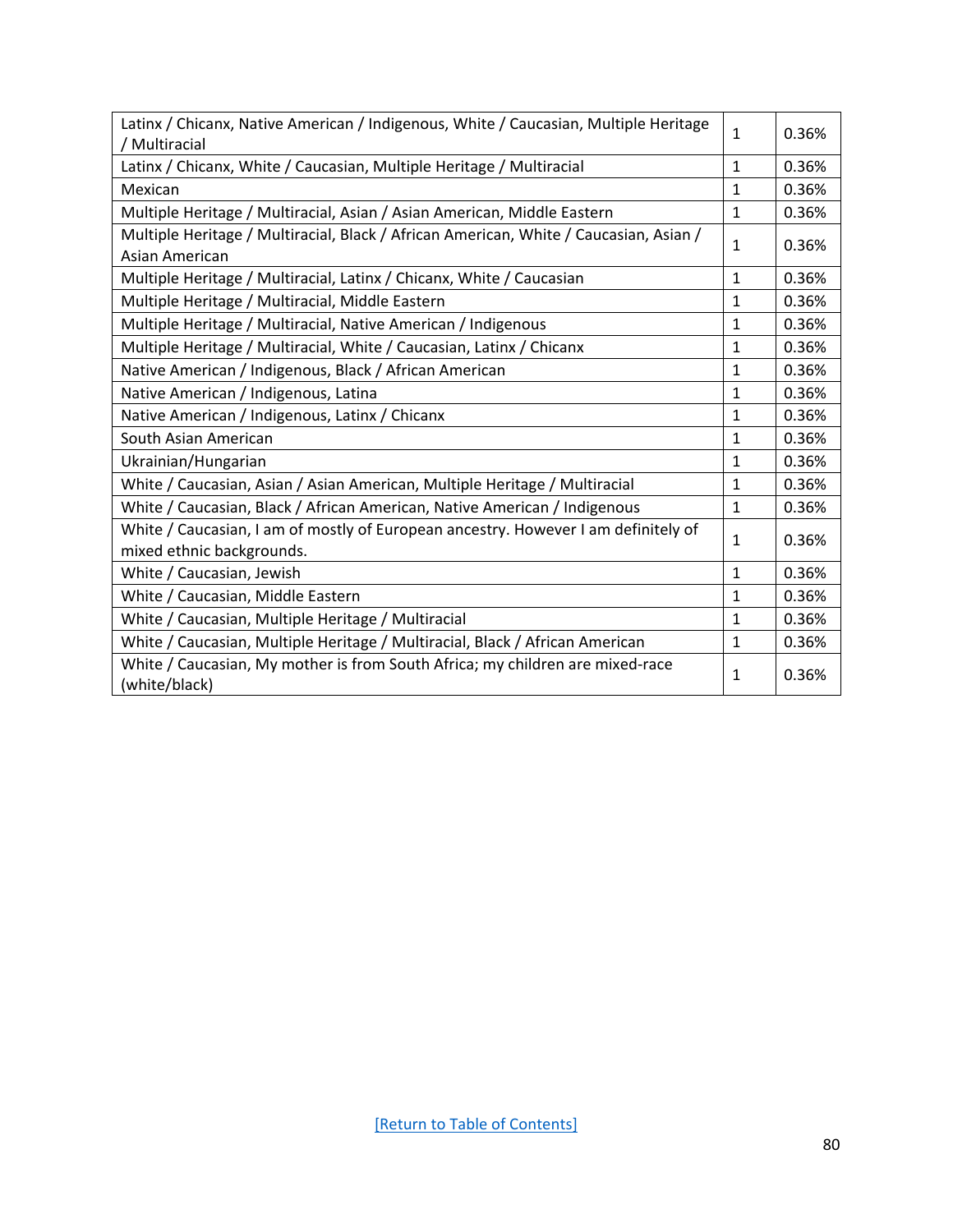



[\[Return to Table of Contents\]](#page-0-0)